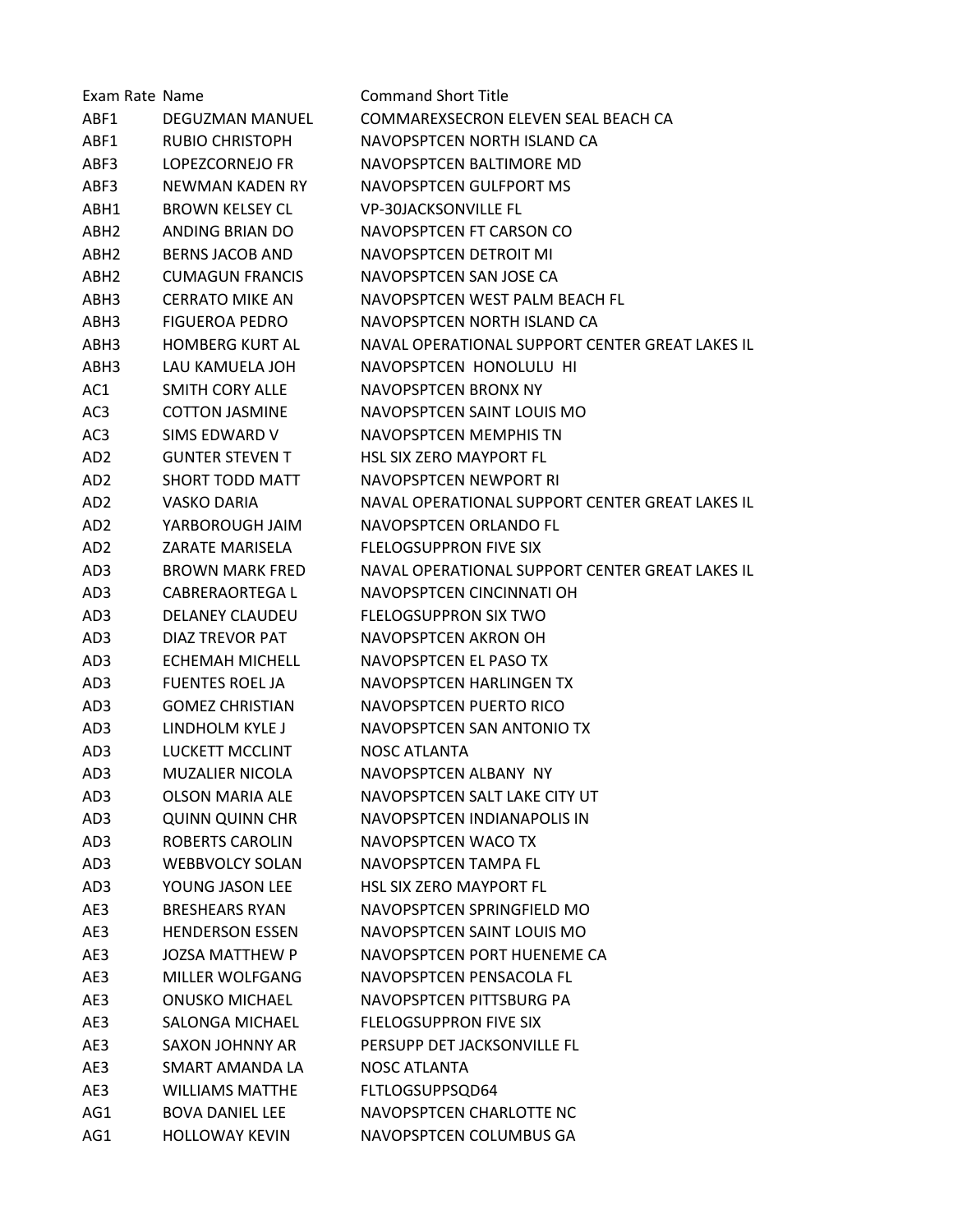| AG1              | <b>MCDIARMID RODRI</b> | NAVOPSPTCEN WHIDBEY ISLAND WA                   |
|------------------|------------------------|-------------------------------------------------|
| AG1              | <b>REED JUSTIN EDW</b> | NAVOPSPTCEN FORT WORTH TX                       |
| AG <sub>2</sub>  | <b>BARBARAN CANDY</b>  | NAVOPSPTCEN BRONX NY                            |
| AG <sub>2</sub>  | <b>DEEN JUAN ANTON</b> | <b>VP-30JACKSONVILLE FL</b>                     |
| AG <sub>2</sub>  | HUNTERPRICE AVE        | NAVOPSPTCEN NASHVILLE TN                        |
| AG <sub>2</sub>  | KHALIL MAHMOUD         | NAVOPSPTCEN COLUMBUS OH                         |
| AG <sub>2</sub>  | <b>LAND CHEYENNE E</b> | NAVOPSPTCEN FT DIX NJ                           |
| AG <sub>2</sub>  | LEARN THOMAS GO        | NAVOPSPTCEN ALLENTOWN PA                        |
| AG <sub>2</sub>  | <b>MORAN TREVOR TH</b> | NAVOPSPTCEN BUFFALO NY                          |
| AG <sub>2</sub>  | <b>RAGAN REBEKAH J</b> | NAVOPSPTCEN KNOXVILLE TN                        |
| AG <sub>2</sub>  | <b>RANDALL MELVIN</b>  | NAVOPSPTCEN NORFOLK VA                          |
| AG <sub>2</sub>  | ZIALCITA ZACHAR        | NAVOPSPTCEN KNOXVILLE TN                        |
| AM1              | CALHOUN MATTHEW        | <b>VP-30JACKSONVILLE FL</b>                     |
| AM1              | <b>FERRIS STEPHEN</b>  | NAVOPSPTCEN BALTIMORE MD                        |
| AM1              | <b>GARCIA JASON OM</b> | <b>HSL SIX ZERO MAYPORT FL</b>                  |
| AM1              | <b>GIBSON ASHLEY N</b> | NAVOPSPTCEN NORFOLK VA                          |
| AM1              | ROBINSON OLGA D        | <b>HELMINERON FIFTEEN</b>                       |
| AM1              | <b>SCHREITER TAYLO</b> | NAVOPSPTCEN SACRAMENTO CA                       |
| AM1              | ZAMFIRA ALEXAND        | NAVOPSPTCEN CHARLESTON SC                       |
| AM3              | ADEGOKE NURAIN         | <b>FLELOGSUPPRON FIVE NINE</b>                  |
| AM3              | <b>CASAMENTO KRIST</b> | FLTLOGSUPPSQD64                                 |
| AM3              | <b>CHURCHES KYLIE</b>  | NAVOPSPTCEN BATTLE CREEK MI                     |
| AM3              | <b>GOLAY HIMAL</b>     | <b>FLELOGSUPPRON FIVE NINE</b>                  |
| AM3              | <b>GRIMESHINES DIO</b> | NAVOPSPTCEN GREENSBORO NC                       |
| AM3              | HALL SHANQUIA L        | NAVOPSPTCEN HOUSTON TX(UC)                      |
| AM3              | KONDENKO LUYDMI        | NAVOPSPTCEN FORT WORTH TX                       |
| AM3              | LAMBERT JOSHUA         | <b>NOSC ATLANTA</b>                             |
| AM3              | PARSONS STEWART        | NAVOPSPTCEN SACRAMENTO CA                       |
| AM3              | PETERS GILLES          | NAVOPSPTCEN WEST PALM BEACH FL                  |
| AM3              | SANDOVAL YESULE        | NAVOPSPTCEN PHOENIX AZ                          |
| AM3              | <b>SCHROEDER LOGAN</b> | PERSUPP DET JACKSONVILLE FL                     |
| AM3              | <b>SHUPE JASON JER</b> | NAVOPSPTCEN SAINT LOUIS MO                      |
| AM3              | SIDEBOTTOM JORD        | NAVOPSPTCEN PHOENIX AZ                          |
| AM3              | SILVA AUGUSTO C        | NAVOPSPTCEN MIAMI FL                            |
| AM3              | SULLIVAN WILLIA        | <b>VP-30JACKSONVILLE FL</b>                     |
| AM3              | TRAN LONG T            | NAVAL OPERATIONAL SUPPORT CENTER GREAT LAKES IL |
| AME2             | <b>COLLINS SANDIE</b>  | <b>NOSC ATLANTA</b>                             |
| AME2             | <b>GARCIA JUAN CAR</b> | NAVOPSPTCEN RICHMOND VA                         |
| AME <sub>2</sub> | <b>HALL SARAH PATR</b> | <b>FITRON COMP TWELVE</b>                       |
| AME <sub>2</sub> | <b>KIMBRELL KEVIN</b>  | NAVOPSPTCEN CINCINNATI OH                       |
| AME <sub>2</sub> | KULIY DMYTRI AN        | NAVOPSPTCEN TALLAHASSEE FL                      |
| AME <sub>2</sub> | OCHOA MELISSA I        | NAVOPSPTCEN CHARLOTTE NC                        |
| AME2             | <b>OWUORI DAVID ON</b> | <b>FLELOGSUPPRON FIVE NINE</b>                  |
| AME3             | <b>CASTRO MARIA DE</b> | <b>HSL SIX ZERO MAYPORT FL</b>                  |
| AME3             | <b>CHACON NATHON P</b> | NAVOPSPTCEN SAINT LOUIS MO                      |
| AME3             | <b>CONNER BRIDGETT</b> | FITRON COMP TWELVE                              |
| AME3             | <b>KELLY RICHARD J</b> | NAVOPSPTCEN AKRON OH                            |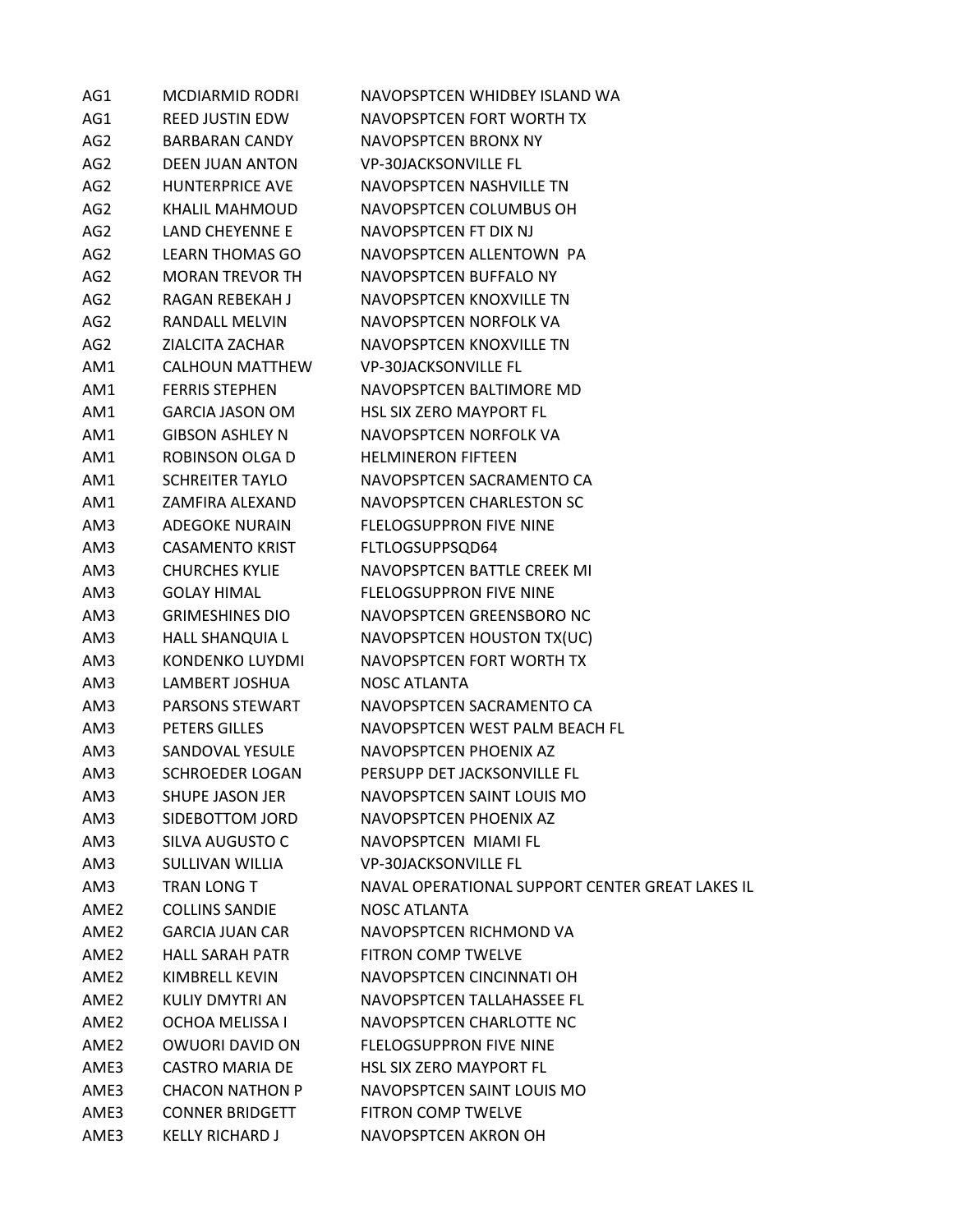| AME3             | <b>MCKIVER BRANDI</b>  | NAVOPSPTCEN NASHVILLE TN        |
|------------------|------------------------|---------------------------------|
| AME3             | <b>NDUA MERCY WANG</b> | NAVOPSPTCEN HOUSTON TX(UC)      |
| AME3             | TIENDREBEOGO JU        | NAVOPSPTCEN KITSAP WA           |
| AME3             | <b>WANG TIANFENG</b>   | <b>FLELOGSUPPRON FIVE FIVE</b>  |
| AO <sub>2</sub>  | <b>AKINTOYE ADEDOY</b> | NAVOPSPTCEN AMITYVILLE NY       |
| AO <sub>2</sub>  | <b>BIGGS RYAN CHAD</b> | NAVOPSPTCEN PLAINVILLE CT       |
| AO <sub>2</sub>  | <b>COOPER TREVOR J</b> | NAVOPSPTCEN ROANOKE VA          |
| AO <sub>2</sub>  | <b>CRUZ VICTOR MAN</b> | NAVOPSPTCEN LOS ANGELES CA      |
| AO <sub>2</sub>  | <b>GONZALEZ CHRIST</b> | <b>FLELOGSUPPRON FIVE FIVE</b>  |
| AO <sub>2</sub>  | <b>HOLLAND APRIL L</b> | NAVOPSPTCEN NORFOLK VA          |
| AO <sub>2</sub>  | <b>RIVERA EMMANUEL</b> | NAVOPSPTCEN MIAMI FL            |
| AO <sub>2</sub>  | THOMAS DARIUS J        | PERSUPP DET JACKSONVILLE FL     |
| AO <sub>2</sub>  | <b>TYLER DEVON DAR</b> | NAVOPSPTCEN SAINT LOUIS MO      |
| ATI1             | <b>CHRISTENSEN BRY</b> | NAVOPSPTCEN OMAHA NE            |
| AWF1             | ALCANTAR AMANDA        | <b>FLELOGSUPPRON FIVE EIGHT</b> |
| AWF1             | <b>BAYATE ANTHONY</b>  | NAVOPSPTCEN MIAMI FL            |
| AWF1             | DAVIS MARY MICH        | NAVOPSPTCEN NORFOLK VA          |
| AWF1             | <b>HALL THOMAS ALL</b> | PERSUPP DET JACKSONVILLE FL     |
| AWF1             | <b>IZQUIERDO GREGO</b> | NAVOPSPTCEN TAMPA FL            |
| AWF1             | <b>JOHNSON CHRISTO</b> | NAVOPSPTCEN FT CARSON CO        |
| AWF1             | <b>MCCOY ADELAIDO</b>  | NAVOPSPTCEN NORTH ISLAND CA     |
| AWF1             | RAMBES DOMINIC         | <b>FLELOGSUPPRON FIVE NINE</b>  |
| AWF1             | RAMOS MARIO CLE        | NAVOPSPTCEN SACRAMENTO CA       |
| AWF1             | <b>REYES SHANTEL M</b> | <b>FLELOGSUPPRON SIX ONE</b>    |
| AWF1             | <b>SCHNEIDER CAITL</b> | <b>FLELOGSUPPRON FIVE EIGHT</b> |
| AWF1             | <b>SHEPHERD JARVIS</b> | FLELOGSUPPRON SIX TWO           |
| AWF1             | <b>VESGA SERGIO</b>    | <b>FLELOGSUPPRON SIX ONE</b>    |
| AWF1             | WOODS JUSTIN DO        | NAVOPSPTCEN MANCHESTER NH       |
| AWF <sub>2</sub> | <b>AINLEY ALEXANDE</b> | <b>FLELOGSUPPRON FIVE SEVEN</b> |
| AWF2             | <b>BALDWIN MATTHEW</b> | <b>FLELOGSUPPRON FIVE NINE</b>  |
| AWF <sub>2</sub> | <b>BRAUN NICKOLAS</b>  | NAVOPSPTCEN CINCINNATI OH       |
| AWF <sub>2</sub> | <b>CONFYS ROBERT W</b> | <b>NOSC ATLANTA</b>             |
| AWF <sub>2</sub> | <b>FLORES CHRISTOP</b> | NAVOPSPTCEN SACRAMENTO CA       |
| AWF <sub>2</sub> | <b>GALANG LEOCADIO</b> | NAVOPSPTCEN SAN JOSE CA         |
| AWF <sub>2</sub> | <b>GAO FANG</b>        | <b>FLELOGSUPPRON FIVE THREE</b> |
| AWF <sub>2</sub> | <b>GFLLMAN NATHANI</b> | <b>FLELOGSUPPRON FIVE THREE</b> |
| AWF2             | <b>GOMEZ JACQUELIN</b> | <b>FLELOGSUPPRON FIVE FIVE</b>  |
| AWF2             | <b>GROSS ROBERT DA</b> | NAVOPSPTCEN PHOENIX AZ          |
| AWF <sub>2</sub> | <b>HARRISON JASMIN</b> | NAVOPSPTCEN WASHINGTON DC       |
| AWF <sub>2</sub> | LEFFEW JACEY SU        | NAVOPSPTCEN AMARILLO TX         |
| AWF2             | LIU DAVID DAWEI        | NAVOPSPTCEN PORTLAND OR         |
| AWF2             | <b>NORTON JOHNNIE</b>  | NAVOPSPTCEN PHOENIX AZ          |
| AWF <sub>2</sub> | <b>ONEILL BRITTANY</b> | NAVOPSPTCEN TUCSON AZ           |
| AWF2             | ORTIZMIRANDA AL        | NAVOPSPTCEN PUERTO RICO         |
| AWF <sub>2</sub> | PEREZ PRISCILLA        | <b>FLELOGSUPPRON FIVE EIGHT</b> |
| AWF <sub>2</sub> | RIVERA DAVID AL        | NAVOPSPTCEN TAMPA FL            |
| AWF <sub>2</sub> | <b>ROBINSON KELSEY</b> | NAVOPSPTCEN SAINT LOUIS MO      |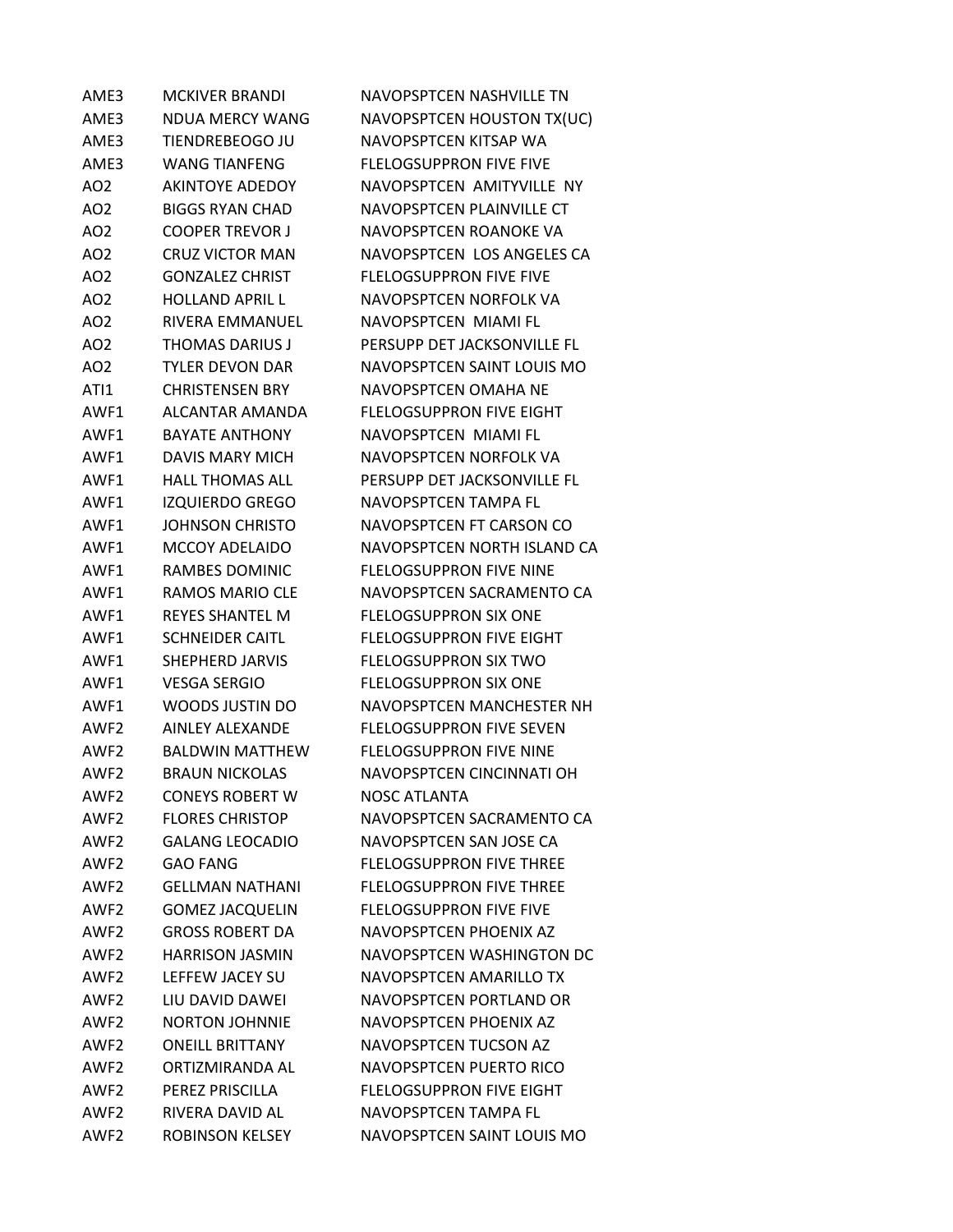| AWF <sub>2</sub> | ROSENZWEIG BENJ        | NAVOPSPTCEN INDIANAPOLIS IN                     |
|------------------|------------------------|-------------------------------------------------|
| AWF <sub>2</sub> | <b>RYAN JOSEPH BEN</b> | NAVOPSPTCEN QUINCY MA                           |
| AWF <sub>2</sub> | <b>SHAW GREGG ELLI</b> | NAVOPSPTCEN SAN ANTONIO TX                      |
| AWF2             | SMITH BRANDYN J        | NAVAL OPERATIONAL SUPPORT CENTER GREAT LAKES IL |
| AWF <sub>2</sub> | <b>SMITH LEORA RUT</b> | <b>FLELOGSUPPRON SIX ONE</b>                    |
| AWF2             | <b>TURNER CODY WAY</b> | NAVOPSPTCEN SHREVEPORT LA                       |
| AWF <sub>2</sub> | <b>WARNER ERIC RYA</b> | NAVOPSPTCEN NASHVILLE TN                        |
| AWF3             | <b>OLIVAS ROBERTO</b>  | NAVOPSPTCEN EL PASO TX                          |
| AWF3             | SOLIS SARA ELIZ        | <b>FLELOGSUPPRON FIVE FIVE</b>                  |
| AWO1             | <b>ADAIR JONATHAN</b>  | PERSUPP DET JACKSONVILLE FL                     |
| AWO1             | <b>HAYDE JACOB AND</b> | NAVOPSPTCEN CORPUS CHRISTI TX                   |
| AWO1             | <b>HEU STEPHANIE T</b> | NAVOPSPTCEN MINNEAPOLIS MN                      |
| AWO1             | <b>VANDERVOORT EDW</b> | NAVOPSPTCEN SAN JOSE CA                         |
| AWO1             | <b>WESTERMANN BEN</b>  | NAVOPSPTCEN SPOKANE WA                          |
| AWO <sub>2</sub> | <b>DELEON ROGER BA</b> | PERSUPP DET JACKSONVILLE FL                     |
| AWO <sub>2</sub> | <b>PLACEK LEE EVAN</b> | <b>PATRON SIX NINE</b>                          |
| AWO3             | <b>IVERSON LAWRENC</b> | PATRON SIX NINE                                 |
| AWR1             | <b>HODGES RYAN C</b>   | NAVOPSPTCEN SALT LAKE CITY UT                   |
| AWS1             | <b>HURTADOGARIBAY</b>  | NAVOPSPTCEN SAN ANTONIO TX                      |
| AWS1             | PANCOAST BRYAN         | NAVOPSPTCEN SACRAMENTO CA                       |
| AWS1             | <b>STANZIONE JOSEP</b> | COMNAVSPECWARSPTACT ONE                         |
| AWS1             | YOHN BO ARTHURO        | NAVOPSPTCEN PENSACOLA FL                        |
| AZ2              | <b>ANDERSON THOMAS</b> | NAVOPSPTCEN ALLENTOWN PA                        |
| AZ <sub>2</sub>  | <b>CHITWOOD SPENCE</b> | NAVOPSPTCEN SPRINGFIELD OR                      |
| AZ2              | <b>HAINES EBONY NI</b> | NAVOPSPTCEN AKRON OH                            |
| AZ <sub>2</sub>  | <b>LEVELER KAOLIN</b>  | NAVOPSPTCEN KITSAP WA                           |
| AZ <sub>2</sub>  | <b>MALIK SUMMER EL</b> | PERSUPP DET JACKSONVILLE FL                     |
| AZ <sub>2</sub>  | STRAND DONSTA A        | NAVOPSPTCEN NORFOLK VA                          |
| AZ <sub>2</sub>  | <b>TURNER SIAREIL</b>  | <b>NAVOPSPTCEN MEMPHIS TN</b>                   |
| AZ3              | <b>GAGNOW ROBERT E</b> | NAVOPSPTCEN GREEN BAY WI                        |
| AZ3              | <b>GREEN MALCOLM I</b> | NAVOPSPTCEN CINCINNATI OH                       |
| BM1              | <b>ALVARADO FERNAN</b> | NAVOPSPTCEN NORTH ISLAND CA                     |
| BM1              | APARCANA CARLOS        | NAVOPSPTCEN MIAMI FL                            |
| BM1              | ARMSTRONG AARON        | NAVOPSPTCEN SAINT LOUIS MO                      |
| BM1              | <b>ARNOLD MATTHEW</b>  | <b>VP-30JACKSONVILLE FL</b>                     |
| BM1              | <b>BARNETT SHEYANN</b> | NAVOPSPTCEN NORFOLK VA                          |
| BM1              | <b>BIRMAN DANA HUG</b> | NAVOPSPTCEN NEW LONDON CT                       |
| BM1              | BROWN DLONTA MO        | NAVOPSPTCEN COLUMBUS OH                         |
| BM1              | <b>BURNSIDE NATHAN</b> | NAVOPSPTCEN BATTLE CREEK MI                     |
| BM1              | <b>CAHOON ORLANDO</b>  | NAVOPSPTCEN NORFOLK VA                          |
| BM1              | <b>CALBONE JETHRO</b>  | NAVOPSPTCEN SAN DIEGO CA                        |
| BM1              | <b>CANTRE IVAN</b>     | NAVOPSPTCEN NORFOLK VA                          |
| BM1              | <b>CELESTERODRIGUE</b> | NAVOPSPTCEN PUERTO RICO                         |
| BM1              | <b>COATS BRANDON U</b> | NAVOPSPTCEN WICHITA KS                          |
| BM1              | <b>CORTEZ EDDIE AL</b> | NAVOPSPTCEN PORT HUENEME CA                     |
| BM1              | DAVIDSON MATTHE        | NAVOPSPTCEN ROCHESTER NY                        |
| BM1              | DECLUE PAUL EDW        | NAVOPSPTCEN INDIANAPOLIS IN                     |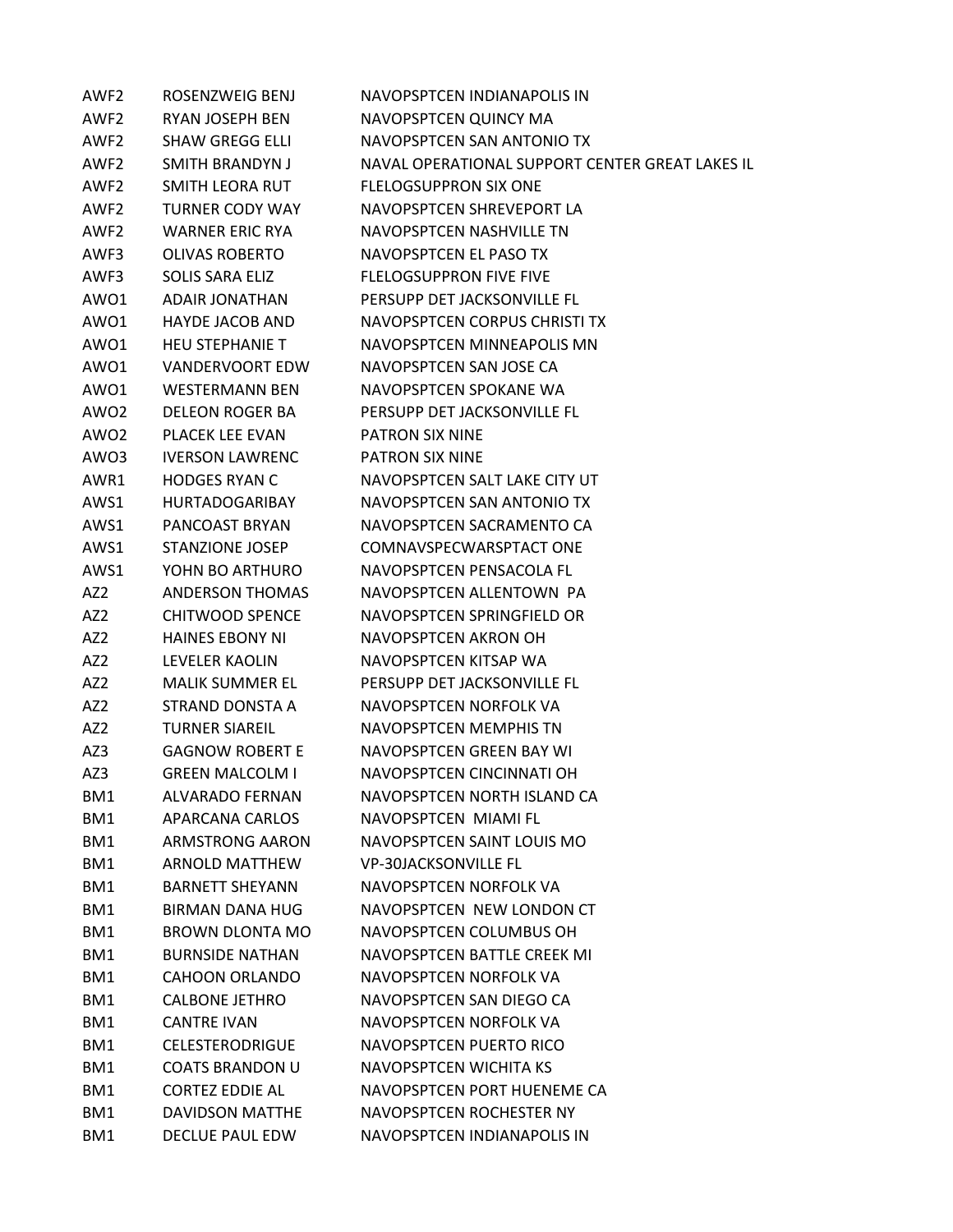| BM1             | <b>DELGADO YOLANDA</b> | NAVOPSPTCEN TAMPA FL                            |
|-----------------|------------------------|-------------------------------------------------|
| BM1             | <b>FIKES JAYMES CA</b> | <b>NOSC ATLANTA</b>                             |
| BM1             | <b>GARCIA JOAQUIN</b>  | NAVOPSPTCEN NORTH ISLAND CA                     |
| BM1             | <b>GARRICK NATHAN</b>  | NAVOPSPTCEN CHARLOTTE NC                        |
| BM1             | <b>GOMEZ KATHERINE</b> | NAVOPSPTCEN HARLINGEN TX                        |
| BM1             | <b>GUERRERO ARMAND</b> | NAVOPSPTCEN HARLINGEN TX                        |
| BM1             | <b>HABENER KEVIN L</b> | NAVOPSPTCEN KITSAP WA                           |
| BM1             | <b>HINTON JEREMIAH</b> | NAVOPSPTCEN INDIANAPOLIS IN                     |
| BM1             | KNIGHTS ADRIAN         | NAVOPSPTCEN EL PASO TX                          |
| BM1             | LYNCH TIAGO VAS        | NAVOPSPTCEN MEMPHIS TN                          |
| BM1             | <b>MICHEL RONALD</b>   | NAVOPSPTCEN BALTIMORE MD                        |
| BM1             | <b>PELLEGRINO SHEL</b> | NAVOPSPTCEN PHOENIX AZ                          |
| BM1             | <b>PRINCE BARRETT</b>  | NAVOPSPTCEN PENSACOLA FL                        |
| BM1             | <b>REES JEREMIAH B</b> | COMMAREXSECRON ELEVEN SEAL BEACH CA             |
| BM1             | RHODES NICHOLAS        | NAVOPSPTCEN PENSACOLA FL                        |
| BM1             | RUSSELL EDWARD         | NAVOPSPTCEN NEW LONDON CT                       |
| BM1             | SERBEN NICOLE M        | NAVOPSPTCEN MINNEAPOLIS MN                      |
| BM1             | SMITH ANZA CLAY        | <b>VP-30JACKSONVILLE FL</b>                     |
| BM1             | <b>WATSON ALLEN</b>    | NAVOPSPTCEN CINCINNATI OH                       |
| BM1             | <b>WILLIAMS DERRIC</b> | NAVOPSPTCEN NORFOLK VA                          |
| BM <sub>2</sub> | <b>AUGUSTA STEPHAN</b> | NAVOPSPTCEN ALAMEDA CA                          |
| BM <sub>2</sub> | AVILES BIANCA A        | NAVOPSPTCEN MORENO VALLEY CA                    |
| BM <sub>2</sub> | <b>BELL JASON DONA</b> | NAVOPSPTCEN INDIANAPOLIS IN                     |
| BM <sub>2</sub> | <b>BLAINE JORDAN O</b> | NAVOPSPTCEN OKLAHOMA CITY OK                    |
| BM <sub>2</sub> | <b>BOBO BRITTNEA L</b> | NAVOPSPTCEN HOUSTON TX(UC)                      |
| BM <sub>2</sub> | <b>BURGE MATIN SPR</b> | NAVOPSPTCEN SAINT LOUIS MO                      |
| BM <sub>2</sub> | CASTELLUCCI TYL        | NAVOPSPTCEN ALLENTOWN PA                        |
| BM <sub>2</sub> | <b>CHERRY KARTHIGA</b> | NAVOPSPTCEN WILMINGTON NC                       |
| BM <sub>2</sub> | <b>CROSS DOMINIQUE</b> | NAVOPSPTCEN KNOXVILLE TN                        |
| BM <sub>2</sub> | <b>DETOY TIMOTHY B</b> | NAVOPSPTCEN NORFOLK VA                          |
| BM <sub>2</sub> | DIAZBARRIGA RAU        | NAVOPSPTCEN LITTLE ROCK AR                      |
| BM <sub>2</sub> | <b>DONAHOO HUNTER</b>  | <b>NAVOPSPTCEN KNOXVILLE TN</b>                 |
| BM <sub>2</sub> | ESPINOZAHERNAND        | NAVOPSPTCEN ALAMEDA CA                          |
| BM <sub>2</sub> | <b>FIGUEROA AXEL A</b> | NAVOPSPTCEN PUERTO RICO                         |
| BM <sub>2</sub> | FINK BENJAMIN T        | NAVOPSPTCEN CHARLOTTE NC                        |
| BM <sub>2</sub> | <b>GARCIAPUENTE AL</b> | NAVOPSPTCEN AUSTIN TX                           |
| BM <sub>2</sub> | <b>GARRETT ANTHONY</b> | NAVOPSPTCEN TAMPA FL                            |
| BM <sub>2</sub> | <b>GIBLET TAYLOR J</b> | NAVOPSPTCEN OKLAHOMA CITY OK                    |
| BM <sub>2</sub> | <b>GRAHAM JAMAAL D</b> | <b>NOSC ATLANTA</b>                             |
| BM <sub>2</sub> | <b>GREEN MALCOLM D</b> | <b>VP-30JACKSONVILLE FL</b>                     |
| BM <sub>2</sub> | <b>GREEN STEPHEN C</b> | NAVOPSPTCEN SAN DIEGO CA                        |
| BM <sub>2</sub> | <b>GUTIERREZ RICAR</b> | NAVOPSPTCEN LOS ANGELES CA                      |
| BM <sub>2</sub> | <b>HAMMOND MICHAEL</b> | NAVAL OPERATIONAL SUPPORT CENTER GREAT LAKES IL |
| BM <sub>2</sub> | <b>HENDRICKS DAVID</b> | NAVOPSPTCEN FORT WORTH TX                       |
| BM <sub>2</sub> | <b>HOUSTON SANTEL</b>  | NAVOPSPTCEN TAMPA FL                            |
| BM <sub>2</sub> | <b>JOHNSON ELICIA</b>  | NAVOPSPTCEN RICHMOND VA                         |
| BM <sub>2</sub> | <b>KARG JONATHAN D</b> | NAVOPSPTCEN KNOXVILLE TN                        |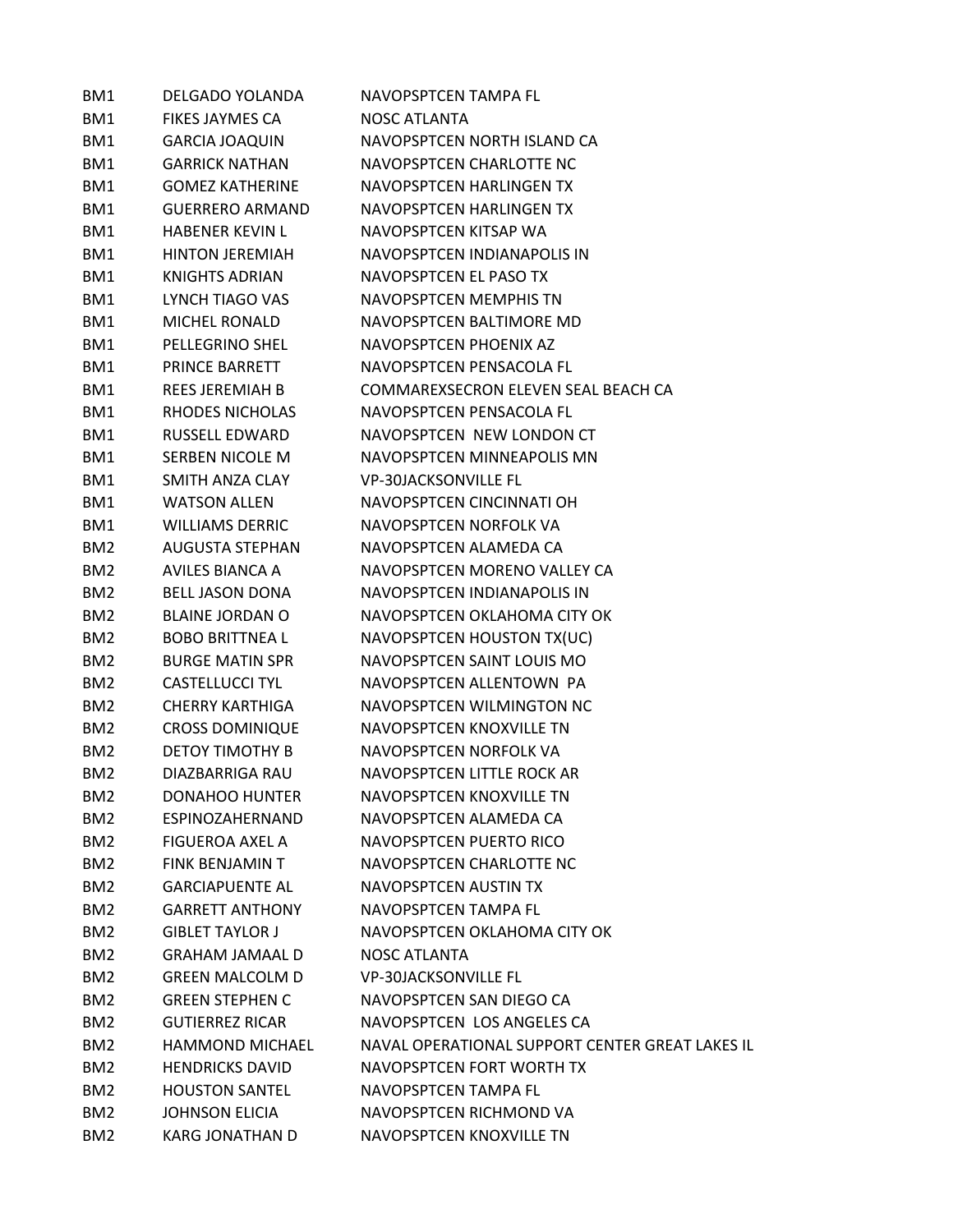| BM <sub>2</sub> | <b>KERLEY KYLE PAG</b> | NAVOPSPTCEN SAN ANTONIO TX                      |
|-----------------|------------------------|-------------------------------------------------|
| BM <sub>2</sub> | <b>KETTERLING COLT</b> | NAVOPSPTCEN HELENA MT                           |
| BM <sub>2</sub> | LIPSCOMB RAHEEM        | NAVOPSPTCEN GREENSBORO NC                       |
| BM <sub>2</sub> | <b>MAHONE CRAIG RA</b> | NOSC ATLANTA                                    |
| BM <sub>2</sub> | <b>MALLON MARCUS S</b> | NAVOPSPTCEN ALBANY NY                           |
| BM <sub>2</sub> | <b>MARTINEZ JESUS</b>  | COMMAREXSECRON ELEVEN SEAL BEACH CA             |
| BM <sub>2</sub> | <b>MATTHEWS KUNAL</b>  | COMMAREXSECRON ELEVEN SEAL BEACH CA             |
| BM <sub>2</sub> | <b>MELLENTHIN LUCA</b> | <b>VP-30JACKSONVILLE FL</b>                     |
| BM <sub>2</sub> | <b>MITZAN NICOLE L</b> | NAVOPSPTCEN MANCHESTER NH                       |
| BM <sub>2</sub> | <b>MOLINA MARIO IS</b> | NAVOPSPTCEN BRONX NY                            |
| BM <sub>2</sub> | MOSELEY BARBARA        | NAVOPSPTCEN LAS VEGAS NV                        |
| BM <sub>2</sub> | <b>MUNICO ROCIO</b>    | NAVOPSPTCEN FORT WORTH TX                       |
| BM <sub>2</sub> | NATHAN KEVIN RI        | NAVOPSPTCEN QUINCY MA                           |
| BM <sub>2</sub> | <b>OLMEDAPAGAN LUI</b> | NAVOPSPTCEN PUERTO RICO                         |
| BM <sub>2</sub> | <b>ORTANEZ DOMINIC</b> | NAVOPSPTCEN SAN DIEGO CA                        |
| BM <sub>2</sub> | <b>OTERO DANIEL LU</b> | NAVOPSPTCEN BRONX NY                            |
| BM <sub>2</sub> | PAGE MARK ANTHO        | NAVOPSPTCEN LAS VEGAS NV                        |
| BM <sub>2</sub> | PEOPLES TAMEKA         | NAVOPSPTCFN NORFOLK VA                          |
| BM <sub>2</sub> | PERAKOVICH ROXA        | NAVOPSPTCEN SAN DIEGO CA                        |
| BM <sub>2</sub> | PERRY JUSTIN LE        | NAVOPSPTCEN FORT WORTH TX                       |
| BM <sub>2</sub> | <b>PHAY KRISTOPHER</b> | NOSC GU                                         |
| BM <sub>2</sub> | PRICE JESSICA M        | NAVOPSPTCEN WACO TX                             |
| BM <sub>2</sub> | ROSALES SAMANTH        | NAVOPSPTCEN SAN ANTONIO TX                      |
| BM <sub>2</sub> | <b>RUCKER QUENTIN</b>  | NAVOPSPTCEN SAN DIEGO CA                        |
| BM <sub>2</sub> | SALEM MELISSA E        | NOSC AUGUSTA GA                                 |
| BM <sub>2</sub> | <b>SALVADORE AUSTI</b> | <b>VP-30JACKSONVILLE FL</b>                     |
| BM <sub>2</sub> | <b>SCOTT STEPHEN A</b> | NAVOPSPTCEN OKLAHOMA CITY OK                    |
| BM <sub>2</sub> | <b>SEALS MEAGHAN R</b> | <b>NOSC ATLANTA</b>                             |
| BM <sub>2</sub> | SPEARMAN MATTHE        | NAVOPSPTCEN FORT WORTH TX                       |
| BM <sub>2</sub> | <b>SPENCE ANTHONY</b>  | NAVOPSPTCEN SAN DIEGO CA                        |
| BM <sub>2</sub> | <b>SULLIVAN ROBERT</b> | NOSC GU                                         |
| BM <sub>2</sub> | <b>SWAYZE SAMUEL L</b> | NAVOPSPTCEN LITTLE ROCK AR                      |
| BM <sub>2</sub> | <b>TARNOW PHILLIPP</b> | NAVOPSPTCEN DES MOINES IA                       |
| BM <sub>2</sub> | <b>TATEM ZAVEISE S</b> | NAVOPSPTCEN NORFOLK VA                          |
| BM <sub>2</sub> | THOMAS JALISA A        | NAVOPSPTCEN AKRON OH                            |
| BM <sub>2</sub> | TRAN RAINA PHAM        | NAVOPSPTCEN ALAMEDA CA                          |
| BM <sub>2</sub> | <b>TUCKER RYAN CHR</b> | NAVOPSPTCEN WILMINGTON NC                       |
| BM <sub>2</sub> | WEBB ANDREW MIC        | NAVOPSPTCEN PENSACOLA FL                        |
| BM <sub>2</sub> | WHITE JEREMY BE        | NAVOPSPTCEN HOUSTON TX(UC)                      |
| BM <sub>2</sub> | <b>WHITESIDE BRIAN</b> | NAVOPSPTCEN FORT WORTH TX                       |
| BM <sub>2</sub> | <b>WRIGHT ZACHARY</b>  | NAVOPSPTCEN DES MOINES IA                       |
| BM <sub>2</sub> | YORKA GIDEON BA        | NAVOPSPTCEN HOUSTON TX(UC)                      |
| BM <sub>2</sub> | ZIMMER TONYA M         | NAVOPSPTCEN BILLINGS MT                         |
| BM3             | AGDAGDAG AZENN         | NAVAL OPERATIONAL SUPPORT CENTER GREAT LAKES IL |
| BM3             | <b>ALLEN RASHAMEL</b>  | <b>VP-30JACKSONVILLE FL</b>                     |
| BM3             | <b>ALLEN SHAKIMBRA</b> | NAVOPSPTCEN LITTLE ROCK AR                      |
| BM3             | ANAYA JORGE JR         | NAVOPSPTCEN MILWAKEE WI                         |
|                 |                        |                                                 |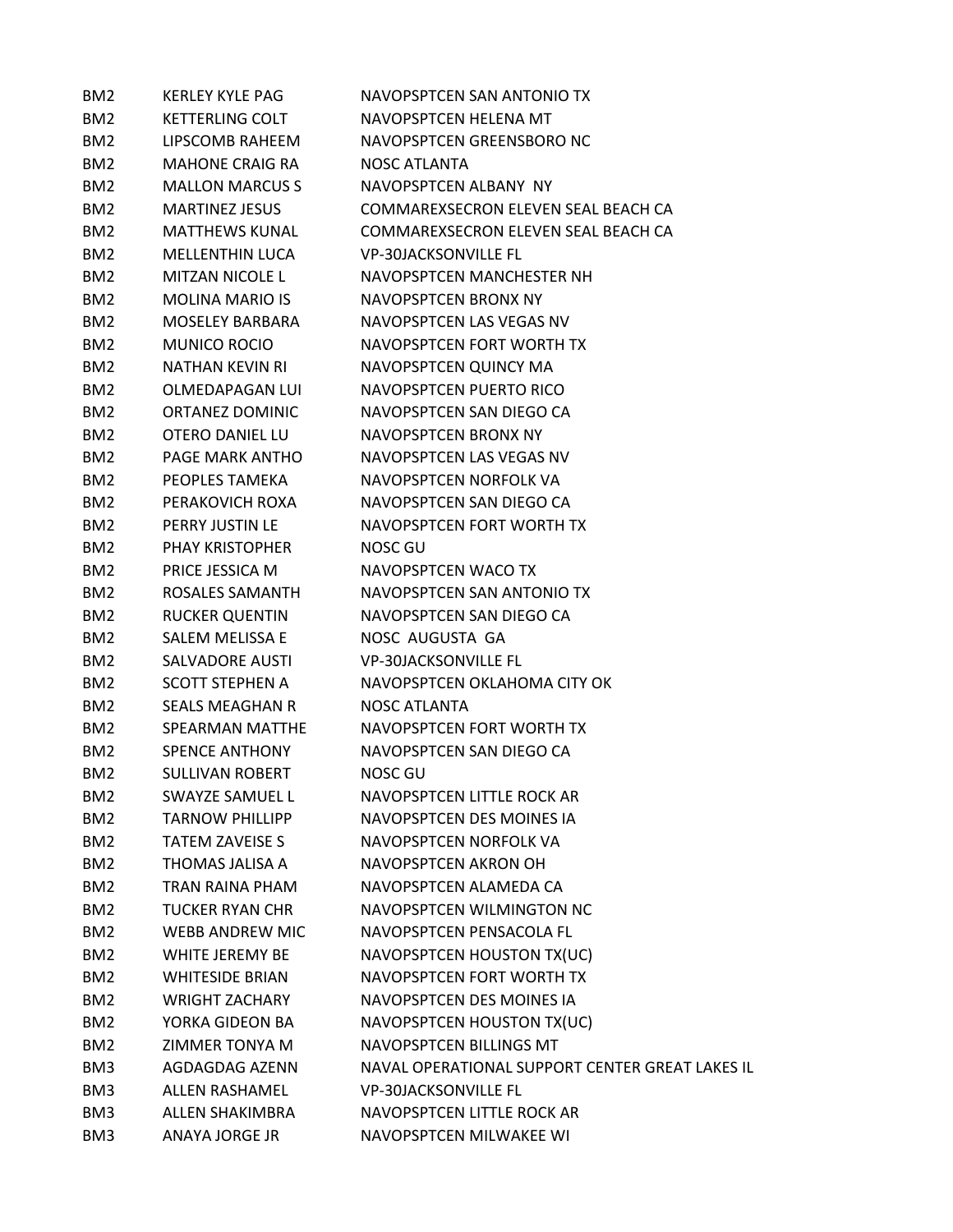| BM3             | <b>BAUSTADT TYLER</b>  | NAVOPSPTCEN HELENA MT               |
|-----------------|------------------------|-------------------------------------|
| BM3             | <b>BINGLEY JULIE L</b> | NAVOPSPTCEN LAS VEGAS NV            |
| BM3             | <b>BISHOP TRAVIS H</b> | NAVOPSPTCEN GREENVILLE SC           |
| BM3             | <b>BOWERS BENJAMIN</b> | NAVOPSPTCEN FT CARSON CO            |
| BM3             | <b>BROOKS JONATHAN</b> | NAVOPSPTCEN KITSAP WA               |
| BM3             | <b>CAMERON MOEISHA</b> | NAVOPSPTCEN BESSEMER AL             |
| BM3             | <b>CARTER MEGAN MA</b> | <b>VP-30JACKSONVILLE FL</b>         |
| BM3             | <b>CASTILLO LILIAN</b> | NAVOPSPTCEN LEMOORE CA              |
| BM3             | <b>CHANDLER KYLE D</b> | NAVOPSPTCEN SPOKANE WA              |
| BM3             | <b>DAWSON MAQUANE</b>  | NAVOPSPTCEN BRONX NY                |
| BM3             | DAYWHEA CASEY K        | NAVOPSPTCEN FORT WORTH TX           |
| BM3             | <b>DIALLO KARIM</b>    | NOSC ATLANTA                        |
| BM3             | DRAYTON SAMAD K        | NAVOPSPTCEN FT DIX NJ               |
| BM3             | DRUMMOND JACOB         | NAVOPSPTCEN BESSEMER AL             |
| BM3             | DYLES DARIEN JO        | COMMAREXSECRON ELEVEN SEAL BEACH CA |
| BM3             | ELANNAN JAD            | NAVOPSPTCEN DETROIT MI              |
| BM3             | <b>EVANS JASMINE M</b> | NAVOPSPTCEN HOUSTON TX(UC)          |
| BM3             | <b>EVERETT JAMES A</b> | NAVOPSPTCEN LITTLE ROCK AR          |
| BM3             | <b>FERNANDEZ DON S</b> | NAVOPSPTCEN LEMOORE CA              |
| BM3             | <b>GARCIA BISHOP H</b> | NAVOPSPTCEN SAN ANTONIO TX          |
| BM3             | <b>GARCIA JOSHUA A</b> | NAVOPSPTCEN FORT WORTH TX           |
| BM3             | <b>GASCAFLORES MIG</b> | NAVOPSPTCEN SAN JOSE CA             |
| BM3             | <b>GIFT LOGAN ANDR</b> | NAVOPSPTCEN HARRISBURG PA           |
| BM3             | <b>GJOKA EDMOND</b>    | NAVOPSPTCEN NEWPORT RI              |
| BM3             | <b>GOODWINE TRENES</b> | NAVOPSPTCEN ALBANY NY               |
| BM3             | <b>GREEN MONIQUE L</b> | NAVOPSPTCEN RENO NV                 |
| BM3             | <b>GULLA CHRISTOPH</b> | NAVOPSPTCEN NEWPORT RI              |
| BM3             | <b>HALL COURTNEY D</b> | NAVOPSPTCEN PITTSBURG PA            |
| BM3             | <b>HARPER PHILIPPA</b> | NAVOPSPTCEN BRONX NY                |
| BM3             | <b>HIGHTOWER OTIS</b>  | NAVOPSPTCEN SYRACUSE NY             |
| BM3             | <b>HOPKINS BRIAUNA</b> | NAVOPSPTCEN NEW ORLEANS LA          |
| BM3             | <b>HORACE EMMANUEL</b> | NAVOPSPTCEN HOUSTON TX(UC)          |
| BM <sub>3</sub> | <b>HOYLE SEAN VINC</b> | NAVOPSPTCEN ALAMEDA CA              |
| BM3             | <b>HUNTON DYLAN PH</b> | NAVOPSPTCEN KNOXVILLE TN            |
| BM3             | KIMBROUGH TODD         | NAVOPSPTCEN INDIANAPOLIS IN         |
| BM3             | <b>KNIGHT DIONNE C</b> | <b>VP-30JACKSONVILLE FL</b>         |
| BM3             | KUTI EMMANUEL O        | NAVOPSPTCEN NEWPORT RI              |
| BM3             | LAGERWAY ROSA M        | NAVOPSPTCEN HONOLULU HI             |
| BM3             | LASKOWSKI RYAN         | NAVOPSPTCEN ALLENTOWN PA            |
| BM3             | LEE JONGHYUN           | NAVOPSPTCEN BALTIMORE MD            |
| BM3             | LEWIS JUSTIN TY        | <b>VP-30JACKSONVILLE FL</b>         |
| BM3             | LIU ZHINAN             | NAVOPSPTCEN SAN JOSE CA             |
| BM3             | LOPEZ JOSE ANDR        | NAVOPSPTCEN SAN ANTONIO TX          |
| BM3             | LOWERY KEISHA I        | <b>VP-30JACKSONVILLE FL</b>         |
| BM3             | <b>MALDONADO YVETT</b> | NAVOPSPTCEN EL PASO TX              |
| BM3             | <b>MARTIN GVONTE D</b> | NAVOPSPTCEN ROCHESTER NY            |
| BM3             | <b>MAYS JALEN MARC</b> | NAVOPSPTCEN AKRON OH                |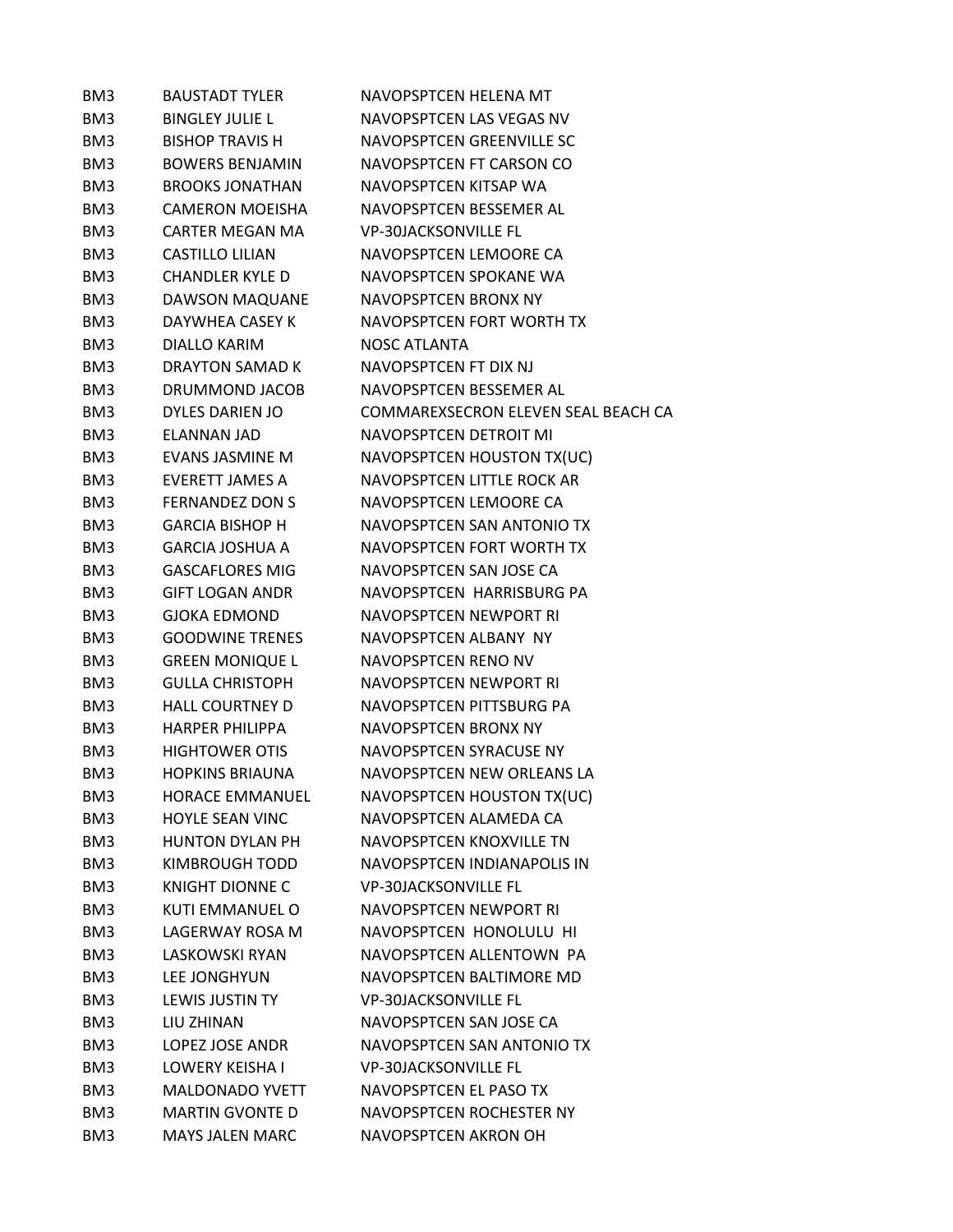| BM3 | <b>MCCLUNE AMBER D</b> | NAVOPSPTCEN DENVER CO                           |
|-----|------------------------|-------------------------------------------------|
| BM3 | <b>MCGEE LAWRENCE</b>  | NAVAL OPERATIONAL SUPPORT CENTER GREAT LAKES IL |
| BM3 | <b>MCKEEVER RONALD</b> | NAVOPSPTCEN RICHMOND VA                         |
| BM3 | MITCHELL CHANTE        | NAVOPSPTCEN SAINT LOUIS MO                      |
| BM3 | MOORE KAYLA DAL        | <b>NOSC ATLANTA</b>                             |
| BM3 | <b>MORGAN TODD RIL</b> | NAVOPSUPPCEN LOUISVILLE KY                      |
| BM3 | NICOLAS ISHMAEL        | NAVOPSPTCEN ORLANDO FL                          |
| BM3 | <b>OBONYO BELAH AK</b> | NAVOPSPTCEN FORT WORTH TX                       |
| BM3 | <b>ONI OLUWASEUN J</b> | NAVOPSPTCEN RICHMOND VA                         |
| BM3 | <b>OREBAJO ADESOJI</b> | NAVOPSPTCEN HOUSTON TX(UC)                      |
| BM3 | <b>PATRICK BRANDON</b> | NAVOPSPTCEN COLUMBUS OH                         |
| BM3 | PICKARD CURTIS         | NOSC AUGUSTA GA                                 |
| BM3 | PIMENTELHERNAND        | NAVOPSPTCEN SIOUX FALLS SD                      |
| BM3 | PLUMMER MADELEI        | NAVOPSPTCEN SYRACUSE NY                         |
| BM3 | PONCE GEORGEMIG        | NAVOPSPTCEN LOS ANGELES CA                      |
| BM3 | PRAYLOW RANDALL        | <b>NOSC ATLANTA</b>                             |
| BM3 | <b>QUEBE CHASTEN J</b> | NAVOPSPTCEN HOUSTON TX(UC)                      |
| BM3 | RAINEY JAYQUANI        | NAVOPSPTCEN LAS VEGAS NV                        |
| BM3 | <b>RAMSAY CORNEL C</b> | NAVOPSPTCEN MIAMI FL                            |
| BM3 | RANSOMQUALLS WE        | NAVOPSPTCEN COLUMBUS OH                         |
| BM3 | <b>ROBINSON STANTO</b> | NAVOPSPTCEN MEMPHIS TN                          |
| BM3 | <b>ROSARIO BEAANDR</b> | NAVOPSPTCEN RENO NV                             |
| BM3 | SANCHEZVILLAGOM        | NAVOPSPTCEN PORTLAND OR                         |
| BM3 | <b>SANTILLAN MALEN</b> | NAVOPSPTCEN HOUSTON TX(UC)                      |
| BM3 | SIEVERS CHELSEA        | NAVOPSPTCEN OMAHA NE                            |
| BM3 | <b>SIMEON SAM WILL</b> | NAVOPSPTCEN ANCHORAGE AK                        |
| BM3 | <b>STEPHENS NATASH</b> | NAVOPSPTCEN NORFOLK VA                          |
| BM3 | <b>SUNYI</b>           | NAVOPSPTCEN KITSAP WA                           |
| BM3 | <b>TACKIE NAAAKU</b>   | NAVAL OPERATIONAL SUPPORT CENTER GREAT LAKES IL |
| BM3 | THATCH SIMONE D        | NAVOPSPTCEN FT DIX NJ                           |
| BM3 | <b>TRAN JONATHAN T</b> | NAVOPSPTCEN MORENO VALLEY CA                    |
| BM3 | TURNER BRIJUNA         | NAVOPSPTCEN FORT WORTH TX                       |
| BM3 | <b>VANCE TRAVIS AL</b> | NAVOPSPTCEN MINNEAPOLIS MN                      |
| BM3 | <b>VOS SHANE AUSTI</b> | NAVOPSPTCEN ROCK ISLAND IL                      |
| BM3 | WARD BIANCA CHA        | NAVAL OPERATIONAL SUPPORT CENTER GREAT LAKES IL |
| BM3 | <b>WARREN ROBERT D</b> | NAVOPSPTCEN BATTLE CREEK MI                     |
| BM3 | <b>WASHBURN JILLIA</b> | NAVOPSPTCEN CHARLESTON SC                       |
| BM3 | <b>WASS TRENT ALLE</b> | NAVOPSPTCEN SALT LAKE CITY UT                   |
| BM3 | WHITFIELD JULIE        | NAVOPSPTCEN FT DIX NJ                           |
| BM3 | <b>WILCOX NICHOLAS</b> | <b>NOSC ATLANTA</b>                             |
| BM3 | <b>WILLIAMS ANDREW</b> | NAVOPSPTCEN ROCHESTER NY                        |
| BM3 | <b>WILLIAMS GEARAL</b> | NAVOPSPTCEN BALTIMORE MD                        |
| BM3 | WILLIAMS JACOB         | NAVOPSPTCEN NEW ORLEANS LA                      |
| BM3 | <b>WILLIAMS TERENC</b> | NAVOPSPTCEN ATLANTA GA                          |
| BM3 | <b>WINANS CORBIN B</b> | NAVOPSPTCEN DECATUR IL                          |
| BM3 | <b>WINTERS ASHLEY</b>  | NAVOPSPTCEN PITTSBURG PA                        |
| BM3 | <b>WRIGHT DONYE MO</b> | NAVOPSPTCEN NORFOLK VA                          |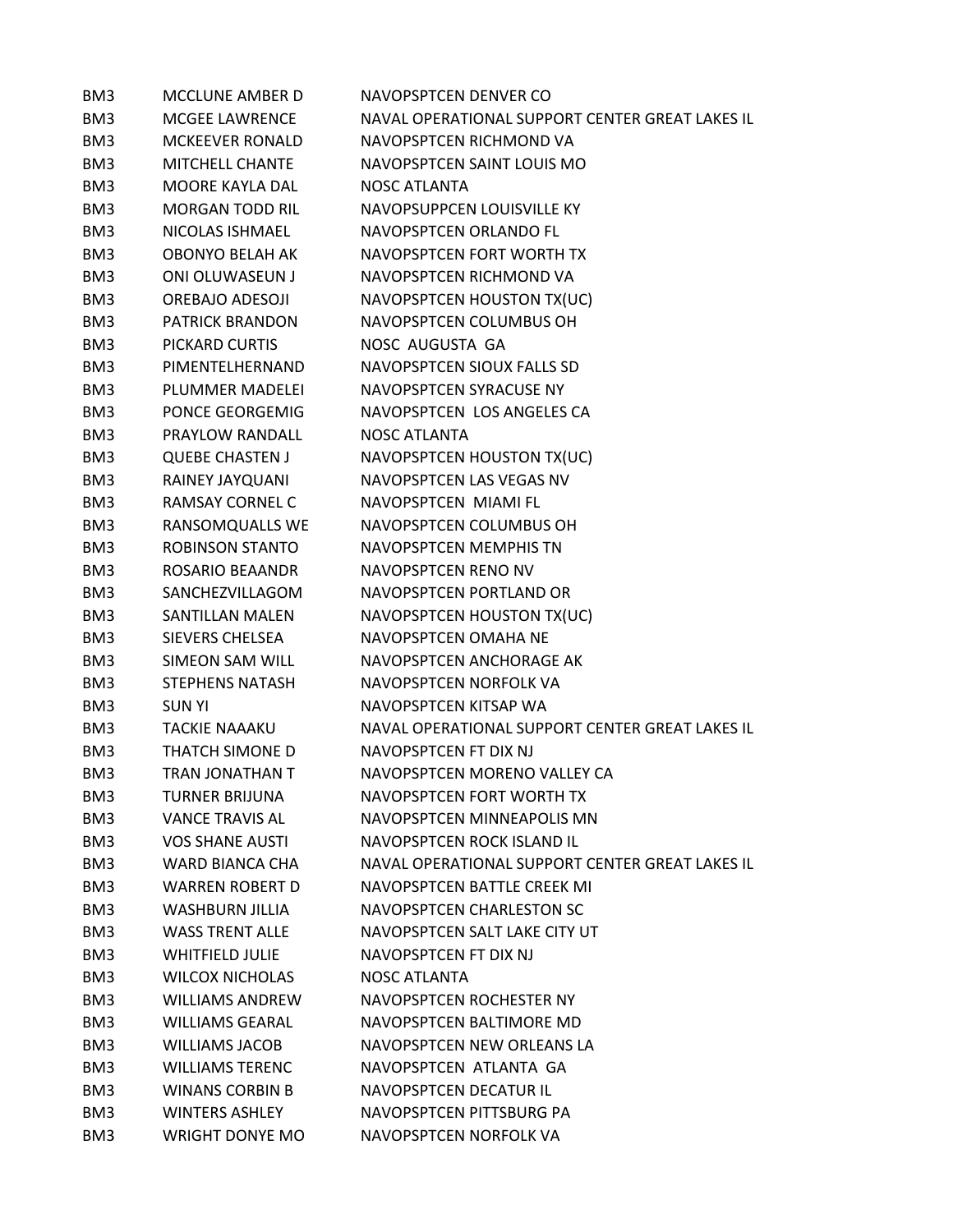| BM3             | <b>WRIGHT RYAN JEF</b> | <b>NAVOPSPTCEN ROCK ISLAND IL</b>               |
|-----------------|------------------------|-------------------------------------------------|
| BM3             | ZAMARRIPA LAURA        | NAVOPSPTCEN FORT WORTH TX                       |
| BU1             | <b>BETTES MATTHEW</b>  | NAVOPSPTCEN GREEN BAY WI                        |
| BU1             | <b>BORCHERS HUGH D</b> | NAVOPSPTCEN JACKSONVILLE FL                     |
| BU1             | <b>BURTON VINCENT</b>  | PERSUPP DET GULFPORT MS                         |
| BU1             | <b>CHIBBARO FRANK</b>  | NAVOPSPTCEN GULFPORT MS                         |
| BU1             | <b>CROSS RAYMOND C</b> | NAVOPSPTCEN MEMPHIS TN                          |
| BU1             | <b>DEGRACIA WALTER</b> | TWO ZERO SEABEE READINESS GROUP GULFPORT MS     |
| BU1             | ELLIOTTBLACK CO        | TWO ZERO SEABEE READINESS GROUP GULFPORT MS     |
| BU1             | <b>FLETCHER CHRIST</b> | TWO ZERO SEABEE READINESS GROUP GULFPORT MS     |
| BU1             | <b>GADILOV RAEL</b>    | NAVOPSPTCEN PORT HUENEME CA                     |
| BU1             | <b>GARY KING</b>       | NAVOPSPTCEN PENSACOLA FL                        |
| BU1             | <b>HAKINS ROGER LO</b> | NAVOPSPTCEN PLAINVILLE CT                       |
| BU1             | <b>HENDERSON RICHA</b> | NAVOPSPTCEN WILMINGTON NC                       |
| BU1             | <b>HERNANDEZ KIMBE</b> | NAVOPSPTCEN COLUMBUS GA                         |
| BU1             | <b>HYE WAUNITA EMM</b> | NAVOPSPTCEN PORT HUENEME CA                     |
| BU1             | MO JIA ZHOU            | COMNAVELSG WILLIAMSBURG VA                      |
| BU1             | <b>MOROZ STEPHEN O</b> | NAVAL OPERATIONAL SUPPORT CENTER GREAT LAKES IL |
| BU1             | NAVARRO JOSHUA         | TWO ZERO SEABEE READINESS GROUP GULFPORT MS     |
| BU1             | <b>NEMET MICHAEL K</b> | TWO ZERO SEABEE READINESS GROUP GULFPORT MS     |
| BU1             | <b>ORIOLI GEORGE C</b> | NAVOPSPTCEN PLAINVILLE CT                       |
| BU1             | PAYNE SAMANTHA         | NAVOPSPTCEN SAN DIEGO CA                        |
| BU1             | <b>PETREY DANIELLE</b> | NAVOPSPTCEN FORT WORTH TX                       |
| BU1             | SALCEDORUIZ HUM        | TWO ZERO SEABEE READINESS GROUP GULFPORT MS     |
| BU1             | <b>SMITH GARRETT J</b> | NAVOPSPTCEN KNOXVILLE TN                        |
| BU1             | <b>STAPLETON GLENN</b> | SEAL TEAM SEVENTEEN CORONADO CA                 |
| BU1             | <b>STEWART DERRICK</b> | NAVOPSPTCEN PITTSBURG PA                        |
| BU1             | <b>TREVINO RUBEN</b>   | NAVOPSPTCEN HARLINGEN TX                        |
| BU <sub>2</sub> | <b>BLANCHARD NATHA</b> | NAVOPSPTCEN WHITE RIVER JUNCTION VT             |
| BU <sub>2</sub> | CHU SIU LUN            | TWO ZERO SEABEE READINESS GROUP GULFPORT MS     |
| BU <sub>2</sub> | <b>CYR JOSEPH OMER</b> | TWO ZERO SEABEE READINESS GROUP GULFPORT MS     |
| BU <sub>2</sub> | <b>FUNK TAYLOR KAY</b> | TWO ZERO SEABEE READINESS GROUP GULFPORT MS     |
| BU <sub>2</sub> | <b>HILLHOUSE KAYLE</b> | NAVOPSPTCEN FORT WORTH TX                       |
| BU <sub>2</sub> | LEE SONG LIM           | NAVOPSPTCEN PORT HUENEME CA                     |
| BU <sub>2</sub> | MATA MARIBEL AL        | TWO ZERO SEABEE READINESS GROUP GULFPORT MS     |
| BU <sub>2</sub> | <b>MUSHAW ANTHONY</b>  | NAVOPSPTCEN ALBANY NY                           |
| BU <sub>2</sub> | PENA CHRISTIAN         | NAVOPSPTCEN MILWAKEE WI                         |
| BU <sub>2</sub> | <b>PRICE KEITH</b>     | TWO ZERO SEABEE READINESS GROUP GULFPORT MS     |
| BU <sub>2</sub> | <b>SCHAER JAMES MI</b> | SEAL TEAM SEVENTEEN CORONADO CA                 |
| BU <sub>2</sub> | <b>SPRESS MATTHEW</b>  | NAVOPSPTCEN PHOENIX AZ                          |
| BU <sub>2</sub> | <b>TULP CHRISTOPHE</b> | NAVOPSPTCEN ALBANY NY                           |
| BU <sub>2</sub> | <b>WAITE GABRIEL T</b> | NAVOPSPTCEN AKRON OH                            |
| BU <sub>2</sub> | <b>WARE TRAVIS BEN</b> | NAVOPSPTCEN YOUNGSTOWN OH                       |
| BU <sub>3</sub> | ALARID DAVID WA        | NAVOPSPTCEN ALAMEDA CA                          |
| BU <sub>3</sub> | ALBERTO CARINA         | NAVOPSPTCEN BRONX NY                            |
| BU <sub>3</sub> | <b>COOPER DANIEL T</b> | NAVOPSPTCEN GULFPORT MS                         |
| BU <sub>3</sub> | <b>COUCH JEREMY CA</b> | NAVOPSPTCEN LITTLE ROCK AR                      |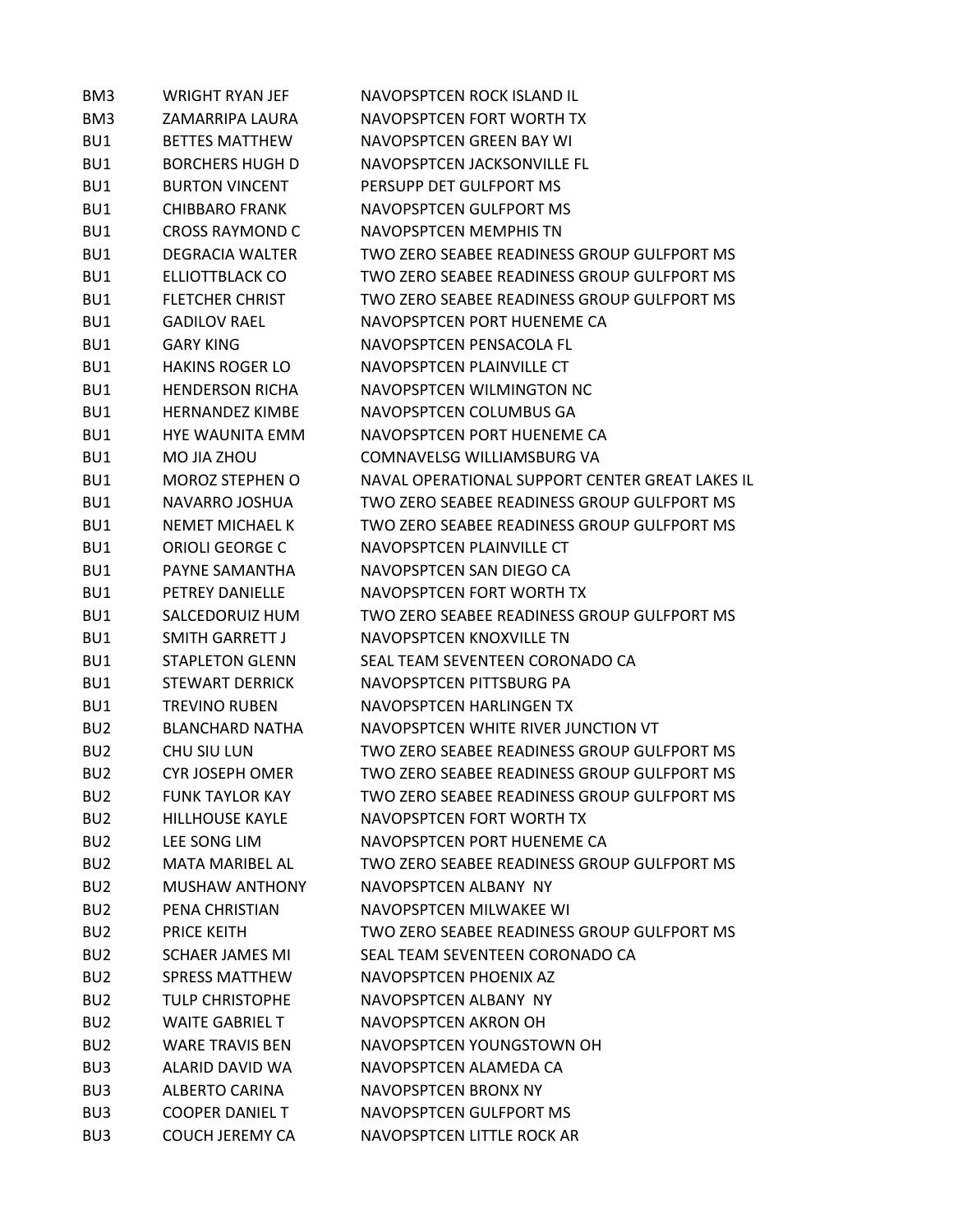| BU <sub>3</sub> | <b>HONEYCUTT CANDA</b> | NAVOPSPTCEN PORT HUENEME CA                     |
|-----------------|------------------------|-------------------------------------------------|
| BU <sub>3</sub> | LADMIRAULT DAVI        | NOSC ATLANTA                                    |
| BU <sub>3</sub> | <b>ROSA JONATHAN S</b> | NAVOPSPTCEN SAN JOSE CA                         |
| BU <sub>3</sub> | <b>SCHMIDT CHELSEY</b> | NAVOPSPTCEN PHOENIX AZ                          |
| BU <sub>3</sub> | SOLORZANO ERNES        | NAVOPSPTCEN MORENO VALLEY CA                    |
| BU <sub>3</sub> | <b>WALKER TREVOR D</b> | NAVOPSPTCEN BRONX NY                            |
| CE1             | <b>JAMES WENDELL C</b> | TWO ZERO SEABEE READINESS GROUP GULFPORT MS     |
| CE1             | <b>MANGRAVITA GIOV</b> | NAVOPSPTCEN PORT HUENEME CA                     |
| CE1             | NIETO LUIS HORA        | NAVOPSPTCEN NORTH ISLAND CA                     |
| CE1             | RIVERA GILBERT         | TWO ZERO SEABEE READINESS GROUP GULFPORT MS     |
| CE1             | SHUTT JEFFREY V        | NAVOPSPTCEN SYRACUSE NY                         |
| CE1             | STORTZ MARTIN L        | NAVAL OPERATIONAL SUPPORT CENTER GREAT LAKES IL |
| CE1             | <b>TAKEMOTO ALEXAN</b> | NAVOPSPTCEN HONOLULU HI                         |
| CE1             | <b>TOOMALATAI MARA</b> | COMMAREXSECRON ELEVEN SEAL BEACH CA             |
| CE1             | <b>WILLIAMSON JUST</b> | NAVOPSPTCEN NEW LONDON CT                       |
| CE1             | <b>WORRELL JOSEPH</b>  | NAVOPSPTCFN MIAMI FL                            |
| CE <sub>2</sub> | <b>BAILEY COLLIN E</b> | NAVOPSPTCEN NASHVILLE TN                        |
| CE <sub>2</sub> | <b>BASKIN JERI RAL</b> | NAVOPSPTCEN OKLAHOMA CITY OK                    |
| CE <sub>2</sub> | <b>BATES BRANDON M</b> | NAVOPSPTCEN OKLAHOMA CITY OK                    |
| CE <sub>2</sub> | <b>BENNETT RICHARD</b> | NAVOPSPTCEN PORT HUENEME CA                     |
| CE <sub>2</sub> | DEGUZMAN RUDYCI        | NAVOPSPTCEN SPOKANE WA                          |
| CE <sub>2</sub> | DELACRUZ ANGEL         | TWO ZERO SEABEE READINESS GROUP GULFPORT MS     |
| CE <sub>2</sub> | <b>DUNNAGAN ETHAN</b>  | NAVOPSPTCEN SAN ANTONIO TX                      |
| CE <sub>2</sub> | <b>FREIER DOUGLAS</b>  | NAVOPSPTCEN OMAHA NE                            |
| CE <sub>2</sub> | <b>HALL BRIAN WILL</b> | NAVOPSPTCEN BATTLE CREEK MI                     |
| CE <sub>2</sub> | KAUHANE JOHN VI        | TWO ZERO SEABEE READINESS GROUP GULFPORT MS     |
| CE <sub>2</sub> | KHMELYUK JULIA         | COMMAREXSECRON ELEVEN SEAL BEACH CA             |
| CE <sub>2</sub> | <b>LEON DAYANA GUA</b> | NAVOPSPTCEN NEWPORT RI                          |
| CE <sub>2</sub> | <b>MAJOR BRANDON J</b> | PERSUPP DET WPNSTA CHARLESTON SC                |
| CE <sub>2</sub> | <b>PASS NAHSHON LE</b> | NAVOPSPTCEN BRONX NY                            |
| CE <sub>2</sub> | ROWE SAMANTHA N        | NAVOPSPTCEN NORFOLK VA                          |
| CE <sub>2</sub> | <b>SANTIAGO GABRIE</b> | NAVOPSPTCEN FORT WORTH TX                       |
| CE <sub>2</sub> | SNELLING RANDY         | NAVOPSPTCEN FT CARSON CO                        |
| CE <sub>2</sub> | THOMAS ZACHARY         | TWO ZERO SEABEE READINESS GROUP GULFPORT MS     |
| CE <sub>2</sub> | <b>WALDEN JORDAN T</b> | NAVOPSPTCEN PENSACOLA FL                        |
| CE3             | AKINSANMI DAVID        | NAVOPSPTCEN LOS ANGELES CA                      |
| CE3             | <b>ANOR THEOPHILUS</b> | NAVOPSPTCEN PHOENIX AZ                          |
| CE3             | <b>BLANCO LIZBETH</b>  | NAVOPSPTCEN MEMPHIS TN                          |
| CE3             | <b>ENOGUN KINGSLEY</b> | NAVOPSPTCEN FORT WORTH TX                       |
| CE3             | <b>KAMDEM GHISLAIN</b> | NAVOPSPTCEN FORT WORTH TX                       |
| CE3             | KHABAMBA INNOCE        | NAVOPSPTCEN NEW ORLEANS LA                      |
| CE3             | <b>MACHUCA MARCUS</b>  | NAVOPSPTCEN RENO NV                             |
| CE3             | RAMIREZ DIANA M        | PERSUPP DET EVERETT WA                          |
| CE3             | RAUCH TRAVIS DE        | NAVOPSPTCEN BATTLE CREEK MI                     |
| CE3             | SNYDER DENNIS T        | NAVOPSPTCEN FORT WORTH TX                       |
| CE3             | <b>THOMPSON FORRES</b> | <b>NOSC ATLANTA</b>                             |
| CM <sub>1</sub> | AMARO THARON PA        | NAVOPSPTCEN PORT HUENEME CA                     |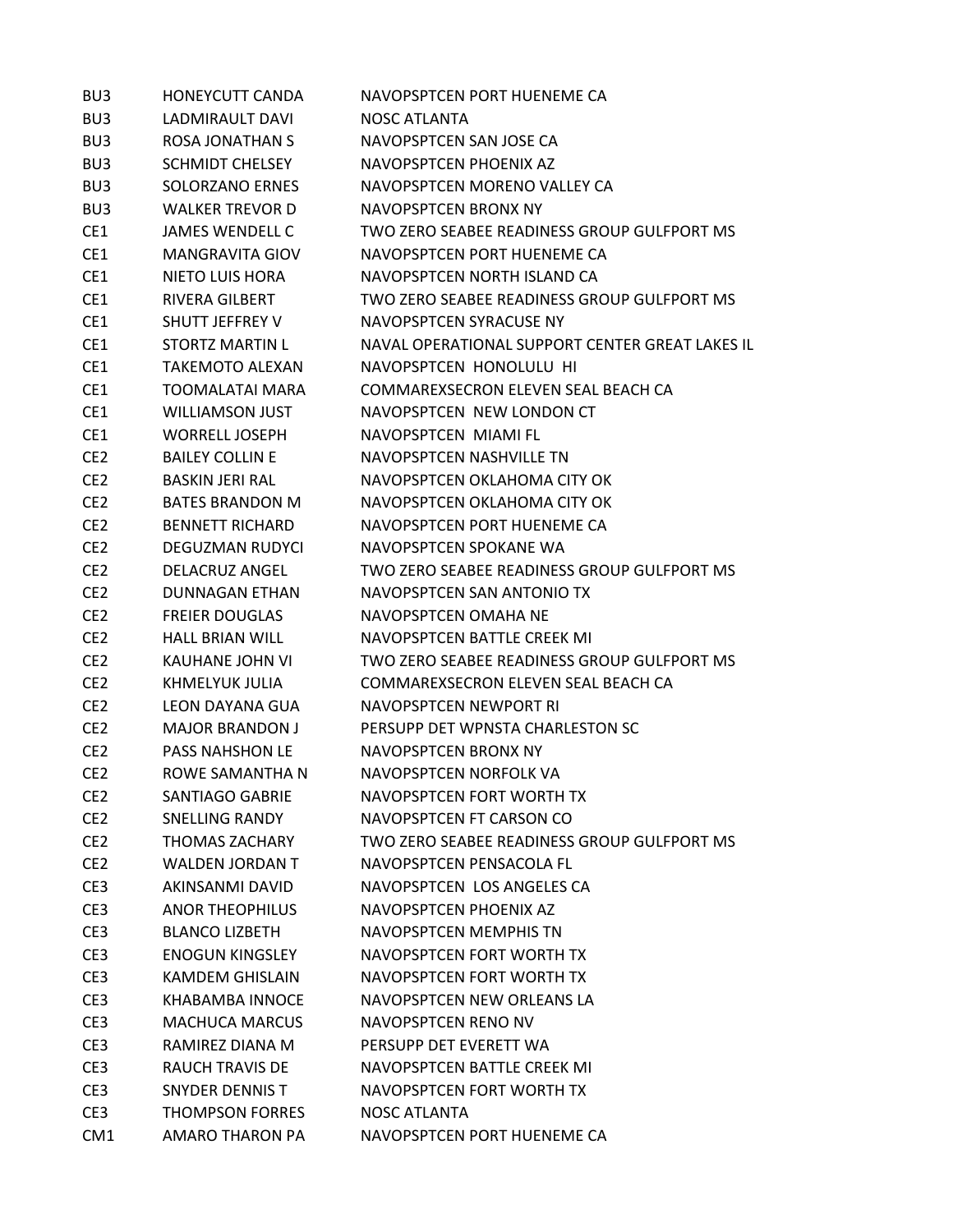| CM <sub>1</sub> | ARMIJO LEVI JAM        | NAVOPSPTCEN FT CARSON CO                               |
|-----------------|------------------------|--------------------------------------------------------|
| CM <sub>1</sub> | <b>ARNEY TIMOTHY J</b> | NAVOPSPTCEN BATTLE CREEK MI                            |
| CM <sub>1</sub> | <b>BLEICH COREY AU</b> | NAVOPSPTCEN SAGINAW MI                                 |
| CM <sub>1</sub> | <b>BOS JUSTIN AUGU</b> | TWO ZERO SEABEE READINESS GROUP GULFPORT MS            |
| CM <sub>1</sub> | <b>DELAROSA FRANK</b>  | NAVOPSPTCEN SAN ANTONIO TX                             |
| CM <sub>1</sub> | DOVER JOE SETH         | NAVOPSPTCEN MEMPHIS TN                                 |
| CM <sub>1</sub> | <b>FENG JITAO</b>      | NAVOPSPTCEN FORT WORTH TX                              |
| CM <sub>1</sub> | FOX WILLIAM JAY        | NAVOPSPTCEN CHARLOTTE NC                               |
| CM <sub>1</sub> | <b>GARCIA LUIS FER</b> | PERSUPP DET EVERETT WA                                 |
| CM <sub>1</sub> | <b>HURST DAULTON M</b> | NAVOPSPTCEN DETROIT MI                                 |
| CM <sub>1</sub> | <b>JAUFER HECTOR L</b> | NAVOPSPTCEN NORTH ISLAND CA                            |
| CM <sub>1</sub> | <b>JONES ZACKARY A</b> | NAVOPSPTCEN BESSEMER AL                                |
| CM <sub>1</sub> | LOPEZJIMENEZ MI        | SEAL TEAM SEVENTEEN CORONADO CA                        |
| CM <sub>1</sub> | MENDOZA ROBY JA        | COMNAVELSG WILLIAMSBURG VA                             |
| CM1             | <b>NELSON CHRISTOP</b> | NAVOPSPTCEN BRONX NY                                   |
| CM <sub>1</sub> | <b>RIVERAMELENDEZ</b>  | NAVOPSPTCEN PUERTO RICO                                |
| CM <sub>1</sub> | SARABIA LUIS AL        | NAVOPSPTCFN NORTH ISLAND CA                            |
| CM1             | SEMAI JOHN WARN        | NAVOPSPTCEN ERIE PA                                    |
| CM <sub>1</sub> | SINTETOS NERISS        | TWO ZERO SEABEE READINESS GROUP GULFPORT MS            |
| CM1             | <b>SPENCER DONALD</b>  | NAVAL OPERATIONAL SUPPORT CENTER GREAT LAKES IL        |
| CM <sub>1</sub> | <b>SPENCER JARED A</b> | TWO ZERO SEABEE READINESS GROUP GULFPORT MS            |
| CM <sub>1</sub> | <b>SZALAY AARON RO</b> | NAVOPSPTCEN AKRON OH                                   |
| CM <sub>1</sub> | <b>THOMPSON BRADLE</b> | NAVOPSPTCEN NORFOLK VA                                 |
| CM <sub>1</sub> | <b>TINDALL MICHAEL</b> | COMMAREXSECRON ELEVEN SEAL BEACH CA                    |
| CM <sub>1</sub> | <b>WEISS MICHAEL E</b> | NAVOPSPTCEN PORTLAND OR                                |
| CM <sub>2</sub> | <b>BANIS JOSEPH JA</b> | NAVOPSPTCEN FT DIX NJ                                  |
| CM <sub>2</sub> | <b>BELACK BRANDON</b>  | NAVOPSPTCEN HARRISBURG PA                              |
| CM <sub>2</sub> | <b>BOCHTE MATTHEW</b>  | NAVOPSPTCEN MADISON WI                                 |
| CM <sub>2</sub> | <b>BROWN DARION GA</b> | PERSUPP DET NAVSTA SAN DIEGO CA                        |
| CM2             | <b>BUDA BRETT MICH</b> | NAVOPSPTCEN DETROIT MI                                 |
| CM <sub>2</sub> | <b>CASTILLO MICHAE</b> | TWO ZERO SEABEE READINESS GROUP GULFPORT MS            |
| CM <sub>2</sub> | <b>CHRISTO JAMES S</b> | NAVOPSPTCEN QUINCY MA                                  |
| CM <sub>2</sub> | <b>COLE CASEY MARI</b> | NAVOPSPTCEN SYRACUSE NY                                |
| CM <sub>2</sub> | <b>CORSON LANCE YO</b> | TWO ZERO SEABEE READINESS GROUP GULFPORT MS            |
| CM <sub>2</sub> | <b>CRYER JEREMY JO</b> | NAVOPSPTCEN PHOENIX AZ                                 |
| CM <sub>2</sub> | <b>DICKEY BRENNA R</b> | NAVOPSPTCEN OMAHA NE                                   |
| CM <sub>2</sub> | <b>DUQUE MAY ORTIZ</b> | NAVOPSPTCEN SAN DIEGO CA                               |
| CM <sub>2</sub> | <b>FOX JEDIDIAH LY</b> | NAVOPSPTCEN ERIE PA                                    |
| CM <sub>2</sub> | <b>GARCIA JUAN JOS</b> | NAVOPSPTCEN SAN ANTONIO TX                             |
| CM <sub>2</sub> | <b>GLOBACHEVA MARI</b> | NAVOPSPTCEN MADISON WI                                 |
| CM <sub>2</sub> | <b>HARDEN DANIEL R</b> | NAVOPSPTCEN PORT HUENEME CA                            |
| CM <sub>2</sub> | <b>HARDEN WILLIAM</b>  | NAVOPSPTCEN GULFPORT MS                                |
| CM <sub>2</sub> | <b>HICKEY JUSTIN M</b> | NAVOPSPTCEN NORFOLK VA                                 |
| CM <sub>2</sub> | <b>IRISH GRANT CAS</b> | NAVOPSPTCEN PORTLAND OR                                |
| CM <sub>2</sub> | <b>JONES MELANIE B</b> | NAVAL OPERATIONAL SUPPORT CENTER GREAT LAKES IL        |
| CM <sub>2</sub> | KINCAID JOSHUA         | NAVOPSPTCEN ELEANOR WV<br>NAVOPSPTCEN OKLAHOMA CITY OK |
| CM <sub>2</sub> | KING JESSE AUST        |                                                        |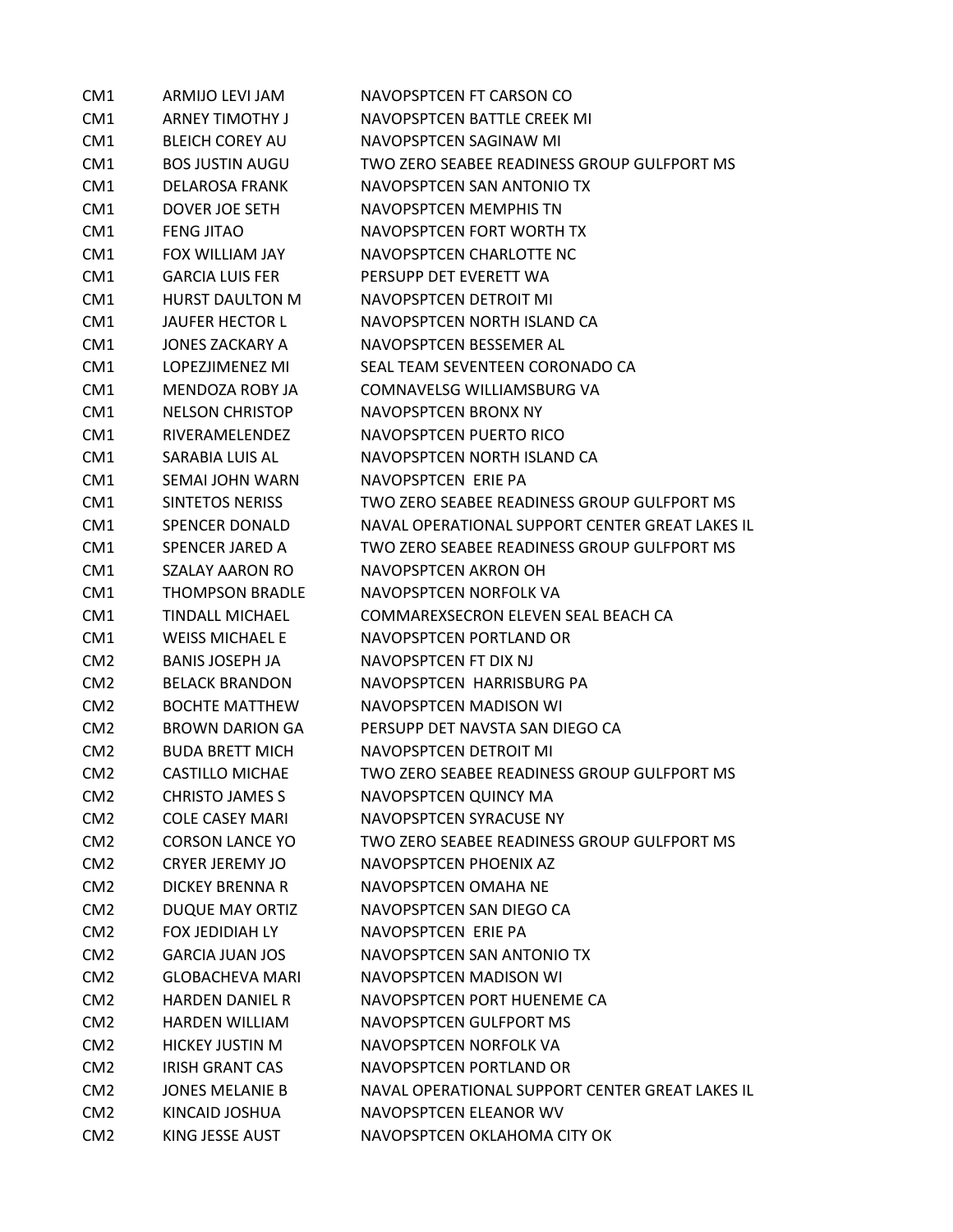| CM <sub>2</sub> | <b>KUHN ELLIOT J</b>   | NAVOPSPTCEN WILMINGTON NC                   |
|-----------------|------------------------|---------------------------------------------|
| CM <sub>2</sub> | LEAL ESTEBAN IG        | NAVOPSPTCEN MIAMI FL                        |
| CM <sub>2</sub> | LEE KYLE RUSSEL        | NAVOPSPTCEN ALBUQUERQUE NM                  |
| CM <sub>2</sub> | <b>MADSEN BRYAN JO</b> | NAVOPSPTCEN OMAHA NE                        |
| CM <sub>2</sub> | <b>MCGILTON CORY J</b> | NAVOPSPTCEN COLUMBUS OH                     |
| CM <sub>2</sub> | <b>MICHAEL RONNIE</b>  | NAVOPSPTCEN AVOCA PA                        |
| CM <sub>2</sub> | <b>MOORE DANIEL CA</b> | NAVOPSPTCEN HOUSTON TX(UC)                  |
| CM <sub>2</sub> | <b>MORA ASERJUNE E</b> | NAVOPSPTCEN LOS ANGELES CA                  |
| CM <sub>2</sub> | <b>NGUYEN MATTHEW</b>  | NAVOPSUPPCEN LOUISVILLE KY                  |
| CM <sub>2</sub> | PECK EVAN JAMES        | TWO ZERO SEABEE READINESS GROUP GULFPORT MS |
| CM <sub>2</sub> | PETERSEN PAUL C        | NAVOPSPTCEN TAMPA FL                        |
| CM <sub>2</sub> | POWELL COREY JO        | NAVOPSPTCEN FORT WORTH TX                   |
| CM <sub>2</sub> | SEBASTIAN KAIJA        | NAVOPSPTCEN BOISE ID                        |
| CM <sub>2</sub> | SOMERA PAOLO SA        | NAVOPSPTCEN PORT HUENEME CA                 |
| CM <sub>2</sub> | <b>SOSA GARY GRACI</b> | NAVOPSPTCEN MINNEAPOLIS MN                  |
| CM <sub>2</sub> | SPROUT SUTTON B        | NAVOPSPTCEN AKRON OH                        |
| CM <sub>2</sub> | SQUIRE SAMUEL L        | NAVOPSPTCEN HARRISBURG PA                   |
| CM <sub>2</sub> | THU PYIE PHYO          | COMMAREXSECRON ELEVEN SEAL BEACH CA         |
| CM <sub>2</sub> | <b>TOUCH SEALLINGT</b> | NAVOPSPTCEN KITSAP WA                       |
| CM <sub>2</sub> | <b>TURNER TAYLOR H</b> | NAVOPSPTCEN GULFPORT MS                     |
| CM <sub>2</sub> | WALDRON JOHN TH        | NAVOPSPTCEN TAMPA FL                        |
| CM <sub>2</sub> | <b>WALKER JOSEPH F</b> | <b>VP-30JACKSONVILLE FL</b>                 |
| CM <sub>2</sub> | <b>WATKINS KRISTIN</b> | NAVOPSPTCEN KITSAP WA                       |
| CM <sub>2</sub> | <b>WATSON BRENDAN</b>  | NAVOPSPTCEN OKLAHOMA CITY OK                |
| CM <sub>2</sub> | <b>WEIS MARCUS JAM</b> | NAVOPSPTCEN DENVER CO                       |
| CM <sub>2</sub> | <b>WILLIAMS TERRAN</b> | NAVOPSPTCEN AKRON OH                        |
| CM <sub>3</sub> | <b>ASIIMWE VICTOR</b>  | NAVOPSPTCEN BRONX NY                        |
| CM <sub>3</sub> | <b>BANKS KATE LAUR</b> | NAVOPSPTCEN KANSAS CITY MO                  |
| CM <sub>3</sub> | <b>BARNIES TYLER A</b> | NAVOPSPTCEN BANGOR ME                       |
| CM <sub>3</sub> | <b>BASS ANDREW ROY</b> | NAVOPSPTCEN SPRINGFIELD MO                  |
| CM <sub>3</sub> | <b>BELLINGHIERI FI</b> | NAVOPSPTCEN SAN DIEGO CA                    |
| CM <sub>3</sub> | <b>BENN LENNOX DER</b> | <b>NAVOPSPTCEN BRONX NY</b>                 |
| CM <sub>3</sub> | <b>BLACKBURN DEONT</b> | <b>VP-30JACKSONVILLE FL</b>                 |
| CM3             | <b>BLAKE BRANDON A</b> | NAVOPSPTCEN TUCSON AZ                       |
| CM <sub>3</sub> | CAI ZHAOJIN            | NAVOPSPTCEN BRONX NY                        |
| CM <sub>3</sub> | <b>CARPENTER CORY</b>  | NAVOPSPTCEN AKRON OH                        |
| CM <sub>3</sub> | <b>CHAMPAGNE CHRIS</b> | NAVOPSPTCEN HOUSTON TX(UC)                  |
| CM <sub>3</sub> | <b>COLELLA JAMES A</b> | NAVOPSPTCEN PLAINVILLE CT                   |
| CM <sub>3</sub> | <b>CORBELLI ALESSA</b> | NAVOPSPTCEN SAINT LOUIS MO                  |
| CM <sub>3</sub> | <b>DELEON ALEXANDE</b> | NAVOPSUPPTCEN PEORIA IL                     |
| CM <sub>3</sub> | <b>DEVLIN MATTHEW</b>  | NAVOPSPTCEN BRONX NY                        |
| CM <sub>3</sub> | <b>GALGO JERIEL AM</b> | NAVOPSPTCEN SAN DIEGO CA                    |
| CM <sub>3</sub> | <b>GALLOWAY EDRICK</b> | NAVOPSPTCEN TUCSON AZ                       |
| CM <sub>3</sub> | <b>GETAHUN SEMON M</b> | NAVOPSPTCEN MINNEAPOLIS MN                  |
| CM <sub>3</sub> | <b>GRANTHAM BRANDO</b> | NAVOPSPTCEN PENSACOLA FL                    |
| CM <sub>3</sub> | <b>GRESHAM MAXWELL</b> | NAVOPSPTCEN FORT WORTH TX                   |
| CM <sub>3</sub> | <b>HALL DANIEL WAD</b> | NAVOPSPTCEN SALT LAKE CITY UT               |
|                 |                        |                                             |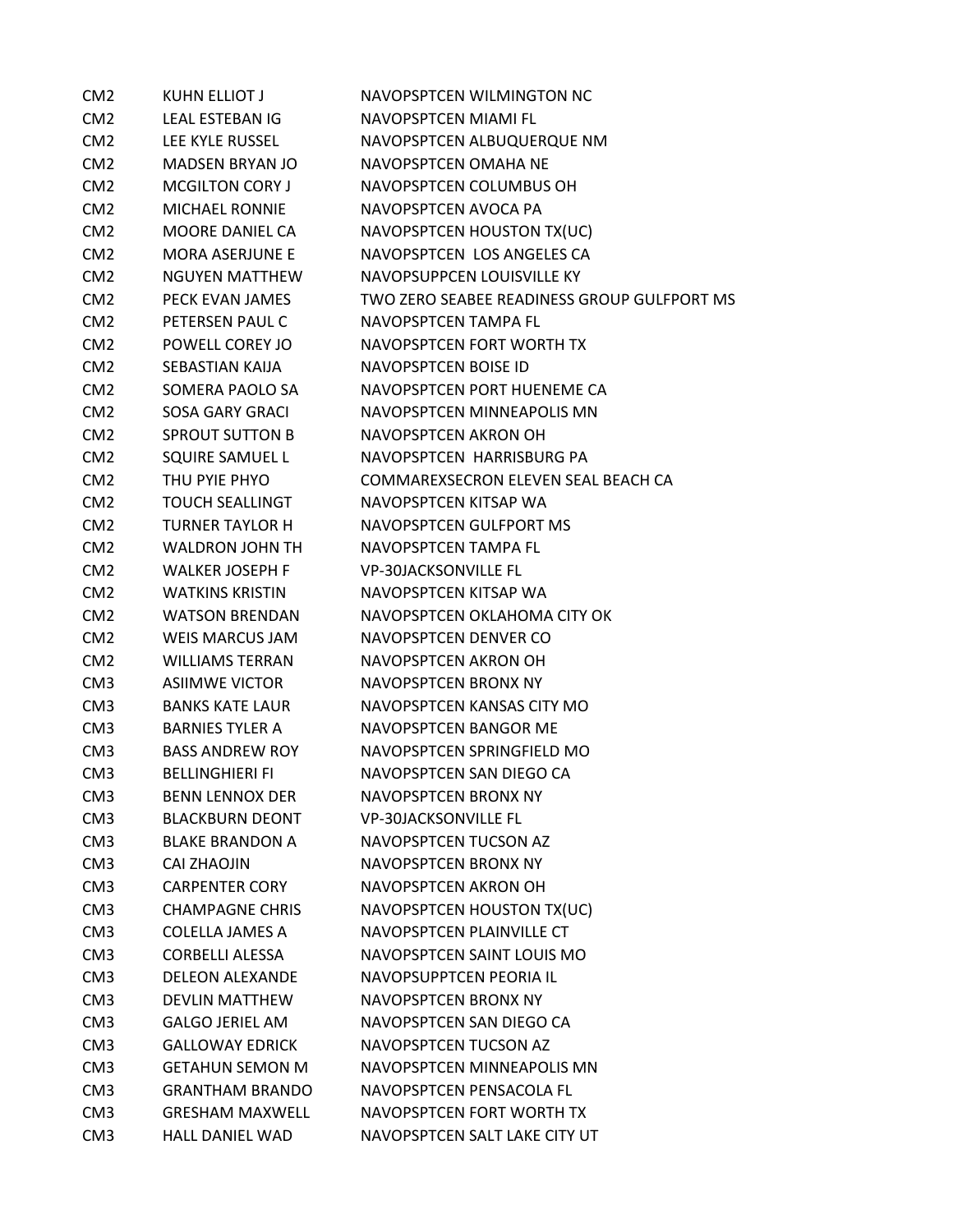| CM <sub>3</sub> | <b>HANSEN JULIE H</b>  | NAVOPSPTCEN SPOKANE WA           |
|-----------------|------------------------|----------------------------------|
| CM <sub>3</sub> | <b>HIXON MARC MICH</b> | NAVOPSPTCEN NORFOLK VA           |
| CM <sub>3</sub> | <b>IFEADI UMEADI</b>   | NAVOPSPTCEN HOUSTON TX(UC)       |
| CM <sub>3</sub> | KANIA KODY DANI        | NAVOPSPTCEN TOLEDO OH            |
| CM <sub>3</sub> | <b>KWOK ALEXANDER</b>  | NAVOPSPTCEN PHOENIX AZ           |
| CM <sub>3</sub> | <b>LIANG DELIANG</b>   | NAVOPSPTCEN SAN JOSE CA          |
| CM <sub>3</sub> | LO KHONG LENG          | NAVOPSPTCEN CHARLOTTE NC         |
| CM <sub>3</sub> | <b>LYMAN ERIC ANDR</b> | NAVOPSPTCEN BRONX NY             |
| CM <sub>3</sub> | <b>MALLO MATTHEW L</b> | NAVOPSPTCEN MIAMI FL             |
| CM <sub>3</sub> | <b>NEVES SULLIVAN</b>  | NAVOPSPTCEN LEMOORE CA           |
| CM <sub>3</sub> | <b>NOLES LEVI ANTH</b> | NAVOPSPTCEN DENVER CO            |
| CM <sub>3</sub> | <b>ODENYI VICTOR S</b> | NAVOPSPTCEN HOUSTON TX(UC)       |
| CM <sub>3</sub> | <b>OSULLIVAN DOUGL</b> | NAVOPSPTCEN EARLE COLTS NECK NJ  |
| CM <sub>3</sub> | PAGTAKHAN CESAR        | NAVOPSPTCEN LOS ANGELES CA       |
| CM <sub>3</sub> | PETERSON SPENCE        | NAVOPSPTCEN SAN DIEGO CA         |
| CM <sub>3</sub> | POE DUNCAN MICH        | NAVOPSPTCEN SYRACUSE NY          |
| CM <sub>3</sub> | RAMIREZ ERICA D        | NAVOPSPTCEN SAN JOSE CA          |
| CM <sub>3</sub> | <b>RAMSEY CHAD VIN</b> | NAVOPSPTCEN CHARLOTTE NC         |
| CM <sub>3</sub> | <b>REEVES LAUREN N</b> | NAVOPSPTCEN FORT WORTH TX        |
| CM <sub>3</sub> | <b>ROBERTSON LEVOR</b> | NAVOPSPTCEN DETROIT MI           |
| CM <sub>3</sub> | RODOLFO JEFFERS        | NAVOPSPTCEN WHIDBEY ISLAND WA    |
| CM <sub>3</sub> | <b>RONEY TORY JORA</b> | NAVOPSPTCEN PENSACOLA FL         |
| CM <sub>3</sub> | SALDANA MICHAEL        | NAVOPSPTCEN CORPUS CHRISTI TX    |
| CM <sub>3</sub> | <b>SLOUS CYRUS WIL</b> | <b>NAVOPSPTCEN WICHITA KS</b>    |
| CM <sub>3</sub> | <b>SMITH MARQUIS R</b> | PERSUPP DET WPNSTA CHARLESTON SC |
| CM <sub>3</sub> | <b>SONG YAJING</b>     | PERSUPP DET EVERETT WA           |
| CM <sub>3</sub> | <b>THOMPSON KARL F</b> | <b>NOSC ATLANTA</b>              |
| CM <sub>3</sub> | <b>TOURACHEV VIACH</b> | NAVOPSPTCEN WEST PALM BEACH FL   |
| CM <sub>3</sub> | <b>VALDES DANNY HE</b> | <b>NAVOPSPTCEN MIAMI FL</b>      |
| CM <sub>3</sub> | WOOD JAN               | NAVOPSPTCEN KANSAS CITY MO       |
| CS <sub>1</sub> | <b>ADRIATICO RICHA</b> | NAVOPSPTCEN NORTH ISLAND CA      |
| CS <sub>1</sub> | <b>AGAPAY JOHN BAR</b> | NAVOPSPTCEN HONOLULU HI          |
| CS <sub>1</sub> | <b>JIMENEZ JORGE J</b> | <b>JTF GTMO</b>                  |
| CS <sub>1</sub> | <b>MACLANG JOSEPH</b>  | NAVOPSPTCEN LOS ANGELES CA       |
| CS <sub>2</sub> | AYUYU SHAWN A          | NOSC GU                          |
| CS <sub>2</sub> | <b>BURDEN ERICA KA</b> | NAVOPSPTCEN NORFOLK VA           |
| CS <sub>2</sub> | <b>BUTCHER TAMEKA</b>  | NAVOPSPTCEN RALEIGH NC           |
| CS <sub>2</sub> | <b>GREER CHRISTINA</b> | NAVOPSPTCEN SACRAMENTO CA        |
| CS <sub>2</sub> | <b>HUDGINS AMANDA</b>  | NAVOPSPTCEN NORFOLK VA           |
| CS <sub>2</sub> | <b>LABOYBONILLA MI</b> | NAVOPSPTCEN SYRACUSE NY          |
| CS <sub>2</sub> | <b>MEIYAPPAN CHAND</b> | NAVOPSPTCEN SACRAMENTO CA        |
| CS <sub>2</sub> | <b>MUNACO JAMES FR</b> | STRKFITRON TWO ZERO FOUR         |
| CS <sub>2</sub> | PENASCOSAS BRYA        | NAVOPSPTCEN HONOLULU HI          |
| CS <sub>2</sub> | <b>PIANO SHARLENE</b>  | NAVOPSPTCEN LAS VEGAS NV         |
| CS <sub>2</sub> | VIZCARRONDO ALY        | NAVOPSPTCEN NORFOLK VA           |
| CS <sub>2</sub> | YOUNG KIP TANNE        | NAVOPSPTCEN CINCINNATI OH        |
| CS <sub>3</sub> | <b>CLIFTON CHELSEY</b> | NAVOPSPTCEN NORFOLK VA           |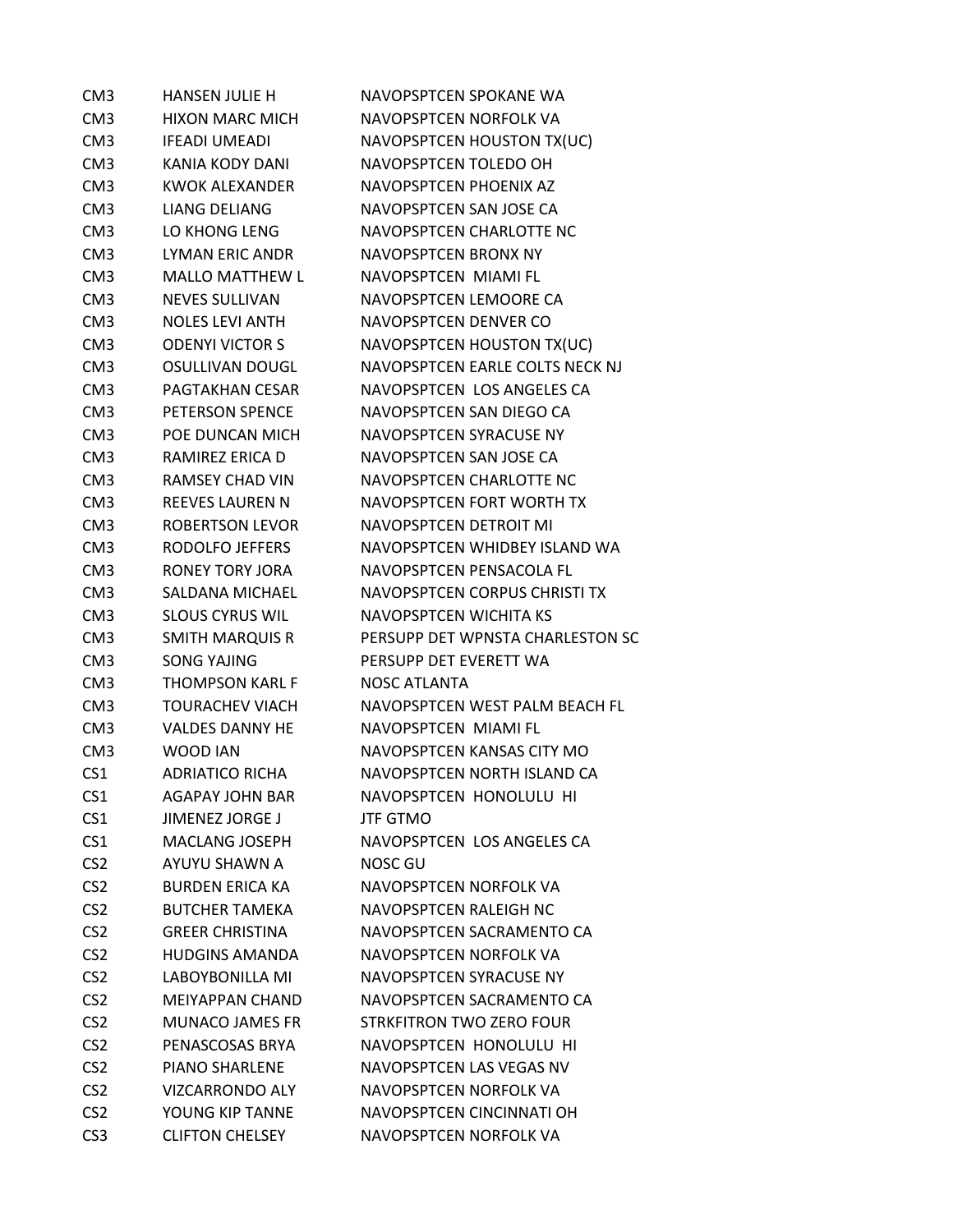| CS <sub>3</sub>  | DAVIS RUFELL ZE        | NAVOPSPTCEN NORFOLK VA                          |
|------------------|------------------------|-------------------------------------------------|
| CS <sub>3</sub>  | <b>DURO STONE RIVE</b> | <b>VP-30JACKSONVILLE FL</b>                     |
| CS <sub>3</sub>  | <b>GIANGRANDE PATR</b> | NAVOPSPTCEN BRONX NY                            |
| CS <sub>3</sub>  | <b>JACKSON DAVON L</b> | NAVOPSPTCEN DETROIT MI                          |
| CS <sub>3</sub>  | LETONA ASHLEY C        | NAVOPSPTCEN KITSAP WA                           |
| CS <sub>3</sub>  | <b>SOWELLS NEIMAN</b>  | NAVOPSPTCEN FORT WORTH TX                       |
| CS <sub>3</sub>  | <b>TAVERAS JONATHO</b> | NAVOPSPTCEN NEW LONDON CT                       |
| CS <sub>3</sub>  | <b>THOMAS KOURTNEY</b> | NAVOPSPTCEN CINCINNATI OH                       |
| CT <sub>1</sub>  | ROPER SEAN CHRI        | NAVIOCOM FT GORDON GA                           |
| CTI <sub>2</sub> | <b>JOHNSON MADISON</b> | NOSC AUGUSTA GA                                 |
| CTN1             | <b>BLAND MANDI ROS</b> | PERSUPP DET NTC GREAT LAKES IL                  |
| CTN <sub>1</sub> | <b>BUDREAU KARA LY</b> | NAVOPSPTCEN MINNEAPOLIS MN                      |
| CTN1             | CAGE HEATHER DA        | NAVOPSPTCEN NORFOLK VA                          |
| CTN <sub>1</sub> | <b>FITZSIMMONS CHA</b> | NOSC AUGUSTA GA                                 |
| CTN1             | <b>HOOVER JOSHUA C</b> | NAVOPSPTCEN PHOENIX AZ                          |
| CTN1             | <b>MURPHY ROBERT A</b> | NAVOPSPTCEN COLUMBUS OH                         |
| CTN <sub>1</sub> | <b>NGUYEN BAO PHI</b>  | NAVRESCEN ST PETERSBURG FL                      |
| CTN1             | <b>ROBERSON HANNAH</b> | NAVOPSPTCEN NORFOLK VA                          |
| CTN <sub>1</sub> | ROBERTS JOSHUA         | NAVOPSPTCEN BALTIMORE MD                        |
| CTN1             | <b>SUTLIFF ALICIA</b>  | NAVOPSPTCEN BALTIMORE MD                        |
| CTN <sub>2</sub> | <b>BALLARD DESTINE</b> | NAVOPSPTCEN MANCHESTER NH                       |
| CTN <sub>2</sub> | <b>BAUER ADAM ROBE</b> | NAVOPSPTCEN DETROIT MI                          |
| CTN <sub>2</sub> | <b>BUFFORD RILEY I</b> | NAVOPSPTCEN PORTLAND OR                         |
| CTN <sub>2</sub> | <b>CHRISTE BENJAMI</b> | NAVOPSPTCEN SAGINAW MI                          |
| CTN <sub>2</sub> | <b>CINTRON CHRISTO</b> | NAVOPSPTCEN ORLANDO FL                          |
| CTN <sub>2</sub> | <b>ENGLISH SELINA</b>  | NAVOPSPTCEN BALTIMORE MD                        |
| CTN <sub>2</sub> | <b>FEASLER DANIEL</b>  | NAVOPSPTCEN PORTLAND OR                         |
| CTN <sub>2</sub> | HOULDSWORTH JOH        | NAVOPSPTCEN ALAMEDA CA                          |
| CTN <sub>2</sub> | <b>HUTCHINGS NEILL</b> | NAVOPSPTCEN SAINT LOUIS MO                      |
| CTN <sub>2</sub> | <b>IVANCIC MCKADE</b>  | NAVOPSPTCEN KANSAS CITY MO                      |
| CTN <sub>2</sub> | <b>KARNBACH ROBERT</b> | NAVOPSPTCEN BALTIMORE MD                        |
| CTN <sub>2</sub> | <b>KIM GRANT S</b>     | NAVOPSPTCEN NORTH ISLAND CA                     |
| CTN <sub>2</sub> | KNAPP AUSTIN JA        | NAVOPSPTCEN ALAMEDA CA                          |
| CTN <sub>2</sub> | LAUNDRUP LARS C        | <b>COMUSNAVEUR LONDON UK</b>                    |
| CTN <sub>2</sub> | <b>MCCRANE MICHAEL</b> | NAVOPSPTCEN SAINT LOUIS MO                      |
| CTN <sub>2</sub> | STEWART DAVID W        | NAVAL OPERATIONAL SUPPORT CENTER GREAT LAKES IL |
| CTN <sub>2</sub> | <b>TAYLOR SHAWN LI</b> | NAVOPSPTCEN SYRACUSE NY                         |
| CTN <sub>2</sub> | VEGIGA DEVAN MO        | NAVOPSPTCEN NORTH ISLAND CA                     |
| CTN <sub>2</sub> | <b>WHIDDON KENNETH</b> | NAVOPSPTCEN PENSACOLA FL                        |
| CTN <sub>3</sub> | <b>BURCKLEY JACQUE</b> | NAVSECGRURES ORLANDO FL                         |
| CTR1             | <b>BRYANT WILLIAM</b>  | NAVOPSPTCEN SAN ANTONIO TX                      |
| CTR1             | <b>CORRAL DAVID J</b>  | NAVOPSPTCEN NORTH ISLAND CA                     |
| CTR1             | DIAZ DESMOND           | NAVOPSPTCEN BALTIMORE MD                        |
| CTR1             | <b>HARDT CHRISTINE</b> | NAVAL OPERATIONAL SUPPORT CENTER GREAT LAKES IL |
| CTR1             | <b>MATKOWSKI RYAN</b>  | NAVOPSPTCEN FT DIX NJ                           |
| CTR1             | <b>MCDERMOTT DANIE</b> | NAVAL OPERATIONAL SUPPORT CENTER GREAT LAKES IL |
| CTR1             | <b>MCKINNELY PHILI</b> | NAVSECGRURES ORLANDO FL                         |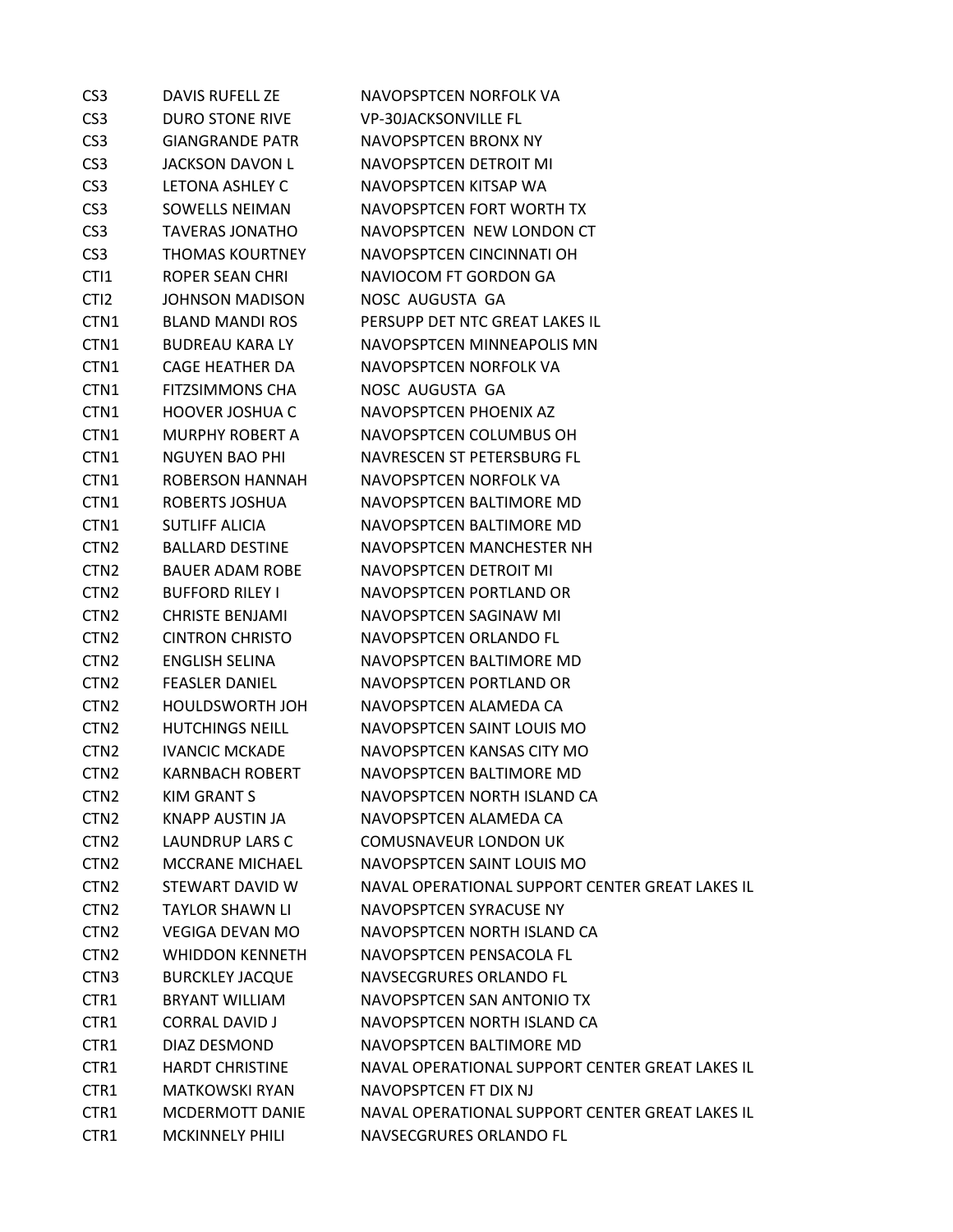| CTR1             | <b>REED KEITH CALV</b> | NAVOPSPTCEN BALTIMORE MD     |
|------------------|------------------------|------------------------------|
| CTR <sub>1</sub> | <b>SCHERBER MATTHE</b> | NAVOPSPTCEN MINNEAPOLIS MN   |
| CTR <sub>1</sub> | STARK JOSHUA RO        | NAVOPSPTCEN GREENSBORO NC    |
| CTR1             | <b>STUCKEY RICKEY</b>  | <b>COMJSOC FT BRAGG NC</b>   |
| CTR1             | <b>WASINGER ROBERT</b> | NAVOPSPTCEN SAN ANTONIO TX   |
| CTR <sub>2</sub> | CHEBAHTAH DARIE        | NAVOPSPTCEN FORT WORTH TX    |
| CTR <sub>2</sub> | GRANADOS EDGAR         | NAVOPSPTCEN BALTIMORE MD     |
| CTR <sub>2</sub> | <b>HOOPER EMILY LO</b> | NAVOPSPTCEN COLUMBUS OH      |
| CTR <sub>2</sub> | KITE JOHN WESLE        | NOSC AUGUSTA GA              |
| CTR <sub>2</sub> | PARROTT ROBYN E        | NAVOPSPTCEN NORFOLK VA       |
| CTR <sub>2</sub> | <b>SLEGER TIMOTHY</b>  | NAVOPSPTCEN SYRACUSE NY      |
| CTR <sub>2</sub> | <b>TAYLOR CODY RAY</b> | NAVOPSPTCEN GREENSBORO NC    |
| CTR <sub>2</sub> | <b>WOOTTEN LUCAS G</b> | NAVOPSPTCEN ELEANOR WV       |
| CTR <sub>3</sub> | <b>JONES MATTHEW R</b> | NAVOPSPTCEN BALTIMORE MD     |
| CTR <sub>3</sub> | <b>KIRBY CHRISTOPH</b> | NOSC AUGUSTA GA              |
| CTR <sub>3</sub> | PINEDA SHAWN CA        | NAVOPSPTCEN NORTH ISLAND CA  |
| CTR <sub>3</sub> | <b>REED ANDREW JOE</b> | NAVIOCOM FT GORDON GA        |
| CTR <sub>3</sub> | <b>TAYLOR STAYLEN</b>  | NAVOPSPTCEN DENVER CO        |
| CTR <sub>3</sub> | WINTERFIELD JOA        | NAVOPSPTCEN COLUMBUS OH      |
| CTT <sub>1</sub> | <b>GREEN GREGORY C</b> | NAVOPSPTCEN PHOENIX AZ       |
| CTT <sub>1</sub> | <b>TOPLIFF TYSON L</b> | NAVOPSPTCEN DENVER CO        |
| CTT <sub>2</sub> | AYALA AURELIO M        | NAVOPSPTCEN NORFOLK VA       |
| CTT2             | <b>BURROWES MILADY</b> | NAVOPSPTCEN NORFOLK VA       |
| CTT <sub>2</sub> | <b>COCHRANE ROBIN</b>  | NAVOPSPTCEN LOS ANGELES CA   |
| CTT <sub>2</sub> | <b>CRESCENCIO DOMI</b> | NAVOPSPTCEN PORT HUENEME CA  |
| CTT <sub>2</sub> | <b>ELIZONDO ANDRE</b>  | NAVOPSPTCEN BALTIMORE MD     |
| CTT <sub>2</sub> | <b>GREENWOOD MADIS</b> | NAVOPSPTCEN SYRACUSE NY      |
| CTT <sub>2</sub> | <b>HOOPS ALEXANDER</b> | NAVOPSPTCEN PORT HUENEME CA  |
| CTT <sub>2</sub> | <b>JOHNSON CHRISTO</b> | NAVOPSPTCEN MANCHESTER NH    |
| CTT <sub>2</sub> | LEVY LAYNE S           | NAVOPSPTCEN PHOENIX AZ       |
| CTT <sub>2</sub> | <b>PALACIOS JEREMY</b> | NAVOPSPTCEN LOS ANGELES CA   |
| CTT <sub>2</sub> | <b>VANICA JONATHAN</b> | NAVOPSPTCEN PHOENIX AZ       |
| CTT <sub>2</sub> | <b>WATKINS ALONZA</b>  | NAVOPSPTCEN DETROIT MI       |
| CTT3             | <b>COBB ISAIAH MER</b> | NAVOPSPTCEN FORT WORTH TX    |
| CTT <sub>3</sub> | <b>JOHNSON ERSKIN</b>  | NAVOPSPTCEN SHREVEPORT LA    |
| CTT <sub>3</sub> | <b>MAHER COREY TYL</b> | NAVOPSPTCEN WASHINGTON DC    |
| CTT <sub>3</sub> | <b>PARAISO EMILIE</b>  | NAVOPSPTCEN NORFOLK VA       |
| CTT3             | ROYCE STETSON A        | NAVRESCEN DUBUQUE IA         |
| DC1              | VASQUEZ JUSTIN         | NAVOPSPTCEN TULSA OK         |
| DC <sub>2</sub>  | <b>ANDRADE JEFFREY</b> | NAVOPSPTCEN SAN JOSE CA      |
| DC <sub>2</sub>  | <b>HEATHER JORDAN</b>  | NAVOPSPTCEN LAS VEGAS NV     |
| EA1              | <b>BARTA CRAIG STE</b> | NAVOPSPTCEN SPRINGFIELD OR   |
| EA1              | <b>BODDEN MORRIS A</b> | NAVOPSPTCEN TAMPA FL         |
| EA1              | <b>CONNORS KEVIN D</b> | NAVOPSPTCEN BRONX NY         |
| EA1              | DIMACALI RAMSEL        | NAVOPSPTCEN MORENO VALLEY CA |
| EA1              | <b>JUMPER MARK RAY</b> | NAVOPSPTCEN ELEANOR WV       |
| EA1              | LEAP PAUL SOPHA        | NAVOPSPTCEN LOS ANGELES CA   |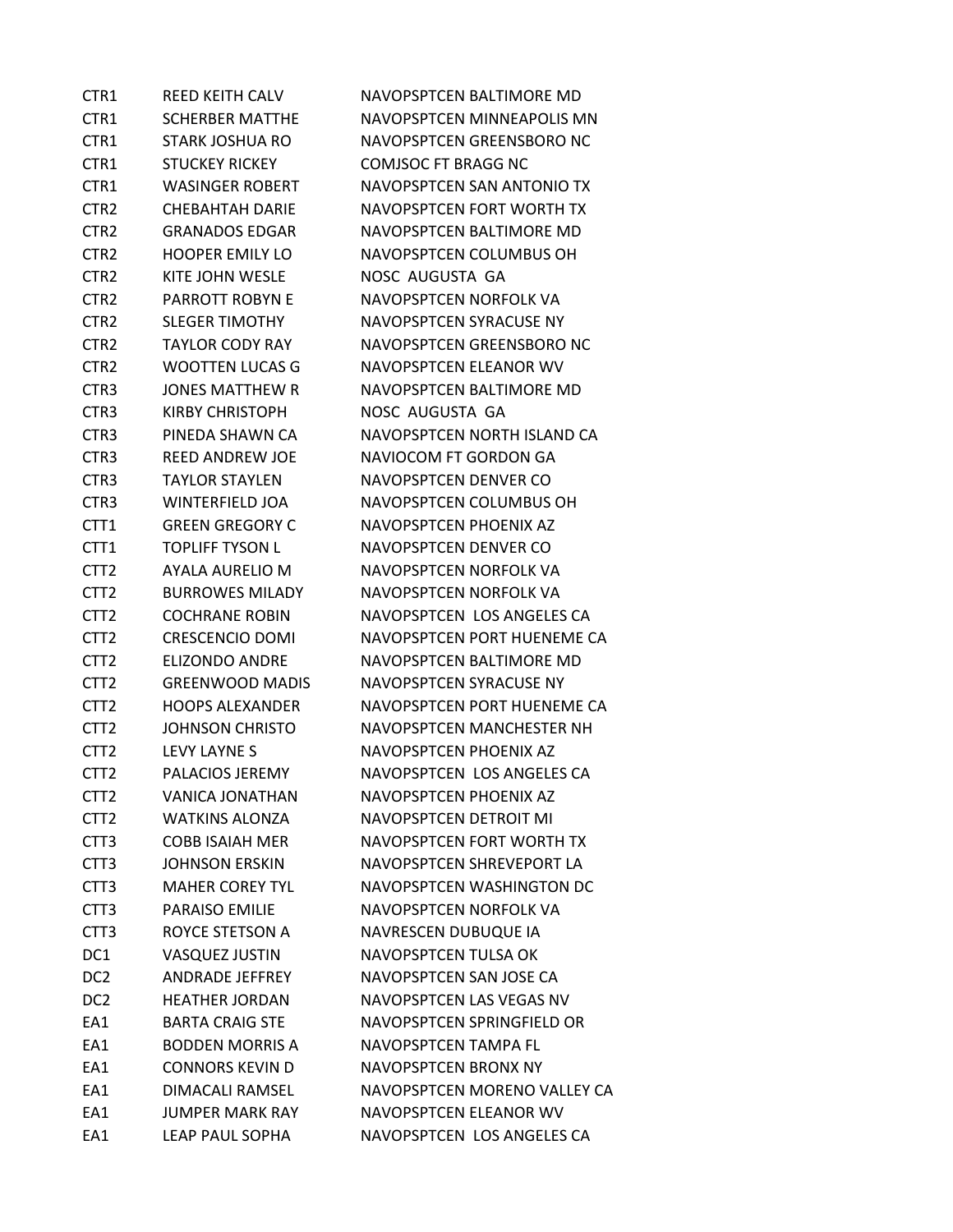| EA1             | <b>MOORE MELISSA K</b> | <b>NAVOPSPTCEN AKRON OH</b>                     |
|-----------------|------------------------|-------------------------------------------------|
| EA1             | <b>TORRES JUSTOVIC</b> | NAVOPSPTCEN SAN DIEGO CA                        |
| EA2             | DYKSTRA ANDREW         | NAVOPSPTCEN PITTSBURG PA                        |
| EA2             | SACPOPO RAMIL A        | NAVOPSPTCEN SPOKANE WA                          |
| EA2             | <b>TANDOG JOHNPAUL</b> | NAVOPSPTCEN ALAMEDA CA                          |
| EA2             | <b>ZARATE ROGELIO</b>  | NAVOPSPTCEN LEMOORE CA                          |
| EA3             | ETIER MASON DAV        | NAVOPSPTCEN FT DIX NJ                           |
| EM1             | <b>BONACORSI CORY</b>  | NAVOPSPTCEN DECATUR IL                          |
| EM1             | <b>BRIZENDINE EVEL</b> | NAVOPSPTCEN TAMPA FL                            |
| EM1             | <b>CARDEN JOHN THO</b> | NAVOPSPTCEN HOUSTON TX(UC)                      |
| EM1             | <b>CLESTER JOLEEN</b>  | NAVOPSPTCEN FARGO ND                            |
| EM1             | <b>CORMIER WILBERT</b> | NAVOPSPTCEN BALTIMORE MD                        |
| EM1             | <b>CORNWALL RYAN K</b> | NAVOPSPTCEN EARLE COLTS NECK NJ                 |
| EM1             | <b>GARCIA MILUSKA</b>  | NAVOPSPTCEN NORFOLK VA                          |
| EM1             | <b>GIBSON KEVIN JE</b> | NAVOPSPTCEN NORFOLK VA                          |
| EM1             | <b>JOHNSON STARKES</b> | NAVOPSPTCEN KITSAP WA                           |
| EM1             | <b>KELLUM JEREMY D</b> | NAVOPSPTCEN SAN DIEGO CA                        |
| EM1             | LEYNES NESTOR C        | NAVOPSPTCEN LEMOORE CA                          |
| EM1             | LINHART FLETCHE        | NAVOPSPTCEN PORTLAND OR                         |
| EM1             | <b>MARTINEZ DAWANE</b> | NAVOPSUPPCEN LOUISVILLE KY                      |
| EM1             | PERALTA DANIEL         | COMMAREXSECRON ELEVEN SEAL BEACH CA             |
| EM1             | RICHARDS JAMES         | NAVOPSPTCEN HOUSTON TX(UC)                      |
| EM1             | XU LISHA               | NAVOPSPTCEN ALAMEDA CA                          |
| EM1             | ZHANG ANDY ZHIC        | NAVOPSPTCEN LOS ANGELES CA                      |
| EM <sub>2</sub> | ALI MUSTAFA EHS        | NAVOPSPTCEN MADISON WI                          |
| EM <sub>2</sub> | ATANDI NAOMI MO        | NAVOPSPTCEN BALTIMORE MD                        |
| EM2             | <b>COLEMAN ERIC PI</b> | NAVAL OPERATIONAL SUPPORT CENTER GREAT LAKES IL |
| EM <sub>2</sub> | <b>COOK KAITLIN EL</b> | NAVOPSPTCEN NEW LONDON CT                       |
| EM <sub>2</sub> | <b>DUONG DON</b>       | NAVOPSPTCEN MADISON WI                          |
| EM <sub>2</sub> | <b>HO EILEEN W</b>     | COMMAREXSECRON ELEVEN SEAL BEACH CA             |
| EM <sub>2</sub> | <b>HORTON SHAWN PA</b> | <b>VP-30JACKSONVILLE FL</b>                     |
| EM <sub>2</sub> | HURTADOOROZCO A        | NAVOPSPTCEN BOISE ID                            |
| EM <sub>2</sub> | <b>LAWLESS TONI EV</b> | NAVOPSPTCEN NORFOLK VA                          |
| EM <sub>2</sub> | LIU BEIBEI             | NAVOPSPTCEN ALAMEDA CA                          |
| EM <sub>2</sub> | <b>MAHRT ANDREW RY</b> | NAVOPSPTCEN NORTH ISLAND CA                     |
| EM <sub>2</sub> | <b>MANNING RAYMOND</b> | NAVOPSPTCEN MORENO VALLEY CA                    |
| EM <sub>2</sub> | <b>NOGUERA JORGE E</b> | NAVOPSPTCEN SACRAMENTO CA                       |
| EM <sub>2</sub> | <b>NUTT KENDALL RY</b> | NAVOPSPTCEN WACO TX                             |
| EM <sub>2</sub> | PENG GUANGCHUAN        | COMMAREXSECRON ELEVEN SEAL BEACH CA             |
| EM <sub>2</sub> | PHILLIPS TRAVIS        | PERSUPP DET NAVSTA SAN DIEGO CA                 |
| EM <sub>2</sub> | POWELL JAMES LA        | NAVOPSPTCEN NORFOLK VA                          |
| EM <sub>2</sub> | SAMBU JULIA C          | NAVOPSPTCEN CORPUS CHRISTI TX                   |
| EM <sub>2</sub> | SANTOS SERENA M        | NAVOPSPTCEN KITSAP WA                           |
| EM <sub>2</sub> | <b>WIGTON SARAH EL</b> | NAVOPSPTCEN PITTSBURG PA                        |
| EM <sub>2</sub> | <b>WINTER MARIA ST</b> | NAVOPSPTCEN COLUMBUS OH                         |
| EM <sub>2</sub> | WYKA PAWEL TOMA        | NAVOPSPTCEN ALLENTOWN PA                        |
| EM3             | ALSHEHRY MUNERA        | NAVAL OPERATIONAL SUPPORT CENTER GREAT LAKES IL |
|                 |                        |                                                 |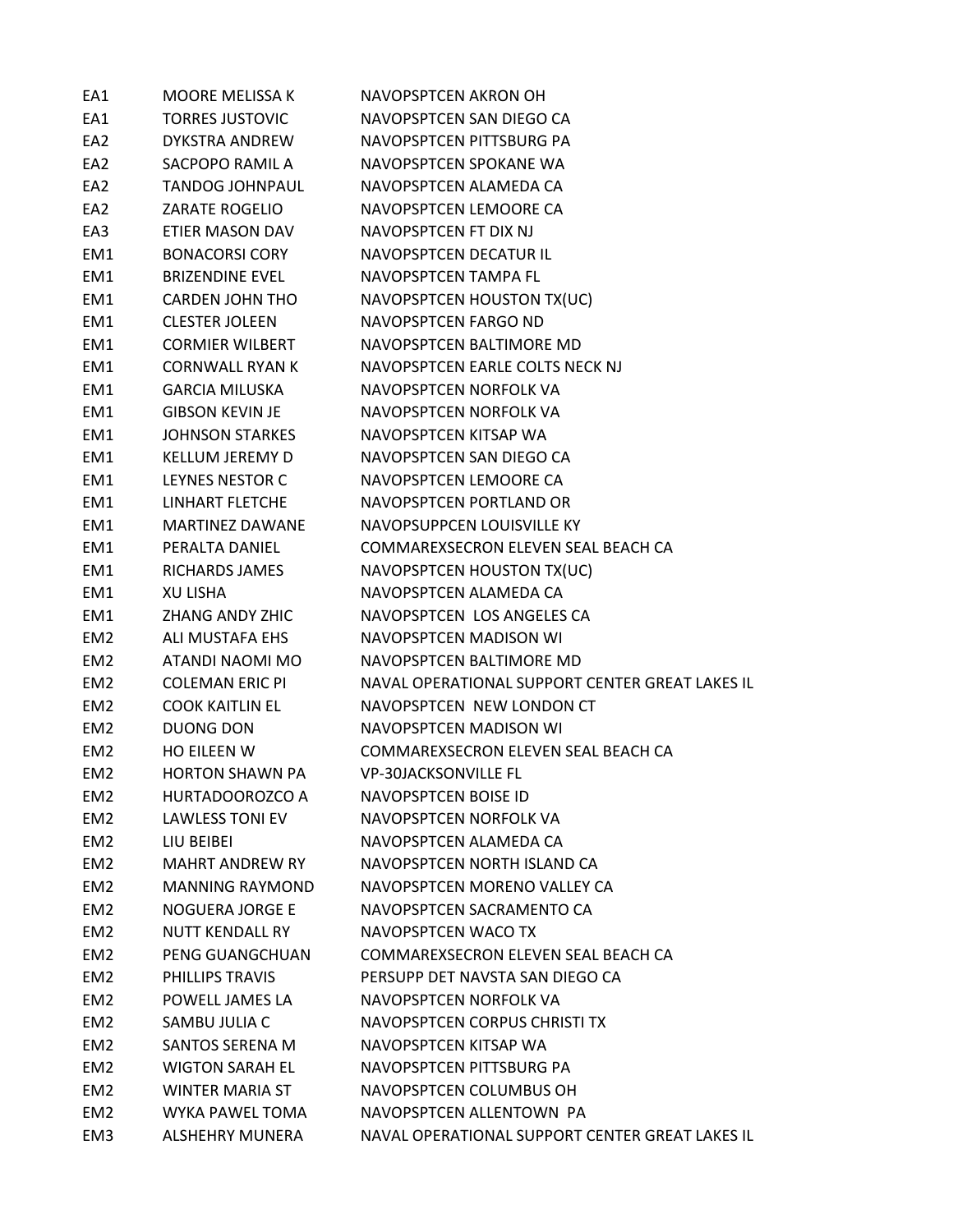| EM <sub>3</sub> | <b>ATASIE ANTHONY</b>  | NAVOPSPTCEN HOUSTON TX(UC)                      |
|-----------------|------------------------|-------------------------------------------------|
| EM <sub>3</sub> | <b>BECERRA JOAQUIN</b> | NAVOPSPTCEN AUSTIN TX                           |
| EM3             | <b>BODINAO JEREM B</b> | NAVOPSPTCEN LOS ANGELES CA                      |
| EM3             | <b>BRANNIGAN OTIS</b>  | <b>VP-30JACKSONVILLE FL</b>                     |
| EM3             | <b>CHACON JESUS ER</b> | NAVOPSPTCEN TUCSON AZ                           |
| EM3             | <b>CONNELL ALEXAND</b> | NAVOPSPTCEN SHREVEPORT LA                       |
| EM3             | CRUZ DIANA CARO        | NAVOPSPTCEN MIAMI FL                            |
| EM <sub>3</sub> | DAVIS ALEXANDRI        | NAVAL OPERATIONAL SUPPORT CENTER GREAT LAKES IL |
| EM3             | DEYAMPERT DAMIA        | NAVOPSPTCEN BESSEMER AL                         |
| EM <sub>3</sub> | <b>FELIX YESENIA</b>   | NAVAL OPERATIONAL SUPPORT CENTER GREAT LAKES IL |
| EM3             | <b>FLOREZ LIZELLE</b>  | NAVOPSPTCEN LOS ANGELES CA                      |
| EM3             | <b>GRUMMERT JACOB</b>  | NAVOPSPTCEN TULSA OK                            |
| EM3             | KARIMA PAVEL PA        | NAVOPSPTCEN FORT WORTH TX                       |
| EM3             | <b>MCNEIL BRIDGETT</b> | NAVOPSPTCEN SAN DIEGO CA                        |
| EM <sub>3</sub> | <b>MWENDA JOSPHAT</b>  | NAVOPSPTCEN BRONX NY                            |
| EM3             | PENA NOLAN CHEO        | NAVOPSPTCEN HONOLULU HI                         |
| EM3             | RANCES DINDO OB        | NAVOPSPTCEN SAN JOSE CA                         |
| EM3             | <b>ROBERSON TRENTE</b> | NAVOPSPTCEN PHOENIX AZ                          |
| EM3             | SILVACARRERAS N        | NAVOPSPTCEN PUERTO RICO                         |
| EM3             | <b>VERNON JOHN BEN</b> | NAVOPSPTCEN FORT WORTH TX                       |
| EM3             | <b>WILLIAMS MORGAN</b> | NAVOPSPTCEN COLUMBUS GA                         |
| EM3             | WU JOSEPH ZHUOH        | NAVAL OPERATIONAL SUPPORT CENTER GREAT LAKES IL |
| EN1             | <b>BELL JOHN WALLA</b> | NAVOPSPTCEN GREEN BAY WI                        |
| EN1             | <b>BERANICH SCOTT</b>  | NAVAL OPERATIONAL SUPPORT CENTER GREAT LAKES IL |
| EN1             | <b>DEGUZMAN MICHAE</b> | NAVOPSPTCEN MORENO VALLEY CA                    |
| EN1             | <b>DEJESUS BRIAN J</b> | NAVOPSPTCEN BRONX NY                            |
| EN1             | <b>FRAYNE MICHAEL</b>  | NAVOPSPTCEN BUFFALO NY                          |
| EN1             | KNOX EDWARD RAY        | NAVOPSPTCEN SAN DIEGO CA                        |
| EN1             | <b>LEMERY PATRICK</b>  | NAVOPSPTCEN NORFOLK VA                          |
| EN1             | PARK BRANDON MI        | PERSUPP DET EVERETT WA                          |
| EN1             | RAMIREZ RACHEL         | NAVOPSPTCEN FORT WORTH TX                       |
| EN1             | <b>ROLFES RON WILL</b> | COMMAREXSECRON ELEVEN SEAL BEACH CA             |
| EN1             | <b>SANDS ROBERT CH</b> | NAVOPSPTCEN INDIANAPOLIS IN                     |
| EN <sub>2</sub> | ANDERSON JEREMY        | PERSUPP DET WPNSTA CHARLESTON SC                |
| EN <sub>2</sub> | ANTOLIN KAWIKA         | NAVOPSPTCEN LAS VEGAS NV                        |
| EN <sub>2</sub> | <b>ARHIN KUSI</b>      | NAVOPSPTCEN BRONX NY                            |
| EN <sub>2</sub> | AVALOSACEVEDO R        | PERSUPP DET NAVSTA SAN DIEGO CA                 |
| EN <sub>2</sub> | AYORO IGHOVOYIM        | NAVOPSPTCEN HOUSTON TX(UC)                      |
| EN <sub>2</sub> | <b>BAUER JACOB BRE</b> | NAVOPSPTCEN LEMOORE CA                          |
| EN <sub>2</sub> | <b>BOTCHWAY WILLIA</b> | NAVOPSPTCEN NORTH ISLAND CA                     |
| EN <sub>2</sub> | <b>BROWN STEVONNE</b>  | NAVOPSPTCEN RALEIGH NC                          |
| EN <sub>2</sub> | <b>CHESKI ALLEN LO</b> | NAVOPSPTCEN DENVER CO                           |
| EN <sub>2</sub> | <b>CRAPNELL CHRIST</b> | NAVOPSPTCEN DES MOINES IA                       |
| EN <sub>2</sub> | DEWITT DION QUW        | NAVOPSPTCEN COLUMBUS GA                         |
| EN <sub>2</sub> | EKOFO JOBY BAKA        | NAVOPSPTCEN CHARLOTTE NC                        |
| EN <sub>2</sub> | ELLICK TYLER JA        | NAVOPSPTCEN NORFOLK VA                          |
| EN <sub>2</sub> | <b>GRAHAM SCOTT MI</b> | NAVOPSPTCEN NEWPORT RI                          |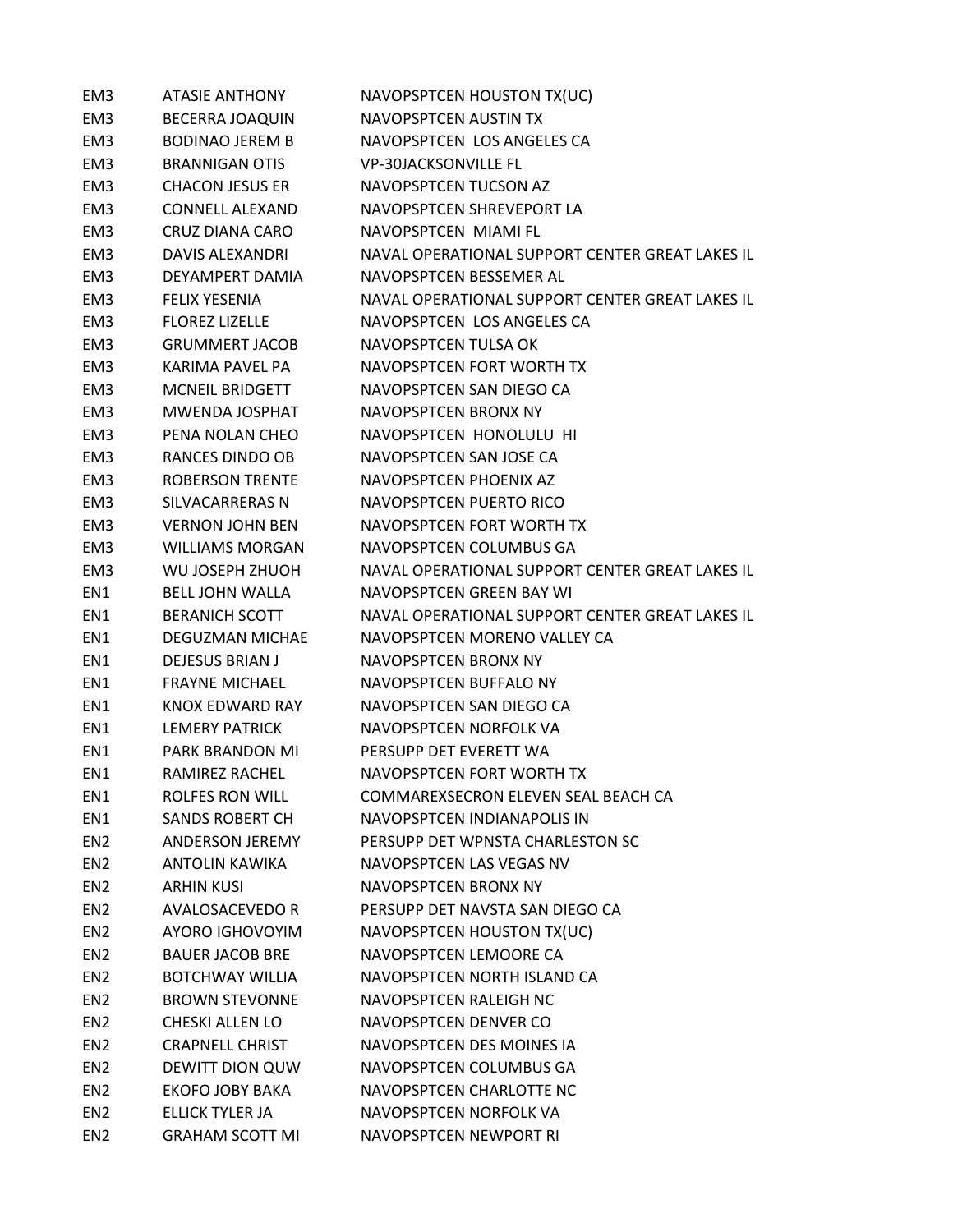| EN <sub>2</sub> | <b>GREENE DIAMOND</b>  | <b>NAVOPSPTCEN HOUSTON TX</b>                   |
|-----------------|------------------------|-------------------------------------------------|
| EN <sub>2</sub> | <b>HERNANDEZ FABIA</b> | NAVOPSPTCEN GREENSBORO NC                       |
| EN <sub>2</sub> | <b>JACINTO PABLO I</b> | NAVOPSPTCEN OMAHA NE                            |
| EN <sub>2</sub> | <b>JOHNSON TYLER Q</b> | NAVOPSPTCEN NASHVILLE TN                        |
| EN <sub>2</sub> | <b>KENNARD BRANDON</b> | <b>VP-30JACKSONVILLE FL</b>                     |
| EN <sub>2</sub> | <b>LARA RICKY ARCE</b> | NAVOPSPTCEN ALAMEDA CA                          |
| EN <sub>2</sub> | <b>LOPES DERICK R</b>  | NAVOPSPTCEN PLAINVILLE CT                       |
| EN <sub>2</sub> | <b>MARQUES JESSE W</b> | NAVOPSPTCEN HARRISBURG PA                       |
| EN <sub>2</sub> | MCCLANAHAN JOSE        | <b>FLELOGSUPPRON FIVE NINE</b>                  |
| EN <sub>2</sub> | <b>MEYER BRENT SHA</b> | NAVOPSPTCEN DENVER CO                           |
| EN <sub>2</sub> | <b>MORALESMARTINEZ</b> | NAVOPSPTCEN KITSAP WA                           |
| EN <sub>2</sub> | <b>MORRIS ZACHARY</b>  | NAVOPSPTCEN KNOXVILLE TN                        |
| EN <sub>2</sub> | <b>NEBA VALENTINE</b>  | NAVOPSPTCEN WASHINGTON DC                       |
| EN <sub>2</sub> | <b>NGCHANG WILSON</b>  | NAVOPSPTCEN BRONX NY                            |
| EN <sub>2</sub> | NJINGANJINGA FR        | NAVOPSPTCEN HOUSTON TX(UC)                      |
| EN <sub>2</sub> | <b>OLADIPO OLANIYI</b> | NAVOPSPTCEN HOUSTON TX(UC)                      |
| EN <sub>2</sub> | <b>OMOREGIE EGHOSA</b> | NAVOPSPTCEN HARRISBURG PA                       |
| EN <sub>2</sub> | <b>OSEIANTWI EMMAN</b> | NAVOPSPTCEN BATTLE CREEK MI                     |
| EN <sub>2</sub> | PEREZABREU RAFA        | NAVOPSPTCEN BRONX NY                            |
| EN <sub>2</sub> | <b>PRADOFLORES CEL</b> | NAVOPSPTCEN LOS ANGELES CA                      |
| EN <sub>2</sub> | <b>RIVAS KEVIN JON</b> | COMMAREXSECRON ELEVEN SEAL BEACH CA             |
| EN <sub>2</sub> | <b>RODRIGUEZPORRAS</b> | NAVOPSPTCEN PHOENIX AZ                          |
| EN <sub>2</sub> | ROSEDOM MACHEL         | NAVOPSPTCEN BRONX NY                            |
| EN <sub>2</sub> | RUYMAKER HAYLEY        | NAVOPSPTCEN BRONX NY                            |
| EN <sub>2</sub> | SANDHU RABINDER        | PERSUPP DET EVERETT WA                          |
| EN <sub>2</sub> | <b>SAUNDERS KRISTI</b> | NAVOPSPTCEN SAN DIEGO CA                        |
| EN <sub>2</sub> | <b>SCHLANG TIMOTHY</b> | NAVOPSPTCEN RICHMOND VA                         |
| EN <sub>2</sub> | <b>SHOBAYO PHYLICI</b> | NAVOPSPTCEN BALTIMORE MD                        |
| EN <sub>2</sub> | SINGH DEEP NARA        | NAVOPSPTCEN FORT WORTH TX                       |
| EN <sub>2</sub> | <b>SPANBAUER PATRI</b> | NAVAL OPERATIONAL SUPPORT CENTER GREAT LAKES IL |
| EN <sub>2</sub> | <b>THOMPSON SEON F</b> | NAVOPSPTCEN BATTLE CREEK MI                     |
| EN <sub>2</sub> | <b>TOLBERTSCOTT RA</b> | <b>VP-30JACKSONVILLE FL</b>                     |
| EN <sub>2</sub> | <b>TORRES DAVID LU</b> | NAVOPSPTCEN NORFOLK VA                          |
| EN <sub>2</sub> | <b>TRUJILLO DEREK</b>  | NAVOPSPTCEN EL PASO TX                          |
| EN <sub>2</sub> | <b>VALTIERRA JORGE</b> | NAVOPSPTCEN SAN ANTONIO TX                      |
| EN <sub>2</sub> | VANLANDINGHAM J        | NAVOPSPTCEN AMARILLO TX                         |
| EN <sub>2</sub> | <b>VELASQUEZ SAMUE</b> | NAVOPSPTCEN ALBUQUERQUE NM                      |
| EN <sub>2</sub> | <b>WANNEMACHER STA</b> | NAVOPSPTCEN BATTLE CREEK MI                     |
| EN <sub>2</sub> | <b>WEBB QUANTARIUS</b> | NAVOPSPTCEN NASHVILLE TN                        |
| EN <sub>2</sub> | <b>WILEY CHELCIE C</b> | NAVOPSPTCEN SHREVEPORT LA                       |
| EN <sub>2</sub> | <b>WILSON BRITTNEY</b> | NAVOPSPTCEN INDIANAPOLIS IN                     |
| EN <sub>2</sub> | <b>WIMMER ERIN NIC</b> | NAVOPSPTCEN EARLE COLTS NECK NJ                 |
| EN <sub>2</sub> | <b>WOESSNER GERALD</b> | NAVOPSPTCEN MINNEAPOLIS MN                      |
| EN3             | ALEXANDER MARIJ        | NAVOPSPTCEN NORTH ISLAND CA                     |
| EN3             | <b>BAJRAMOVIC ANIS</b> | <b>NOSC ATLANTA</b>                             |
| EN <sub>3</sub> | <b>BAWCOM DILLON D</b> | NAVOPSPTCEN SAN ANTONIO TX                      |
| EN <sub>3</sub> | <b>BENNETT DAISHA</b>  | <b>VP-30JACKSONVILLE FL</b>                     |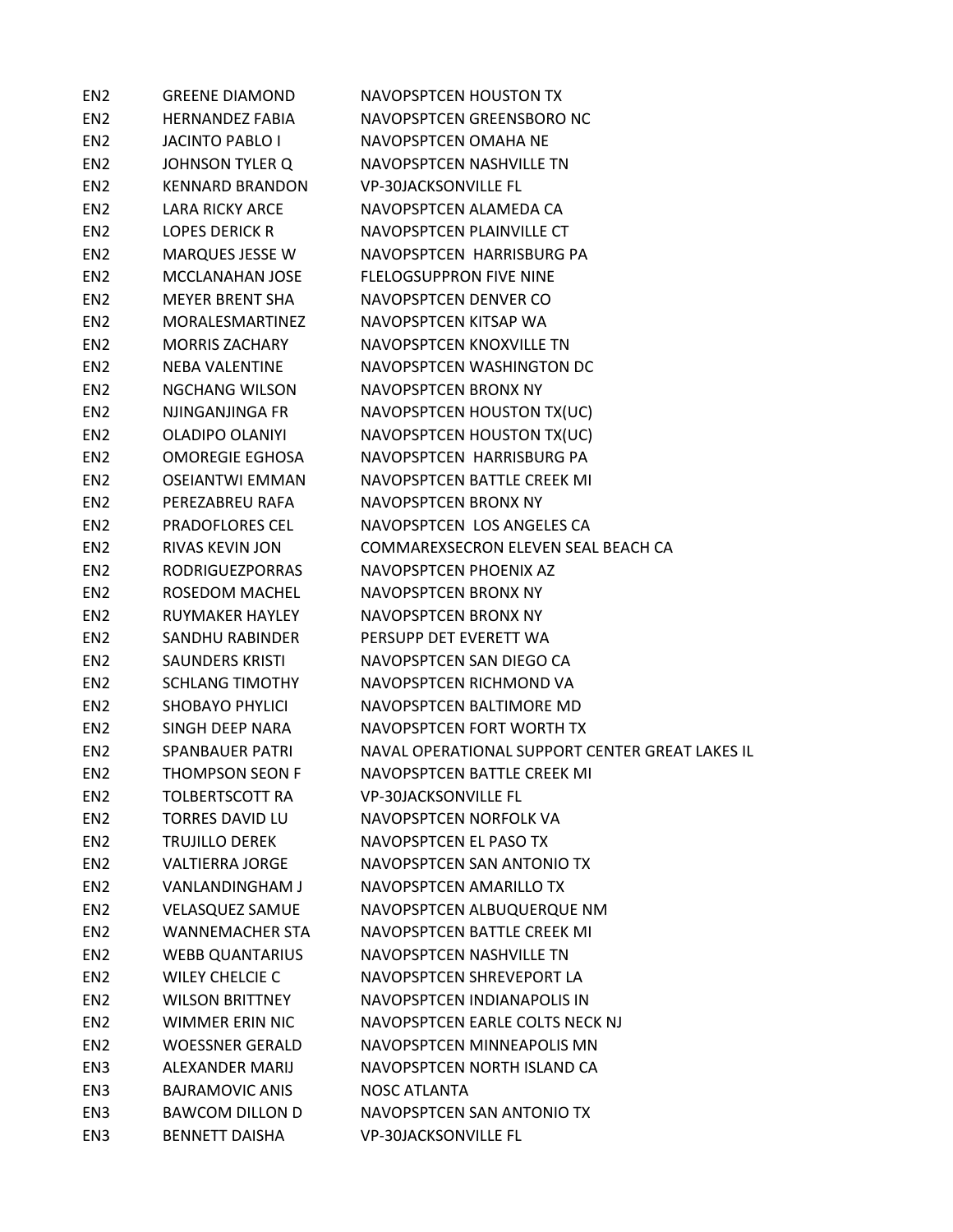| EN <sub>3</sub> | <b>BOLTON REBEL LE</b> | NAVOPSPTCEN MANCHESTER NH                       |
|-----------------|------------------------|-------------------------------------------------|
| EN <sub>3</sub> | <b>BOURNE STEPHON</b>  | NAVOPSPTCFN FT DIX NJ                           |
| EN <sub>3</sub> | CASTANEDA ALEXI        | COMMAREXSECRON ELEVEN SEAL BEACH CA             |
| EN3             | CHAPA PETE III         | NAVOPSPTCEN SAN ANTONIO TX                      |
| EN <sub>3</sub> | <b>CULBERTSON TERR</b> | NAVOPSPTCEN INDIANAPOLIS IN                     |
| EN3             | <b>CUMMINGSDUCKIE</b>  | NAVOPSPTCEN BALTIMORE MD                        |
| EN3             | <b>CUS TANNER WILL</b> | NAVOPSPTCEN FT CARSON CO                        |
| EN3             | <b>DEVILLE ARIELS</b>  | NAVOPSPTCEN NEW ORLEANS LA                      |
| EN3             | DOGBEFOU KWAKU         | NAVOPSPTCEN BALTIMORE MD                        |
| EN3             | <b>ENSIGN MATTHIEU</b> | NAVOPSPTCFN PORTLAND OR                         |
| EN3             | <b>EVANS PETAGAYE</b>  | NAVOPSPTCEN WASHINGTON DC                       |
| EN3             | FALCONERBURRITT        | NAVOPSPTCEN ORLANDO FL                          |
| EN3             | FELISSAINT JEAN        | NAVOPSPTCEN BRONX NY                            |
| EN <sub>3</sub> | <b>FERRER CHRISTIN</b> | NAVOPSPTCEN KNOXVILLE TN                        |
| EN <sub>3</sub> | <b>GONG XINGYE</b>     | NAVOPSPTCEN BRONX NY                            |
| EN3             | <b>GONZALEZ CHRIST</b> | NAVOPSPTCEN SAN ANTONIO TX                      |
| EN3             | GUTIERREZGOMEZ         | NAVOPSPTCEN PITTSBURG PA                        |
| EN3             | HILL NATASHA NI        | NAVOPSPTCEN DENVER CO                           |
| EN <sub>3</sub> | <b>HOGUE LAMARR DA</b> | NAVOPSPTCEN TOLEDO OH                           |
| EN3             | <b>JENNINGS DANIEL</b> | NAVOPSPTCEN CINCINNATI OH                       |
| EN <sub>3</sub> | KIM MATTHEW KIH        | NAVOPSPTCEN LOS ANGELES CA                      |
| EN3             | KU QIANQIAN            | NAVOPSPTCEN ALAMEDA CA                          |
| EN <sub>3</sub> | MASON ALYSSA MA        | NAVOPSPTCEN BALTIMORE MD                        |
| EN <sub>3</sub> | <b>MAYCOCK ARTHUR</b>  | <b>VP-30JACKSONVILLE FL</b>                     |
| EN3             | <b>MELSON HEATHER</b>  | COMMAREXSECRON ELEVEN SEAL BEACH CA             |
| EN <sub>3</sub> | <b>MEZA ISIDOR IV</b>  | NAVOPSPTCEN HOUSTON TX(UC)                      |
| EN3             | MILEY JOHN WILS        | NAVOPSPTCEN MEMPHIS TN                          |
| EN <sub>3</sub> | MIRANDAMURILLO         | NAVOPSPTCEN BALTIMORE MD                        |
| EN3             | MONTOYA JUAN MA        | NAVOPSPTCEN EL PASO TX                          |
| EN <sub>3</sub> | MORSE DEADRA AL        | NAVOPSPTCEN TOLEDO OH                           |
| EN <sub>3</sub> | <b>OMOTAYO GABRIEL</b> | PERSUPP DET EVERETT WA                          |
| EN <sub>3</sub> | PAGE KEVIN A JR        | NAVOPSPTCEN BALTIMORE MD                        |
| EN <sub>3</sub> | PARKER CALEB PA        | <b>VP-30JACKSONVILLE FL</b>                     |
| EN <sub>3</sub> | PAYTON TIFFANY         | NAVOPSPTCEN CINCINNATI OH                       |
| EN3             | PHILLIPS JACOB         | NAVOPSPTCEN SPRINGFIELD MO                      |
| EN <sub>3</sub> | PORTMAN TRAVIS         | NAVOPSPTCEN NEW LONDON CT                       |
| EN <sub>3</sub> | REYNOLDS JACOB         | <b>NAVOPSPTCEN AUSTIN TX</b>                    |
| EN3             | RODRIGUEZ JAKE         | NAVOPSPTCEN PORT HUENEME CA                     |
| EN3             | ROSALES CRYSTAL        | NAVOPSPTCEN LEMOORE CA                          |
| EN <sub>3</sub> | <b>ROSAS MARIO LUI</b> | NAVAL OPERATIONAL SUPPORT CENTER GREAT LAKES IL |
| EN <sub>3</sub> | SALDANA JUDAEA         | NAVOPSPTCEN SAN ANTONIO TX                      |
| EN <sub>3</sub> | SANCHEZ MICHAEL        | NAVOPSPTCEN SAN DIEGO CA                        |
| EN3             | SILLAH ALUSAIN         | <b>NOSC ATLANTA</b>                             |
| EN3             | SMITH ROTNEE HA        | NAVOPSPTCEN KITSAP WA                           |
| EN <sub>3</sub> | <b>SPENCER NAHKEYA</b> | NAVOPSPTCEN RALEIGH NC                          |
| EN <sub>3</sub> | STAGGS JACOB DA        | NAVOPSPTCEN LITTLE ROCK AR                      |
| EN <sub>3</sub> | <b>SUNDAY JOHN NAR</b> | NAVOPSPTCEN BALTIMORE MD                        |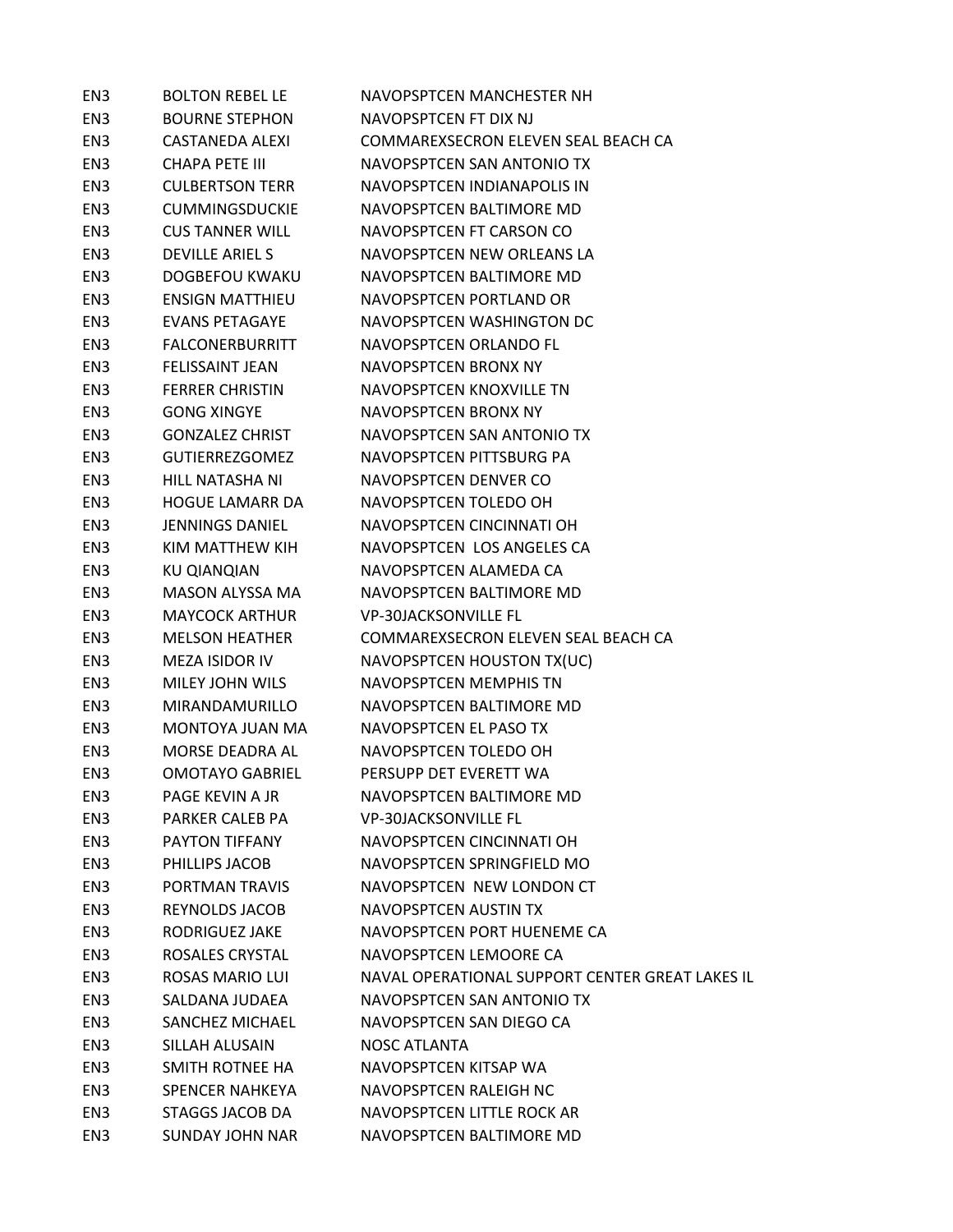| EN <sub>3</sub> | THOMAS FLOID WI        | NAVOPSPTCEN TAMPA FL                        |
|-----------------|------------------------|---------------------------------------------|
| EN <sub>3</sub> | <b>TIALOBI ROBERT</b>  | NAVOPSPTCEN HOUSTON TX(UC)                  |
| EN3             | TOBIN IBIENE AN        | NAVOPSPTCEN SAN DIEGO CA                    |
| EN3             | VO TRAM MINH           | NAVOPSPTCEN SAN DIEGO CA                    |
| EN3             | <b>WALKER JEREMY I</b> | <b>NOSC ATLANTA</b>                         |
| EN3             | <b>WALKER MARCUS R</b> | NAVOPSPTCEN RICHMOND VA                     |
| EN3             | <b>WOODS CHRISTIAN</b> | NAVOPSPTCEN TALLAHASSEE FL                  |
| EN3             | YAN TINGTAO            | NAVOPSPTCEN LOS ANGELES CA                  |
| EN3             | YENTZEN GARRETT        | NAVOPSPTCEN HOUSTON TX(UC)                  |
| EN3             | YOU GLORIA             | NAVOPSPTCEN SAN DIEGO CA                    |
| EN3             | ZAHIR CHARLIE G        | NAVOPSPTCEN SPOKANE WA                      |
| EN3             | ZIMMER ANTHONY         | NAVOPSPTCEN MINNEAPOLIS MN                  |
| EO1             | BROWN DARIC MAT        | NAVOPSPTCEN WHITE RIVER JUNCTION VT         |
| EO1             | <b>CALDER CALE KOS</b> | NAVOPSPTCEN AKRON OH                        |
| EO1             | DAVIS JOHN MACK        | NAVOPSPTCEN GULFPORT MS                     |
| EO1             | <b>FISCHER EDWARD</b>  | NAVOPSPTCEN BUFFALO NY                      |
| EO1             | <b>GOINS JAIME LYN</b> | NAVOPSPTCEN HOUSTON TX                      |
| EO1             | <b>GREEN ALAN EDWA</b> | NAVOPSPTCEN RICHMOND VA                     |
| EO1             | KUHN KEVIN LAYN        | NAVOPSPTCEN GREEN BAY WI                    |
| EO1             | MCNAMARE JACOB         | NAVOPSPTCEN BOISE ID                        |
| EO1             | MUANANKESE MUAM        | NAVOPSPTCEN FORT WORTH TX                   |
| EO1             | ROY NICHOLAS DA        | NAVOPSPTCEN PLAINVILLE CT                   |
| EO1             | SHARPE KELLY JO        | TWO ZERO SEABEE READINESS GROUP GULFPORT MS |
| EO1             | WAGNER TONIA AN        | NAVOPSPTCEN NORFOLK VA                      |
| EO <sub>2</sub> | ARCADIO REYNALD        | NAVOPSPTCEN LOS ANGELES CA                  |
| EO <sub>2</sub> | <b>BASKIN SUZANNE</b>  | NAVOPSPTCEN MORENO VALLEY CA                |
| EO <sub>2</sub> | <b>BEST DUSTIN D</b>   | NAVOPSPTCEN SPOKANE WA                      |
| EO <sub>2</sub> | DAVIS HENRY LEE        | NAVOPSPTCEN FORT WORTH TX                   |
| EO <sub>2</sub> | <b>DENTLER DUSTIN</b>  | NAVOPSPTCEN AKRON OH                        |
| EO <sub>2</sub> | DIAZ VANESSA           | NAVOPSPTCEN EL PASO TX                      |
| EO <sub>2</sub> | <b>DUCHENE NICOLE</b>  | NAVOPSPTCEN SYRACUSE NY                     |
| EO <sub>2</sub> | <b>FLETCHER SARAH</b>  | NAVOPSPTCEN NORFOLK VA                      |
| EO <sub>2</sub> | <b>FOGWELL KYLE ST</b> | TWO ZERO SEABEE READINESS GROUP GULFPORT MS |
| EO <sub>2</sub> | <b>FUERTEZ JOANNAJ</b> | NAVOPSPTCEN PORT HUENEME CA                 |
| EO <sub>2</sub> | <b>GUERRERO JOSE W</b> | NAVOPSPTCEN PORT HUENEME CA                 |
| EO <sub>2</sub> | <b>HIGGINS SEAN FR</b> | NAVOPSPTCEN NORTH ISLAND CA                 |
| EO <sub>2</sub> | <b>HUANG JIAYU</b>     | NAVOPSPTCEN ALAMEDA CA                      |
| EO <sub>2</sub> | <b>MARCOS FREDERIC</b> | TWO ZERO SEABEE READINESS GROUP GULFPORT MS |
| EO <sub>2</sub> | <b>MCKNIGHT DYKEND</b> | NAVOPSPTCEN BESSEMER AL                     |
| EO <sub>2</sub> | <b>MOONEY MICHAEL</b>  | NAVOPSPTCEN BRONX NY                        |
| EO <sub>2</sub> | <b>MOORE SARAH ROS</b> | NAVOPSPTCEN SAN DIEGO CA                    |
| EO <sub>2</sub> | OGUNSOLA BABATU        | NAVOPSPTCEN NEWPORT RI                      |
| EO <sub>2</sub> | SHEPHERD CRYSTA        | NAVOPSPTCEN NORTH ISLAND CA                 |
| EO <sub>2</sub> | <b>SIMONS TRAVIS L</b> | NAVOPSPTCEN PITTSBURG PA                    |
| EO <sub>2</sub> | <b>SUMALINOG CRIST</b> | NAVOPSPTCEN SAN DIEGO CA                    |
| EO <sub>2</sub> | <b>TAYLORANDERSON</b>  | NAVOPSPTCEN PHOENIX AZ                      |
| EO <sub>2</sub> | THOMAS JUSTIN L        | NAVOPSPTCEN SACRAMENTO CA                   |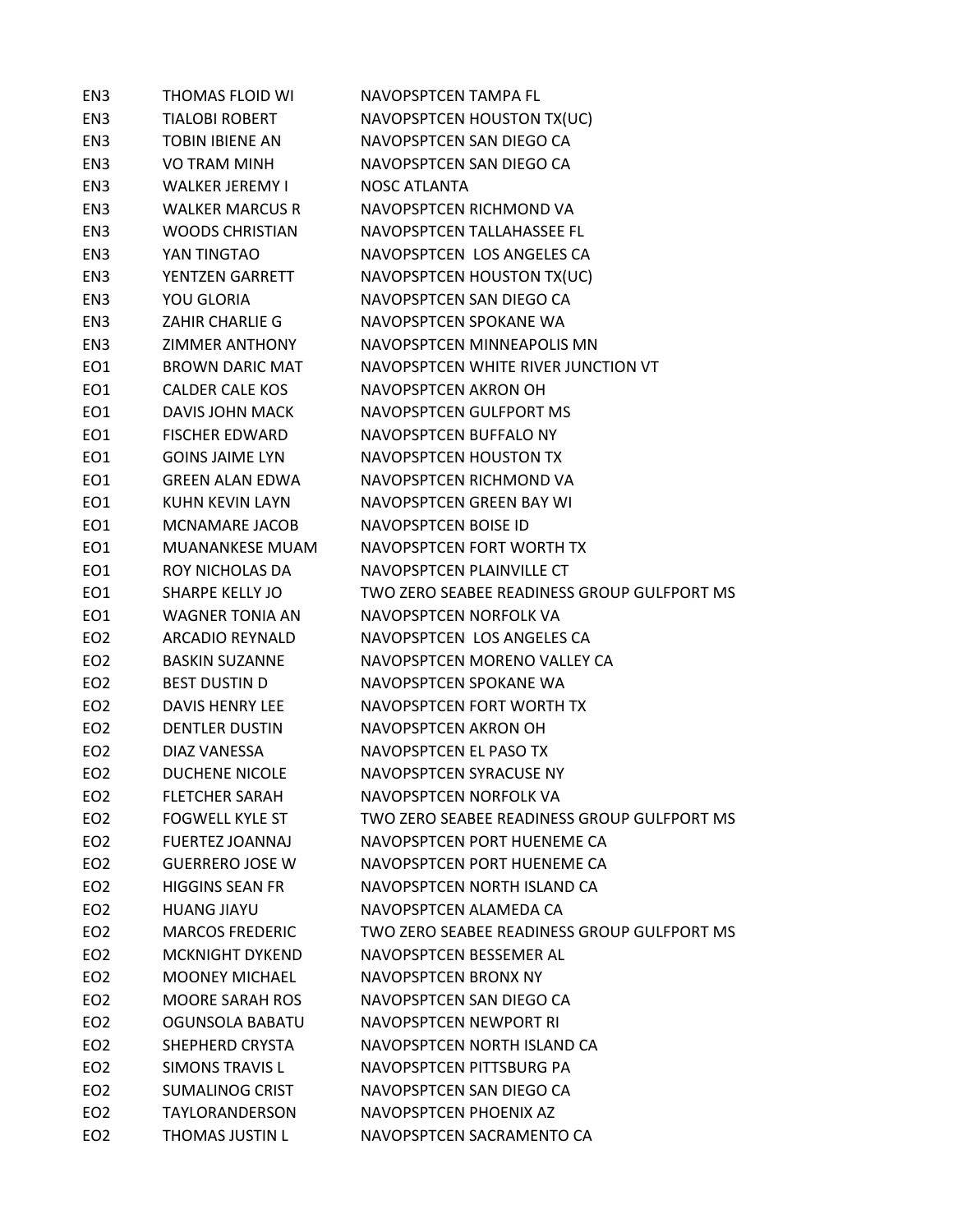| EO <sub>2</sub> | <b>TIRADO MICHAEL</b>  | <b>NAVOPSPTCEN BOISE ID</b>     |
|-----------------|------------------------|---------------------------------|
| EO <sub>2</sub> | <b>VELASQUEZ MICHE</b> | NAVOPSPTCEN NORTH ISLAND CA     |
| EO <sub>3</sub> | <b>ALAG RONAN BUEN</b> | NAVOPSPTCEN LAS VEGAS NV        |
| EO <sub>3</sub> | <b>ALLEN LAWSON TI</b> | NAVOPSPTCEN SAN ANTONIO TX      |
| EO <sub>3</sub> | <b>CLOSE ATHENA RO</b> | NAVOPSPTCEN FORT WORTH TX       |
| EO <sub>3</sub> | <b>COLE JEFFERY GA</b> | NAVOPSPTCEN WASHINGTON DC       |
| EO <sub>3</sub> | COLLINSCALDWELL        | NAVOPSPTCEN SHREVEPORT LA       |
| EO <sub>3</sub> | DANIELS JADA AL        | NAVOPSPTCEN TAMPA FL            |
| EO <sub>3</sub> | <b>DUTTON KYLE KEN</b> | NAVOPSPTCEN FT CARSON CO        |
| EO <sub>3</sub> | <b>FIELDER NICOLE</b>  | NAVOPSPTCEN AMITYVILLE NY       |
| EO <sub>3</sub> | <b>FISCHER STEVEN</b>  | NAVOPSPTCEN SALT LAKE CITY UT   |
| EO <sub>3</sub> | <b>HAWKINS BRANDON</b> | NAVOPSPTCEN FT DIX NJ           |
| EO <sub>3</sub> | <b>JOSE JEFFREY NO</b> | NAVOPSPTCEN INDIANAPOLIS IN     |
| EO <sub>3</sub> | <b>KELLY NISHELYNN</b> | NAVOPSPTCEN SAN ANTONIO TX      |
| EO <sub>3</sub> | KIGOTHO ZELDAH         | PERSUPP DET EVERETT WA          |
| EO <sub>3</sub> | LANGSTON IRA GE        | NAVOPSPTCEN NEW ORLEANS LA      |
| EO <sub>3</sub> | <b>LARSEN CASPER J</b> | NAVOPSPTCEN SIOUX FALLS SD      |
| EO <sub>3</sub> | <b>MATHUR NOAH DRA</b> | NAVOPSPTCEN HOUSTON TX(UC)      |
| EO <sub>3</sub> | <b>MORGAN DENNIS J</b> | NAVOPSPTCEN KANSAS CITY MO      |
| EO <sub>3</sub> | <b>MURILLO HECTOR</b>  | NAVOPSPTCEN LITTLE ROCK AR      |
| EO <sub>3</sub> | <b>NGUYEN THU NGOC</b> | NAVOPSPTCEN LOS ANGELES CA      |
| EO <sub>3</sub> | NODJO KOFI ANAN        | NAVOPSPTCEN ALBANY NY           |
| EO <sub>3</sub> | PETERMAN JULIAN        | NAVOPSPTCEN SAN ANTONIO TX      |
| EO <sub>3</sub> | <b>SCHATZ DOUGLAS</b>  | NAVOPSPTCEN SPOKANE WA          |
| EO <sub>3</sub> | <b>TERRAZAS JULIO</b>  | NAVOPSPTCEN EL PASO TX          |
| EO <sub>3</sub> | <b>WANG YAO</b>        | <b>NAVOPSPTCEN BRONX NY</b>     |
| EO <sub>3</sub> | WEN JIE                | NAVOPSPTCEN LOS ANGELES CA      |
| ET1             | ANDREWS SHANE H        | <b>VP-30JACKSONVILLE FL</b>     |
| ET1             | <b>BATTAGLINI PAUL</b> | NAVOPSPTCEN FT DIX NJ           |
| ET1             | <b>CASPER JEREMY W</b> | <b>NAVOPSPTCEN AUSTIN TX</b>    |
| ET <sub>1</sub> | <b>COOK CALEB MICH</b> | <b>VP-30JACKSONVILLE FL</b>     |
| ET1             | <b>CUELLAR MARK A</b>  | NAVOPSPTCEN SAN ANTONIO TX      |
| ET1             | <b>GUNTER DENNIS A</b> | NAVOPSPTCEN NORFOLK VA          |
| ET1             | <b>HUMMERICH NICHO</b> | NAVOPSPTCEN AKRON OH            |
| ET1             | <b>HUNDEMER MARSHA</b> | NAVOPSPTCEN ALBUQUERQUE NM      |
| ET1             | <b>KOLOGINCZAK STE</b> | NAVOPSPTCEN HOUSTON TX(UC)      |
| ET1             | <b>ROBERTS JUSTIN</b>  | NAVOPSPTCEN DETROIT MI          |
| ET1             | <b>SCHRAMM CHRISTO</b> | <b>NOSC ATLANTA</b>             |
| ET1             | SUTHERLAND JEFF        | NAVOPSPTCEN SAN DIEGO CA        |
| ET1             | <b>TAYLOR CHRISTI</b>  | NAVOPSPTCEN MINNEAPOLIS MN      |
| ET1             | <b>TOVAR JOSEPH RA</b> | <b>SEAL TEAM EIGHTEEN</b>       |
| ET1             | <b>WARLITNER ALISO</b> | NAVOPSPTCEN PORTLAND OR         |
| ET <sub>2</sub> | AIKEN SAPORIA D        | NAVOPSPTCEN GREENVILLE SC       |
| ET <sub>2</sub> | <b>BARAJAS RAFAEL</b>  | SEAL TEAM SEVENTEEN CORONADO CA |
| ET <sub>2</sub> | <b>BLASICK KYLE AL</b> | NAVOPSPTCEN HARRISBURG PA       |
| ET <sub>2</sub> | <b>BUCHANAN ANGELA</b> | NAVOPSPTCEN BALTIMORE MD        |
| ET <sub>2</sub> | <b>COTTI KIERA EME</b> | NAVOPSPTCEN PENSACOLA FL        |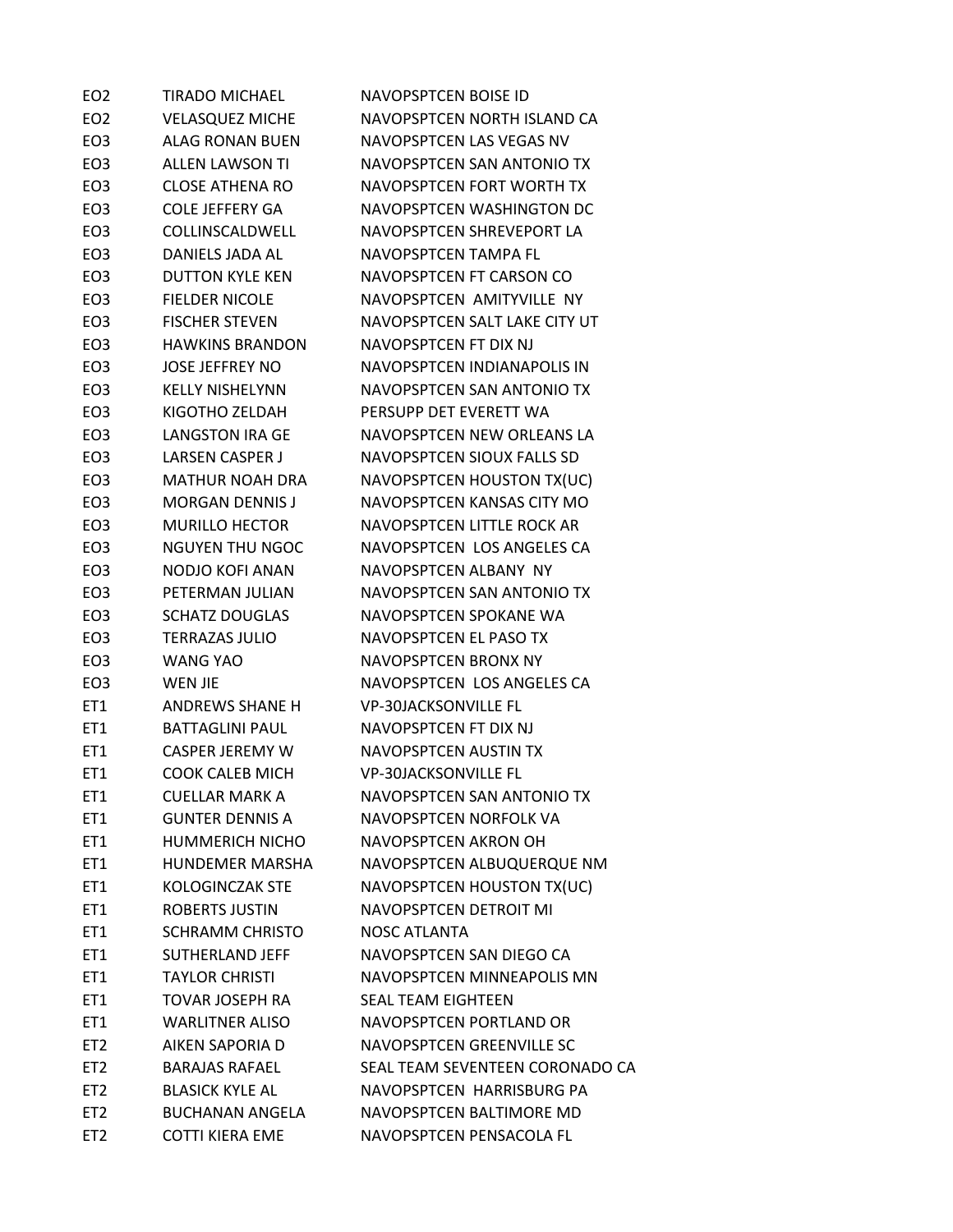| ET <sub>2</sub> | DAKE JEREMY            | COMMAREXSECRON ELEVEN SEAL BEACH CA             |
|-----------------|------------------------|-------------------------------------------------|
| ET <sub>2</sub> | <b>DEITRICK ARIEL</b>  | NAVOPSPTCEN SAN DIEGO CA                        |
| ET <sub>2</sub> | DELIMA JOSHALBE        | COMMAREXSECRON ELEVEN SEAL BEACH CA             |
| ET <sub>2</sub> | <b>DISMUKE JEREMY</b>  | NAVOPSPTCEN FORT WORTH TX                       |
| ET <sub>2</sub> | ESCALANTE EDWAR        | NAVOPSPTCEN SAN DIEGO CA                        |
| ET <sub>2</sub> | ESTEYBAR ROLAND        | NAVOPSPTCEN SAN JOSE CA                         |
| ET <sub>2</sub> | <b>FLETCHER ERIC</b>   | NOSC ATLANTA                                    |
| ET <sub>2</sub> | FONG DONNA NOEL        | <b>VP-30JACKSONVILLE FL</b>                     |
| ET <sub>2</sub> | <b>GARON AARON</b>     | NAVOPSPTCEN LITTLE ROCK AR                      |
| ET <sub>2</sub> | <b>GIDEO STEPHEN J</b> | NAVOPSPTCEN OKLAHOMA CITY OK                    |
| ET <sub>2</sub> | <b>GOLDBERG JARRET</b> | NAVOPSPTCEN FT DIX NJ                           |
| ET <sub>2</sub> | HOGAN VINCENT D        | NAVOPSPTCEN BRONX NY                            |
| ET <sub>2</sub> | HUERTA VERONICA        | COMMAREXSECRON ELEVEN SEAL BEACH CA             |
| ET <sub>2</sub> | JENKINS BRANDON        | NAVOPSPTCEN KANSAS CITY MO                      |
| ET <sub>2</sub> | <b>KANE CHRISTOPHE</b> | NAVOPSPTCEN AVOCA PA                            |
| ET <sub>2</sub> | KANJA MOSES MWA        | NAVOPSPTCEN HOUSTON TX(UC)                      |
| ET <sub>2</sub> | LEE BYRON KENDA        | NOSC ATLANTA                                    |
| ET <sub>2</sub> | LITTLE JOHN JAC        | NAVOPSPTCEN PORT HUENEME CA                     |
| ET <sub>2</sub> | LOCKE MELISSA R        | NAVOPSPTCEN NORFOLK VA                          |
| ET <sub>2</sub> | LOWDER MATTHEW         | NAVOPSPTCEN SAINT LOUIS MO                      |
| ET <sub>2</sub> | LUN JOSHUA JOSI        | NAVOPSPTCEN RENO NV                             |
| ET <sub>2</sub> | MCILRATH ELIZAB        | <b>VP-30JACKSONVILLE FL</b>                     |
| ET <sub>2</sub> | MICHALAK CHARLE        | NAVAL OPERATIONAL SUPPORT CENTER GREAT LAKES IL |
| ET <sub>2</sub> | NIXON ADAM THOM        | NAVOPSPTCEN OKLAHOMA CITY OK                    |
| ET <sub>2</sub> | PARK DANIEL JAE        | NAVOPSPTCEN BALTIMORE MD                        |
| ET <sub>2</sub> | POPWELL DAVID M        | <b>VP-30JACKSONVILLE FL</b>                     |
| ET <sub>2</sub> | POWELL DMETRI N        | NAVOPSPTCEN TULSA OK                            |
| ET <sub>2</sub> | <b>QUIROGA ADRIAN</b>  | NAVOPSPTCEN MIAMI FL                            |
| ET <sub>2</sub> | <b>RIVERAMORALES K</b> | NAVOPSPTCEN PUERTO RICO                         |
| ET <sub>2</sub> | RODRIGUEZ STEPH        | NAVOPSPTCEN BRONX NY                            |
| ET <sub>2</sub> | ROSS KAIO DILLO        | PERSUPP DET EVERETT WA                          |
| ET <sub>2</sub> | <b>RUBENZER MATTHE</b> | NAVOPSPTCEN MADISON WI                          |
| ET <sub>2</sub> | <b>RUSHING ASHLEY</b>  | COMMAREXSECRON ELEVEN SEAL BEACH CA             |
| ET <sub>2</sub> | SAXBY DEVIN DEA        | NAVOPSPTCEN FORT WORTH TX                       |
| ET <sub>2</sub> | SILVERNAIL DALT        | NAVOPSPTCEN NEW LONDON CT                       |
| ET <sub>2</sub> | <b>SMITH BRYAN JOS</b> | NAVOPSPTCEN RALEIGH NC                          |
| ET <sub>2</sub> | SOPSIC JOHNATHO        | NAVOPSPTCEN PUERTO RICO                         |
| ET <sub>2</sub> | <b>TALBERT JONATHA</b> | NAVOPSPTCEN HOUSTON TX(UC)                      |
| ET <sub>2</sub> | <b>THOMPKINS JAMIL</b> | <b>NOSC ATLANTA</b>                             |
| ET <sub>2</sub> | <b>TOMSICK JOSEPH</b>  | NAVOPSPTCEN CHEYENNE WY                         |
| ET <sub>2</sub> | <b>TORRES JANET SO</b> | NAVOPSUPPCEN LOUISVILLE KY                      |
| ET <sub>2</sub> | <b>TRASK CODY MATT</b> | NAVOPSPTCEN FT CARSON CO                        |
| ET <sub>2</sub> | <b>VILLAPUDUA ROBE</b> | NAVOPSPTCEN SAN DIEGO CA                        |
| ET <sub>2</sub> | <b>WATTS JUSTIN LA</b> | NAVOPSPTCEN SAN ANTONIO TX                      |
| ET <sub>2</sub> | <b>WEBER NATHAN JA</b> | NAVOPSPTCEN NORFOLK VA                          |
| ET <sub>2</sub> | <b>WISENER JENNIFE</b> | NAVOPSPTCEN BESSEMER AL                         |
| ET <sub>2</sub> | YANTZ CHRISTOPH        | NAVOPSPTCEN PLAINVILLE CT                       |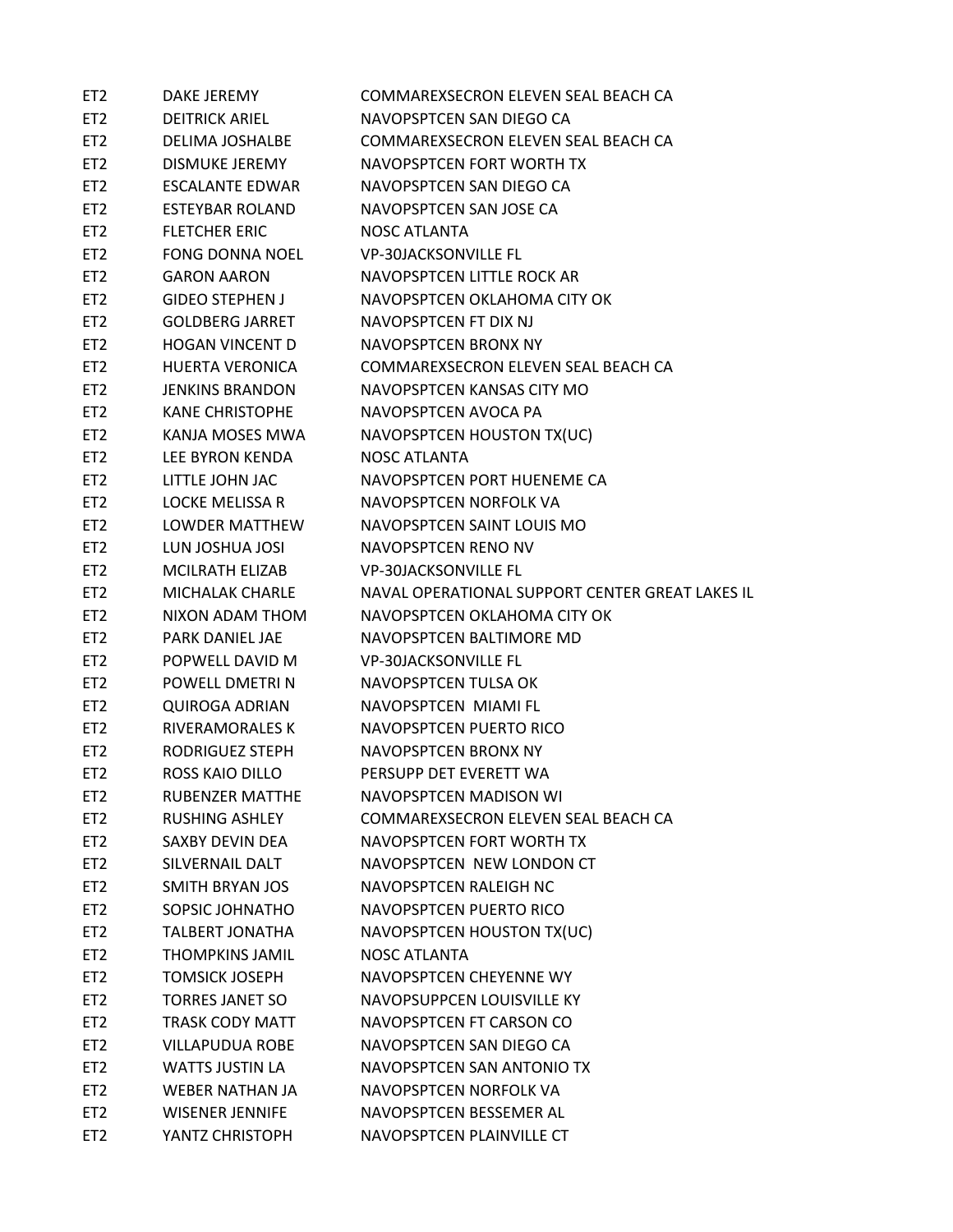| ET <sub>3</sub>                    | <b>AMES PATRICK AL</b>                           | NAVOPSPTCEN ALBANY NY                                |
|------------------------------------|--------------------------------------------------|------------------------------------------------------|
| ET3                                | <b>BAUER ERIC MICH</b>                           | NAVOPSPTCEN AUSTIN TX                                |
| ET3                                | CHAVOYA HUGO GE                                  | NAVOPSPTCEN SAN DIEGO CA                             |
| ET3                                | CLANCY MATTHEW                                   | NAVOPSPTCEN INDIANAPOLIS IN                          |
| ET3                                | DEPERALTA RAINI                                  | NAVOPSPTCEN LOS ANGELES CA                           |
| ET3                                | <b>GARVIN SHAY ANT</b>                           | NAVOPSPTCEN MEMPHIS TN                               |
| ET3                                | HERNANDEZ JUAN                                   | NAVOPSPTCEN ALAMEDA CA                               |
| ET3                                | LITTLE TYVIN JE                                  | NAVOPSPTCEN COLUMBUS GA                              |
| ET3                                | ROGERSON JAMES                                   | NAVOPSPTCEN PORTLAND OR                              |
| ETR1                               | DOOLEY PAUL MIC                                  | NAVOPSPTCEN MINNEAPOLIS MN                           |
| FC <sub>2</sub>                    | DAVIS ALICIA MA                                  | NAVOPSPTCEN BATTLE CREEK MI                          |
| FC <sub>2</sub>                    | EARL JACKQUELYN                                  | NAVOPSPTCEN TOLEDO OH                                |
| FC <sub>2</sub>                    | <b>FALTER TRENTON</b>                            | NAVOPSPTCEN SALT LAKE CITY UT                        |
| FC <sub>2</sub>                    | <b>SHUSTER KATHLEE</b>                           | NAVOPSPTCEN CHEYENNE WY                              |
| GM1                                | <b>BENNETT BRADLEY</b>                           | NAVOPSPTCEN SAN ANTONIO TX                           |
| GM1                                | DICKENS COREY B                                  | NAVOPSPTCEN RALEIGH NC                               |
| GM1                                | DURHAM TRISTAN                                   | <b>VP-30JACKSONVILLE FL</b>                          |
| GM1                                | <b>ESPINOSA ARTHUR</b>                           | NAVOPSPTCEN MANCHESTER NH                            |
| GM1                                | <b>HINEBAUGH PATRI</b>                           | NAVOPSPTCEN FT CARSON CO                             |
| GM1                                | PEREZ ANDRE L                                    | NAVOPSPTCEN NEW LONDON CT                            |
| GM1                                | RATLIFF ZACHARY                                  | NAVOPSPTCEN NORFOLK VA                               |
| GM1                                | RIVERA ALEJANDR                                  | NAVOPSUPPTCEN PEORIA IL                              |
| GM2                                | ALBERTO JAYAR D                                  | NAVAL OPERATIONAL SUPPORT CENTER GREAT LAKES IL      |
| GM <sub>2</sub>                    | <b>AUGUSTIN ERICA</b>                            | <b>NOSC ATLANTA</b>                                  |
| GM2                                | <b>BEEM RYAN ALBER</b>                           | NAVOPSPTCEN PHOENIX AZ                               |
| GM <sub>2</sub>                    | <b>BERGER CHRISTOP</b>                           | NAVOPSPTCEN KNOXVILLE TN                             |
| GM <sub>2</sub>                    | CRISPINARIAS MA                                  | NAVOPSPTCEN MINNEAPOLIS MN                           |
| GM <sub>2</sub>                    | <b>FMMICH NATHAN R</b>                           | NAVOPSPTCEN CINCINNATI OH                            |
| GM <sub>2</sub>                    | <b>FORRAND KYLE DA</b>                           | NAVOPSPTCEN PORT HUENEME CA                          |
| GM2                                | <b>FORSTER LUCAS T</b>                           | NAVOPSPTCEN MINNEAPOLIS MN                           |
| GM <sub>2</sub>                    | <b>GARCIA RANDY LF</b>                           | NAVOPSPTCEN CORPUS CHRISTI TX                        |
| GM <sub>2</sub>                    | <b>HILLS LATESHAL</b>                            | <b>VP-30JACKSONVILLE FL</b>                          |
| GM <sub>2</sub>                    | <b>JEFFERSON ANTOI</b>                           | NAVOPSPTCEN MIAMI FL                                 |
| GM <sub>2</sub>                    | KING RANDALL JA                                  | NAVOPSPTCEN NORFOLK VA                               |
| GM <sub>2</sub>                    | LAW OLIVIA MARI                                  | NAVOPSPTCEN QUINCY MA                                |
| GM <sub>2</sub>                    | <b>MARKOWITZ ZACHA</b>                           | NAVOPSPTCEN SAN DIEGO CA                             |
| GM <sub>2</sub>                    | <b>MASSANETLARACUE</b>                           | NAVOPSPTCEN ORLANDO FL                               |
| GM <sub>2</sub>                    | MCCLACHERTY JOH                                  | NAVOPSPTCEN SAINT LOUIS MO                           |
| GM <sub>2</sub>                    | MENDEZVALENZUEL                                  | NAVOPSPTCEN ALAMEDA CA                               |
| GM <sub>2</sub>                    | MILLER JACOB AL                                  | NAVOPSPTCEN INDIANAPOLIS IN                          |
| GM <sub>2</sub>                    | <b>OVIEDO ALEXANDE</b>                           | NAVOPSPTCEN LEMOORE CA                               |
| GM <sub>2</sub>                    | <b>RANGEL JORGE ER</b>                           | NAVOPSPTCEN DENVER CO                                |
| GM <sub>2</sub>                    | SARMIENTO JACQU                                  | NAVOPSPTCEN SAN DIEGO CA                             |
| GM <sub>2</sub>                    | <b>SHATTUCK JOHN A</b>                           | NAVOPSPTCEN ALLENTOWN PA                             |
| GM <sub>2</sub>                    |                                                  | NAVOPSPTCEN BALTIMORE MD                             |
|                                    | <b>SHOOK JOSHUA PH</b>                           |                                                      |
| GM <sub>2</sub><br>GM <sub>2</sub> | <b>SMILEY NATHAN A</b><br><b>VASQUEZ HEATHER</b> | NAVOPSPTCEN TAMPA FL<br>NAVOPSPTCEN OKLAHOMA CITY OK |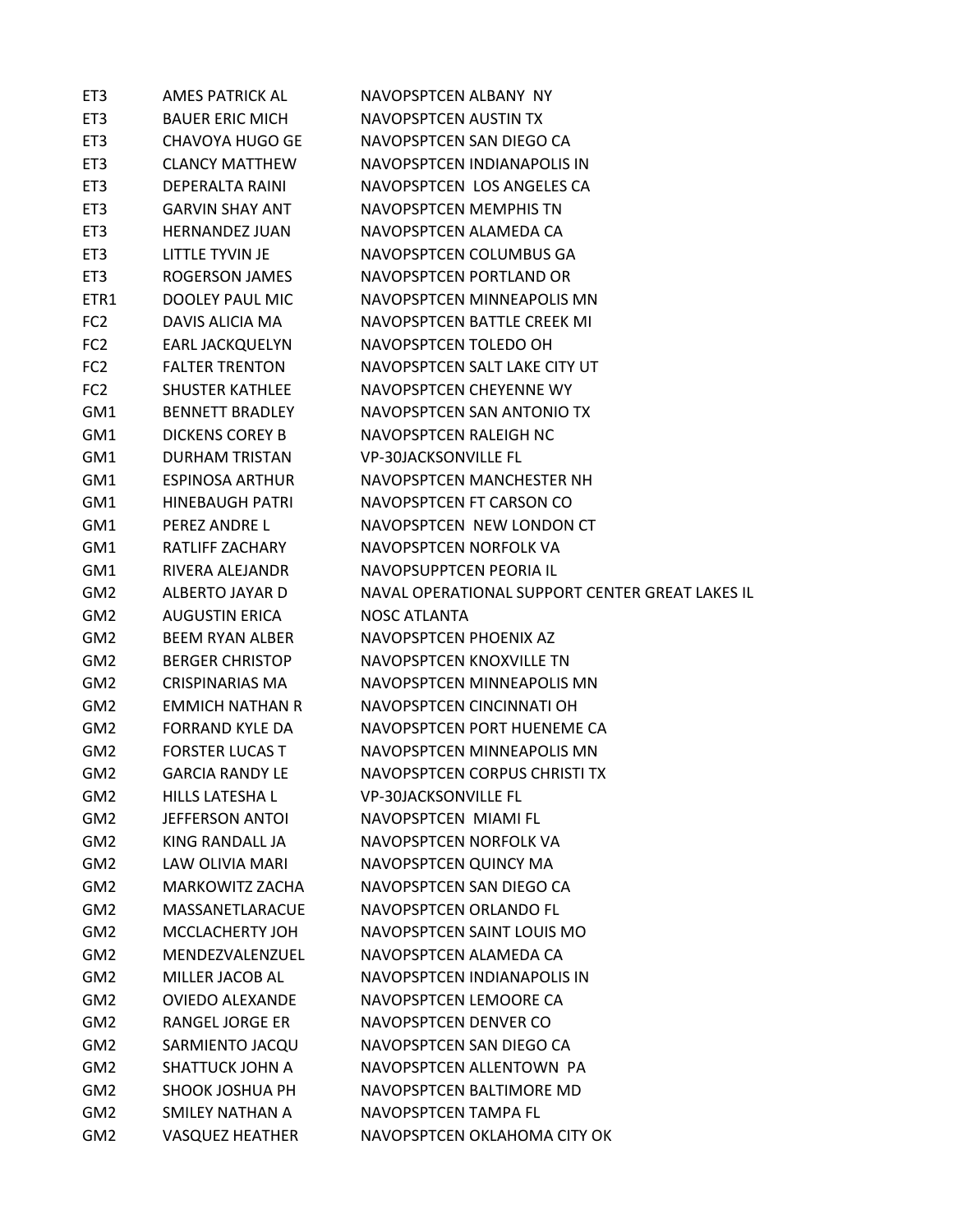| GM <sub>2</sub> | <b>WALKER MADISON</b>  | NAVOPSPTCEN ALBUQUERQUE NM                      |
|-----------------|------------------------|-------------------------------------------------|
| GM <sub>2</sub> | <b>WNEK MITCHELL S</b> | NAVOPSPTCEN KNOXVILLE TN                        |
| GM3             | ADAMS CHARLES B        | NAVOPSPTCEN HARRISBURG PA                       |
| GM3             | AKERS JULIANNA         | NAVOPSPTCEN PENSACOLA FL                        |
| GM3             | <b>BERMUDEZ MICHAE</b> | COMMAREXSECRON ELEVEN SEAL BEACH CA             |
| GM3             | <b>BIRKEL WILLIAM</b>  | NAVOPSPTCEN NASHVILLE TN                        |
| GM3             | <b>CLARKE KRISTIN</b>  | NAVOPSPTCEN INDIANAPOLIS IN                     |
| GM3             | <b>COOPER BRADLEY</b>  | NAVOPSPTCEN COLUMBUS OH                         |
| GM3             | DELAROSA DANIEL        | NAVOPSPTCEN SAN ANTONIO TX                      |
| GM3             | DELOACH DYLAN D        | NAVOPSPTCEN FORT WORTH TX                       |
| GM3             | <b>EKEREUKE NELSON</b> | NAVOPSPTCEN PHOENIX AZ                          |
| GM3             | <b>GLADWIN NICHOLA</b> | NAVOPSPTCEN ROCK ISLAND IL                      |
| GM3             | <b>GLINKA JOSEPH B</b> | NAVAL OPERATIONAL SUPPORT CENTER GREAT LAKES IL |
| GM3             | <b>GOMEZDELACASA A</b> | NAVAL OPERATIONAL SUPPORT CENTER GREAT LAKES IL |
| GM3             | <b>GONZALEZ ARIEL</b>  | <b>VP-30JACKSONVILLE FL</b>                     |
| GM3             | <b>GRECOZANK THOMA</b> | NAVOPSPTCEN ALBANY NY                           |
| GM3             | <b>HALLAM RUSIT</b>    | NAVAL OPERATIONAL SUPPORT CENTER GREAT LAKES IL |
| GM3             | <b>HAMILTON CLIFFO</b> | NAVOPSPTCEN LAS VEGAS NV                        |
| GM3             | <b>HARRIS JOHN THO</b> | NAVOPSPTCEN COLUMBUS GA                         |
| GM3             | <b>HARVEY NIKOLAS</b>  | NAVOPSPTCEN ALBANY NY                           |
| GM3             | HILAO JOHNMARC         | NAVOPSPTCEN PHOENIX AZ                          |
| GM3             | <b>HODGES KAYLAN M</b> | NAVOPSPTCEN LAS VEGAS NV                        |
| GM3             | <b>HOWING NICHOLAS</b> | NAVOPSPTCEN BATTLE CREEK MI                     |
| GM3             | <b>HUGHES EDWARD</b>   | <b>VP-30JACKSONVILLE FL</b>                     |
| GM3             | <b>JACKSON SAMMY J</b> | NAVOPSPTCEN NEW ORLEANS LA                      |
| GM3             | <b>JACOBS STEFFANI</b> | NAVOPSPTCEN ALBUQUERQUE NM                      |
| GM3             | KANE PAUL CALVI        | PERSUPP DET NAVSTA SAN DIEGO CA                 |
| GM3             | LEE TYLER MATTH        | NAVOPSPTCEN HARRISBURG PA                       |
| GM3             | LINTHICUM MALIK        | NAVOPSPTCEN FORT WORTH TX                       |
| GM3             | <b>LONZRICK ELI BE</b> | NAVOPSPTCEN MILWAUKEE WI                        |
| GM3             | <b>LOPEZ CARLOS RO</b> | NAVOPSPTCEN MIAMI FL                            |
| GM3             | <b>MCCORMICK JAMES</b> | NAVOPSPTCEN AKRON OH                            |
| GM3             | <b>MCLAIN SANDI NI</b> | NAVOPSPTCEN SALT LAKE CITY UT                   |
| GM3             | <b>MCLELLAN CHRIST</b> | NAVOPSPTCEN ERIE PA                             |
| GM3             | NEUBAUER OSCAR         | NAVOPSPTCEN ALBANY NY                           |
| GM3             | NIHILL ANDREW N        | NAVOPSPTCEN HOUSTON TX(UC)                      |
| GM3             | OCHOA JEAMMARCO        | <b>NAVOPSPTCEN BRONX NY</b>                     |
| GM3             | <b>ODEJAYI OMOTOYO</b> | <b>VP-30JACKSONVILLE FL</b>                     |
| GM3             | <b>OFENLOCH PATRIC</b> | NAVOPSPTCEN TAMPA FL                            |
| GM3             | <b>PEGLOW SAMUEL E</b> | NAVOPSPTCEN CHATTANOOGA TN                      |
| GM3             | PYLE VINCENT JA        | NAVOPSPTCEN KANSAS CITY MO                      |
| GM3             | RODRIGUEZ ERIC         | NAVOPSPTCEN HOUSTON TX(UC)                      |
| GM3             | ROMANO DANIELLE        | NAVOPSPTCEN INDIANAPOLIS IN                     |
| GM3             | ROSA MICHAEL AN        | NAVOPSPTCEN ALBANY NY                           |
| GM3             | ROVIRA REYNALDO        | NAVOPSPTCEN CORPUS CHRISTI TX                   |
| GM3             | <b>RUSHING CHRISTO</b> | NAVOPSPTCEN LEMOORE CA                          |
| GM3             | SANTOSGONZALEZ         | <b>VP-30JACKSONVILLE FL</b>                     |
|                 |                        |                                                 |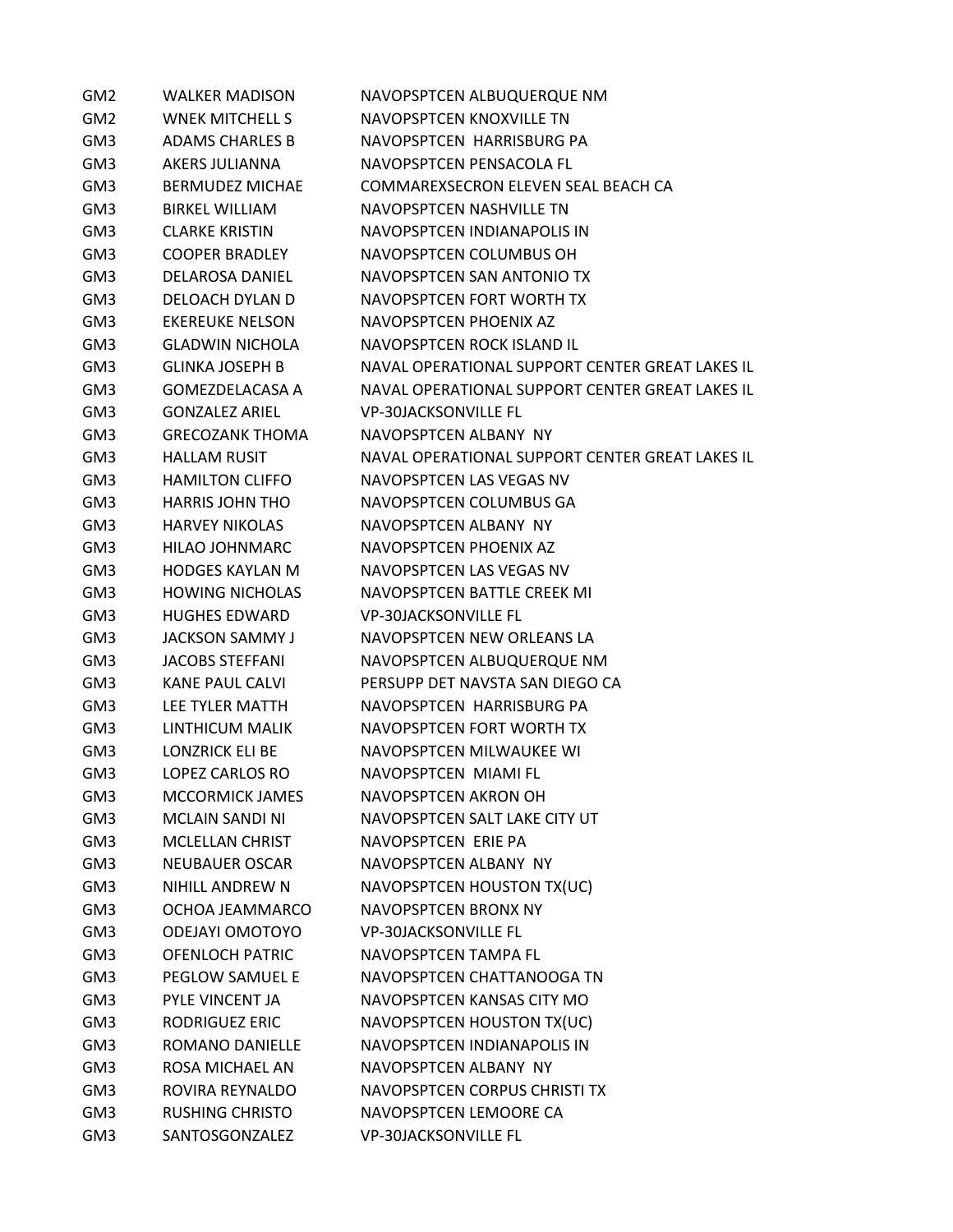| GM3  | <b>SCHROEDER ANDRE</b> | NAVOPSPTCEN FT CARSON CO                        |
|------|------------------------|-------------------------------------------------|
| GM3  | <b>SIMMONS MICHAEL</b> | NAVOPSPTCEN BUFFALO NY                          |
| GM3  | <b>STACKHOUSE KYLE</b> | NAVOPSPTCEN EARLE COLTS NECK NJ                 |
| GM3  | <b>STOKES SHEIRRA</b>  | NOSC ATLANTA                                    |
| GM3  | <b>SYVERTSEN ANDRE</b> | NAVAL OPERATIONAL SUPPORT CENTER GREAT LAKES IL |
| GM3  | <b>TEDDY METALA NA</b> | NAVOPSPTCEN NORFOLK VA                          |
| GM3  | <b>THOMPSON KADIA</b>  | NAVOPSPTCEN NORFOLK VA                          |
| GM3  | <b>TUTHILL JACOB W</b> | NAVOPSPTCEN FT DIX NJ                           |
| GM3  | ULRICH DALE ROB        | NAVOPSPTCEN MINNEAPOLIS MN                      |
| GM3  | <b>WESOLOWSKI KENN</b> | NAVOPSPTCEN INDIANAPOLIS IN                     |
| GM3  | <b>WHITMERMENDOZA</b>  | NAVOPSPTCEN DETROIT MI                          |
| GM3  | <b>WILLEY MITCHELL</b> | NAVOPSPTCEN SPOKANE WA                          |
| GM3  | <b>WILLIAMS BENJAM</b> | NAVOPSPTCEN NASHVILLE TN                        |
| GM3  | ZAMORA JONATHAN        | NAVOPSPTCEN ALAMEDA CA                          |
| GSE1 | PETITFRERE ALEX        | NAVOPSPTCEN SAN DIEGO CA                        |
| GSM1 | <b>CARRIFR JOHNATH</b> | NAVOPSPTCEN TAMPA FL                            |
| GSM1 | <b>DAUGHERTY SEAN</b>  | NAVOPSPTCEN FORT WORTH TX                       |
| GSM1 | <b>GUYER APRIL MAR</b> | NAVOPSPTCEN CHARLESTON SC                       |
| GSM1 | <b>MYERS HOWARD JO</b> | NAVAL OPERATIONAL SUPPORT CENTER GREAT LAKES IL |
| GSM1 | <b>RASOOL JAMEEL E</b> | <b>VP-30JACKSONVILLE FL</b>                     |
| HM1  | ABAD JUANCRISAN        | NAVOPSPTCEN ALAMEDA CA                          |
| HM1  | <b>BADGEROW SHEILA</b> | NAVOPSPTCEN WILMINGTON NC                       |
| HM1  | <b>BAI SUNG WOON</b>   | <b>VP-30JACKSONVILLE FL</b>                     |
| HM1  | <b>BAKER CHRISTOPH</b> | <b>JTF GTMO</b>                                 |
| HM1  | <b>BANES ERNEST LI</b> | NAVOPSPTCEN SAN DIEGO CA                        |
| HM1  | <b>BERKHOUS AMBER</b>  | NAVOPSPTCEN BATTLE CREEK MI                     |
| HM1  | <b>BOUNTHANH SOUBA</b> | NAVOPSPTCEN SAN ANTONIO TX                      |
| HM1  | <b>BROWN DANIEL LE</b> | NAVOPSPTCEN BALTIMORE MD                        |
| HM1  | <b>BUGAY JOHNEDWAR</b> | COMMAREXSECRON ELEVEN SEAL BEACH CA             |
| HM1  | CAPPABIANCA DAV        | NAVOPSPTCEN BALTIMORE MD                        |
| HM1  | <b>CERENECHE JOSEP</b> | <b>CAMP LEMONNIFR DJIBOUTI</b>                  |
| HM1  | <b>CHRISTIAN JOHN</b>  | NAVOPSPTCEN GREEN BAY WI                        |
| HM1  | <b>COBLE DAVID MIC</b> | NAVOPSPTCEN BESSEMER AL                         |
| HM1  | <b>CRUZ VINCENT JO</b> | NAVOPSPTCEN GULFPORT MS                         |
| HM1  | <b>DANIELL LORRIE</b>  | NAVOPSPTCEN LITTLE ROCK AR                      |
| HM1  | <b>DASILVA CHERYL</b>  | NAVOPSPTCEN NORFOLK VA                          |
| HM1  | <b>DELRIOVIVES GIL</b> | <b>NOSC ATLANTA</b>                             |
| HM1  | EIGHMEY BROOKE         | NAVOPSPTCEN DES MOINES IA                       |
| HM1  | <b>FAUST JOEL KENN</b> | NAVOPSPTCEN DES MOINES IA                       |
| HM1  | <b>FIGUEROA LERICK</b> | NAVOPSPTCEN PUERTO RICO                         |
| HM1  | <b>GONZALEZ LEIMAN</b> | NAVOPSPTCEN MIAMI FL                            |
| HM1  | <b>GUIDERA ARLYNE</b>  | NAVOPSPTCEN GULFPORT MS                         |
| HM1  | <b>HUMPHREY VALERI</b> | <b>CAMP LEMONNIER DJIBOUTI</b>                  |
| HM1  | <b>JOHNSTON ROBERT</b> | NAVOPSPTCEN INDIANAPOLIS IN                     |
| HM1  | <b>JUAREZ ANTHONY</b>  | NAVOPSPTCEN LAS VEGAS NV                        |
| HM1  | KIRKENDALL JASO        | NAVOPSPTCEN SPRINGFIELD OR                      |
| HM1  | KOCH DUSTIN JAM        | NAVOPSPTCEN MINNEAPOLIS MN                      |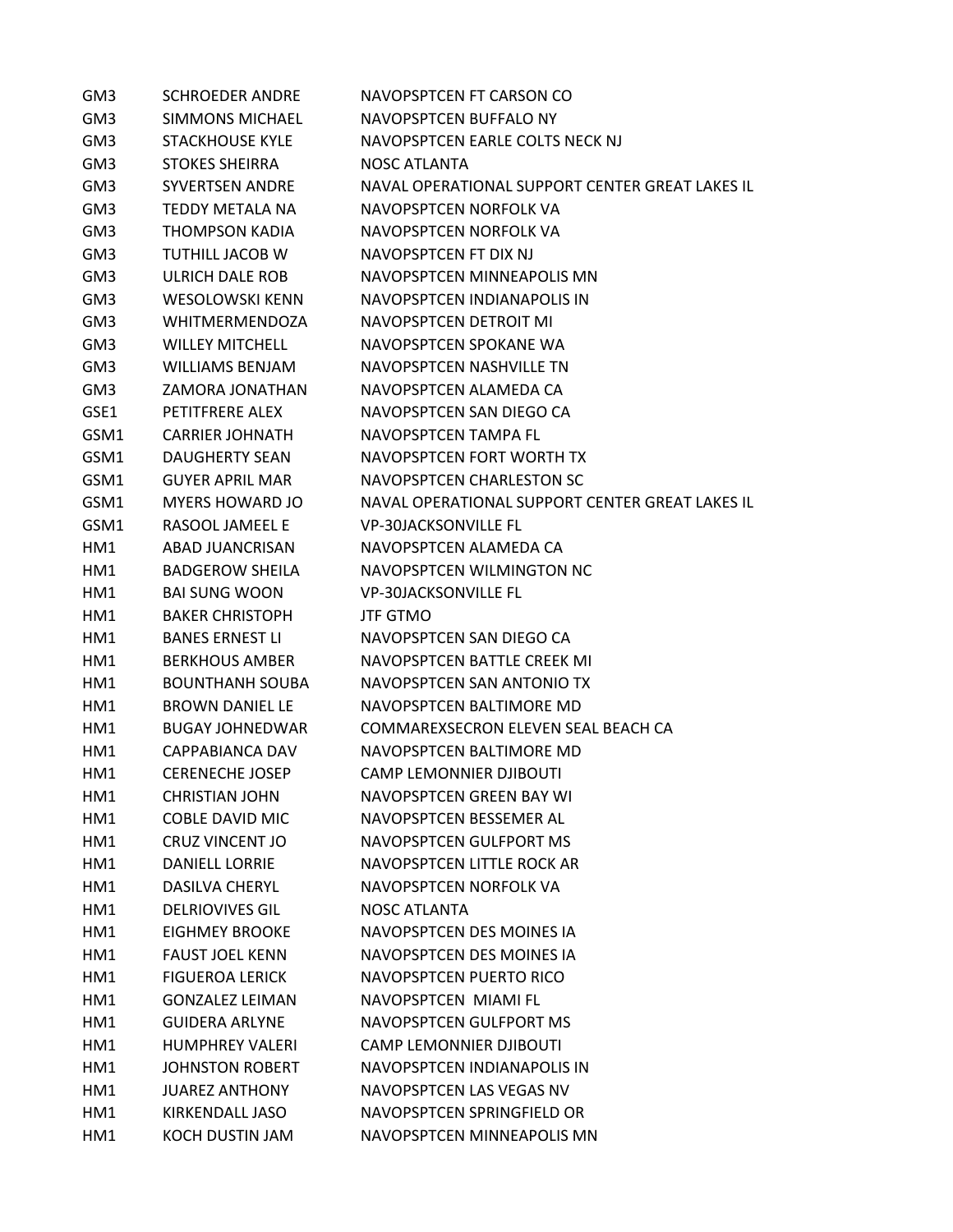| HM1             | <b>KOMONDOR MICHAE</b> | NAVOPSPTCEN PITTSBURG PA                        |
|-----------------|------------------------|-------------------------------------------------|
| HM1             | KUHN TIFFANY RE        | NAVOPSPTCEN WILMINGTON NC                       |
| HM1             | <b>LAMPARERO KATHY</b> | NOSC GU                                         |
| HM1             | LANE KYLE LEE          | NAVOPSPTCEN TULSA OK                            |
| HM1             | LODHOLTZ RICHEL        | NAVOPSPTCEN BATTLE CREEK MI                     |
| HM1             | <b>MACIAS MARIA GA</b> | NAVOPSPTCEN MORENO VALLEY CA                    |
| HM1             | <b>MANTIA DAVID PA</b> | <b>VP-30JACKSONVILLE FL</b>                     |
| HM1             | PARKER BRANDY N        | NAVOPSPTCEN RALEIGH NC                          |
| HM1             | <b>PATTERSON MARK</b>  | NAVOPSPTCEN TAMPA FL                            |
| HM1             | PEREZ JUAN HUMB        | NAVOPSPTCEN HOUSTON TX(UC)                      |
| HM1             | PIPPINS RASHANT        | NAVOPSPTCEN SAN DIEGO CA                        |
| HM1             | REXRODE DAVID V        | NAVOPSPTCEN LOS ANGELES CA                      |
| HM1             | ROCHA MICHAEL A        | NAVOPSPTCEN SAN JOSE CA                         |
| HM1             | RODRIGUEZ GEOVA        | NAVOPSPTCEN MIAMI FL                            |
| HM1             | ROMRIELL JEROMY        | NAVOPSPTCEN SALT LAKE CITY UT                   |
| HM1             | SANCHEZ ROBERTO        | NAVOPSPTCEN NORTH ISLAND CA                     |
| HM1             | <b>SARINAS BRIAN C</b> | NAVOPSPTCEN WASHINGTON DC                       |
| HM1             | <b>SHAH TEJAS RAME</b> | NAVOPSPTCEN BRONX NY                            |
| HM1             | SMITH TALON WAD        | NAVOPSPTCEN FORT WORTH TX                       |
| HM1             | <b>SOTO EBELIA ERI</b> | NAVOPSPTCEN LEMOORE CA                          |
| HM1             | SPEES CANADA AS        | NAVOPSPTCEN HONOLULU HI                         |
| HM1             | <b>SPENCER PARKER</b>  | NAVOPSPTCEN SAINT LOUIS MO                      |
| HM1             | STEARNS JOSHUA         | NAVRESCEN CORPUS CHIRSTI TX                     |
| HM1             | SUNINO DIEGO A         | NAVOPSPTCEN TAMPA FL                            |
| HM1             | <b>TALBOT CHRISTOP</b> | NAVOPSPTCEN DENVER CO                           |
| HM1             | <b>TERRY AIMIE LYN</b> | NAVOPSPTCEN HARRISBURG PA                       |
| HM1             | <b>WALKER BOBBY DE</b> | <b>JTF GTMO</b>                                 |
| HM1             | <b>WILSON TAUSHA M</b> | NAVOPSPTCEN BOISE ID                            |
| HM1             | YEARGIN JOSEPH         | NAVOPSPTCEN SAN ANTONIO TX                      |
| HM1             | ZAROBSKY JEFFRE        | NAVAL OPERATIONAL SUPPORT CENTER GREAT LAKES IL |
| HM <sub>2</sub> | AGNEW KYLE RYAN        | NAVOPSPTCEN KITSAP WA                           |
| HM2             | <b>AGUILARPOESSY H</b> | NAVOPSPTCEN MIAMI FL                            |
| HM <sub>2</sub> | ALLEN RICHARD C        | NAVOPSPTCEN FORT WORTH TX                       |
| HM <sub>2</sub> | AMOS SARAH MICH        | NAVOPSPTCEN NORFOLK VA                          |
| HM <sub>2</sub> | <b>ANDRADE TRAVIS</b>  | NAVOPSPTCEN DENVER CO                           |
| HM <sub>2</sub> | <b>ANTONETTY CALVI</b> | NAVOPSPTCEN MIAMI FL                            |
| HM2             | ASHE LEANDRA AN        | NAVOPSPTCEN AUSTIN TX                           |
| HM2             | <b>BARKER BRADLEY</b>  | NAVOPSPTCEN NASHVILLE TN                        |
| HM <sub>2</sub> | <b>BARRILE DAVIDE</b>  | NAVOPSPTCEN ORLANDO FL                          |
| HM <sub>2</sub> | <b>BECK STEPHEN JO</b> | NAVOPSPTCEN BRONX NY                            |
| HM <sub>2</sub> | BEEBE ANDREW JO        | NAVOPSPTCEN INDIANAPOLIS IN                     |
| HM2             | <b>BEGGS TIMOTHY M</b> | NAVOPSPTCEN SPOKANE WA                          |
| HM <sub>2</sub> | <b>BOBMANUEL ERNES</b> | NAVOPSPTCEN MADISON WI                          |
| HM <sub>2</sub> | <b>BOBRICK JASON R</b> | NAVAL OPERATIONAL SUPPORT CENTER GREAT LAKES IL |
| HM <sub>2</sub> | <b>BOLIVAR TROY MI</b> | NAVOPSPTCEN TAMPA FL                            |
| HM <sub>2</sub> | <b>BROWDER SHANE T</b> | NAVOPSPTCEN EBENSBURG PA                        |
| HM <sub>2</sub> | <b>BROWN GABRIELLE</b> | NAVOPSPTCEN BALTIMORE MD                        |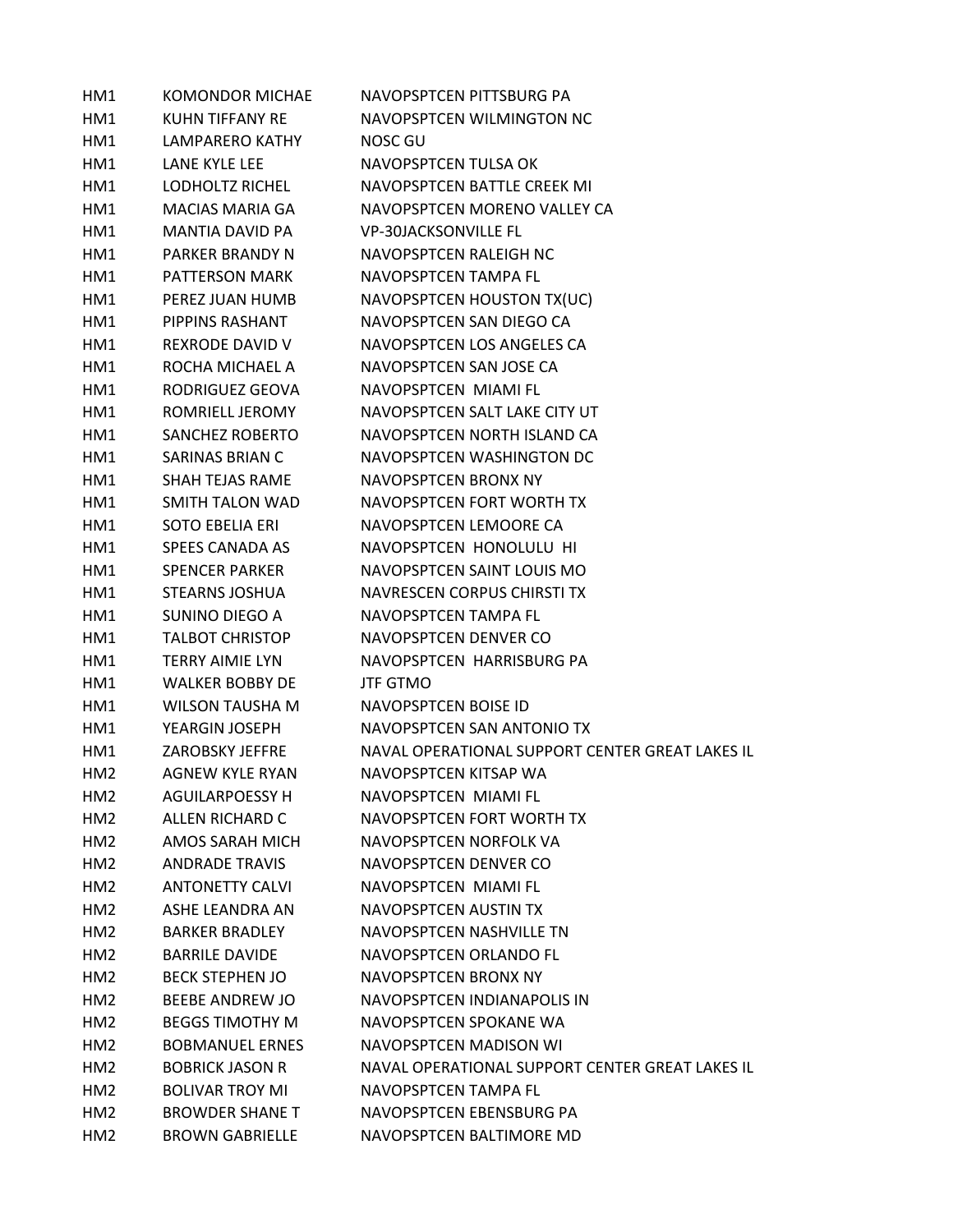| HM <sub>2</sub> | <b>BROWN LANCE JER</b> | NAVOPSPTCEN HOUSTON TX(UC)       |
|-----------------|------------------------|----------------------------------|
| HM <sub>2</sub> | <b>BROWN NICHOLAS</b>  | NAVOPSPTCEN NORFOLK VA           |
| HM <sub>2</sub> | <b>BROWN OTTIS MCK</b> | NAVOPSPTCEN MIAMI FL             |
| HM <sub>2</sub> | <b>BRUNSON JOSHUA</b>  | <b>VP-30JACKSONVILLE FL</b>      |
| HM <sub>2</sub> | <b>CABLE TYRANNIE</b>  | <b>CAMP LEMONNIER DJIBOUTI</b>   |
| HM2             | <b>CHACON CARLOS E</b> | NAVOPSPTCEN NORFOLK VA           |
| HM <sub>2</sub> | <b>CHAN SHERWIN H</b>  | NAVOPSPTCEN BRONX NY             |
| HM <sub>2</sub> | <b>CHRISTOPHER ADA</b> | <b>VP-30JACKSONVILLE FL</b>      |
| HM <sub>2</sub> | <b>COUVILLION DAVI</b> | NAVOPSPTCEN BALTIMORE MD         |
| HM <sub>2</sub> | <b>COVINO CHRISTOP</b> | NAVOPSPTCEN QUINCY MA            |
| HM <sub>2</sub> | DALTON JOSHUA M        | NAVOPSPTCEN DES MOINES IA        |
| HM2             | <b>DAVIDSON VELZSO</b> | NAVOPSPTCEN BATTLE CREEK MI      |
| HM <sub>2</sub> | DAVIS JAMES BEN        | NAVOPSUPPCEN LOUISVILLE KY       |
| HM <sub>2</sub> | <b>DAVIS JOHN MICH</b> | NAVOPSPTCEN CHARLOTTE NC         |
| HM <sub>2</sub> | <b>DELGADO BRYCE A</b> | NAVOPSPTCEN TAMPA FL             |
| HM <sub>2</sub> | <b>DELGADO KIMBERL</b> | NAVOPSPTCEN HOUSTON TX(UC)       |
| HM <sub>2</sub> | <b>DELONG WARREN D</b> | NAVOPSPTCEN BATTLE CREEK MI      |
| HM <sub>2</sub> | <b>DIETZ AARON FRE</b> | <b>NAVOPSPTCEN CHARLESTON SC</b> |
| HM <sub>2</sub> | DIXON JOSHUA KE        | <b>USS PONCE</b>                 |
| HM <sub>2</sub> | <b>DURAN JORGE EZE</b> | NAVOPSPTCEN LOS ANGELES CA       |
| HM <sub>2</sub> | <b>EASON CHRISTOPH</b> | NAVOPSPTCEN BRONX NY             |
| HM <sub>2</sub> | <b>EFRECE JAVIER A</b> | NAVOPSPTCEN MIAMI FL             |
| HM <sub>2</sub> | <b>FERNANDEZ DENIS</b> | NAVOPSPTCEN SAN ANTONIO TX       |
| HM <sub>2</sub> | <b>FINOCCHIARO JOH</b> | NAVOPSPTCEN SAINT LOUIS MO       |
| HM2             | <b>FISHER ROBERT F</b> | <b>CAMP LEMONNIER DJIBOUTI</b>   |
| HM <sub>2</sub> | <b>FLORO DACK MATT</b> | NAVOPSPTCEN TOLEDO OH            |
| HM <sub>2</sub> | <b>FRANCIS DARLING</b> | NAVOPSPTCEN HOUSTON TX(UC)       |
| HM <sub>2</sub> | <b>GALBICKA LUKE D</b> | NAVOPSPTCEN WEST PALM BEACH FL   |
| HM <sub>2</sub> | <b>GALLION SHAUN M</b> | NAVOPSPTCEN HOUSTON TX(UC)       |
| HM <sub>2</sub> | <b>GARCES AMY GLOR</b> | NAVOPSPTCEN SAN ANTONIO TX       |
| HM <sub>2</sub> | <b>GARCIA MARIA DF</b> | NAVOPSPTCEN TUCSON AZ            |
| HM <sub>2</sub> | <b>GARCIA VERONICA</b> | NAVOPSPTCEN FORT WORTH TX        |
| HM2             | <b>GARDNER BRANDON</b> | NAVOPSPTCEN CORPUS CHRISTI TX    |
| HM <sub>2</sub> | <b>GARZA GINA GABR</b> | NAVOPSPTCEN SAN DIEGO CA         |
| HM <sub>2</sub> | <b>GASMEN RODNEY V</b> | NAVOPSPTCEN HONOLULU HI          |
| HM <sub>2</sub> | <b>GONZALEZ JAIDER</b> | NAVOPSPTCEN TAMPA FL             |
| HM2             | <b>GONZALEZ RICKY</b>  | NAVOPSPTCEN LOS ANGELES CA       |
| HM <sub>2</sub> | <b>GRODA MADELYNE</b>  | <b>NAVOPSPTCEN QUINCY MA</b>     |
| HM <sub>2</sub> | <b>HANNIGAN DANIEL</b> | NAVOPSPTCEN SACRAMENTO CA        |
| HM <sub>2</sub> | <b>HANSEN ZACHARY</b>  | NAVOPSPTCEN CHEYENNE WY          |
| HM <sub>2</sub> | <b>HARRIS WINSTON</b>  | <b>NAVOPSPTCEN GREEN BAY WI</b>  |
| HM <sub>2</sub> | <b>HART ERIC ALAN</b>  | NAVOPSPTCEN DENVER CO            |
| HM <sub>2</sub> | <b>HARVEY ADAM PAU</b> | NAVOPSPTCEN MINNEAPOLIS MN       |
| HM2             | <b>HENDERSON NATHA</b> | NAVOPSPTCEN CHARLOTTE NC         |
| HM <sub>2</sub> | HERNANDEZMALDON        | NAVOPSPTCEN PUERTO RICO          |
| HM <sub>2</sub> | <b>HORTON DELZORIA</b> | <b>COMUSNAVEUR LONDON UK</b>     |
| HM <sub>2</sub> | <b>HYDE VIVIAN CHA</b> | NAVOPSPTCEN GULFPORT MS          |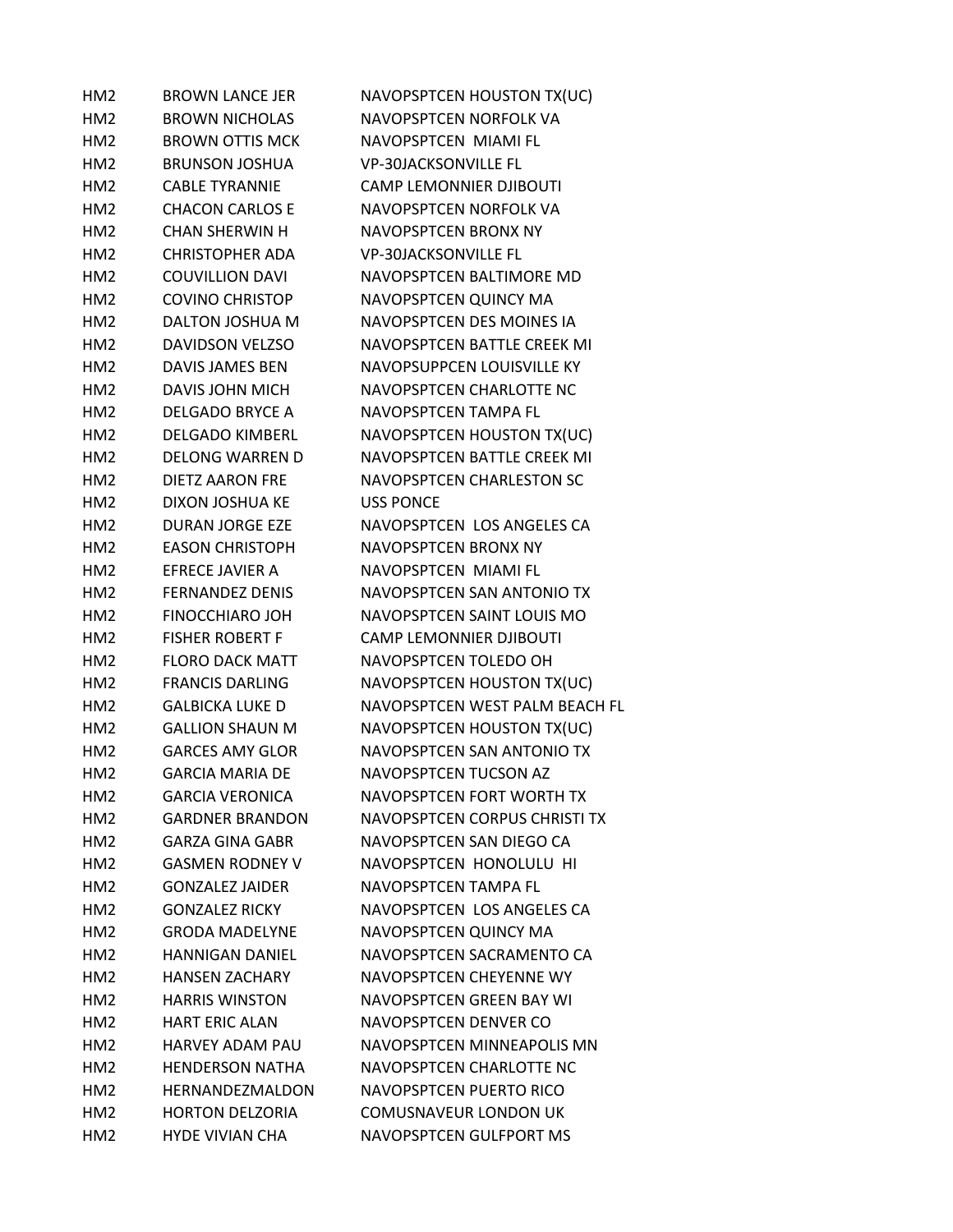| HM <sub>2</sub> | <b>IRONBAR NMAYEN</b>  | <b>VP-30JACKSONVILLE FL</b>                     |
|-----------------|------------------------|-------------------------------------------------|
| HM2             | <b>ISAACSON ROBERT</b> | NAVOPSPTCEN CINCINNATI OH                       |
| HM <sub>2</sub> | <b>IVASCU GLENN AL</b> | NAVOPSPTCEN WILMINGTON NC                       |
| HM2             | JOHNSON JONATHA        | NAVOPSPTCEN SHREVEPORT LA                       |
| HM <sub>2</sub> | <b>KELLEY COREY DA</b> | NAVOPSPTCFN WILMINGTON NC                       |
| HM <sub>2</sub> | <b>KELLEY NICHOLAS</b> | TWO ZERO SEABEE READINESS GROUP GULFPORT MS     |
| HM <sub>2</sub> | <b>KELLY DANIEL SC</b> | NAVOPSPTCEN CINCINNATI OH                       |
| HM2             | <b>KELLYMAN XAVIER</b> | NAVOPSPTCEN WEST PALM BEACH FL                  |
| HM2             | KIMSEY BRANDY M        | NAVOPSPTCEN TUCSON AZ                           |
| HM <sub>2</sub> | KING RYAN THOMA        | NAVOPSPTCEN SAN DIEGO CA                        |
| HM <sub>2</sub> | <b>KNIAZ GREGORY W</b> | NAVOPSPTCEN CHARLOTTE NC                        |
| HM <sub>2</sub> | KNUDSON AMY MAR        | NAVOPSPTCEN CHEYENNE WY                         |
| HM <sub>2</sub> | KOWALSKI BRIAN         | NAVOPSPTCEN FORT WORTH TX                       |
| HM <sub>2</sub> | <b>KRACH MAREK AUR</b> | NAVOPSPTCEN PLAINVILLE CT                       |
| HM <sub>2</sub> | LAMBERTY BENJAM        | NAVOPSPTCEN MILWAKEE WI                         |
| HM <sub>2</sub> | LASCANO JOSE JE        | NAVOPSPTCEN LOS ANGELES CA                      |
| HM2             | LATAG COLLINS C        | NAVOPSPTCEN MORENO VALLEY CA                    |
| HM <sub>2</sub> | LAWRENCE SCARLE        | <b>JTF GTMO</b>                                 |
| HM <sub>2</sub> | LEE BRANDON ANT        | NAVOPSPTCEN NORTH ISLAND CA                     |
| HM <sub>2</sub> | <b>LESINSKI MICHAE</b> | NAVOPSPTCEN MORENO VALLEY CA                    |
| HM <sub>2</sub> | <b>LESTER JONATHAN</b> | NAVOPSPTCEN KNOXVILLE TN                        |
| HM <sub>2</sub> | LINKLETTER ANDR        | <b>VP-30JACKSONVILLE FL</b>                     |
| HM2             | LOPEZCELADO VIC        | COMNAVREG MIDLANT NORFOLK VA                    |
| HM <sub>2</sub> | LOYD MICHAEL LA        | NAVOPSPTCEN NORFOLK VA                          |
| HM <sub>2</sub> | LUNA EDWIN             | NAVOPSPTCEN WEST PALM BEACH FL                  |
| HM <sub>2</sub> | LUNT CHAD DEWAY        | NAVOPSPTCEN SALT LAKE CITY UT                   |
| HM <sub>2</sub> | <b>MACHAROLA FRANC</b> | NAVOPSPTCEN EBENSBURG PA                        |
| HM <sub>2</sub> | <b>MACLEAN DAVID G</b> | NAVOPSPTCEN MORENO VALLEY CA                    |
| HM2             | MAGULU MUKAMA F        | NAVOPSPTCEN HOUSTON TX(UC)                      |
| HM <sub>2</sub> | <b>MANKILLER ROBER</b> | NAVOPSPTCEN CHARLOTTE NC                        |
| HM <sub>2</sub> | <b>MARSHMAN IAN</b>    | NAVOPSPTCEN SAN DIEGO CA                        |
| HM <sub>2</sub> | <b>MARTIN KENNETH</b>  | NAVOPSPTCEN SHREVEPORT LA                       |
| HM <sub>2</sub> | <b>MARTINEZ JUANA</b>  | NAVOPSPTCEN SAN ANTONIO TX                      |
| HM <sub>2</sub> | <b>MARTURILLAS MIC</b> | NAVOPSPTCEN BALTIMORE MD                        |
| HM <sub>2</sub> | <b>MATANANE DANIEL</b> | NAVOPSPTCEN OKLAHOMA CITY OK                    |
| HM <sub>2</sub> | <b>MCCOURRY JONATH</b> | NAVOPSPTCEN FORT WORTH TX                       |
| HM <sub>2</sub> | <b>MCNEAL EVAN ROS</b> | NAVOPSPTCEN BALTIMORE MD                        |
| HM <sub>2</sub> | <b>MERRELL CHRISTO</b> | NAVAL OPERATIONAL SUPPORT CENTER GREAT LAKES IL |
| HM <sub>2</sub> | <b>MEYER JEREMIAH</b>  | <b>JTF GTMO</b>                                 |
| HM <sub>2</sub> | <b>MILITO MASON WI</b> | NAVOPSPTCEN KNOXVILLE TN                        |
| HM2             | MIRANDA PRISSIL        | <b>CAMP LEMONNIER DJIBOUTI</b>                  |
| HM2             | MISNER NAKIA RA        | NAVOPSPTCEN SAN DIEGO CA                        |
| HM2             | MOLLETTA MARSHA        | NAVOPSPTCEN HOUSTON TX(UC)                      |
| HM <sub>2</sub> | MONJE DANIEL AR        | NAVOPSPTCEN LOS ANGELES CA                      |
| HM <sub>2</sub> | <b>MORGANJACKSON R</b> | NAVOPSPTCEN ALAMEDA CA                          |
| HM <sub>2</sub> | <b>MORRIS DAYTON A</b> | NAVOPSPTCEN RENO NV                             |
| HM <sub>2</sub> | MUZENDA WILMORE        | NAVOPSPTCEN BOISE ID                            |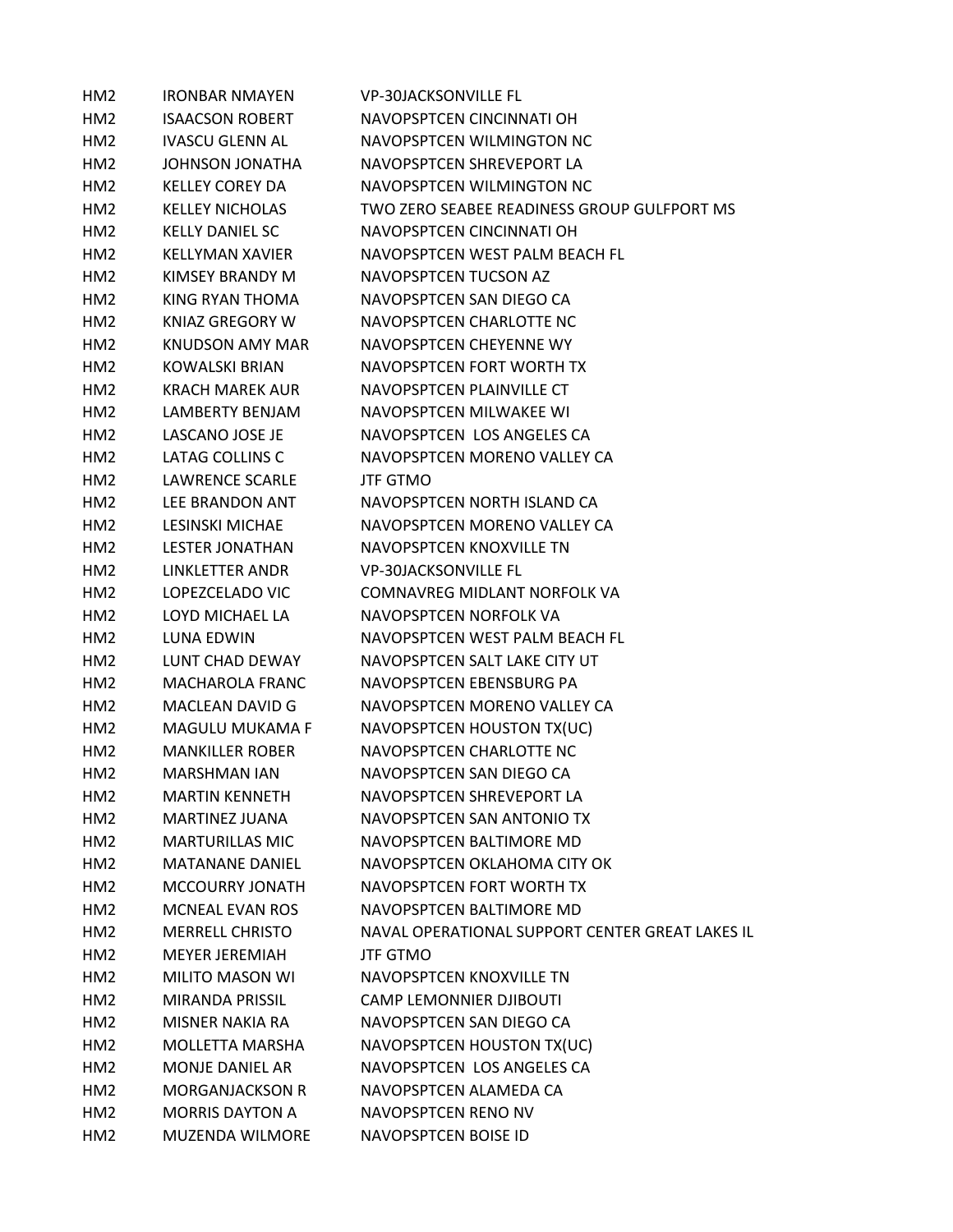| HM <sub>2</sub> | <b>NELSON ADAM JAM</b> | <b>NAVOPSPTCEN AKRON OH</b>           |
|-----------------|------------------------|---------------------------------------|
| HM <sub>2</sub> | <b>NELSON DYLAN MA</b> | NAVOPSPTCEN ALAMEDA CA                |
| HM2             | NEWSOME OZELL I        | <b>VP-30JACKSONVILLE FL</b>           |
| HM2             | <b>NGUYEN THAO PHU</b> | NAVOPSPTCEN PORT HUENEME CA           |
| HM2             | <b>NORMAN DEREK KA</b> | <b>VP-30JACKSONVILLE FL</b>           |
| HM <sub>2</sub> | NOVOTNY JONATHA        | <b>CAMP LEMONNIER DJIBOUTI</b>        |
| HM <sub>2</sub> | <b>ODOMS SHANIKA M</b> | NAVOPSPTCEN CHARLOTTE NC              |
| HM2             | OTT SCOTT RANDA        | NAVOPSPTCEN SACRAMENTO CA             |
| HM2             | <b>OWUSU JOSEPH</b>    | NAVOPSPTCEN SAN DIEGO CA              |
| HM <sub>2</sub> | PARTIN DAKOTA M        | NAVOPSPTCEN NORTH ISLAND CA           |
| HM2             | PEETE LISA             | NAVOPSPTCEN DENVER CO                 |
| HM2             | PENA MICHAEL EB        | NAVOPSPTCEN HARLINGEN TX              |
| HM2             | PICAR ARCHIBALD        | NAVOPSPTCEN SAN DIEGO CA              |
| HM <sub>2</sub> | POAGE RACHEL MA        | NAVOPSPTCEN EUGENE OR                 |
| HM <sub>2</sub> | PORT RAPHAEL PA        | NAVOPSPTCEN ORLANDO FL                |
| HM2             | <b>POWERS NEIL CYR</b> | NAVOPSPTCEN LOS ANGELES CA            |
| HM2             | RAMOS JONATHAN         | NAVOPSPTCEN HOUSTON TX(UC)            |
| HM2             | RATCLIFF DAVID         | NAVOPSPTCEN NORFOLK VA                |
| HM2             | REYESMUNOZ JOSE        | NAVOPSPTCEN SYRACUSE NY               |
| HM <sub>2</sub> | RIVERA ELISA PI        | NAVOPSPTCEN HOUSTON TX(UC)            |
| HM2             | <b>SALA MARC FRANC</b> | <b>VP-30JACKSONVILLE FL</b>           |
| HM2             | SALINAS JOEL DE        | NAVOPSPTCEN NORFOLK VA                |
| HM2             | SALINAS JUSTIN         | NAVOPSPTCEN HOUSTON TX(UC)            |
| HM2             | <b>SCIARA TREVOR A</b> | NAVOPSPTCEN NORTH ISLAND CA           |
| HM2             | <b>SCOVISH ZACHARY</b> | NAVOPSPTCEN NEW LONDON CT             |
| HM <sub>2</sub> | <b>SHORT TARIK ROD</b> | NAVOPSPTCEN MIAMI FL                  |
| HM2             | SIMMEL ETHAN JO        | <b>CAMP LEMONNIER DJIBOUTI</b>        |
| HM2             | SMITH BRITNEY N        | <b>VP-30JACKSONVILLE FL</b>           |
| HM2             | SMITH JAMANI AL        | NAVOPSPTCEN MIAMI FL                  |
| HM2             | SNYDER JONATHAN        | NAVOPSPTCEN SAN DIEGO CA              |
| HM <sub>2</sub> | SOBO EYITAYO OL        | NAVOPSPTCEN HOUSTON TX(UC)            |
| HM <sub>2</sub> | SONG SUN YOUG          | NAVOPSPTCEN SAINT LOUIS MO            |
| HM2             | <b>SOS BRANDON JAM</b> | NAVOPSPTCEN MINNEAPOLIS MN            |
| HM2             | STEINBRENNER PE        | NAVOPSPTCEN MILWAKEE WI               |
| HM2             | <b>STEPHENSON PAUL</b> | NAVOPSPTCEN GREENSBORO NC             |
| HM <sub>2</sub> | <b>SUAREZ DANIEL</b>   | NAVOPSPTCEN MIAMI FL                  |
| HM <sub>2</sub> | <b>SURBER KIRK WIL</b> | NAVOPSPTCEN OKLAHOMA CITY OK          |
| HM <sub>2</sub> | SWANSON DYLAN L        | NAVOPSPTCEN MORENO VALLEY CA          |
| HM2             | TAMEZ DANIEL MA        | NAVOPSPTCEN SAN ANTONIO TX            |
| HM2             | <b>TOOHEY WILLIAM</b>  | NAVOPSPTCEN AUSTIN TX                 |
| HM2             | <b>TOVARHIDALGO DA</b> | NAVOPSPTCEN LOS ANGELES CA            |
| HM <sub>2</sub> | <b>VEIRS MARK CHRI</b> | NAVOPSPTCEN NORTH ISLAND CA           |
| HM2             | <b>VETAN DANIEL BE</b> | PERSUPP DET NAVSUPPACT NEW ORLEANS LA |
| HM <sub>2</sub> | <b>VILLANUEVA JED</b>  | NAVOPSPTCEN SAN DIEGO CA              |
| HM <sub>2</sub> | WAMBUA LYDIAH M        | NAVOPSPTCEN WILMINGTON DE             |
| HM <sub>2</sub> | <b>WELKER KURTIS T</b> | NAVOPSPTCEN SAINT LOUIS MO            |
| HM <sub>2</sub> | <b>WIGGINS SELENA</b>  | NAVOPSPTCEN HOUSTON TX(UC)            |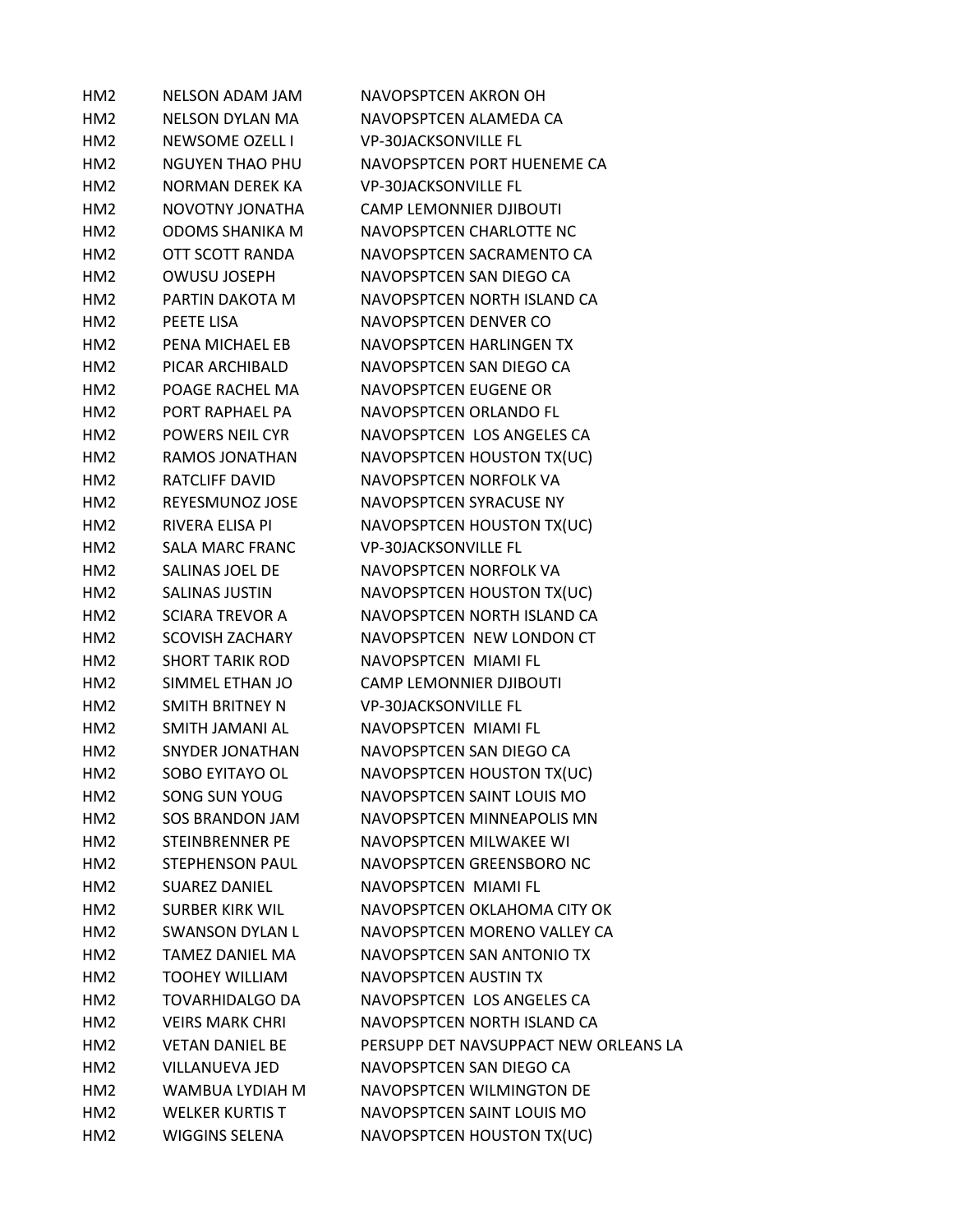| HM <sub>2</sub> | <b>WILEY MICHAEL M</b> | NAVOPSPTCEN SACRAMENTO CA           |
|-----------------|------------------------|-------------------------------------|
| HM <sub>2</sub> | <b>WILLIAMS JAMES</b>  | NAVOPSPTCEN SALT LAKE CITY UT       |
| HM <sub>2</sub> | <b>WISENYUY CONSTA</b> | <b>CAMP LEMONNIER DJIBOUTI</b>      |
| HM <sub>2</sub> | <b>WOOLLEY KEELY J</b> | NAVOPSPTCEN NORTH ISLAND CA         |
| HM3             | <b>AKANJI ENIOLAOL</b> | <b>NOSC ATLANTA</b>                 |
| HM3             | <b>ALLEYNE ESPERAN</b> | NAVOPSPTCEN BALTIMORE MD            |
| HM3             | ALVARADO MARK A        | NAVOPSPTCEN MORENO VALLEY CA        |
| HM3             | AMADOR CESAR OC        | NAVOPSPTCEN MORENO VALLEY CA        |
| HM3             | AMBROSE MARY EL        | NAVOPSPTCEN NORTH ISLAND CA         |
| HM3             | <b>ATAYDE ASHLEY</b>   | NAVOPSPTCEN SPOKANE WA              |
| HM3             | <b>BEARDEN CRISSEY</b> | <b>NOSC ATLANTA</b>                 |
| HM3             | <b>BECHT JESSICA D</b> | NAVOPSPTCEN WILMINGTON NC           |
| HM3             | <b>BERRY AZELYN NI</b> | NAVOPSPTCEN COLUMBUS GA             |
| HM3             | <b>BINGLE FAISAL M</b> | NAVOPSPTCEN GREENVILLE SC           |
| HM3             | <b>BITAMOR DHYRLAD</b> | NAVOPSPTCEN NORFOLK VA              |
| HM3             | BIZILJ SARA JEA        | NAVOPSPTCEN NEW LONDON CT           |
| HM3             | <b>BLUDNICK GREGOR</b> | NAVOPSPTCEN COLUMBUS OH             |
| HM3             | BROWN ISAIAH RA        | NAVOPSPTCEN PENSACOLA FL            |
| HM3             | <b>CLARKE KRYSTAL</b>  | NAVOPSPTCEN CHARLESTON SC           |
| HM3             | <b>CLARKSON CHEYEN</b> | NAVOPSPTCEN SPRINGFIELD MO          |
| HM3             | COBLE CHARLES D        | NAVOPSPTCEN KNOXVILLE TN            |
| HM3             | <b>COUTAINWILLIAMS</b> | NAVOPSPTCEN NORFOLK VA              |
| HM3             | <b>DECOURSEY CHRIS</b> | NAVOPSPTCEN ORLANDO FL              |
| HM3             | <b>DELROSARIO JORD</b> | NAVOPSPTCEN MORENO VALLEY CA        |
| HM3             | <b>DOCKERY NICOLE</b>  | NAVOPSPTCEN DETROIT MI              |
| HM3             | <b>DORSEY DOUGLAS</b>  | NAVOPSPTCEN NEW LONDON CT           |
| HM3             | <b>DOUGLAS GARRETT</b> | NAVOPSPTCEN NEW ORLEANS LA          |
| HM3             | <b>DOUGLAS KEMAR T</b> | NOSC ATLANTA                        |
| HM3             | <b>DOW JASON E</b>     | NAVOPSPTCEN WHITE RIVER JUNCTION VT |
| HM3             | ELLIS TAYLOR SC        | PERSUPP DET CAMP PENDLETON CA       |
| HM3             | ESGUERRA MARIAN        | NAVOPSPTCEN LOS ANGELES CA          |
| HM <sub>3</sub> | <b>ESTRADA ISAIAS</b>  | NAVOPSPTCEN LOS ANGELES CA          |
| HM3             | <b>EUSEBIO JANRICO</b> | NAVOPSPTCEN LOS ANGELES CA          |
| HM3             | FILES TIMOTHY A        | NAVOPSPTCEN HARRISBURG PA           |
| HM3             | <b>FRAZIER MARIA E</b> | NAVOPSPTCEN COLUMBUS OH             |
| HM3             | <b>FREEMAN CHRISTI</b> | NAVOPSPTCEN DES MOINES IA           |
| HM3             | <b>GABALDON ASHA V</b> | NAVOPSPTCEN SACRAMENTO CA           |
| HM3             | GASKIN JOSHUA A        | NAVOPSPTCEN DENVER CO               |
| HM3             | <b>GEARTY SEAN MIC</b> | NAVOPSPTCEN TUCSON AZ               |
| HM3             | <b>GILMAN BRITTANY</b> | NAVOPSPTCEN OKLAHOMA CITY OK        |
| HM3             | <b>GOMBIO MARCPAUL</b> | PERSUPP DET EVERETT WA              |
| HM3             | <b>GOMEZ RUBEN JR</b>  | COMMAREXSECRON ELEVEN SEAL BEACH CA |
| HM3             | <b>GREGORIO JOHN R</b> | <b>NOSC GU</b>                      |
| HM3             | <b>GREIG JAMES MAR</b> | NAVOPSPTCEN KITSAP WA               |
| HM3             | <b>HAWS ADRIANA AL</b> | NAVOPSPTCEN NEWPORT RI              |
| HM3             | <b>HEDDEN KYLE JAC</b> | NAVOPSPTCEN BATTLE CREEK MI         |
| HM3             | HICKMAN NICHOLA        | NAVOPSPTCEN KANSAS CITY MO          |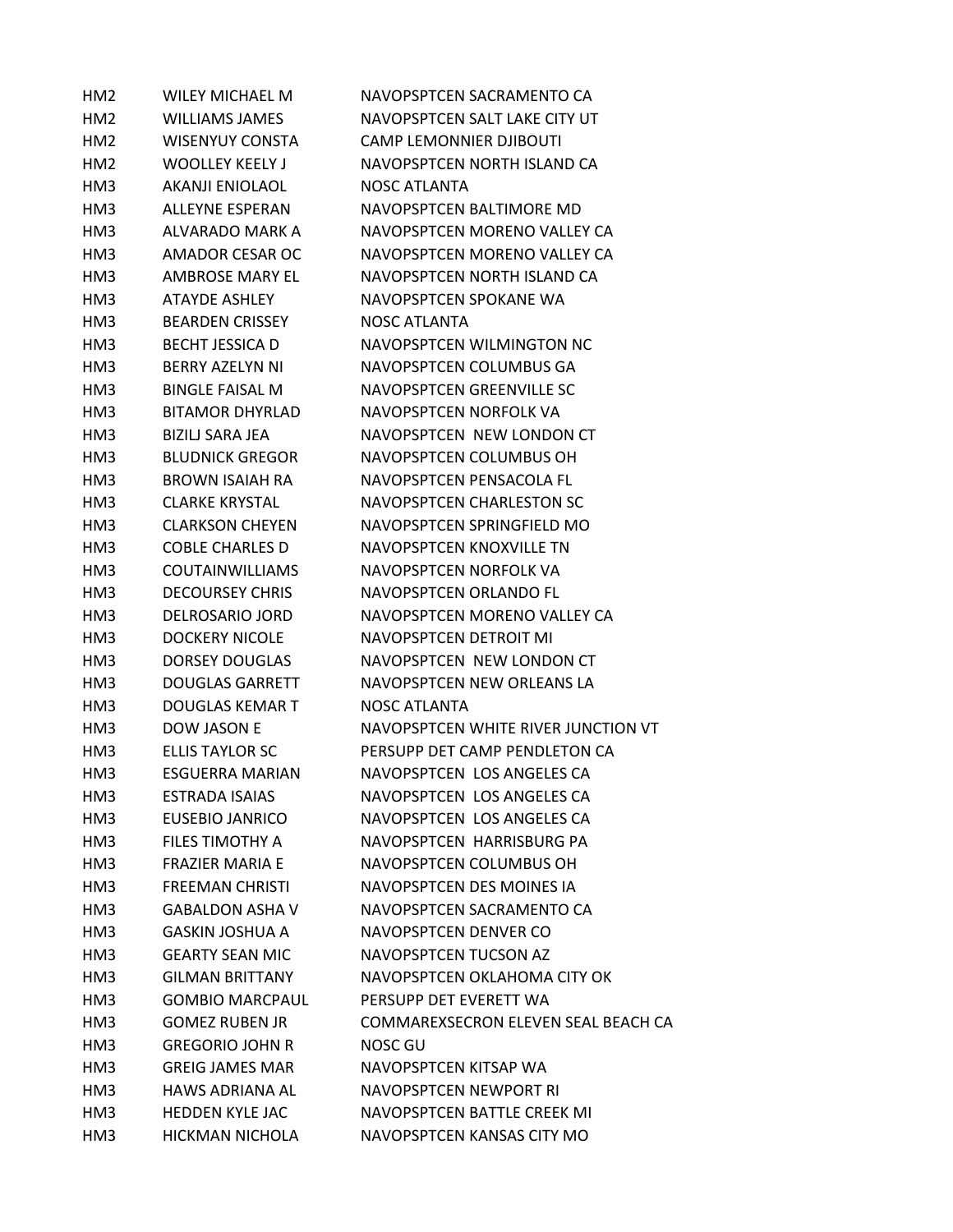| HM3             | <b>HWANG SEAN T</b>    | NAVOPSPTCEN PORTLAND OR                         |
|-----------------|------------------------|-------------------------------------------------|
| HM3             | JETT CHARLES DA        | NAVOPSPTCEN SALT LAKE CITY UT                   |
| HM3             | <b>JOE SAHR MICHAE</b> | <b>NOSC ATLANTA</b>                             |
| HM3             | <b>JONES TERI LYNN</b> | NAVOPSPTCEN NORFOLK VA                          |
| HM3             | <b>KEEFER CALEB GA</b> | NAVOPSPTCEN KITSAP WA                           |
| HM3             | KIM KENNY THERR        | NAVOPSPTCEN PORTLAND OR                         |
| HM3             | LEE JOSEPH JINK        | NAVOPSPTCEN SAN ANTONIO TX                      |
| HM3             | LETT PETER CONS        | NAVOPSPTCEN WHIDBEY ISLAND WA                   |
| HM3             | LINARES JONATHA        | NAVOPSPTCEN MORENO VALLEY CA                    |
| HM3             | LIZARRAGA JONAT        | NAVOPSPTCEN ALAMEDA CA                          |
| HM3             | <b>MACK RIORDAN BR</b> | NAVOPSPTCEN TAMPA FL                            |
| HM <sub>3</sub> | MAGPIONGBEJARAN        | NAVOPSPTCEN GREENVILLE SC                       |
| HM3             | <b>MARCINKOWSKI GR</b> | NAVOPSPTCEN DETROIT MI                          |
| HM3             | <b>MARNEY TANNER P</b> | NAVOPSPTCEN SPRINGFIELD MO                      |
| HM3             | <b>MASSEY PRESTON</b>  | NAVOPSPTCEN GREENVILLE SC                       |
| HM3             | <b>MCCLURE LEWIS A</b> | NAVOPSPTCEN SAN ANTONIO TX                      |
| HM3             | MCGEE LANCE RYA        | NAVOPSPTCEN GULFPORT MS                         |
| HM3             | <b>MENDENHALL GABR</b> | NAVOPSPTCEN PORTLAND OR                         |
| HM3             | MENDOZA OTTO           | NAVOPSPTCEN WICHITA KS                          |
| HM3             | <b>MINICH NICOLE V</b> | NAVOPSPTCEN NORTH ISLAND CA                     |
| HM3             | <b>MONTALVO LEONAR</b> | NAVOPSPTCEN MIAMI FL                            |
| HM3             | <b>MOREY GREGORY D</b> | PERSUPP DET CAMP PENDLETON CA                   |
| HM3             | <b>MULLENHOUR KAOR</b> | NAVOPSPTCEN PORT HUENEME CA                     |
| HM3             | <b>MUSIN VASIL</b>     | NAVOPSPTCEN BALTIMORE MD                        |
| HM3             | <b>NAZAROVITCH LAU</b> | NAVOPSPTCEN CHARLESTON SC                       |
| HM3             | <b>NELSON JOHN O</b>   | NAVOPSPTCEN ORLANDO FL                          |
| HM3             | NGO HENRY TON          | NAVOPSPTCEN SAN JOSE CA                         |
| HM3             | <b>NUNEZ PRINCES I</b> | NAVOPSPTCEN MORENO VALLEY CA                    |
| HM3             | <b>OBERT LUCAS ALE</b> | NAVOPSPTCEN MANCHESTER NH                       |
| HM3             | <b>ODNEAL BRADLEY</b>  | NAVOPSPTCEN SACRAMENTO CA                       |
| HM3             | <b>OLUDE AKINTOMIW</b> | NAVOPSPTCEN HOUSTON TX                          |
| HM3             | <b>ORTIZ CARLOS AL</b> | NAVAL OPERATIONAL SUPPORT CENTER GREAT LAKES IL |
| HM3             | <b>OSOBU JADESOLA</b>  | NAVAL OPERATIONAL SUPPORT CENTER GREAT LAKES IL |
| HM <sub>3</sub> | PERSAUD GANESH         | NAVOPSPTCEN HARRISBURG PA                       |
| HM <sub>3</sub> | PHILLIPS ROBERT        | NAVOPSPTCEN HONOLULU HI                         |
| HM3             | <b>POWELL PATRICK</b>  | <b>NOSC GU</b>                                  |
| HM3             | PRICE WILLIE JA        | <b>VP-30JACKSONVILLE FL</b>                     |
| HM3             | <b>QUAYE GIDEON NI</b> | NAVOPSPTCEN SAN ANTONIO TX                      |
| HM3             | <b>REID DWIGHT ANT</b> | NAVOPSPTCEN BALTIMORE MD                        |
| HM3             | <b>ROBINSON CODY J</b> | NAVOPSPTCEN TAMPA FL                            |
| HM3             | ROJAS ASIA CARA        | NAVOPSPTCEN WHIDBEY ISLAND WA                   |
| HM3             | <b>ROJAS IVONNE</b>    | NAVOPSPTCEN HARLINGEN TX                        |
| HM3             | ROSALES JEFFREY        | NAVOPSPTCEN SACRAMENTO CA                       |
| HM3             | <b>ROSARIOCORDERO</b>  | NAVOPSPTCEN FT DIX NJ                           |
| HM3             | ROWLAND ASHTON         | <b>VP-30JACKSONVILLE FL</b>                     |
| HM3             | SALAZARLEVANO M        | NAVOPSPTCEN PLAINVILLE CT                       |
| HM <sub>3</sub> | SANTAMARIA MELI        | NAVOPSPTCEN RALEIGH NC                          |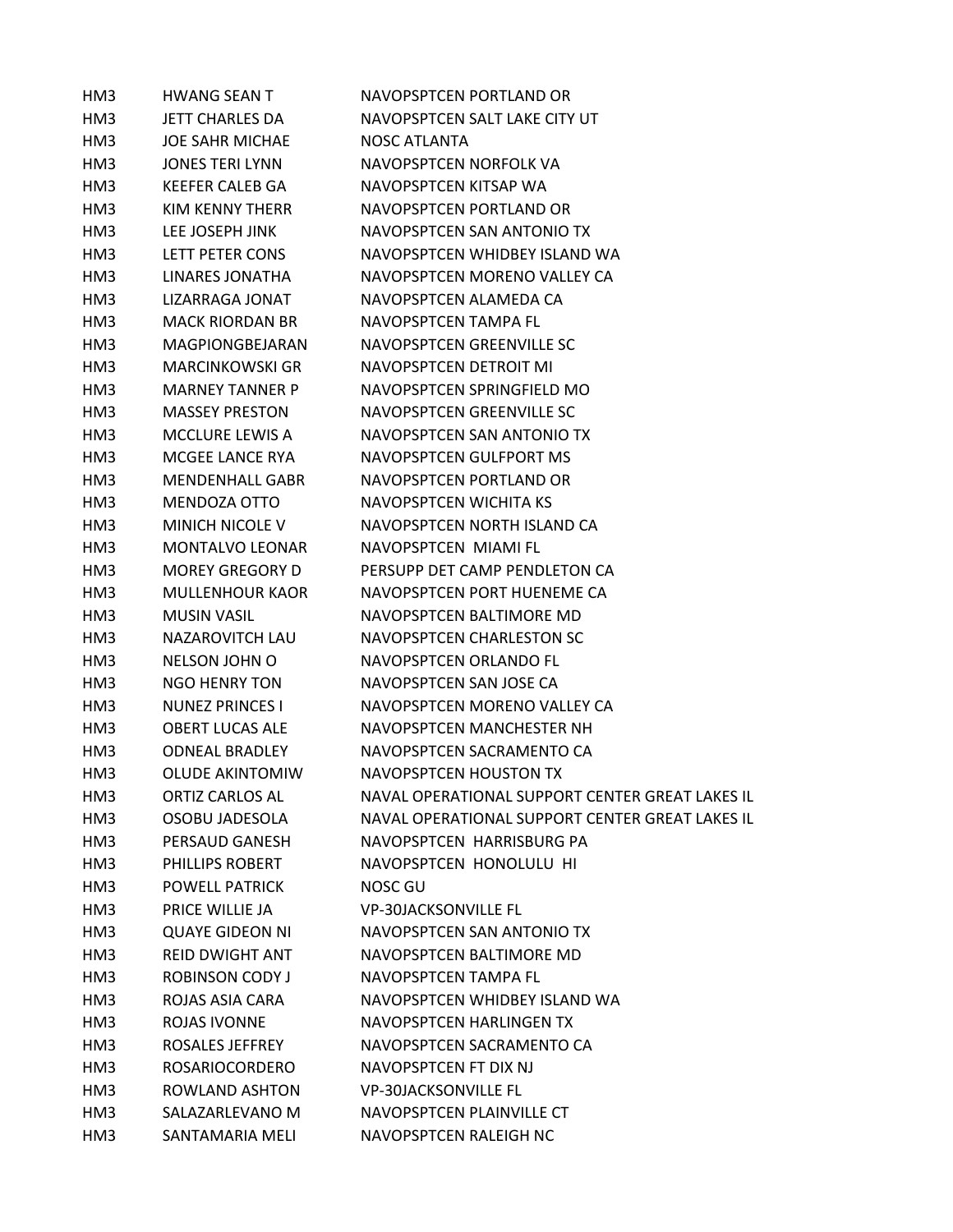| HM3             | SATTERFIELD DAR        | NAVOPSPTCEN BALTIMORE MD            |
|-----------------|------------------------|-------------------------------------|
| HM3             | SHELBY MIGUEL A        | NAVOPSPTCEN HOUSTON TX(UC)          |
| HM3             | SIMENTAL SALVAD        | NAVOPSPTCEN PORT HUENEME CA         |
| HM3             | SOLORZANO LUIS         | NAVOPSPTCEN HOUSTON TX(UC)          |
| HM3             | <b>STEEN TIMOTHY J</b> | PERSUPP DET EVERETT WA              |
| HM3             | <b>SWEED TYLER ROB</b> | NAVOPSPTCEN GREENSBORO NC           |
| HM3             | <b>TAYLOR CARLOS E</b> | NAVOPSPTCEN BESSEMER AL             |
| HM3             | <b>TERHUNE JOEL MI</b> | NAVOPSPTCEN RICHMOND VA             |
| HM3             | THANESJESDAPONG        | NAVOPSPTCEN LAS VEGAS NV            |
| HM3             | <b>TILAKDHARI DEVI</b> | NAVOPSPTCEN BRONX NY                |
| HM3             | <b>TILKINS COURTNE</b> | NAVOPSPTCEN BATTLE CREEK MI         |
| HM3             | <b>UJUAGU CHIKE ST</b> | NAVOPSPTCEN ALAMEDA CA              |
| HM3             | <b>WALKER DACIANN</b>  | NAVOPSPTCEN PLAINVILLE CT           |
| HM3             | <b>WIGGINS KEENAN</b>  | NAVOPSPTCEN HOUSTON TX(UC)          |
| HM3             | <b>WILLIAMS THOMAS</b> | NAVOPSPTCEN WASHINGTON DC           |
| HM3             | <b>WILSON CHRISTOP</b> | NAVOPSPTCEN OKLAHOMA CITY OK        |
| HM3             | YOU EUNJUNE            | NAVOPSPTCEN INDIANAPOLIS IN         |
| HT1             | <b>BELL NICHOLAS R</b> | <b>VP-30JACKSONVILLE FL</b>         |
| HT1             | <b>CHANG POWEN</b>     | NAVOPSPTCEN KITSAP WA               |
| HT <sub>1</sub> | <b>COE AARON LEO</b>   | NAVOPSPTCEN PHOENIX AZ              |
| HT1             | <b>CORNWELL KASEY</b>  | NAVOPSPTCEN CHARLOTTE NC            |
| HT1             | <b>CURTIS BRYANT D</b> | NAS JRB NEW ORLEANS LA              |
| HT1             | DAY DANIEL PHIL        | NAVOPSPTCEN HARRISBURG PA           |
| HT1             | DYER MATTHEW JA        | NAVOPSPTCEN NEW LONDON CT           |
| HT1             | <b>FABIAN JOSE COR</b> | NAVOPSPTCEN NEW LONDON CT           |
| HT1             | <b>HAUCK JEREMY EU</b> | NAVOPSPTCEN SAINT LOUIS MO          |
| HT1             | KING CARRIE LYA        | NAVOPSPTCEN CHARLOTTE NC            |
| HT1             | <b>LACAYO LUISA JE</b> | NAVOPSPTCEN BRONX NY                |
| HT1             | MILLENA ZEUS RA        | NAVOPSPTCEN ALAMEDA CA              |
| HT1             | <b>WESTLUND JACOB</b>  | NAVOPSPTCEN MINNEAPOLIS MN          |
| HT1             | <b>WU BRIAN</b>        | NAVOPSPTCEN NORTH ISLAND CA         |
| HT <sub>2</sub> | ALLENSTURDIVANT        | NAVOPSPTCEN FT DIX NJ               |
| HT <sub>2</sub> | <b>BOWMAN MICHEAL</b>  | NAVOPSPTCEN SAINT LOUIS MO          |
| HT <sub>2</sub> | <b>CERVANTES DAVID</b> | NAVOPSPTCEN LEMOORE CA              |
| HT <sub>2</sub> | <b>COLEMAN KATIDJA</b> | NAVOPSPTCEN WHITE RIVER JUNCTION VT |
| HT <sub>2</sub> | <b>COURSON WILLIAM</b> | NAVOPSPTCEN AKRON OH                |
| HT <sub>2</sub> | <b>CRADIC CARLEY R</b> | NAVOPSPTCFN NASHVILLF TN            |
| HT <sub>2</sub> | EDRALIN JONATHA        | NAVOPSPTCEN NORTH ISLAND CA         |
| HT <sub>2</sub> | <b>FINCHER ERICA L</b> | NAVOPSPTCEN NASHVILLE TN            |
| HT <sub>2</sub> | <b>GONZALES ERYN N</b> | NAVOPSPTCEN SACRAMENTO CA           |
| HT <sub>2</sub> | <b>GREENMAN TONIE</b>  | NAVOPSPTCEN INDIANAPOLIS IN         |
| HT <sub>2</sub> | <b>GUYER TANNER EV</b> | NAVOPSPTCEN GREENVILLE SC           |
| HT <sub>2</sub> | <b>HALL WHITNEY WH</b> | NAVOPSPTCEN MANCHESTER NH           |
| HT <sub>2</sub> | <b>HAWTHORNE CAITL</b> | NAVOPSPTCEN DES MOINES IA           |
| HT <sub>2</sub> | <b>HILTON MICHAEL</b>  | NAVOPSPTCEN PITTSBURG PA            |
| HT <sub>2</sub> | KIEFERT EDWARD         | NAVOPSPTCEN FORT WORTH TX           |
| HT <sub>2</sub> | <b>MATA DANIEL</b>     | NAVOPSPTCEN FORT WORTH TX           |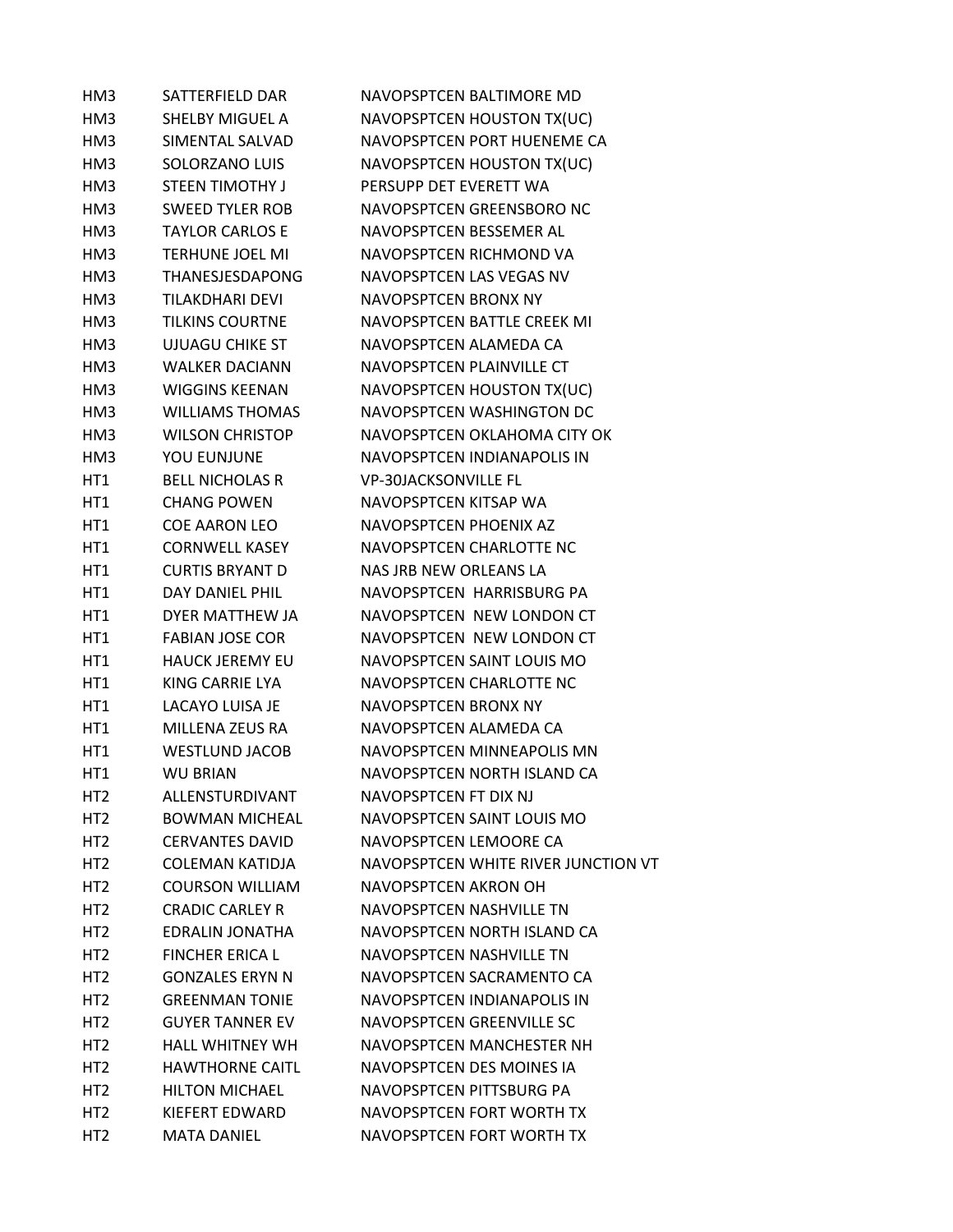| HT <sub>2</sub> | <b>MCLEOD BRANDON</b>  | NAVOPSPTCEN TALLAHASSEE FL                      |
|-----------------|------------------------|-------------------------------------------------|
| HT <sub>2</sub> | MILLER JAVARRY         | NAVOPSPTCEN NASHVILLE TN                        |
| HT <sub>2</sub> | <b>NAILON EDDIE IV</b> | NAVOPSPTCFN NORTH ISLAND CA                     |
| HT <sub>2</sub> | PACHECOMENDEZ D        | NAVOPSPTCEN PUERTO RICO                         |
| HT <sub>2</sub> | <b>PURVIS LAUREN M</b> | PERSUPP DET EVERETT WA                          |
| HT <sub>2</sub> | SAMPLE AARON JO        | NAVOPSPTCEN LITTLE ROCK AR                      |
| HT <sub>2</sub> | <b>SCOTT ROBERT JA</b> | NAVOPSPTCEN TAMPA FL                            |
| HT <sub>2</sub> | SILVETT JEREMY         | COMMAREXSECRON ELEVEN SEAL BEACH CA             |
| HT <sub>2</sub> | <b>SON MATTHEW MAR</b> | NAVOPSPTCEN HONOLULU HI                         |
| HT <sub>2</sub> | <b>SQUIRES CHRISTI</b> | NAVOPSPTCEN NORFOLK VA                          |
| HT <sub>2</sub> | YUCANEER JENNIF        | NAVAL OPERATIONAL SUPPORT CENTER GREAT LAKES IL |
| HT3             | <b>BEARDEN NATHAN</b>  | NAVOPSPTCEN FORT WORTH TX                       |
| HT3             | <b>BROWN KEYANNA D</b> | <b>VP-30JACKSONVILLE FL</b>                     |
| HT <sub>3</sub> | <b>FINDLEY CLAYTON</b> | NAVOPSPTCEN SHREVEPORT LA                       |
| HT <sub>3</sub> | <b>FLETCHER JACK J</b> | NAVOPSPTCEN SAN JOSE CA                         |
| HT3             | <b>GILES TIFFANY R</b> | NAVOPSPTCEN HOUSTON TX(UC)                      |
| HT3             | <b>HERBERT JUSTIN</b>  | NAVAL OPERATIONAL SUPPORT CENTER GREAT LAKES IL |
| HT3             | <b>HUGHES PAUL JR</b>  | NAVOPSPTCEN LOS ANGELES CA                      |
| HT3             | <b>LABOYTORRES HEC</b> | NAVOPSPTCEN PUERTO RICO                         |
| HT3             | <b>LISZKA RAYMOND</b>  | NAVAL OPERATIONAL SUPPORT CENTER GREAT LAKES IL |
| HT3             | MARTINEZVAZQUEZ        | NAVOPSPTCEN PUERTO RICO                         |
| HT <sub>3</sub> | <b>MOORE DASHA LYN</b> | NAVOPSPTCEN NEW ORLEANS LA                      |
| HT3             | <b>OPENSHAW LEVI P</b> | NAVOPSPTCEN SALT LAKE CITY UT                   |
| HT3             | <b>PARKINSON KEAUN</b> | NAVOPSPTCEN BRONX NY                            |
| HT3             | PIEDRA JUNIOR G        | NAVOPSPTCEN SAINT LOUIS MO                      |
| HT3             | <b>REISING TYLER J</b> | NAVOPSPTCEN SAINT LOUIS MO                      |
| HT <sub>3</sub> | REYES ESMERALDA        | <b>NOSC ATLANTA</b>                             |
| HT3             | <b>REYNA FABIAN</b>    | NAVOPSPTCEN KNOXVILLE TN                        |
| HT3             | SATCHER JALEEZA        | NAVOPSPTCEN GULFPORT MS                         |
| HT3             | SAWYER JOSHUA S        | NAVOPSPTCEN BATTLE CREEK MI                     |
| HT3             | <b>SNOW GLENN DENN</b> | NAVOPSPTCEN CHARLOTTE NC                        |
| HT3             | <b>TABBI LISA MARI</b> | NAVOPSPTCEN NORFOLK VA                          |
| HT3             | <b>VIGIL MICHAEL J</b> | NAVOPSPTCEN MORENO VALLEY CA                    |
| HT3             | WISEMAN ANDREW         | NAVOPSPTCEN CHARLOTTE NC                        |
| HT3             | XU MICHAEL JAME        | NAVOPSPTCEN AMITYVILLE NY                       |
| IS <sub>1</sub> | <b>AKIN ARIC ALAN</b>  | NAVOPSPTCEN SYRACUSE NY                         |
| IS <sub>1</sub> | <b>BERGMANN JASON</b>  | NAVOPSPTCEN SAINT LOUIS MO                      |
| IS1             | <b>BRISCOE BENJAMI</b> | AFRICOM IKD-M MOLESWORTH UK                     |
| IS <sub>1</sub> | <b>BROWN ZAC TYLER</b> | <b>NAVOPSPTCEN MEMPHIS TN</b>                   |
| IS1             | <b>BURROW APRIL MA</b> | NAVOPSPTCEN NEW ORLEANS LA                      |
| IS <sub>1</sub> | <b>CAMERON BRENDAN</b> | NAVOPSPTCEN NORFOLK VA                          |
| IS1             | CARDOZA ANGELA         | NAVOPSPTCEN NORTH ISLAND CA                     |
| IS <sub>1</sub> | <b>CASEY PATRICK M</b> | NAVOPSPTCEN WASHINGTON DC                       |
| IS <sub>1</sub> | <b>CLARK CHRISTY L</b> | NAVOPSPTCEN WASHINGTON DC                       |
| IS1             | <b>CRUMP NATHANIEL</b> | NAVOPSPTCEN NORFOLK VA                          |
| IS1             | DANIEL NEIL AND        | NAVOPSPTCEN LOS ANGELES CA                      |
| IS1             | DAVIS SUZANNE E        | NAVOPSPTCEN MIAMI FL                            |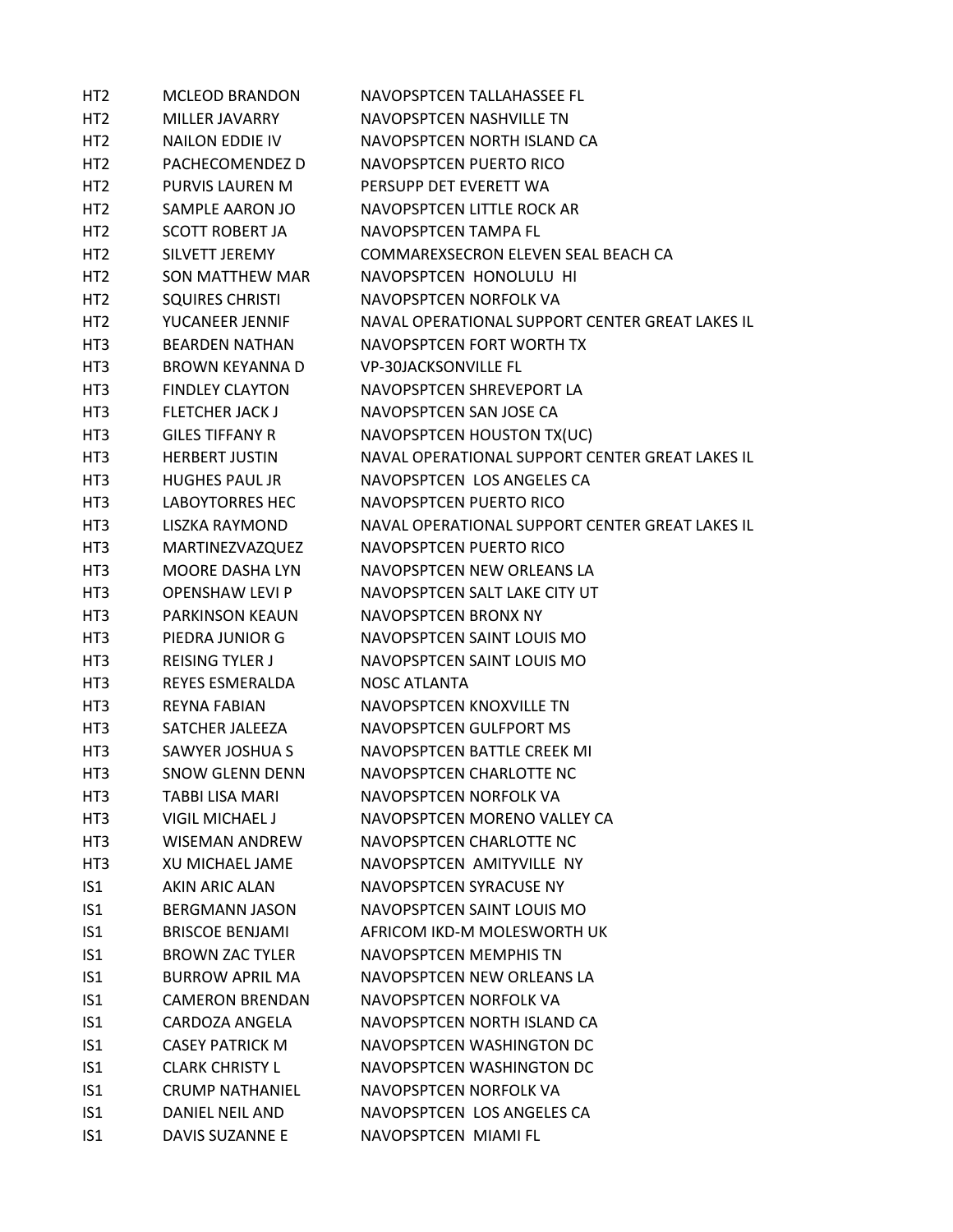| IS1             | <b>ELLIS MICHAEL E</b> | NAVOPSPTCEN DETROIT MI                          |
|-----------------|------------------------|-------------------------------------------------|
| IS <sub>1</sub> | <b>FERGUSON GLEN G</b> | NAVOPSPTCEN NORFOLK VA                          |
| IS <sub>1</sub> | <b>GELONECK STEVEN</b> | NAVOPSPTCEN WASHINGTON DC                       |
| IS <sub>1</sub> | <b>GOMEZ ROBERT MA</b> | NAVOPSPTCEN NORFOLK VA                          |
| IS <sub>1</sub> | <b>GREER MELISSA C</b> | NAVOPSPTCEN FORT WORTH TX                       |
| IS <sub>1</sub> | <b>GROW TAYLOR JAC</b> | NAVOPSPTCEN SALT LAKE CITY UT                   |
| IS <sub>1</sub> | HALDAMAN MATTHE        | NAVOPSPTCEN SYRACUSE NY                         |
| IS1             | <b>HANSEN ROBERT W</b> | NAVOPSPTCEN ALAMEDA CA                          |
| IS1             | <b>HOFFMAN DAVID Z</b> | NAVOPSPTCEN MANCHESTER NH                       |
| IS <sub>1</sub> | <b>HOLMAN JOHN RIC</b> | NAVOPSPTCEN BESSEMER AL                         |
| IS <sub>1</sub> | JIMENEZ DEE ANG        | NAVOPSPTCEN SAN ANTONIO TX                      |
| IS <sub>1</sub> | KALICH JOSHUA J        | NAVOPSPTCEN DETROIT MI                          |
| IS1             | KING TAMI L            | NAVOPSPTCEN NORFOLK VA                          |
| IS <sub>1</sub> | <b>KNACK NATHANIEL</b> | NAVOPSPTCEN SYRACUSE NY                         |
| IS <sub>1</sub> | <b>KRAMAK ERIN JAN</b> | NAVOPSPTCEN NEWPORT RI                          |
| IS <sub>1</sub> | <b>KRIEGER MICHELL</b> | <b>CAMP LEMONNIER DJIBOUTI</b>                  |
| IS1             | <b>LAYTON MATTHEW</b>  | NAVOPSPTCEN SALT LAKE CITY UT                   |
| IS1             | LIENDO ROBERT          | NAVOPSPTCEN DENVER CO                           |
| IS <sub>1</sub> | LIVELY ERIC J          | NAVOPSPTCEN NORTH ISLAND CA                     |
| IS <sub>1</sub> | <b>LOCHMANN ANDREW</b> | NAVOPSPTCEN DETROIT MI                          |
| IS <sub>1</sub> | <b>LOWENBORG ERLIN</b> | PERSUPP DET EVERETT WA                          |
| IS <sub>1</sub> | <b>MARTINDALE DANI</b> | NAVOPSPTCEN DENVER CO                           |
| IS <sub>1</sub> | <b>MCCARRENS SEAN</b>  | NAVOPSPTCEN MEMPHIS TN                          |
| IS <sub>1</sub> | <b>MCCONNELL MEGAN</b> | NAVOPSPTCEN RENO NV                             |
| IS <sub>1</sub> | NICOLINI JONATH        | NAVOPSPTCEN TAMPA FL                            |
| IS <sub>1</sub> | <b>NYE JULIE ANN</b>   | NAVIODET DAM NECK VA                            |
| IS1             | <b>OHNMEISS DAVID</b>  | NAVOPSPTCEN SAN ANTONIO TX                      |
| IS <sub>1</sub> | <b>OLINGER NICHOLA</b> | NAVIODET DAM NECK VA                            |
| IS <sub>1</sub> | <b>OSBORNE JOSHUA</b>  | NAVOPSPTCEN SAINT LOUIS MO                      |
| IS1             | PIERRE DOBSON          | NAVOPSPTCEN NORTH ISLAND CA                     |
| IS <sub>1</sub> | <b>REYNOLDS BRITNI</b> | PERSUPPDET KEY WEST FL                          |
| IS1             | <b>RIES GEOFFREY D</b> | <b>NOSC GU</b>                                  |
| IS1             | ROSADO LUIS RAM        | NAVOPSPTCEN NORTH ISLAND CA                     |
| IS1             | RUBENZER ZACHAR        | NAVOPSPTCEN MINNEAPOLIS MN                      |
| IS1             | <b>RUBIA DANIELLE</b>  | <b>JTF GTMO</b>                                 |
| IS <sub>1</sub> | <b>SCHIRO BRADLEY</b>  | NAVOPSPTCEN FT DIX NJ                           |
| IS <sub>1</sub> | <b>SCHMIDT ALICIA</b>  | NAVAL OPERATIONAL SUPPORT CENTER GREAT LAKES IL |
| IS1             | <b>SCOTT HALEY NIC</b> | <b>JTF GTMO</b>                                 |
| IS <sub>1</sub> | <b>SPADAFORE OLIVI</b> | SEAL TEAM SEVENTEEN CORONADO CA                 |
| IS <sub>1</sub> | <b>SPINELLI NICHOL</b> | NAVOPSPTCEN COLUMBUS OH                         |
| IS <sub>1</sub> | TEAGUE JOSHUA N        | NAVOPSPTCEN NORFOLK VA                          |
| IS <sub>1</sub> | <b>THOMPSON BRANDO</b> | NAVOPSPTCEN MINNEAPOLIS MN                      |
| IS1             | VAJDA JAIMI KIE        | NAVOPSPTCEN SYRACUSE NY                         |
| IS1             | <b>VICTORY JEDEDIA</b> | NAVOPSPTCEN DENVER CO                           |
| IS <sub>1</sub> | <b>WALLS KATHLEEN</b>  | NAVOPSPTCEN ELEANOR WV                          |
| IS1             | <b>WILLIAMS ANDRAS</b> | NAVOPSPTCEN TAMPA FL                            |
| IS <sub>1</sub> | WOOD ZACKARY SE        | NAVAL OPERATIONAL SUPPORT CENTER GREAT LAKES IL |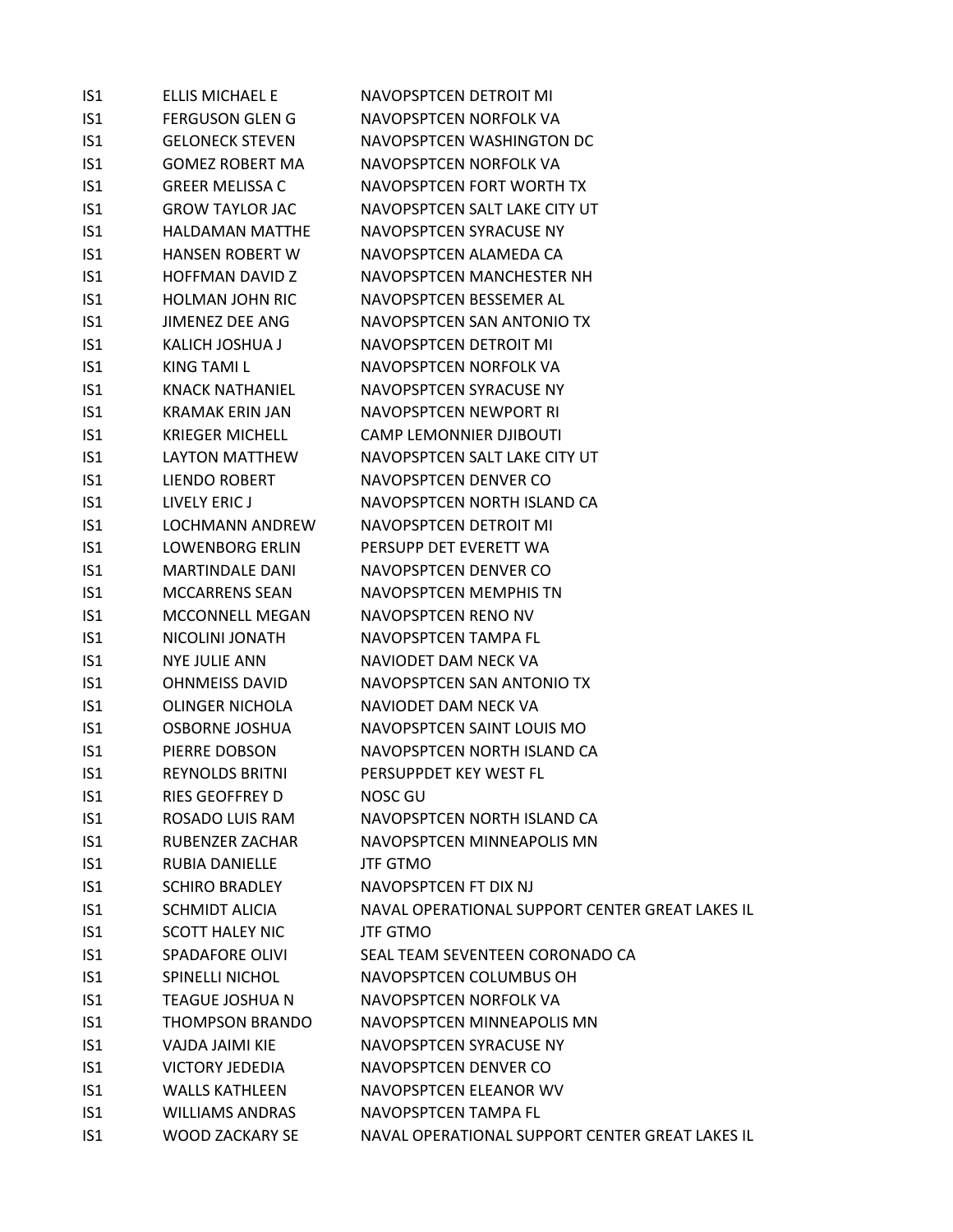| IS1             | ZALESKI MORGAN         | NAVOPSPTCEN WASHINGTON DC                       |
|-----------------|------------------------|-------------------------------------------------|
| IS <sub>2</sub> | ADENIYI HAMMED         | NAVOPSPTCEN BRONX NY                            |
| IS <sub>2</sub> | <b>BARCLAY AMANDA</b>  | NAVOPSPTCEN PITTSBURG PA                        |
| IS <sub>2</sub> | <b>BARRETT DARIEN</b>  | NAVOPSPTCEN ROANOKE VA                          |
| IS <sub>2</sub> | <b>BELL RYAN CHRIS</b> | NOSC ATLANTA                                    |
| IS <sub>2</sub> | <b>BERLIN JACOB AL</b> | NAVOPSPTCEN DETROIT MI                          |
| IS <sub>2</sub> | <b>BILLARD DOUGLAS</b> | NAVOPSPTCEN PHOENIX AZ                          |
| IS <sub>2</sub> | <b>BLAIR AMANDA GR</b> | NAVOPSPTCEN SYRACUSE NY                         |
| IS <sub>2</sub> | <b>BLOOM CRISTELLA</b> | NAVOPSPTCEN EL PASO TX                          |
| IS <sub>2</sub> | <b>BOGDEN PHOENIX</b>  | NAVOPSPTCEN TAMPA FL                            |
| IS <sub>2</sub> | <b>BOWLING AKEEM K</b> | NAVOPSPTCEN WASHINGTON DC                       |
| IS <sub>2</sub> | <b>BUTLER ASHLEY A</b> | NAVOPSPTCEN MADISON WI                          |
| IS <sub>2</sub> | BYRD NATHAN AND        | NAVOPSPTCEN SAN ANTONIO TX                      |
| IS <sub>2</sub> | <b>CANNON CORY LYN</b> | NAVOPSPTCEN CHATTANOOGA TN                      |
| IS <sub>2</sub> | <b>CARTER DOMINIQU</b> | NAVOPSPTCEN PITTSBURG PA                        |
| IS <sub>2</sub> | <b>CHACON JUSTIN S</b> | NAVOPSPTCEN NORTH ISLAND CA                     |
| IS <sub>2</sub> | CHAVEZ VIENNA B        | NAVOPSPTCEN ALAMEDA CA                          |
| IS <sub>2</sub> | <b>CLARKE STEPHEN</b>  | NAVOPSPTCEN FT DIX NJ                           |
| IS <sub>2</sub> | CRAWFORD JACOB         | NOSC AUGUSTA GA                                 |
| IS <sub>2</sub> | <b>CROSSEY CONNOR</b>  | NAVOPSPTCEN NORFOLK VA                          |
| IS <sub>2</sub> | <b>CURTISS HALDEN</b>  | NAVOPSPTCEN ERIE PA                             |
| IS <sub>2</sub> | DEESE MATTHEW D        | NAVOPSPTCEN CHARLOTTE NC                        |
| IS <sub>2</sub> | DELROSARIO AARO        | NAVAL OPERATIONAL SUPPORT CENTER GREAT LAKES IL |
| IS <sub>2</sub> | <b>DESROSIERS ELIZ</b> | NAVOPSPTCEN FT CARSON CO                        |
| IS <sub>2</sub> | <b>EACHUS JASON HE</b> | NAVOPSPTCEN BRONX NY                            |
| IS <sub>2</sub> | <b>EHLINGER MADELI</b> | NAVOPSPTCEN OMAHA NE                            |
| IS <sub>2</sub> | <b>FAULKNER DARRYO</b> | NAVOPSPTCEN DETROIT MI                          |
| IS <sub>2</sub> | <b>FREDRICKSON JEN</b> | NAVOPSPTCEN FORT WORTH TX                       |
| IS <sub>2</sub> | <b>FRY JILLIAN ANN</b> | SEAL TEAM SEVENTEEN CORONADO CA                 |
| IS <sub>2</sub> | GARCIA ALONDRA         | NAVOPSPTCEN PORT HUENEME CA                     |
| IS <sub>2</sub> | <b>GEORGE JOSEPH M</b> | NAVOPSPTCEN MANCHESTER NH                       |
| IS <sub>2</sub> | <b>GONYAW THEODORE</b> | NAVOPSPTCEN MANCHESTER NH                       |
| IS <sub>2</sub> | <b>GORDON KAYLIE E</b> | NAVOPSPTCEN OKLAHOMA CITY OK                    |
| IS <sub>2</sub> | <b>GULLEDGE ALEXAN</b> | NAVOPSPTCEN COLUMBUS GA                         |
| IS <sub>2</sub> | <b>HALES ASHLEY EL</b> | NAVOPSPTCEN SALT LAKE CITY UT                   |
| IS <sub>2</sub> | <b>HAMILTONRIVERS</b>  | NAVOPSPTCEN JACKSONVILLE FL                     |
| IS <sub>2</sub> | <b>HAZEL CHRISTOPH</b> | NAVOPSPTCEN FT DIX NJ                           |
| IS <sub>2</sub> | <b>HERNANDEZ HECTO</b> | NAVOPSPTCEN TAMPA FL                            |
| IS <sub>2</sub> | <b>HERRERA REYNA C</b> | NAVOPSPTCEN LEMOORE CA                          |
| IS <sub>2</sub> | <b>HUBBE CHRISTOPH</b> | NAVOPSPTCEN BALTIMORE MD                        |
| IS <sub>2</sub> | <b>KARABANOFF IVAN</b> | NAVOPSPTCEN FORT WORTH TX                       |
| IS <sub>2</sub> | <b>KEITH DANIEL JO</b> | NAVOPSPTCEN GREENSBORO NC                       |
| IS <sub>2</sub> | <b>KOHER JONATHAN</b>  | NAVOPSPTCEN SAN DIEGO CA                        |
| IS <sub>2</sub> | <b>KOSEFESKI MORGA</b> | <b>VP-30JACKSONVILLE FL</b>                     |
| IS <sub>2</sub> | <b>KOSTER JORDAN A</b> | NAVAL OPERATIONAL SUPPORT CENTER GREAT LAKES IL |
| IS <sub>2</sub> | <b>KRAUSZOWSKI PAT</b> | NAVAL OPERATIONAL SUPPORT CENTER GREAT LAKES IL |
| IS <sub>2</sub> | <b>LAND COLIN MARK</b> | NAVOPSPTCEN LOS ANGELES CA                      |
|                 |                        |                                                 |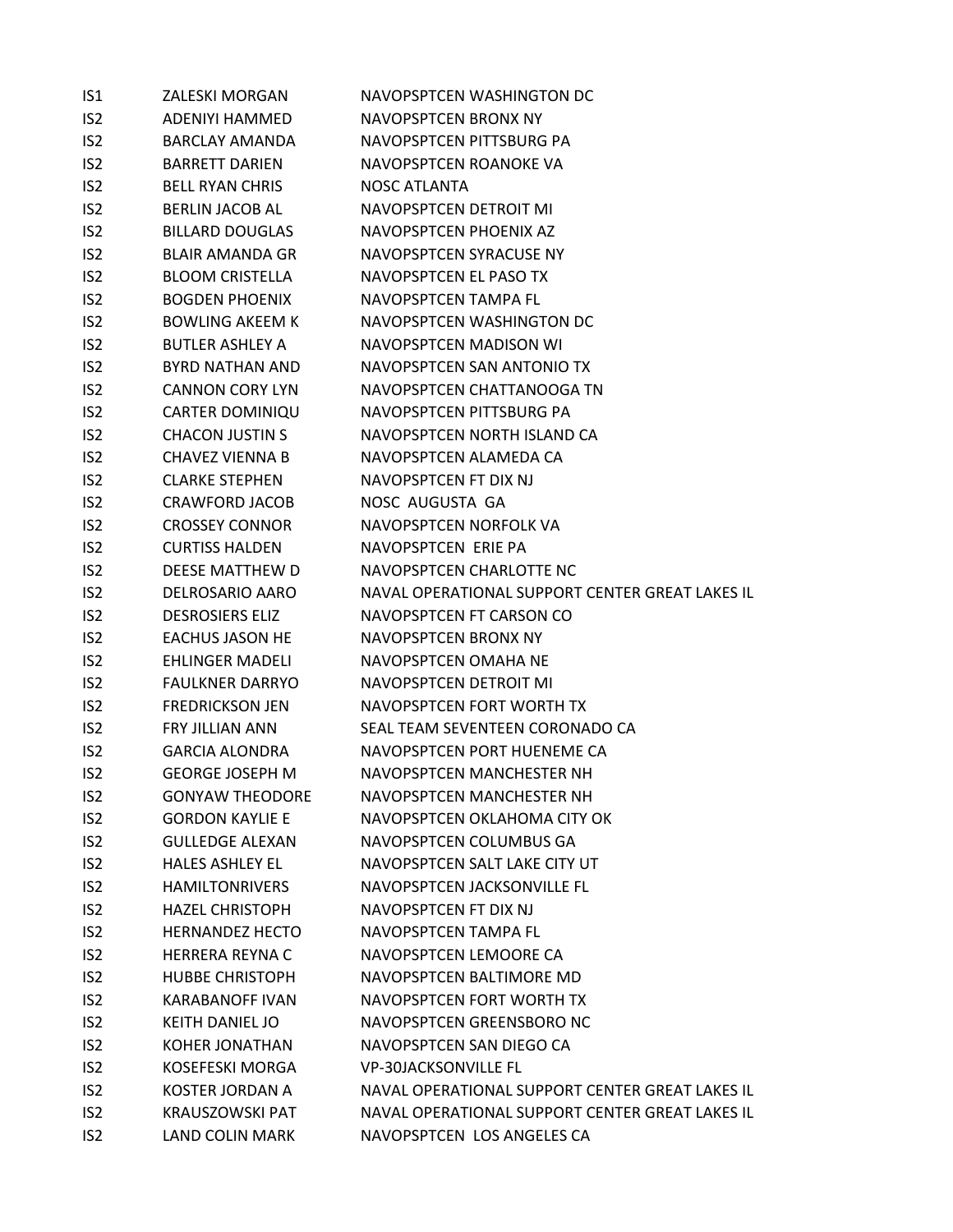| IS <sub>2</sub> | LIZARRAGABELTRA        | NAVOPSPTCEN MORENO VALLEY CA                    |
|-----------------|------------------------|-------------------------------------------------|
| IS <sub>2</sub> | <b>MALER NATHAN SC</b> | NAVOPSPTCEN HOUSTON TX(UC)                      |
| IS <sub>2</sub> | <b>MALONE MAXIMILI</b> | NAVOPSPTCEN DENVER CO                           |
| IS <sub>2</sub> | <b>MEREDITH DYLAN</b>  | NAVOPSPTCEN MANCHESTER NH                       |
| IS <sub>2</sub> | <b>MORIN MICHAEL J</b> | NAVOPSPTCEN LITTLE ROCK AR                      |
| IS <sub>2</sub> | <b>NELMS MATTHEW R</b> | NAVOPSPTCEN NASHVILLE TN                        |
| IS <sub>2</sub> | <b>PECKENS RACHAEL</b> | NAVOPSPTCEN DETROIT MI                          |
| IS <sub>2</sub> | PEDEN CANDACE P        | NAVOPSPTCEN SPRINGFIELD MO                      |
| IS <sub>2</sub> | PETERMAN KIRK J        | NAVOPSPTCEN DETROIT MI                          |
| IS <sub>2</sub> | PETERSON ANDREA        | NAVOPSPTCEN DENVER CO                           |
| IS <sub>2</sub> | PHILLIPS RACHEL        | NAVOPSPTCEN SAN ANTONIO TX                      |
| IS <sub>2</sub> | <b>PHILLIPS TREVON</b> | NAVOPSPTCEN BRONX NY                            |
| IS <sub>2</sub> | PIMENTELRIVERA         | NAVOPSPTCEN PUERTO RICO                         |
| IS <sub>2</sub> | PINA JOEL JESSE        | NAVOPSPTCEN NORTH ISLAND CA                     |
| IS <sub>2</sub> | <b>PROCTOR REGINAL</b> | NAVOPSPTCEN RICHMOND VA                         |
| IS <sub>2</sub> | PULLEN JUSTIN C        | NAVOPSPTCEN TAMPA FL                            |
| IS <sub>2</sub> | <b>QUISTGAARD IAN</b>  | NAVOPSUPPTCEN PEORIA IL                         |
| IS <sub>2</sub> | RASMUSSEN MEGAN        | NAVAL OPERATIONAL SUPPORT CENTER GREAT LAKES IL |
| IS <sub>2</sub> | <b>REYES JUAN ANTO</b> | NAVAL OPERATIONAL SUPPORT CENTER GREAT LAKES IL |
| IS <sub>2</sub> | <b>REYES ROBERTA</b>   | NAVOPSPTCEN NORTH ISLAND CA                     |
| IS <sub>2</sub> | RIVERA ALFRED J        | NAVOPSPTCEN MANCHESTER NH                       |
| IS <sub>2</sub> | RIVERA MYSTIQUE        | NAVOPSPTCEN AMITYVILLE NY                       |
| IS <sub>2</sub> | ROBBINS ELIZABE        | NAVOPSPTCEN GREENSBORO NC                       |
| IS <sub>2</sub> | <b>ROETHLISBERGER</b>  | NAVAL OPERATIONAL SUPPORT CENTER GREAT LAKES IL |
| IS <sub>2</sub> | ROSADOVEGA LIZA        | NAVOPSPTCEN NORFOLK VA                          |
| IS <sub>2</sub> | <b>RURAK ECHO MARI</b> | NAVOPSPTCEN WASHINGTON DC                       |
| IS <sub>2</sub> | RUSSELL NICHOLA        | NAVOPSPTCEN CHARLOTTE NC                        |
| IS <sub>2</sub> | RYDEN GRAHAM JA        | NAVOPSPTCEN ALAMEDA CA                          |
| IS <sub>2</sub> | SAUNDERS BRIANN        | PERSUPP DET CUSERVDESK CHINHAE KOR              |
| IS <sub>2</sub> | <b>SAYERS THEODORE</b> | NAVOPSPTCEN SYRACUSE NY                         |
| IS <sub>2</sub> | <b>SCROGGINS JOSEP</b> | NAVOPSPTCEN CHATTANOOGA TN                      |
| IS <sub>2</sub> | SINCLAIR KYLI S        | NAVOPSPTCEN MORENO VALLEY CA                    |
| IS <sub>2</sub> | SMITH ALEENA MA        | NAVOPSPTCEN PHOENIX AZ                          |
| IS <sub>2</sub> | SMITH JUSTIN TY        | NAVOPSPTCEN SALT LAKE CITY UT                   |
| IS <sub>2</sub> | <b>SOBERS TYRELL A</b> | NAVOPSPTCEN FT DIX NJ                           |
| IS <sub>2</sub> | STAMPLEY MADDOX        | NAVOPSPTCEN NASHVILLE TN                        |
| IS <sub>2</sub> | STOUTE ZACHARY         | NAVOPSPTCEN EUGENE OR                           |
| IS <sub>2</sub> | <b>TERRY JAALA KHO</b> | NAVOPSPTCEN SAINT LOUIS MO                      |
| IS <sub>2</sub> | <b>TOMASELLO TEAGA</b> | NAVOPSPTCEN ALAMEDA CA                          |
| IS <sub>2</sub> | <b>TREISCH BRADLEY</b> | SEAL TEAM SEVENTEEN CORONADO CA                 |
| IS <sub>2</sub> | <b>WALKER KAMYA LY</b> | NAVOPSPTCEN BALTIMORE MD                        |
| IS <sub>2</sub> | <b>WALKER SHANYCE</b>  | NAVOPSPTCEN CHARLOTTE NC                        |
| IS <sub>2</sub> | <b>WARD CAITLIN AN</b> | NAVOPSPTCEN WASHINGTON DC                       |
| IS <sub>2</sub> | <b>WESTON KOURTNEY</b> | NAVOPSPTCEN DETROIT MI                          |
| IS <sub>2</sub> | <b>WILDER MATTHEW</b>  | NAVOPSPTCEN BOISE ID                            |
| IS <sub>2</sub> | <b>WILLIAMS ERWIN</b>  | NAVOPSPTCEN NORFOLK VA                          |
| IS <sub>2</sub> | <b>WILLIAMS JAKE T</b> | NAVOPSPTCEN DETROIT MI                          |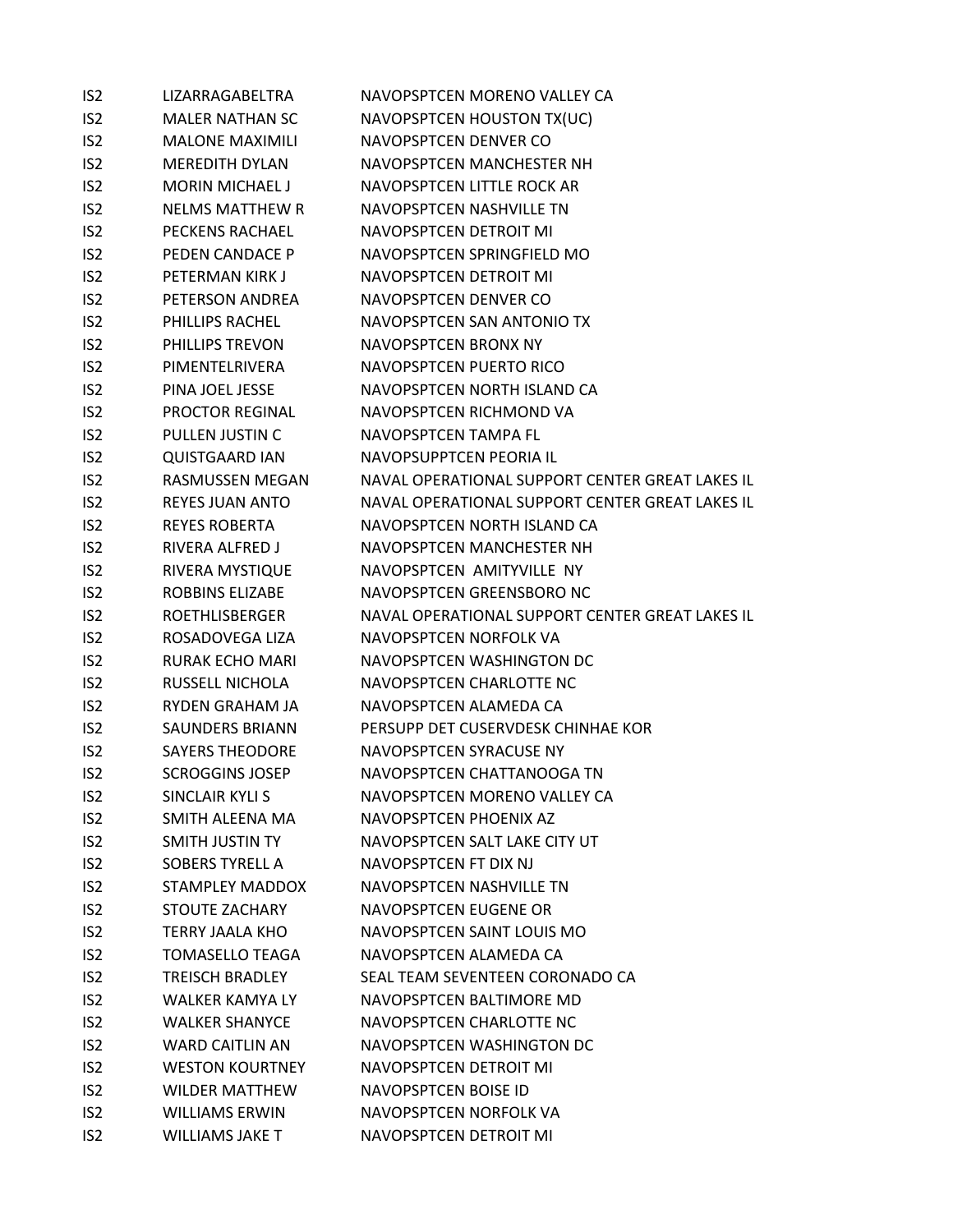| IS <sub>2</sub> | <b>WILSON BRIAN MI</b> | NAVOPSPTCEN WASHINGTON DC                       |
|-----------------|------------------------|-------------------------------------------------|
| IS <sub>2</sub> | <b>WILSON KYLE AUS</b> | NAVOPSPTCEN SPRINGFIELD MO                      |
| IS <sub>2</sub> | YANOSIK COURTNE        | NAVOPSPTCEN WILMINGTON NC                       |
| IS <sub>3</sub> | <b>BOYLE ALLYSON K</b> | NAVAL OPERATIONAL SUPPORT CENTER GREAT LAKES IL |
| IS <sub>3</sub> | <b>BRAVO AHLANI DE</b> | NAVOPSPTCEN LEMOORE CA                          |
| IS <sub>3</sub> | <b>GABBARD DRAYKE</b>  | NAVOPSPTCEN HOUSTON TX(UC)                      |
| IS <sub>3</sub> | SETCHFIELD TAYL        | NAVOPSPTCEN BATTLE CREEK MI                     |
| IT1             | <b>BELTRAN JERAMMI</b> | NAVOPSPTCEN SAN DIEGO CA                        |
| IT1             | <b>BENSON RAVEN NI</b> | NAVOPSPTCEN GREENSBORO NC                       |
| IT1             | <b>BERLS RYAN SCOT</b> | NAVOPSPTCEN EARLE COLTS NECK NJ                 |
| IT1             | <b>BLAKE DERRICK D</b> | NAVOPSPTCEN PORT HUENEME CA                     |
| IT1             | <b>CHEA SARAM</b>      | NAVOPSPTCEN KITSAP WA                           |
| IT1             | <b>CHEUNG JEFFREY</b>  | NAVOPSPTCEN BRONX NY                            |
| IT1             | <b>CRUZ EDWARD</b>     | NAVOPSPTCEN WASHINGTON DC                       |
| IT1             | DARNELL JOSEPH         | NAVOPSPTCEN MEMPHIS TN                          |
| IT1             | <b>FAISON CAMILLE</b>  | NAVAL OPERATIONAL SUPPORT CENTER GREAT LAKES IL |
| IT1             | <b>FLEMING DOUGLAS</b> | NAVOPSPTCEN BALTIMORE MD                        |
| IT1             | <b>FOULK MATTHEW L</b> | NAVOPSPTCFN OMAHA NF                            |
| IT1             | <b>GENTZ TRAVIS JO</b> | NAVOPSPTCEN MINNEAPOLIS MN                      |
| IT1             | <b>GUERRERO ANTHON</b> | NAVOPSPTCEN SAN DIEGO CA                        |
| IT1             | <b>HANSEN RORY C</b>   | NAVOPSPTCEN NORFOLK VA                          |
| IT1             | <b>HARPER JONAH DI</b> | NAVOPSPTCEN NORFOLK VA                          |
| IT1             | HASAN MOHAMMED         | NAVOPSPTCEN MADISON WI                          |
| IT1             | HONEYWELL DONAL        | NAVOPSPTCEN NORFOLK VA                          |
| IT1             | LEE MICHAEL JOH        | NAVOPSPTCEN HOUSTON TX(UC)                      |
| IT1             | MAI JOHNNY THAN        | SEAL TEAM SEVENTEEN CORONADO CA                 |
| IT1             | <b>MANZ KEVIN HALS</b> | NAVOPSPTCEN WASHINGTON DC                       |
| IT1             | NAGY JEREMIAH L        | NAVOPSPTCEN NORFOLK VA                          |
| IT1             | <b>QUEMADA JEFFERY</b> | NAVOPSPTCEN SAN ANTONIO TX                      |
| IT1             | <b>RAWLINS STEVEN</b>  | NAVOPSPTCEN COLUMBUS OH                         |
| IT1             | SAIN SCOTT ANTH        | NAVOPSPTCEN WASHINGTON DC                       |
| IT1             | <b>SARRIS JOSHUA S</b> | NAVOPSPTCEN ALAMEDA CA                          |
| IT1             | <b>SLATON KATHERIN</b> | NAVOPSPTCEN SAN DIEGO CA                        |
| IT1             | SMITH STEVE JEA        | NAVOPSPTCEN NORTH ISLAND CA                     |
| IT1             | SPOTTEN BRETT A        | NAVOPSPTCEN INDIANAPOLIS IN                     |
| IT1             | SULLIVAN MAXWEL        | NAVOPSPTCEN BALTIMORE MD                        |
| IT1             | <b>TORRES FATIMA D</b> | <b>NOSC ATLANTA</b>                             |
| IT1             | <b>TREMAIN JUSTIN</b>  | NAVOPSPTCEN WHIDBEY ISLAND WA                   |
| IT1             | <b>TURNER DARREN M</b> | NAVOPSPTCEN PENSACOLA FL                        |
| IT1             | <b>TURPIN TRAVIS T</b> | NAVOPSPTCEN PORTLAND OR                         |
| IT1             | VIA DANIEL JOSE        | NAVOPSPTCEN ELEANOR WV                          |
| IT1             | <b>WASIK MALLORY R</b> | DIA WASHINGTON DC                               |
| IT1             | <b>WEIDENHAMMER EL</b> | NAVOPSPTCEN BALTIMORE MD                        |
| IT1             | <b>WHITE CHRISTOPH</b> | NAVOPSPTCEN SAN DIEGO CA                        |
| IT2             | <b>ALEXANDER ELTON</b> | <b>NOSC ATLANTA</b>                             |
| IT2             | <b>ANTHONY HUNTER</b>  | NAVOPSPTCEN BATTLE CREEK MI                     |
| IT2             | <b>BANKS ANITA DEL</b> | NAVOPSPTCEN WEST PALM BEACH FL                  |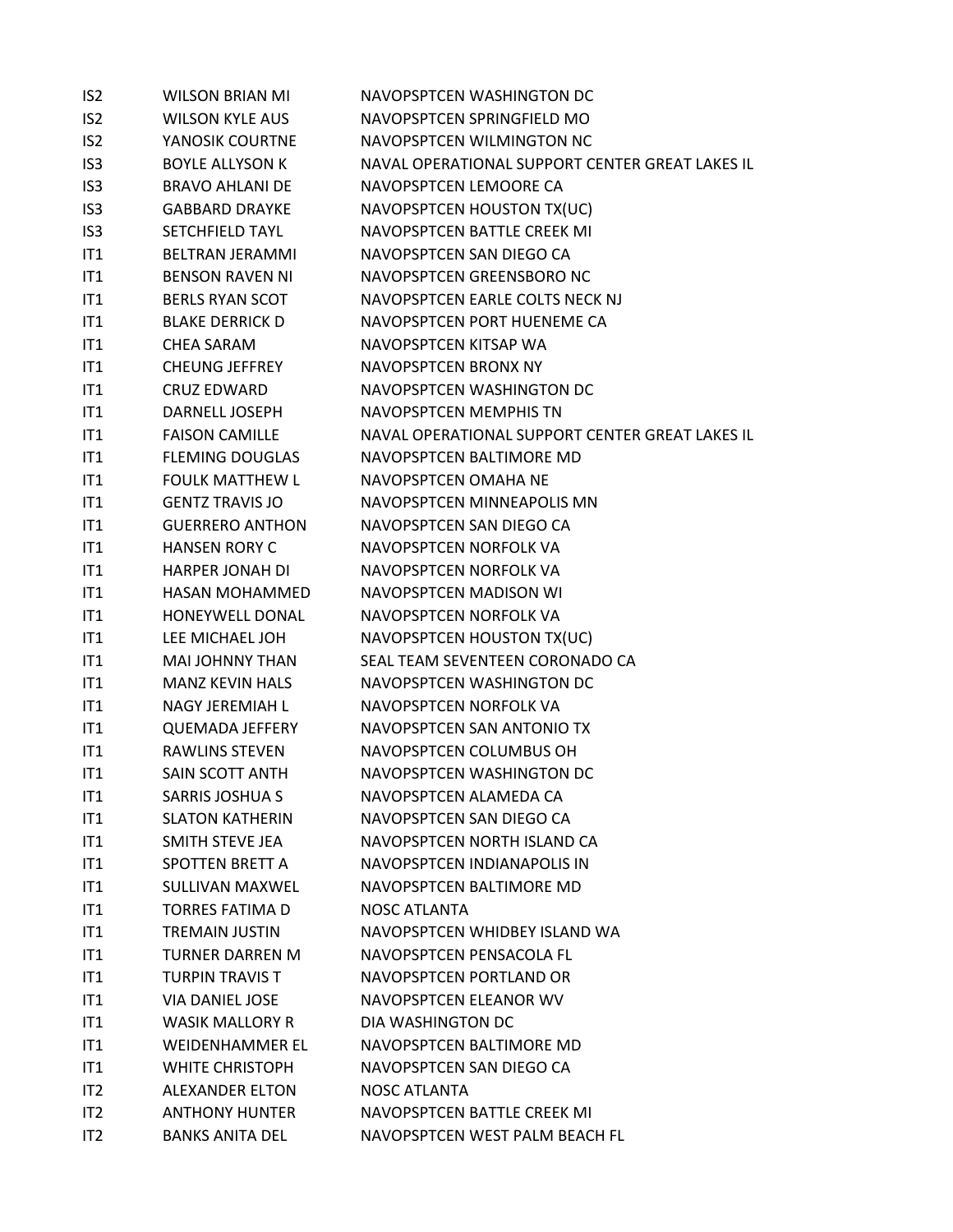| IT <sub>2</sub> | <b>BAUBLITZ ZACHAR</b> | NAVOPSPTCEN COLUMBUS GA                         |
|-----------------|------------------------|-------------------------------------------------|
| IT <sub>2</sub> | <b>BELK COY DEWITT</b> | NAVOPSPTCEN KANSAS CITY MO                      |
| IT2             | <b>BURTON DILLON K</b> | NAVOPSPTCEN NASHVILLE TN                        |
| IT2             | <b>CALDWELL TYLER</b>  | NAVOPSPTCEN ALBUQUERQUE NM                      |
| IT2             | <b>CARLSON BRICELY</b> | NAVOPSPTCEN SIOUX FALLS SD                      |
| IT2             | <b>CARTER DEVIN XA</b> | NAVOPSPTCEN ALAMEDA CA                          |
| IT2             | <b>CONNORS DAVID P</b> | NAVOPSPTCEN MINNEAPOLIS MN                      |
| IT2             | <b>CURRIN CHRISTOP</b> | NAVOPSPTCEN GREENVILLE SC                       |
| IT2             | <b>DANIELS FRANKLI</b> | NAVOPSPTCEN MIAMI FL                            |
| IT <sub>2</sub> | <b>DAVILA RODOLFO</b>  | NAVOPSPTCEN SAN ANTONIO TX                      |
| IT2             | <b>DAVISPIERCE KAR</b> | NAVOPSPTCEN NORFOLK VA                          |
| IT2             | <b>EARLS RYAN CHRI</b> | NAVOPSPTCEN FORT WORTH TX                       |
| IT2             | <b>FERRER CHRISTOP</b> | NAVOPSPTCEN NORTH ISLAND CA                     |
| IT2             | <b>FIELDS RICKY HA</b> | NAVOPSPTCEN WASHINGTON DC                       |
| IT <sub>2</sub> | <b>FLORES RAMSES</b>   | NAVAL OPERATIONAL SUPPORT CENTER GREAT LAKES IL |
| IT2             | <b>FOSTER DARRELL</b>  | NAVOPSPTCEN RALEIGH NC                          |
| IT2             | <b>GALLAGHER AMIE</b>  | NAVAL OPERATIONAL SUPPORT CENTER GREAT LAKES IL |
| IT2             | <b>GARDEA MAYRA</b>    | NAVOPSPTCEN AMARILLO TX                         |
| IT2             | <b>GUTIERREZ JOHN</b>  | NAVOPSPTCEN PHOENIX AZ                          |
| IT2             | <b>HARTLEY AUSTIN</b>  | <b>NOSC ATLANTA</b>                             |
| IT2             | HERNANDEZHERNAN        | NAVOPSPTCEN BOISE ID                            |
| IT2             | <b>HIPOLITO EUGENE</b> | NAVOPSPTCEN ALAMEDA CA                          |
| IT2             | <b>HOBSON DILLON M</b> | NAVOPSPTCEN EUGENE OR                           |
| IT2             | <b>INFANTE VINCENT</b> | NAVOPSPTCEN PLAINVILLE CT                       |
| IT2             | <b>JAMES JORDAN CH</b> | NAVOPSPTCEN CINCINNATI OH                       |
| IT2             | <b>KARPOVICH JESSI</b> | NAVOPSPTCEN WILMINGTON DE                       |
| IT2             | <b>KEENE JORDAN TY</b> | <b>HELMINERON FIFTEEN</b>                       |
| IT <sub>2</sub> | KING DANA JAMEL        | NAVOPSPTCEN ALBANY NY                           |
| IT <sub>2</sub> | <b>KRAMBERG HOLLY</b>  | NAVOPSPTCEN ROCHESTER NY                        |
| IT2             | <b>KRONTZ ZAYNE E</b>  | NAVOPSPTCEN RALEIGH NC                          |
| IT <sub>2</sub> | <b>LUDWICK BRANDON</b> | NAVOPSPTCEN BATTLE CREEK MI                     |
| IT2             | <b>MAJOR CHRISTIAN</b> | NAVOPSPTCEN ALLENTOWN PA                        |
| IT2             | <b>MCCLAIN DEVON A</b> | NAVOPSPTCEN HARRISBURG PA                       |
| IT <sub>2</sub> | <b>MIDDLETON KRIST</b> | NAVOPSPTCEN PHOENIX AZ                          |
| IT2             | MONTGOMERY JAMI        | NAVOPSPTCEN WASHINGTON DC                       |
| IT <sub>2</sub> | <b>MYERS KRISTON D</b> | NAVOPSPTCEN BALTIMORE MD                        |
| IT2             | <b>NORMAN CHRISTOP</b> | NAVOPSPTCEN HOUSTON TX(UC)                      |
| IT2             | PENDLETON WILLI        | NAVOPSPTCEN MADISON WI                          |
| IT2             | PERRY JACOB COL        | NAVOPSPTCEN HOUSTON TX(UC)                      |
| IT <sub>2</sub> | POLING GUNNAR C        | NAVOPSPTCEN PITTSBURG PA                        |
| IT <sub>2</sub> | POND KEALEN JOE        | NAVOPSPTCEN BOISE ID                            |
| IT2             | POSEY TAYLOR DA        | NAVOPSPTCEN TOLEDO OH                           |
| IT <sub>2</sub> | PROCTOR ROBERT         | NAVOPSPTCEN NORFOLK VA                          |
| IT2             | <b>PURSLEY CHARLES</b> | NAVOPSPTCEN HOUSTON TX(UC)                      |
| IT <sub>2</sub> | RODRIGUEZ JUAN         | NAVOPSPTCEN NORTH ISLAND CA                     |
| IT <sub>2</sub> | ROMAN DESMOND W        | NAVOPSPTCEN AUSTIN TX                           |
| IT <sub>2</sub> | ROUN JEFFREY DA        | NAVOPSPTCEN MANCHESTER NH                       |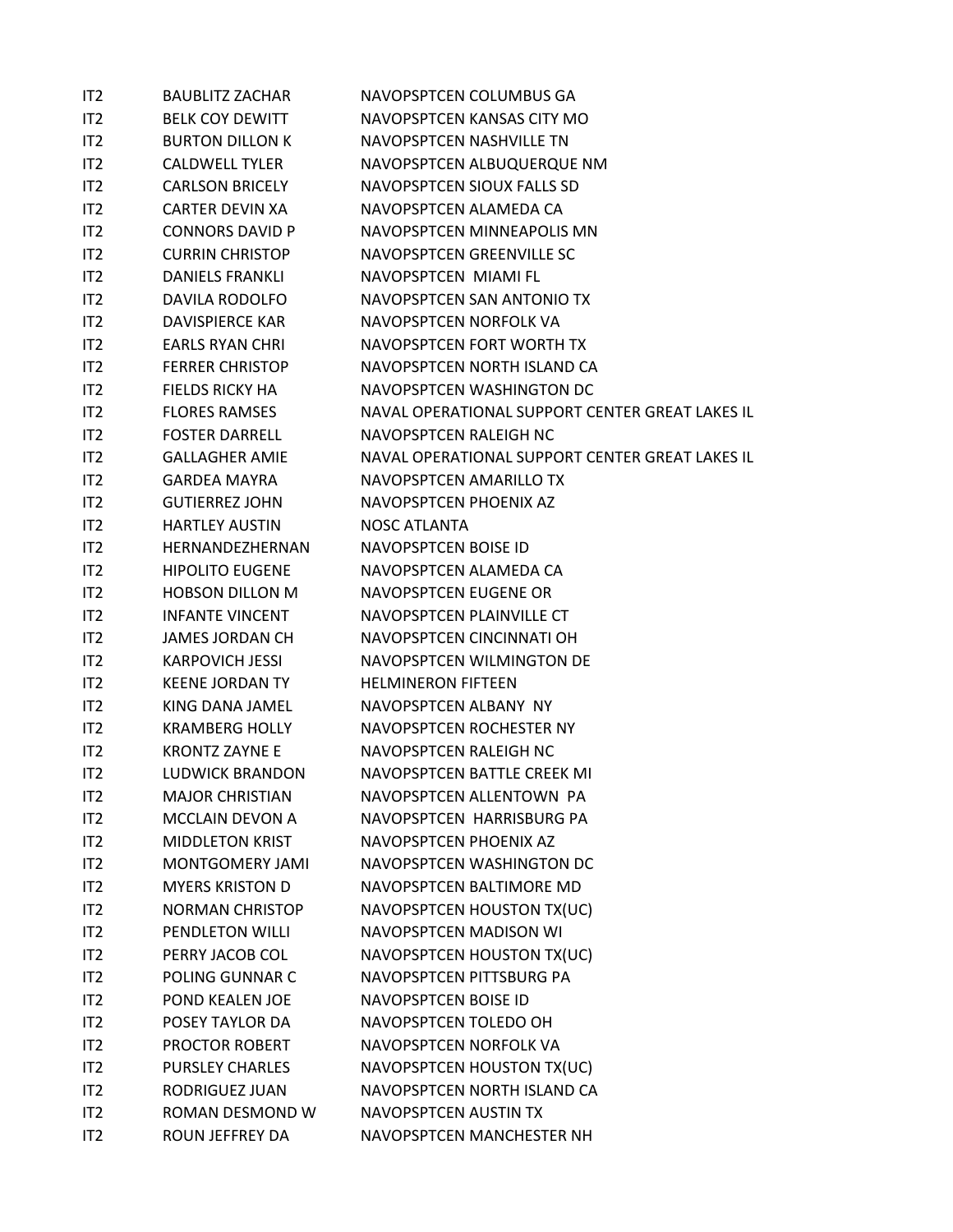| IT <sub>2</sub> | <b>SAENZ JOSUE</b>     | NAVOPSPTCEN EL PASO TX                          |
|-----------------|------------------------|-------------------------------------------------|
| IT <sub>2</sub> | <b>SCALI DEREK RYA</b> | NAVOPSPTCEN PHOENIX AZ                          |
| IT <sub>2</sub> | <b>SCHOEN COLLIN J</b> | NOSC ATLANTA                                    |
| IT <sub>2</sub> | <b>SCOTT MICHAEL J</b> | NAVOPSPTCEN RICHMOND VA                         |
| IT <sub>2</sub> | <b>SHAFER BRYCE AL</b> | NAVOPSPTCEN HONOLULU HI                         |
| IT <sub>2</sub> | STJOHN JOSHUA B        | NAVOPSPTCEN KNOXVILLE TN                        |
| IT2             | THOMAS JULIA M         | NAVOPSPTCEN RICHMOND VA                         |
| IT <sub>2</sub> | TIPTON JACOB AL        | NAVOPSPTCEN TUCSON AZ                           |
| IT <sub>2</sub> | <b>TORRES JOSE RIC</b> | NAVOPSPTCEN SAN ANTONIO TX                      |
| IT <sub>2</sub> | <b>VILLANUEVA MICH</b> | NAVOPSPTCEN FORT WORTH TX                       |
| IT <sub>2</sub> | YANEZ XAVIER CR        | NAVOPSPTCEN ALBUQUERQUE NM                      |
| IT <sub>2</sub> | YARRINGTON DALT        | NAVOPSPTCEN MINNEAPOLIS MN                      |
| IT <sub>2</sub> | <b>ZUTLER ABEL EZE</b> | NAVOPSPTCEN ALAMEDA CA                          |
| IT <sub>3</sub> | <b>AZEVEDO ANTHONY</b> | NAVOPSPTCEN LEMOORE CA                          |
| IT <sub>3</sub> | <b>BARONE MARIE AN</b> | NAVOPSPTCEN BRONX NY                            |
| IT <sub>3</sub> | <b>BIRKNER STONE G</b> | NAVOPSPTCEN SAINT LOUIS MO                      |
| IT <sub>3</sub> | <b>BRIGHT SHANTINI</b> | NAVOPSPTCEN CHARLOTTE NC                        |
| IT <sub>3</sub> | <b>BROWN MINA SHAR</b> | PERSUPP DET WPNSTA CHARLESTON SC                |
| IT <sub>3</sub> | <b>BRYAN KYLE DAVI</b> | NAVOPSPTCEN HARRISBURG PA                       |
| IT <sub>3</sub> | <b>BURKS THOMAS AN</b> | NAVOPSPTCEN SAINT LOUIS MO                      |
| IT <sub>3</sub> | <b>CALDER JACOB CH</b> | NAVOPSPTCEN SALT LAKE CITY UT                   |
| IT3             | <b>CASTIGLIONE GIO</b> | NAVOPSPTCEN DENVER CO                           |
| IT <sub>3</sub> | <b>CERVANTES PEDRO</b> | COMMAREXSECRON ELEVEN SEAL BEACH CA             |
| IT <sub>3</sub> | <b>CROW SEAN DYLAN</b> | <b>CORIVRON TEN</b>                             |
| IT <sub>3</sub> | <b>CUARTERO MATTHE</b> | NAVAL OPERATIONAL SUPPORT CENTER GREAT LAKES IL |
| IT <sub>3</sub> | <b>DEFAZIO MICHAEL</b> | NAVOPSPTCEN QUINCY MA                           |
| IT <sub>3</sub> | <b>DESMUKE JOSEPH</b>  | NAVOPSPTCEN PITTSBURG PA                        |
| IT <sub>3</sub> | <b>FERNANDEZ ANTHO</b> | NAVOPSPTCEN NORTH ISLAND CA                     |
| IT <sub>3</sub> | <b>FREEMAN ALEXIS</b>  | <b>NOSC ATLANTA</b>                             |
| IT <sub>3</sub> | <b>GENNETT RYAN JO</b> | NAVAL OPERATIONAL SUPPORT CENTER GREAT LAKES IL |
| IT <sub>3</sub> | <b>HAMILTON JAMES</b>  | NAVOPSPTCEN FORT WORTH TX                       |
| IT3             | <b>HULSE ROBERT MI</b> | NAVOPSPTCEN KITSAP WA                           |
| IT <sub>3</sub> | JEFFERS SARA AB        | NAVOPSPTCEN PENSACOLA FL                        |
| IT <sub>3</sub> | LEONE CHARLES B        | NAVOPSPTCEN FT DIX NJ                           |
| IT <sub>3</sub> | <b>MORGAN JACK HER</b> | NAVOPSPTCEN AUSTIN TX                           |
| IT3             | <b>MORRISON MORGAN</b> | NAVOPSPTCEN BALTIMORE MD                        |
| IT <sub>3</sub> | <b>NEGRETE ANGEL D</b> | NAVOPSPTCEN PORT HUENEME CA                     |
| IT <sub>3</sub> | NEWKIRK BRIA M         | NAVOPSPTCEN GULFPORT MS                         |
| IT <sub>3</sub> | ORTIZORDUNA YOH        | NAVOPSPTCEN HOUSTON TX(UC)                      |
| IT <sub>3</sub> | PARSONS JOHN CU        | NAVOPSPTCEN ALBUQUERQUE NM                      |
| IT <sub>3</sub> | PATRICK ISAAC          | NOSC AUGUSTA GA                                 |
| IT3             | PATTERSON JOHNN        | NAVOPSPTCEN MIAMI FL                            |
| IT <sub>3</sub> | PAYAN VIVIAN           | NAVOPSPTCEN HOUSTON TX(UC)                      |
| IT <sub>3</sub> | PERRY LANE GARR        | NAVOPSPTCEN SALT LAKE CITY UT                   |
| IT <sub>3</sub> | PIRTLE ANGELO T        | NAVOPSPTCEN MEMPHIS TN                          |
| IT3             | PRICE THOMAS BR        | NAVOPSPTCEN GREENVILLE SC                       |
| IT <sub>3</sub> | <b>QUIRING BENJAMI</b> | NAVOPSPTCEN DENVER CO                           |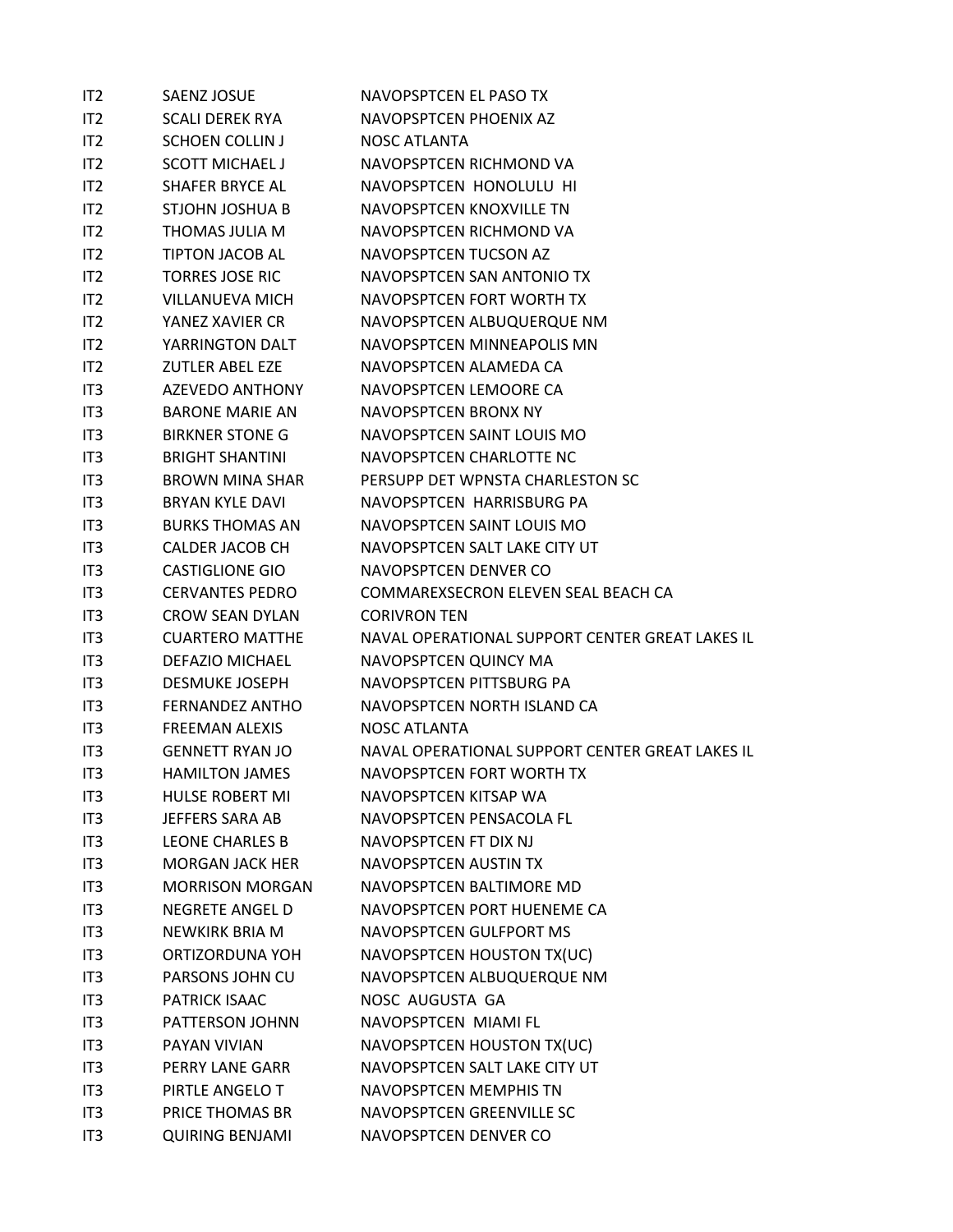| IT3             | RIECKHOFF NICHO        | COMMAREXSECRON ELEVEN SEAL BEACH CA             |
|-----------------|------------------------|-------------------------------------------------|
| IT <sub>3</sub> | <b>ROBERTS DANIEL</b>  | PERSUPP DET WPNSTA CHARLESTON SC                |
| IT <sub>3</sub> | SANCHEZ EDWIN D        | NAVOPSPTCEN SPOKANE WA                          |
| IT3             | <b>SCHIELKE ALEXAN</b> | <b>FLELOGSUPPRON SIX ONE</b>                    |
| IT <sub>3</sub> | SHAMBERGER DYLA        | <b>HELMINERON FIFTEEN</b>                       |
| IT <sub>3</sub> | <b>SINGLETON TERRI</b> | NAVOPSPTCEN SAN DIEGO CA                        |
| IT <sub>3</sub> | SMITH KEYUNDRA         | NAVOPSPTCEN BESSEMER AL                         |
| IT <sub>3</sub> | <b>TOWN MICHAEL AN</b> | NAVOPSPTCEN NORTH ISLAND CA                     |
| IT3             | <b>VALDEZ GESIKA R</b> | <b>NAVOPSPTCEN HOUSTON TX</b>                   |
| IT <sub>3</sub> | <b>WILCOX AARON CA</b> | NAVOPSPTCEN NORFOLK VA                          |
| LN1             | <b>BEAVER DEREK CE</b> | NAVOPSPTCEN INDIANAPOLIS IN                     |
| LN1             | CAWTHRON COREY         | NAVOPSPTCEN MANCHESTER NH                       |
| LN1             | <b>ESCOBEDO JORGE</b>  | NAVOPSPTCEN SAN DIEGO CA                        |
| LN1             | HIRATA AMANDA J        | NAVOPSPTCEN DETROIT MI                          |
| LN1             | <b>KRAUS BRANDON D</b> | NAVAL OPERATIONAL SUPPORT CENTER GREAT LAKES IL |
| LN1             | MILLER BETSY VA        | NAVOPSPTCEN SAN DIEGO CA                        |
| LN1             | RODRIGUEZ MESCE        | NAVOPSPTCEN ORLANDO FL                          |
| LS1             | ALLEN MICHAEL P        | NAVOPSPTCEN EARLE COLTS NECK NJ                 |
| LS1             | ANIMASHAUN ADEY        | NAVOPSPTCEN BALTIMORE MD                        |
| LS1             | <b>ARTIS MARCELL D</b> | NAVIODET DAM NECK VA                            |
| LS1             | <b>BODEA AMY L</b>     | NAVOPSPTCEN NORTH ISLAND CA                     |
| LS1             | <b>CAPOGRECA KIMBE</b> | NAVOPSPTCEN RALEIGH NC                          |
| LS1             | CARDONA DAMIAN         | NAVOPSPTCEN PORT HUENEME CA                     |
| LS1             | <b>CRUZ VICKY</b>      | NAVOPSPTCEN SAN ANTONIO TX                      |
| LS1             | ECHEVARRIA BIAN        | NAVOPSPTCEN ORLANDO FL                          |
| LS1             | <b>ENGLISH JOHNNY</b>  | NAVOPSPTCEN HOUSTON TX(UC)                      |
| LS1             | <b>GLYCKHERR MARIA</b> | NAVOPSPTCEN OKLAHOMA CITY OK                    |
| LS1             | <b>GUTIERREZ GIOVA</b> | NAVOPSPTCEN BRONX NY                            |
| LS1             | <b>HAMPTON PATRICK</b> | NAVOPSPTCEN BESSEMER AL                         |
| LS1             | HANSEN KRESTEN         | NAVOPSPTCEN INDIANAPOLIS IN                     |
| LS1             | HICKS MATTHEW D        | NAVOPSPTCEN PLAINVILLE CT                       |
| LS1             | <b>HOEFFLIN JULIA</b>  | <b>FLELOGSUPPRON FIVE FIVE</b>                  |
| LS1             | <b>JACKSON JAMAL M</b> | NAVOPSPTCEN FT DIX NJ                           |
| LS1             | LANE TIMOTHY DE        | NAVOPSPTCEN SALT LAKE CITY UT                   |
| LS1             | LEAKE CAROLYN L        | NAVOPSPTCEN PHOENIX AZ                          |
| LS1             | LLOPIZCURBELO L        | NAVOPSPTCEN PUERTO RICO                         |
| LS1             | <b>MARTINEZ JESUS</b>  | NAVOPSPTCEN BESSEMER AL                         |
| LS1             | <b>MEYER PHILLIP A</b> | NAVOPSPTCEN GREENVILLE SC                       |
| LS1             | <b>MILLER BRENT OT</b> | NAVOPSPTCEN SAN DIEGO CA                        |
| LS1             | MITCHELL KIM CL        | NAVOPSPTCEN PHOENIX AZ                          |
| LS1             | MOODIE JEFFREY         | NAVOPSPTCEN FT DIX NJ                           |
| LS1             | MUNOZ JOSE ANTO        | PERSUPP DET NTC GREAT LAKES IL                  |
| LS1             | <b>MYERS LORIE ANN</b> | NAVOPSPTCEN COLUMBUS GA                         |
| LS1             | NANTHACHAI JIRA        | NAVOPSPTCEN PORT HUENEME CA                     |
| LS1             | <b>NEECE AMY LOUIS</b> | <b>CAMP LEMONNIER DJIBOUTI</b>                  |
| LS1             | RIMOCAL VIKTOR         | NAVOPSPTCEN SAN DIEGO CA                        |
| LS1             | ROMABILES LUIS         | NAVOPSPTCEN NORTH ISLAND CA                     |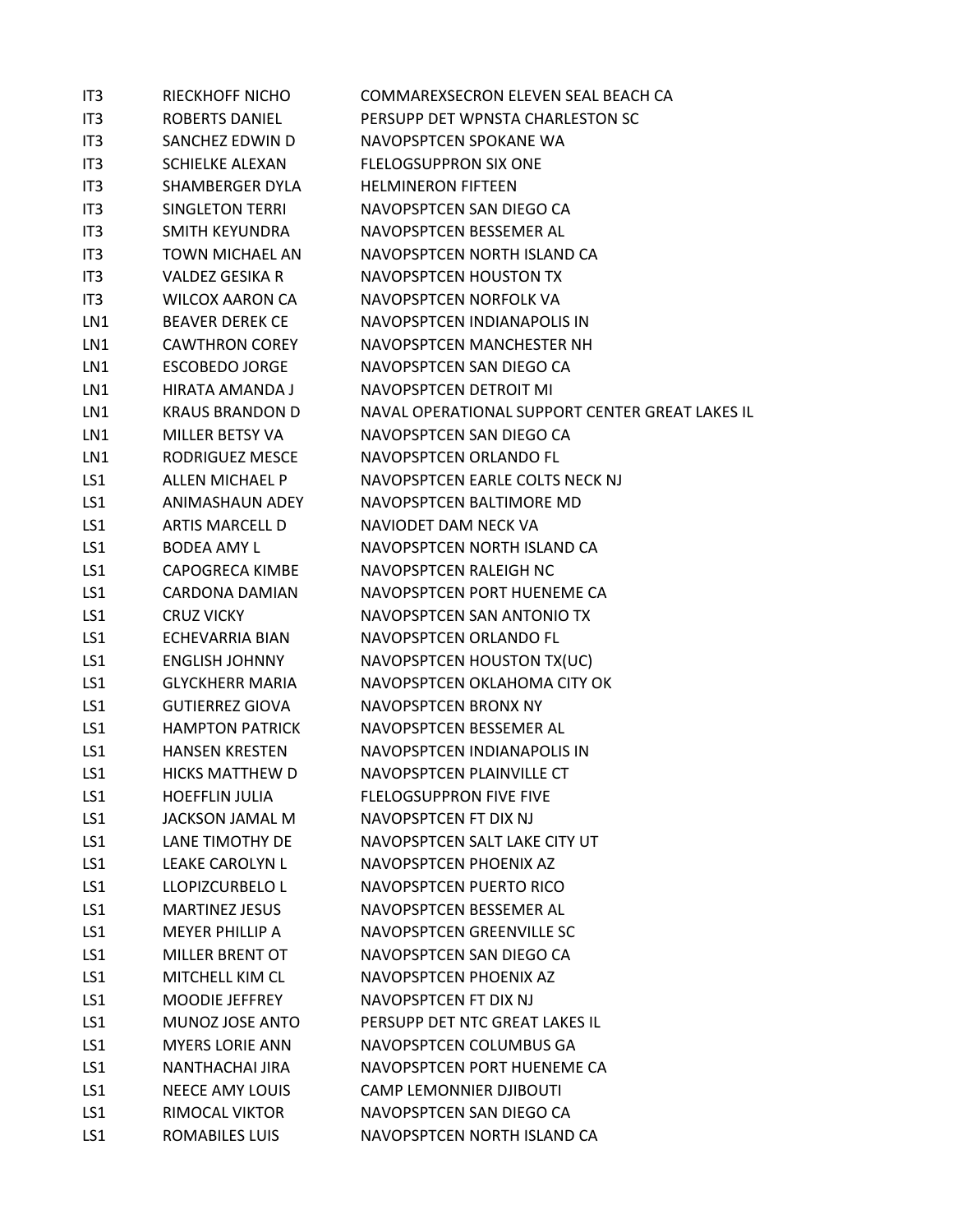| LS1             | <b>ROQUE FAYE SOBE</b> | NAVOPSPTCEN SAN JOSE CA          |
|-----------------|------------------------|----------------------------------|
| LS1             | <b>SAGUN DON MANES</b> | NAVOPSPTCEN SAN ANTONIO TX       |
| LS1             | <b>SEEDNER MALINDE</b> | NAVOPSPTCEN LEMOORE CA           |
| LS1             | <b>SEGURA FELIPE E</b> | <b>CAMP LEMONNIER DJIBOUTI</b>   |
| LS1             | <b>SULLIVAN TIFFAN</b> | NAVOPSPTCEN SAINT LOUIS MO       |
| LS1             | <b>VANEGAS CLAUDIA</b> | NAVOPSPTCEN AMITYVILLE NY        |
| LS1             | <b>WALKER YONETTE</b>  | NAVOPSPTCEN NORFOLK VA           |
| LS1             | ZIMMERMAN TAMMY        | NAVOPSPTCEN ROCK ISLAND IL       |
| LS <sub>2</sub> | <b>AGAPITO CARMINA</b> | NAVOPSPTCEN NORTH ISLAND CA      |
| LS <sub>2</sub> | <b>AKINBODE AKINLO</b> | NAVOPSPTCEN OKLAHOMA CITY OK     |
| LS <sub>2</sub> | <b>AMMANN TIMOTHY</b>  | <b>NAVOPSPTCEN BRONX NY</b>      |
| LS <sub>2</sub> | ANGOCO CHRISTOP        | NAVOPSPTCEN NEWPORT RI           |
| LS <sub>2</sub> | AZEVEDO RICARDO        | NAVOPSPTCEN ALAMEDA CA           |
| LS <sub>2</sub> | <b>BANSTOLA PURUSH</b> | <b>NOSC ATLANTA</b>              |
| LS <sub>2</sub> | <b>BARNES KAMERON</b>  | NAVOPSPTCEN FORT WORTH TX        |
| LS <sub>2</sub> | <b>BEARDRIDLON JAS</b> | PERSUPP DET NORTH ISLAND CA      |
| LS <sub>2</sub> | <b>BEATTIE JAMES P</b> | NAVOPSPTCEN FT DIX NJ            |
| LS <sub>2</sub> | <b>BELL DONIELLE E</b> | <b>NOSC ATLANTA</b>              |
| LS <sub>2</sub> | <b>BICONDOVA JACOB</b> | NAVOPSPTCEN PORT HUENEME CA      |
| LS <sub>2</sub> | <b>BONDORA HAYLEE</b>  | NAVOPSPTCEN PHOENIX AZ           |
| LS <sub>2</sub> | <b>BROOKSCARRANZA</b>  | NAVOPSPTCEN NORFOLK VA           |
| LS <sub>2</sub> | <b>BROUILLETTE STE</b> | NAVOPSPTCEN MANCHESTER NH        |
| LS <sub>2</sub> | <b>CHANG LOREEN</b>    | NAVOPSPTCEN TAMPA FL             |
| LS <sub>2</sub> | <b>DAWSON ELIZABET</b> | PERSUPP DET WPNSTA CHARLESTON SC |
| LS <sub>2</sub> | <b>DIALLO FAYCAL</b>   | NAVOPSPTCEN NEWPORT RI           |
| LS <sub>2</sub> | DOUET TRACEY AN        | <b>VP-30JACKSONVILLE FL</b>      |
| LS <sub>2</sub> | <b>DUERRWAECHTER E</b> | NAVOPSPTCEN PENSACOLA FL         |
| LS <sub>2</sub> | <b>ELLIS ARTHUR AL</b> | NAVOPSPTCEN EUGENE OR            |
| LS <sub>2</sub> | EQUINABANIQUED         | NAVOPSPTCEN LAS VEGAS NV         |
| LS <sub>2</sub> | <b>FERNANDEZ ROSAL</b> | NAVOPSPTCEN HONOLULU HI          |
| LS <sub>2</sub> | <b>FIGUEROA JUANCA</b> | NAVOPSPTCEN NEW LONDON CT        |
| LS <sub>2</sub> | <b>FLORENCE MARJOR</b> | NAVOPSPTCEN SHREVEPORT LA        |
| LS <sub>2</sub> | <b>FLORES ROLANDO</b>  | NAVOPSPTCEN SAN JOSE CA          |
| LS <sub>2</sub> | <b>GARY STARLA MAR</b> | NAVOPSPTCEN INDIANAPOLIS IN      |
| LS <sub>2</sub> | <b>GILMAN TONYA RE</b> | NAVOPSPTCEN DETROIT MI           |
| LS <sub>2</sub> | <b>GIOULIS CHRISTO</b> | <b>NAVOPSPTCEN BRONX NY</b>      |
| LS <sub>2</sub> | <b>GRAMLICH MATTHE</b> | NAVOPSPTCEN COLUMBUS OH          |
| LS <sub>2</sub> | <b>GREEN ABBIE LEE</b> | NAVOPSPTCEN COLUMBUS OH          |
| LS <sub>2</sub> | <b>HANDLEY GLEN AN</b> | NAVOPSUPPCEN LOUISVILLE KY       |
| LS <sub>2</sub> | <b>HOLLEY BRANDON</b>  | NAVOPSPTCEN NORFOLK VA           |
| LS <sub>2</sub> | <b>HOWARD KEIONDRA</b> | PERSUPP DET BAHRAIN              |
| LS <sub>2</sub> | <b>IRVEN MICHAEL A</b> | <b>CAMP LEMONNIER DJIBOUTI</b>   |
| LS <sub>2</sub> | <b>IZATT JEANNE LY</b> | NAVOPSPTCEN SALT LAKE CITY UT    |
| LS <sub>2</sub> | JIMENEZ JOSE LU        | NAVOPSPTCEN HOUSTON TX(UC)       |
| LS <sub>2</sub> | <b>KOROLYOV YEVGEN</b> | NAVOPSPTCEN INDIANAPOLIS IN      |
| LS <sub>2</sub> | LEI CHONG LEONG        | NAVOPSPTCEN ALAMEDA CA           |
| LS <sub>2</sub> | LEVIN MAURITZIO        | NAVOPSPTCEN MIAMI FL             |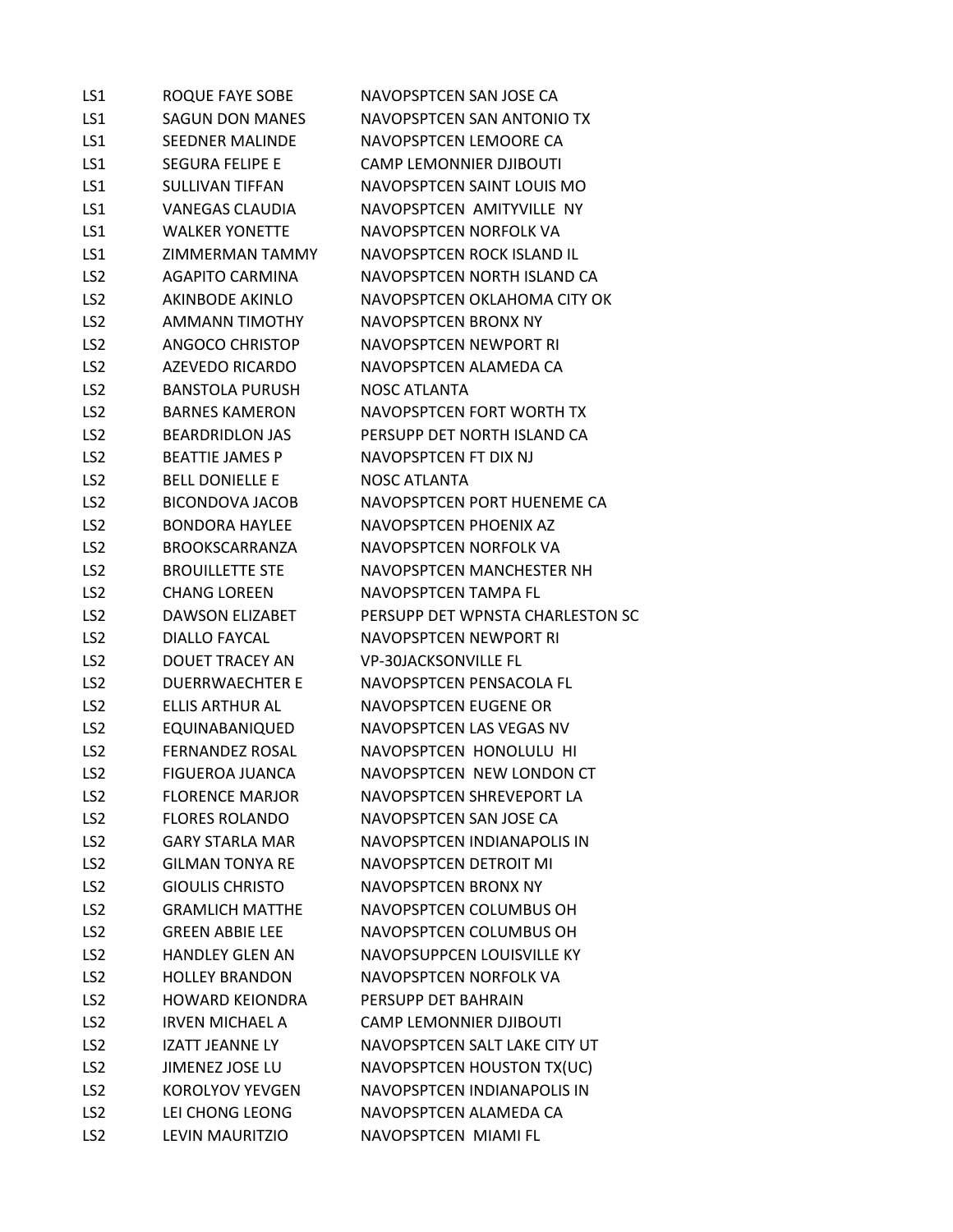| LS <sub>2</sub> | <b>LEWIS DEMITRIUS</b> | NAVOPSPTCEN FT DIX NJ             |
|-----------------|------------------------|-----------------------------------|
| LS <sub>2</sub> | <b>MADDOX BRANDI</b>   | NAVOPSPTCEN DETROIT MI            |
| LS <sub>2</sub> | <b>MARSHALL DANA T</b> | NAVOPSPTCEN BALTIMORE MD          |
| LS <sub>2</sub> | <b>MCKENZIE CASSAN</b> | NAVOPSPTCEN BRONX NY              |
| LS <sub>2</sub> | <b>MENENDEZ LIANA</b>  | <b>VP-30JACKSONVILLE FL</b>       |
| LS <sub>2</sub> | <b>MESSLER MELISSA</b> | NAVOPSPTCEN RICHMOND VA           |
| LS <sub>2</sub> | <b>MORRIS ERIKA NI</b> | NAVOPSPTCEN INDIANAPOLIS IN       |
| LS <sub>2</sub> | MULWA FRANCIS M        | NAVOPSPTCEN SAINT LOUIS MO        |
| LS <sub>2</sub> | <b>NOBACH CAMILA I</b> | NAVOPSPTCEN DENVER CO             |
| LS <sub>2</sub> | <b>NONLES EVERETTA</b> | <b>CAMP LEMONNIER DJIBOUTI</b>    |
| LS <sub>2</sub> | <b>NWOKE PETUS CHI</b> | NAVOPSPTCEN FORT WORTH TX         |
| LS <sub>2</sub> | <b>OBAT PAUL ABIER</b> | NAVOPSPTCEN HOUSTON TX(UC)        |
| LS <sub>2</sub> | <b>OLIVER KIM BYRO</b> | NAVOPSPTCEN WEST PALM BEACH FL    |
| LS <sub>2</sub> | <b>OMWENGA ZACHARY</b> | NAVOPSPTCEN QUINCY MA             |
| LS <sub>2</sub> | <b>PAREDES JUAN PA</b> | <b>CAMP LEMONNIER DJIBOUTI</b>    |
| LS <sub>2</sub> | PETERSON BRYAN         | NAVOPSPTCEN FT DIX NJ             |
| LS <sub>2</sub> | PILGER RICHARD         | NAVOPSPTCEN CORPUS CHRISTI TX     |
| LS <sub>2</sub> | POF TIFFANY RFN        | <b>HELSEACOMBATRON EIGHT FIVE</b> |
| LS <sub>2</sub> | <b>REYES ANTHONI J</b> | NAVOPSPTCEN SYRACUSE NY           |
| LS <sub>2</sub> | RICHARDS DANIEL        | NAVOPSPTCEN ROANOKE VA            |
| LS <sub>2</sub> | RICHARDS DYLAN         | NAVOPSPTCEN COLUMBUS OH           |
| LS <sub>2</sub> | <b>ROBINSON MICHAE</b> | NAVOPSPTCEN NORFOLK VA            |
| LS <sub>2</sub> | RODRIGUEZ EMPER        | NAVOPSPTCEN NORTH ISLAND CA       |
| LS <sub>2</sub> | RODRIGUEZ JASMI        | NAVOPSPTCEN PLAINVILLE CT         |
| LS <sub>2</sub> | ROUSSEL LUCAS T        | <b>JTF GTMO</b>                   |
| LS <sub>2</sub> | <b>SAMSON REUBEN C</b> | NAVOPSPTCEN FT DIX NJ             |
| LS <sub>2</sub> | SHAFFER ANDA AY        | <b>VP-30JACKSONVILLE FL</b>       |
| LS <sub>2</sub> | SILVA JAIME M          | <b>VP-30JACKSONVILLE FL</b>       |
| LS <sub>2</sub> | <b>SLATON DEKEICA</b>  | NAVOPSPTCEN SAN JOSE CA           |
| LS <sub>2</sub> | <b>SNOW ELENA</b>      | NAVOPSPTCEN PHOENIX AZ            |
| LS <sub>2</sub> | SOMTIA DORLETTE        | NAVOPSPTCEN WASHINGTON DC         |
| LS <sub>2</sub> | <b>STEFFY TORI KAY</b> | <b>CAMP LEMONNIER DJIBOUTI</b>    |
| LS <sub>2</sub> | <b>STODDART DANIEL</b> | NAVOPSPTCEN SAN DIEGO CA          |
| LS <sub>2</sub> | <b>STORM CATHERINE</b> | NAVOPSPTCEN NEW LONDON CT         |
| LS <sub>2</sub> | <b>SUAZO JASON J</b>   | NAVOPSPTCEN BRONX NY              |
| LS <sub>2</sub> | <b>TESFAYE FEKADE</b>  | NAVOPSPTCEN WASHINGTON DC         |
| LS <sub>2</sub> | <b>TREJO ISRAEL</b>    | NAVOPSPTCEN EL PASO TX            |
| LS <sub>2</sub> | TUCKER SHAKAYLA        | PERSUPP DET ATLANTA GA            |
| LS <sub>2</sub> | VALADEZAGUILAR         | NAVOPSPTCEN SAINT LOUIS MO        |
| LS <sub>2</sub> | <b>VELASCO RINAELA</b> | NAVOPSPTCEN SAN DIEGO CA          |
| LS <sub>2</sub> | <b>WALKER ANTREKNE</b> | NAVOPSPTCEN SHREVEPORT LA         |
| LS <sub>2</sub> | <b>WASHINGTON JAY</b>  | NAVOPSPTCEN NORFOLK VA            |
| LS <sub>2</sub> | WOOD JUSTIN MIC        | NAVOPSPTCEN DETROIT MI            |
| LS <sub>2</sub> | <b>WOOD NICHOLAS A</b> | NAVOPSPTCEN BESSEMER AL           |
| LS <sub>2</sub> | <b>XIANG CHANG</b>     | NAVOPSPTCEN WASHINGTON DC         |
| LS <sub>2</sub> | <b>XING ZHIHONG</b>    | NAVOPSPTCEN LOS ANGELES CA        |
| LS3             | <b>BARKER LEIF EKM</b> | PERSUPP DET EVERETT WA            |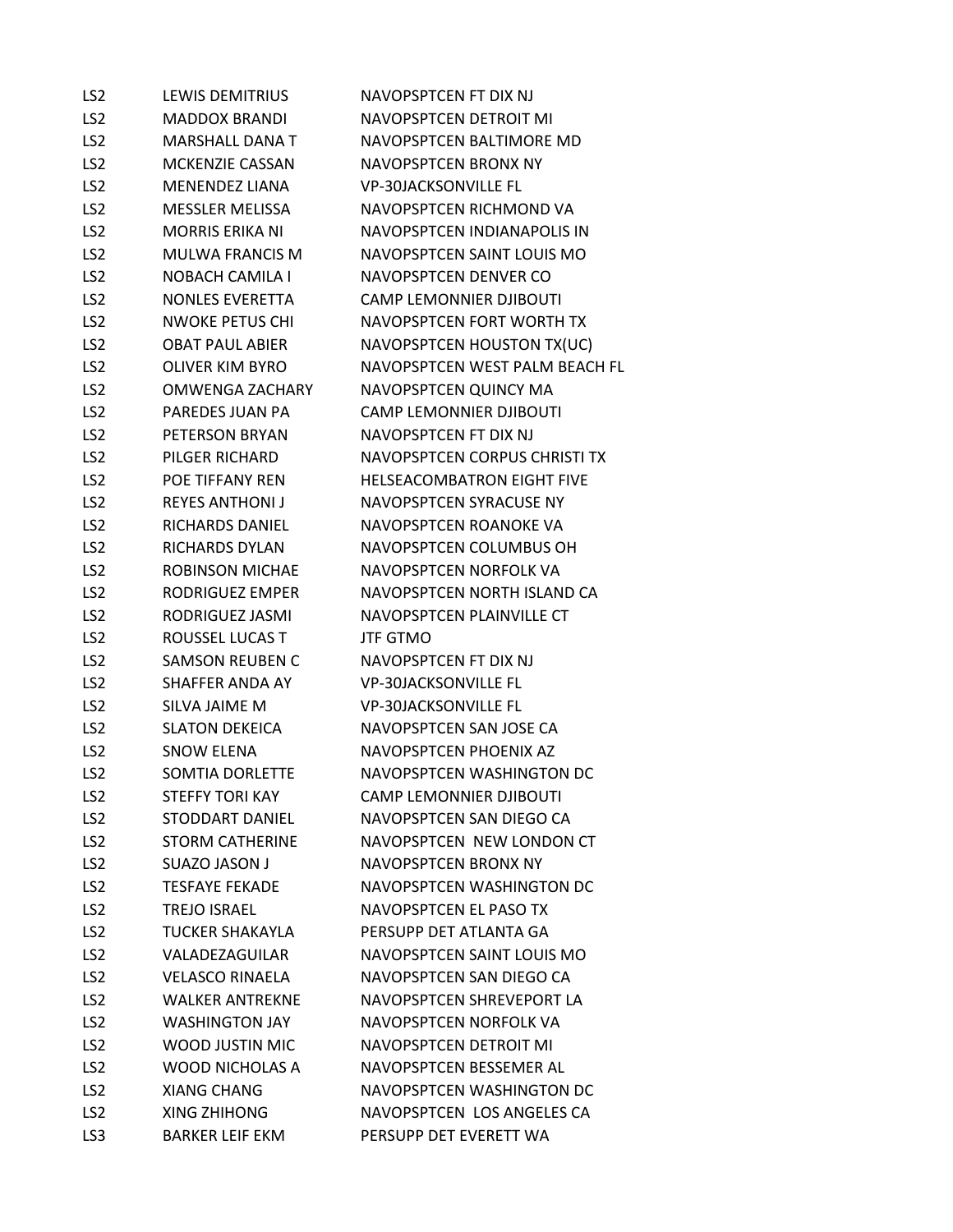| LS3             | <b>DOBBINS WHITLEY</b> | NAVOPSPTCEN FORT WORTH TX       |
|-----------------|------------------------|---------------------------------|
| LS <sub>3</sub> | <b>FOSTER TONYALY</b>  | <b>HELMINERON FOURTEEN</b>      |
| LS3             | <b>GLENN GRESHAY J</b> | <b>NOSC ATLANTA</b>             |
| LS3             | <b>GRACIAN AMARIS</b>  | NAVOPSPTCEN EARLE COLTS NECK NJ |
| LS <sub>3</sub> | <b>HARPER BRITTNEY</b> | <b>NAVOPSPTCEN GULFPORT MS</b>  |
| LS3             | <b>HARRIS DARRYL L</b> | NAVOPSPTCEN SAN DIEGO CA        |
| LS3             | HASHAM FARHAN M        | NAVOPSPTCEN FORT WORTH TX       |
| LS <sub>3</sub> | KING OLIVER RYA        | NAVOPSPTCEN FORT WORTH TX       |
| LS3             | LI JINHUA              | NAVOPSPTCEN ALAMEDA CA          |
| LS <sub>3</sub> | LOPEZROLDAN ROD        | NAVOPSPTCEN PUERTO RICO         |
| LS <sub>3</sub> | <b>MATTHEWS CHARLA</b> | NAVOPSPTCEN COLUMBUS GA         |
| LS3             | <b>MOODY JEREMY RO</b> | NAVOPSPTCEN QUINCY MA           |
| LS <sub>3</sub> | <b>MORRIS HEATHER</b>  | <b>FLELOGSUPPRON FIVE NINE</b>  |
| LS <sub>3</sub> | <b>NASH KENDRIC MA</b> | PERSUPP DET BAHRAIN             |
| LS <sub>3</sub> | <b>OLAOYE OLAYEMI</b>  | <b>NAVOPSPTCEN BRONX NY</b>     |
| LS3             | SPENCER WENYLSA        | NAVOPSPTCEN TAMPA FL            |
| LS3             | <b>TUTSON JASMINE</b>  | NAVOPSPTCEN WASHINGTON DC       |
| LS <sub>3</sub> | <b>WALKER CONROY J</b> | NAVOPSPTCEN EARLE COLTS NECK NJ |
| LS3             | WISE MEAGHAN MA        | <b>HELMINERON FOURTEEN</b>      |
| LS <sub>3</sub> | WYATT ELIJAH AK        | <b>NOSC ATLANTA</b>             |
| MA1             | BALLARD MIRANDA        | NAVOPSPTCEN MANCHESTER NH       |
| MA1             | <b>BECKER KRISTOFE</b> | NAVOPSPTCEN MINNEAPOLIS MN      |
| MA1             | <b>BRIGGS KIM MARI</b> | NAVOPSPTCEN SYRACUSE NY         |
| MA1             | <b>CHOMPUNICH KENN</b> | NAVOPSPTCEN MIAMI FL            |
| MA1             | <b>CORDES MICHAEL</b>  | NAVOPSPTCEN EARLE COLTS NECK NJ |
| MA1             | <b>DASHER CHRISTOP</b> | PERSUPP DET JACKSONVILLE FL     |
| MA1             | <b>FONTANEZ ALEX S</b> | NAVOPSPTCEN CHARLOTTE NC        |
| MA1             | <b>HEBERT CHASE AN</b> | NAVOPSPTCEN SALT LAKE CITY UT   |
| MA1             | <b>JACKSON GLEN LO</b> | NAVOPSPTCEN RALEIGH NC          |
| MA1             | <b>JENNINGS JOSS R</b> | NAVIODET DAM NECK VA            |
| MA1             | <b>KEMMERER JACQUE</b> | <b>CAMP LEMONNIER DJIBOUTI</b>  |
| MA1             | <b>KERN JEREMY LEE</b> | NAVOPSPTCEN DENVER CO           |
| MA1             | <b>LEIGHTON MATTHE</b> | NAVOPSPTCEN SAGINAW MI          |
| MA1             | LENZ CURTIS PAT        | NAVOPSPTCEN FT CARSON CO        |
| MA1             | <b>LOCKETT ERNEST</b>  | NAVOPSPTCEN OKLAHOMA CITY OK    |
| MA1             | <b>LOVAN ANTHONY S</b> | NAVOPSPTCEN NASHVILLE TN        |
| MA1             | LYNCH MICHAFL J        | NAVOPSPTCEN AMITYVILLE NY       |
| MA1             | <b>MAY ROBIN FLIZA</b> | <b>NAVOPSPTCEN BILLINGS MT</b>  |
| MA1             | <b>MCBRIDE ALICIA</b>  | NAVOPSPTCEN HONOLULU HI         |
| MA1             | MILLS CHELSEA A        | <b>VP-30JACKSONVILLE FL</b>     |
| MA1             | <b>MISTLER BRITTAN</b> | NAVOPSPTCEN OMAHA NE            |
| MA1             | <b>MONTES STEPHANI</b> | NAVOPSPTCEN PUERTO RICO         |
| MA1             | <b>MORALESCOLON EN</b> | NAVOPSPTCEN HOUSTON TX          |
| MA1             | <b>MUMPOWER AARON</b>  | <b>VP-30JACKSONVILLE FL</b>     |
| MA1             | <b>MURPHY JUSTIN T</b> | NAVOPSPTCEN DENVER CO           |
| MA1             | PHELPS MARCUS J        | NAVOPSPTCEN AMITYVILLE NY       |
| MA1             | <b>REFFNER JUANA C</b> | NAVOPSPTCEN WASHINGTON DC       |
|                 |                        |                                 |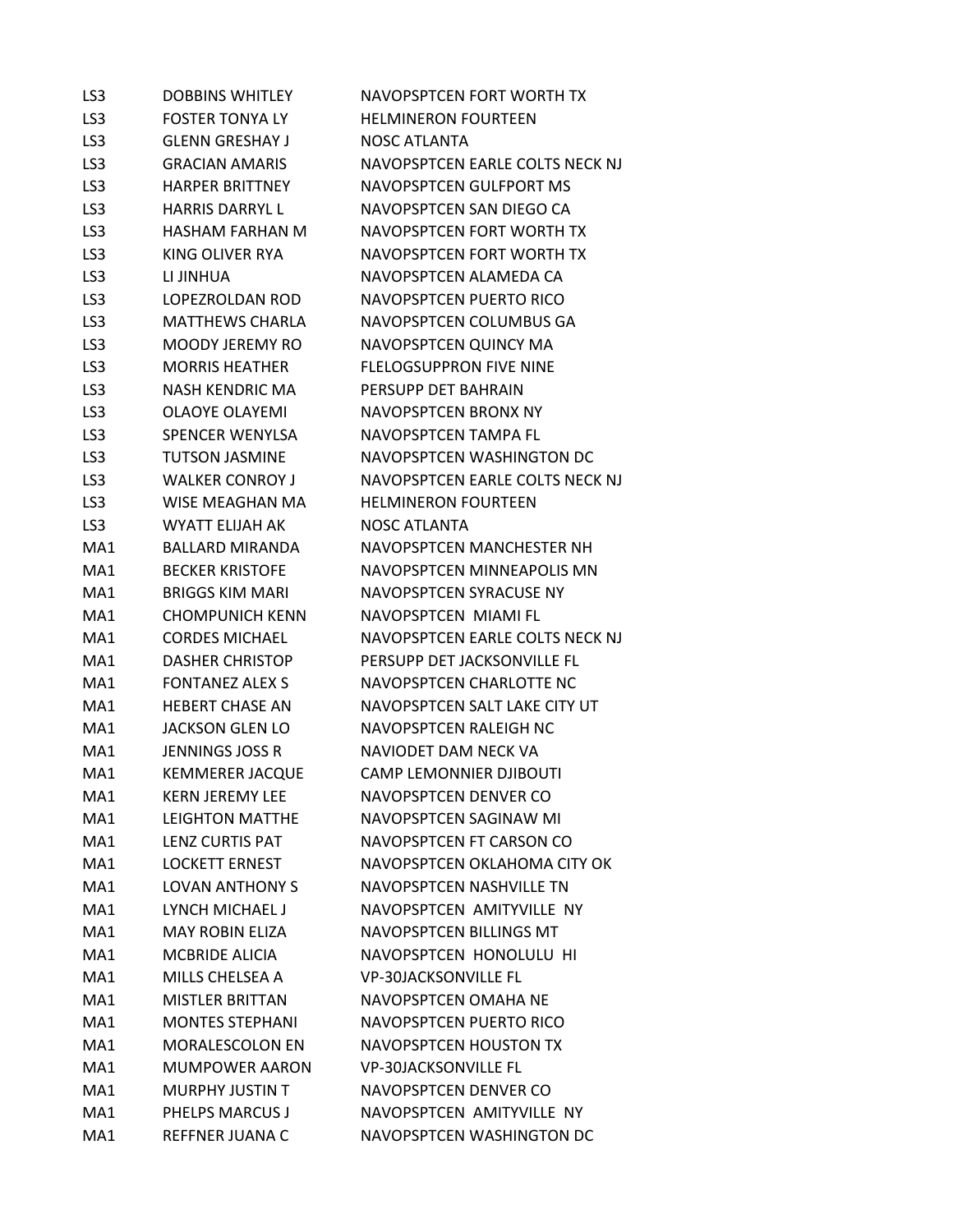| MA1             | <b>RICHARDS TIAN N</b> | NAVOPSPTCEN BRONX NY                            |
|-----------------|------------------------|-------------------------------------------------|
| MA1             | SANTIAGO JOSEPH        | NAVOPSPTCEN BRONX NY                            |
| MA1             | SANTOS JESUS AL        | NAVOPSPTCEN NORFOLK VA                          |
| MA1             | SARIA JASON            | NAVOPSPTCEN LOS ANGELES CA                      |
| MA1             | <b>SAWYER STEPHEN</b>  | NAVOPSPTCEN NORFOLK VA                          |
| MA1             | <b>SINES TODD ANTH</b> | NAVAL OPERATIONAL SUPPORT CENTER GREAT LAKES IL |
| MA1             | SMITH JACOB ALA        | PERSUPP DET WPNSTA CHARLESTON SC                |
| MA1             | THORMAN ADAM BO        | NAVOPSPTCEN ROCHESTER NY                        |
| MA1             | <b>VANPARIS ALICE</b>  | NAVOPSPTCEN NORTH ISLAND CA                     |
| MA1             | <b>WRIGHT DANIEL B</b> | NAVOPSPTCFN NEWPORT RI                          |
| MA1             | YORK DANIEL PET        | NAVOPSPTCEN MANCHESTER NH                       |
| MA1             | ZIMMERMAN JOHN         | NAVOPSPTCEN KITSAP WA                           |
| MA <sub>2</sub> | <b>ALEWINE TYSHEAN</b> | NAVOPSPTCEN LEMOORE CA                          |
| MA <sub>2</sub> | <b>AVILA JASON DON</b> | NAVOPSPTCEN LEMOORE CA                          |
| MA <sub>2</sub> | <b>BARNETT ALDEN V</b> | NAVOPSPTCEN WEST PALM BEACH FL                  |
| MA <sub>2</sub> | <b>BRANNER TRACY L</b> | NAVOPSPTCEN KNOXVILLE TN                        |
| MA <sub>2</sub> | <b>BURKE KAYLA ANN</b> | NAVOPSPTCEN PHOENIX AZ                          |
| MA <sub>2</sub> | <b>BUSH DONDRAF BR</b> | PERSUPP DET BAHRAIN                             |
| MA <sub>2</sub> | <b>COOK DEVIN KAYL</b> | NAVOPSPTCEN NEW LONDON CT                       |
| MA <sub>2</sub> | <b>COSTELLO JORDAN</b> | NAVOPSPTCEN ROCHESTER NY                        |
| MA <sub>2</sub> | DAVIS STEVEN WA        | NAVOPSPTCEN COLUMBUS OH                         |
| MA <sub>2</sub> | <b>DELRASO JENNIFE</b> | NAVOPSPTCEN AUSTIN TX                           |
| MA <sub>2</sub> | DIMARIA DANIEL         | NAVOPSPTCEN FT DIX NJ                           |
| MA <sub>2</sub> | <b>DOWNEY SEAN PAT</b> | NAVOPSPTCEN BATTLE CREEK MI                     |
| MA <sub>2</sub> | <b>ENDINJOK BORDIN</b> | <b>JTF GTMO</b>                                 |
| MA <sub>2</sub> | <b>FESSLER JULIA K</b> | NAVOPSPTCEN FORT WORTH TX                       |
| MA2             | <b>FORREST DAUNTAE</b> | NAVOPSPTCEN BALTIMORE MD                        |
| MA <sub>2</sub> | <b>GARTEN ALEXANDE</b> | PERSUPP DET BAHRAIN                             |
| MA <sub>2</sub> | <b>GEORGIA DAVID J</b> | NAVOPSPTCEN HARRISBURG PA                       |
| MA <sub>2</sub> | <b>GERBITZ CALEB R</b> | NAVOPSPTCEN MADISON WI                          |
| MA <sub>2</sub> | <b>GOBEIL RYAN ELL</b> | <b>COMUSNAVSO</b>                               |
| MA <sub>2</sub> | <b>HARDIN JAKARRF</b>  | NAVIODET DAM NECK VA                            |
| MA <sub>2</sub> | <b>HURST DANNY RAY</b> | NAVOPSPTCEN KNOXVILLE TN                        |
| MA2             | JACKSON JAMES M        | NOSC AUGUSTA GA                                 |
| MA2             | JONES STEVEN RO        | NOSC ATLANTA                                    |
| MA <sub>2</sub> | <b>KEATON JONATHAN</b> | NAVOPSPTCEN BALTIMORE MD                        |
| MA <sub>2</sub> | <b>KFFBAUGH CAMFRO</b> | PERSUPP DET NTC GREAT LAKES IL                  |
| MA <sub>2</sub> | <b>KETTERING DERRI</b> | NAVOPSPTCEN PITTSBURG PA                        |
| MA <sub>2</sub> | <b>KHAN NOOR O</b>     | <b>COMNCWRON TWO ONE ADMIN NEWPORT RI</b>       |
| MA <sub>2</sub> | <b>LAVAN BRITTANY</b>  | PERSUPP DET BETHESDA MD                         |
| MA <sub>2</sub> | <b>MARTINEZ JESUS</b>  | NAVOPSPTCEN RICHMOND VA                         |
| MA <sub>2</sub> | <b>MARTINEZ MONICA</b> | NAVOPSPTCEN SAN DIEGO CA                        |
| MA2             | MCDOUGALL JESSI        | NAVOPSPTCEN EARLE COLTS NECK NJ                 |
| MA <sub>2</sub> | MUEHL CHRISTOPH        | NAVOPSPTCEN NORFOLK VA                          |
| MA <sub>2</sub> | <b>NELSON JEMISHA</b>  | PERSUPP DET BAHRAIN                             |
| MA <sub>2</sub> | <b>OCONNOR ROGER B</b> | NAVOPSPTCEN JACKSONVILLE FL                     |
| MA <sub>2</sub> | PABONGARCIA ELL        | NAVOPSPTCEN RICHMOND VA                         |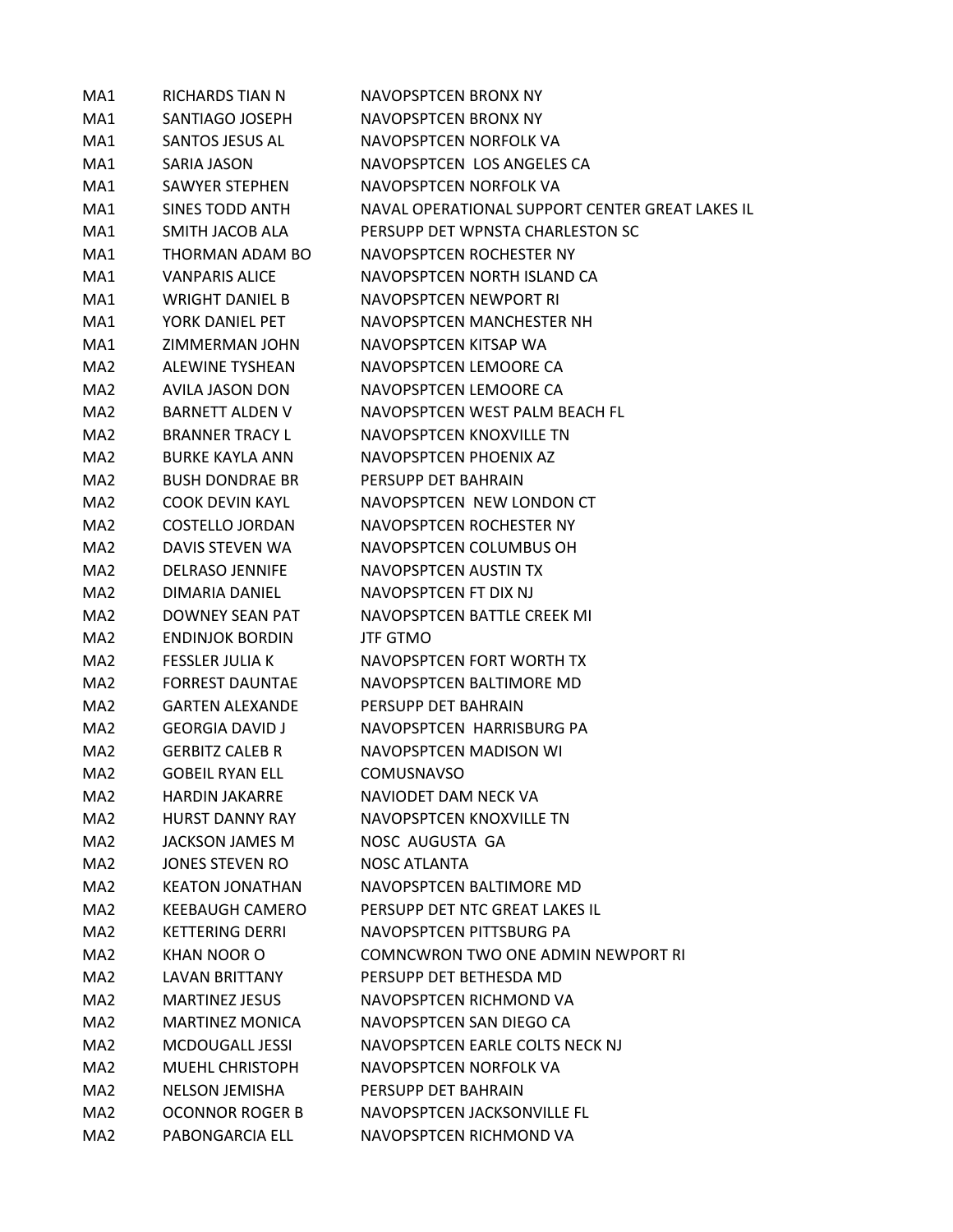| MA2             | PEMMANT ELI THO        | PERSUPP DET EVERETT WA                          |
|-----------------|------------------------|-------------------------------------------------|
| MA <sub>2</sub> | PHILLIPS ASHLIE        | NAVOPSPTCEN BATTLE CREEK MI                     |
| MA2             | <b>PHILLIPS DANIEL</b> | <b>CAMP LEMONNIER DJIBOUTI</b>                  |
| MA <sub>2</sub> | RANDOLPH CRAIG         | PERSUPP DET NAVSTA SAN DIEGO CA                 |
| MA <sub>2</sub> | ROBERTS JERMAIN        | <b>VP-30JACKSONVILLE FL</b>                     |
| MA <sub>2</sub> | <b>ROBERTS MICHELL</b> | <b>CAMP LEMONNIER DJIBOUTI</b>                  |
| MA <sub>2</sub> | SOTO JAMES FRAN        | NAVOPSPTCEN BRONX NY                            |
| MA2             | SUAREZ ERIC ADA        | NAVOPSPTCEN HARLINGEN TX                        |
| MA <sub>2</sub> | <b>TICKELL JEREMIA</b> | <b>VP-30JACKSONVILLE FL</b>                     |
| MA <sub>2</sub> | <b>TISHER TIMOTHY</b>  | NAVOPSPTCEN CHEYENNE WY                         |
| MA2             | <b>USHER CLIFFORD</b>  | NAVOPSPTCEN BRONX NY                            |
| MA2             | <b>VELEZ EVELYN AL</b> | NAVOPSPTCEN WEST PALM BEACH FL                  |
| MA <sub>2</sub> | WYLIE JOHN PATR        | NAVOPSPTCEN BRONX NY                            |
| MA3             | <b>AGHA CAMERON TY</b> | NAVOPSPTCEN OKLAHOMA CITY OK                    |
| MA3             | <b>BATTISTA LINDSA</b> | NAVOPSPTCEN BATTLE CREEK MI                     |
| MA3             | <b>BOLAS ADAM PAUL</b> | NOSC ATLANTA                                    |
| MA3             | <b>BOWEN ALEXIS DE</b> | NAVOPSPTCEN SACRAMENTO CA                       |
| MA3             | <b>BRANCH JORDAN P</b> | NAVOPSPTCEN FORT WORTH TX                       |
| MA3             | <b>BUSH MICHAEL JO</b> | NAVOPSPTCEN LEMOORE CA                          |
| MA3             | <b>COMBO KEITH SHA</b> | <b>VP-30JACKSONVILLE FL</b>                     |
| MA3             | <b>DODSON MITCHEL</b>  | PERSUPP DET EVERETT WA                          |
| MA3             | <b>EASTER DEVIN MO</b> | NAVOPSPTCEN CHARLOTTE NC                        |
| MA3             | <b>FRANKLIN ANDREA</b> | NAVOPSPTCEN KANSAS CITY MO                      |
| MA3             | <b>FUNKHOUSER STEF</b> | NAVOPSPTCEN OKLAHOMA CITY OK                    |
| MA3             | <b>GONZALEZ RAY ST</b> | NAVOPSPTCEN OKLAHOMA CITY OK                    |
| MA3             | GUERRA RENE REO        | PERSUPP DET BAHRAIN                             |
| MA3             | <b>GUERRERO GILBER</b> | NAVOPSPTCEN AUSTIN TX                           |
| MA3             | <b>HARTHMAN JORDAN</b> | NAVOPSPTCEN BALTIMORE MD                        |
| MA3             | <b>HENRY MARCUS DE</b> | NAVOPSPTCEN HOUSTON TX                          |
| MA3             | <b>HOPKINS BRUCE D</b> | ONI WASHINGTON DC                               |
| MA3             | <b>HUFFMAN CHRISTO</b> | NAVOPSPTCFN MEMPHIS TN                          |
| MA3             | <b>JAMES CHRISTOPH</b> | <b>NAVOPSPTCEN RALEIGH NC</b>                   |
| MA3             | <b>JILES TAYLOR AU</b> | NAVOPSPTCEN WEST PALM BEACH FL                  |
| MA3             | <b>JOHNSTUN SHELBY</b> | NAVOPSPTCEN SALT LAKE CITY UT                   |
| MA3             | <b>KOPP LIAM ANDRE</b> | NAVAL OPERATIONAL SUPPORT CENTER GREAT LAKES IL |
| MA3             | <b>LASHUAY KRISTIN</b> | NAVOPSPTCEN AMITYVILLE NY                       |
| MA3             | LEYDEN PHILIP A        | NAVOPSPTCEN MORENO VALLEY CA                    |
| MA3             | <b>MADDEN SAMUEL A</b> | NAVOPSPTCEN SAINT LOUIS MO                      |
| MA3             | <b>MANAHAN DONAVAN</b> | NAVOPSPTCEN AMARILLO TX                         |
| MA3             | <b>MANNING DATASHC</b> | <b>NAVOPSPTCEN MEMPHIS TN</b>                   |
| MA3             | MCCOY DANIEL CL        | NAVOPSPTCEN KNOXVILLE TN                        |
| MA3             | <b>MEKEBEB TEWODRO</b> | NAVOPSPTCEN SAN DIEGO CA                        |
| MA3             | <b>MIKHAIL MATTHEW</b> | NAVOPSPTCEN FORT WORTH TX                       |
| MA3             | <b>MOUTON CHRISTOP</b> | NAVOPSPTCEN HOUSTON TX(UC)                      |
| MA3             | <b>NESBITT EBONY S</b> | NAVOPSPTCEN MIAMI FL                            |
| MA3             | <b>NGUYEN STEVEN T</b> | NAVOPSPTCEN SAN JOSE CA                         |
| MA3             | PARKS DOMINICS         | NAVOPSPTCEN LAS VEGAS NV                        |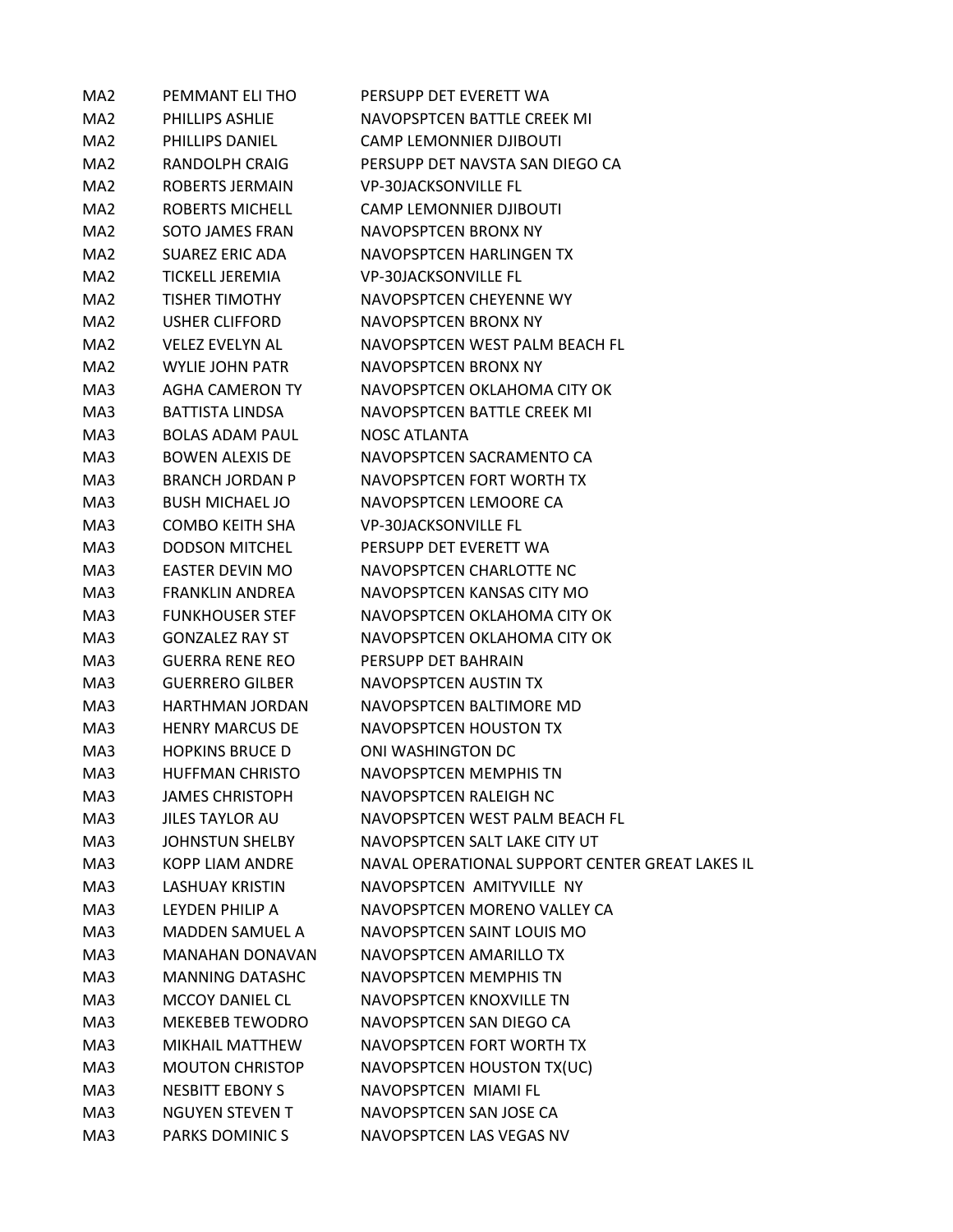| MA3             | POLANCO ELIOPOL         | NAVOPSPTCEN ALLENTOWN PA        |
|-----------------|-------------------------|---------------------------------|
| MA3             | POWNALL AARON J         | NAVOPSPTCEN BALTIMORE MD        |
| MA3             | <b>RIEDEMANLENARZ</b>   | NAVOPSPTCEN MINNEAPOLIS MN      |
| MA3             | <b>RIVERS WILLIAM</b>   | NAVOPSPTCEN GREENVILLE SC       |
| MA3             | RODRIGUEZ HECTO         | NAVOPSPTCEN HOUSTON TX(UC)      |
| MA3             | SANTIAGOMARCANO         | <b>NAVOPSPTCEN PUERTO RICO</b>  |
| MA3             | <b>SAXTON CHRISTOP</b>  | NAVOPSPTCEN PHOENIX AZ          |
| MA3             | <b>SELLERS NATHAN</b>   | NAVOPSPTCEN FORT WORTH TX       |
| MA3             | <b>SHARP TYLER JAR</b>  | NAVOPSPTCEN TAMPA FL            |
| MA3             | <b>STARNES BRADLEY</b>  | NAVOPSPTCEN GREENVILLE SC       |
| MA3             | STEWART PAUL OG         | NAVOPSPTCEN GREENSBORO NC       |
| MA3             | <b>TURNER JORDAN P</b>  | NAVOPSPTCEN ERIE PA             |
| MA3             | <b>WATERS JACOB SH</b>  | NAVOPSPTCEN PENSACOLA FL        |
| MA3             | WHITE STEVIE NA         | <b>NAVOPSPTCEN BRONX NY</b>     |
| MA3             | <b>ZURITA JOSE ARM</b>  | NAVOPSPTCEN RICHMOND VA         |
| MC <sub>1</sub> | <b>ABRAMS JASON DE</b>  | NAVOPSPTCEN BOISE ID            |
| MC <sub>1</sub> | <b>BUTLER CHAD MIC</b>  | NAVOPSPTCEN NORTH ISLAND CA     |
| MC <sub>2</sub> | <b>BLEES WILLIAM J</b>  | NAVOPSPTCEN KITSAP WA           |
| MC <sub>2</sub> | <b>BUTLER ERIC MIC</b>  | NAVOPSPTCEN KITSAP WA           |
| MC <sub>2</sub> | <b>CHRISTMAS GISEL</b>  | NAVOPSPTCEN SAN ANTONIO TX      |
| MC <sub>2</sub> | <b>CORONEL NICOLE</b>   | NAVOPSPTCEN EARLE COLTS NECK NJ |
| MC <sub>2</sub> | <b>MCCALL LUKE JER</b>  | NAVOPSPTCEN KANSAS CITY MO      |
| MC <sub>2</sub> | <b>VALENTINE MARIS</b>  | NAVOPSPTCEN HOUSTON TX(UC)      |
| MC <sub>3</sub> | <b>GROOMS SARA BET</b>  | <b>NOSC ATLANTA</b>             |
| MC <sub>3</sub> | <b>MEPPELINK MITCH</b>  | NAVOPSPTCEN BATTLE CREEK MI     |
| MC <sub>3</sub> | PARHAM IAN MICH         | <b>NOSC ATLANTA</b>             |
| MC <sub>3</sub> | <b>TROMBLEY JOSIAH</b>  | NAVOPSPTCEN RALEIGH NC          |
| MC <sub>3</sub> | <b>WORD JONATHAN S</b>  | NAVOPSPTCEN ORLANDO FL          |
| MM1             | <b>DELAROSA SANDY</b>   | NAVOPSPTCEN FT DIX NJ           |
| MM1             | <b>KEENEY MATTHEW</b>   | NAVOPSPTCEN ALLENTOWN PA        |
| MM1             | KOGUT JOSEPH JO         | NAVOPSPTCEN FT DIX NJ           |
| MM1             | <b>I FONARD PRENTIC</b> | NAVOPSPTCEN NORFOLK VA          |
| MM1             | <b>MARIANO ANDREW</b>   | NAVOPSPTCEN SAN DIEGO CA        |
| MM1             | PALMQUIST JASON         | <b>NAVOPSPTCEN AKRON OH</b>     |
| MM1             | <b>RESNICK SEAN RO</b>  | NAVOPSPTCEN SAINT LOUIS MO      |
| MM1             | <b>TAVARES VANESSA</b>  | NAVOPSPTCEN QUINCY MA           |
| MM1             | <b>WEIRICH LAUREN</b>   | NAVOPSPTCEN HOUSTON TX(UC)      |
| MM <sub>2</sub> | <b>ADFTAYO TITILAY</b>  | NAVOPSPTCEN BRONX NY            |
| MM <sub>2</sub> | <b>AELLIS JARED TH</b>  | NAVOPSPTCEN FT DIX NJ           |
| MM <sub>2</sub> | <b>BAXTER COLIN WI</b>  | NAVOPSPTCEN DENVER CO           |
| MM <sub>2</sub> | <b>BUTLER AUSTIN M</b>  | NAVOPSPTCEN COLUMBUS OH         |
| MM <sub>2</sub> | <b>CASTANEDA KYLE</b>   | NAVOPSPTCEN PORT HUENEME CA     |
| MM2             | <b>CEO MAYSUNHOPE</b>   | NAVOPSPTCEN BALTIMORE MD        |
| MM2             | <b>CLEMENT ALAN WA</b>  | NAVOPSPTCEN MANCHESTER NH       |
| MM <sub>2</sub> | <b>DAVIDSON DANNY</b>   | <b>NAVOPSPTCEN TULSA OK</b>     |
| MM <sub>2</sub> | <b>DEBLANC GENISE</b>   | NAVOPSPTCEN NORFOLK VA          |
| MM <sub>2</sub> | DOLAR JASPER AL         | NAVOPSPTCEN SACRAMENTO CA       |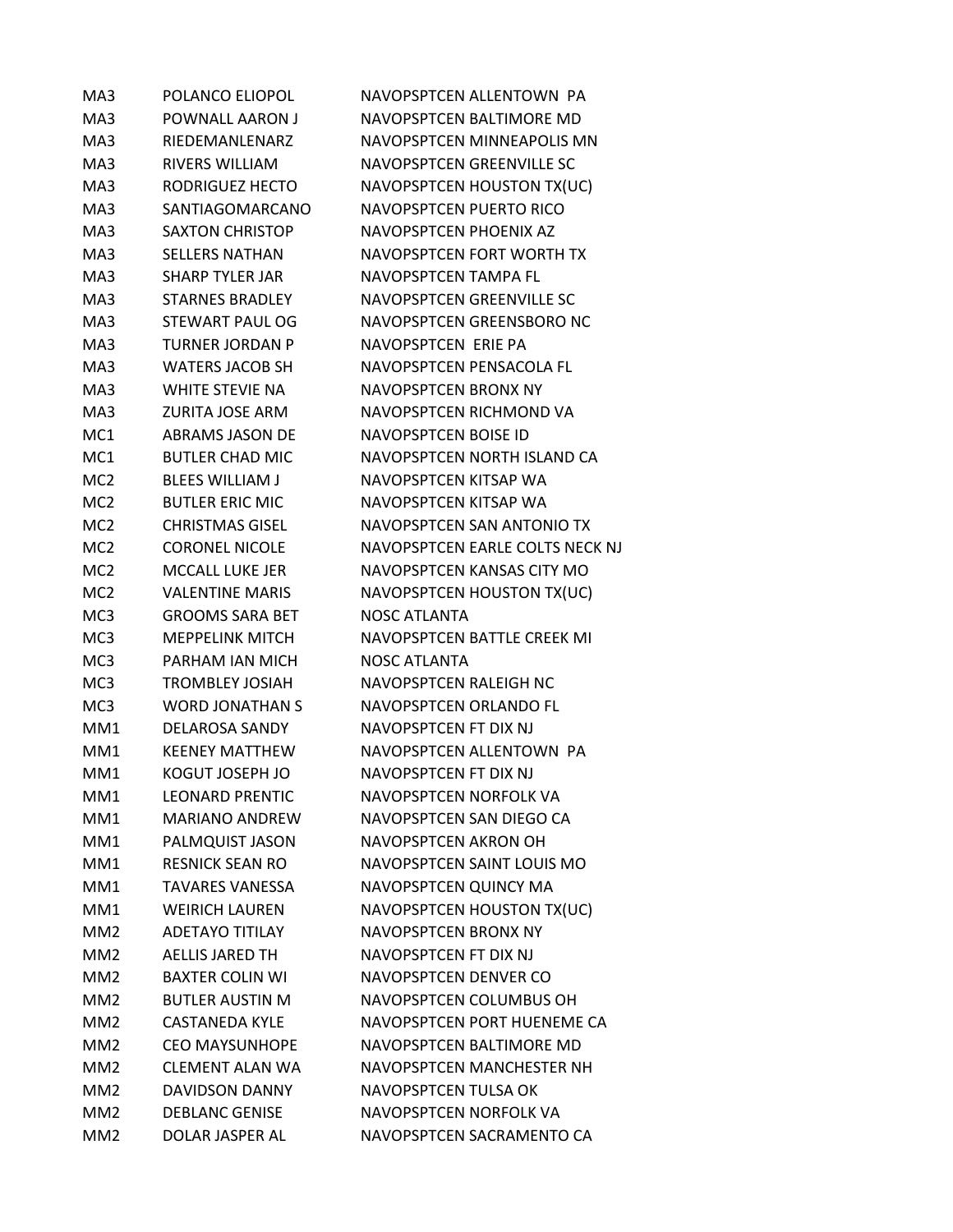| MM <sub>2</sub> | <b>DUFFIN JASMINE</b>  | NOSC ATLANTA                                    |
|-----------------|------------------------|-------------------------------------------------|
| MM <sub>2</sub> | <b>FIERRO EDWARD J</b> | NAVOPSPTCEN NEW ORLEANS LA                      |
| MM <sub>2</sub> | <b>FITZHERBERT TRA</b> | NAVOPSPTCEN BANGOR ME                           |
| MM <sub>2</sub> | <b>FLAVIN THOMAS G</b> | NAVAL OPERATIONAL SUPPORT CENTER GREAT LAKES IL |
| MM <sub>2</sub> | <b>FONSECA JOSE</b>    | NAVOPSPTCEN BRONX NY                            |
| MM <sub>2</sub> | FRIEDMAN ARI JO        | NAVOPSPTCEN LOS ANGELES CA                      |
| MM <sub>2</sub> | GREEN TARIS KEO        | NAVOPSPTCEN TALLAHASSEE FL                      |
| MM <sub>2</sub> | <b>GRIFFIN SHAUN M</b> | NAVOPSPTCEN BRONX NY                            |
| MM <sub>2</sub> | <b>GUERRERO ADRIAN</b> | <b>VP-30JACKSONVILLE FL</b>                     |
| MM <sub>2</sub> | <b>JOHNSON CORAL D</b> | PERSUPP DET WPNSTA CHARLESTON SC                |
| MM <sub>2</sub> | JONSAY ANTHONET        | NAVOPSPTCEN SAN DIEGO CA                        |
| MM <sub>2</sub> | KALALA PAUL OWA        | NAVOPSPTCEN CHARLOTTE NC                        |
| MM <sub>2</sub> | <b>LUKOSUS DANIELL</b> | NAVOPSPTCEN SAN DIEGO CA                        |
| MM <sub>2</sub> | LY WILLIAM             | COMMAREXSECRON ELEVEN SEAL BEACH CA             |
| MM <sub>2</sub> | <b>MCCORKLE ROBERT</b> | NAVOPSPTCEN CHARLOTTE NC                        |
| MM <sub>2</sub> | MEDINA MICHELLE        | NAVOPSPTCEN PORT HUENEME CA                     |
| MM <sub>2</sub> | <b>MEPHAM MATTHEW</b>  | NAVOPSPTCEN CHARLOTTE NC                        |
| MM <sub>2</sub> | MUNOZ JOSEPH DA        | COMMAREXSECRON ELEVEN SEAL BEACH CA             |
| MM <sub>2</sub> | NARANJO JULIAN         | NAVOPSPTCEN SAN DIEGO CA                        |
| MM <sub>2</sub> | <b>OKYERE ROBINSON</b> | NAVOPSPTCEN FORT WORTH TX                       |
| MM <sub>2</sub> | RAWAL BINOD            | NAVOPSPTCEN SHREVEPORT LA                       |
| MM <sub>2</sub> | <b>REAGAN PHILLIP</b>  | NAVOPSPTCEN PENSACOLA FL                        |
| MM <sub>2</sub> | RICH RICHSHANNA        | NOSC ATLANTA                                    |
| MM <sub>2</sub> | <b>RICROFT DALTON</b>  | NAVOPSPTCEN CHATTANOOGA TN                      |
| MM <sub>2</sub> | <b>RIVERA BRIANKRI</b> | NAVOPSPTCEN ALAMEDA CA                          |
| MM <sub>2</sub> | RIVERA PATRICK         | COMMAREXSECRON ELEVEN SEAL BEACH CA             |
| MM <sub>2</sub> | ROPER MICHAEL B        | NAVOPSPTCEN CHARLESTON SC                       |
| MM2             | ROSENQUIST MELL        | NAVAL OPERATIONAL SUPPORT CENTER GREAT LAKES IL |
| MM <sub>2</sub> | <b>SARPONG EDMOND</b>  | NAVOPSPTCEN KANSAS CITY MO                      |
| MM <sub>2</sub> | <b>THOMAS RODRICK</b>  | NAVOPSPTCEN NEW ORLEANS LA                      |
| MM <sub>2</sub> | <b>TRAVERS LEAH MA</b> | NAVOPSPTCEN SAN DIEGO CA                        |
| MM <sub>2</sub> | <b>WONG HENRY LOKW</b> | NAVOPSPTCEN NEW LONDON CT                       |
| MM <sub>2</sub> | WOOD JONATHON M        | NAVOPSPTCEN BALTIMORE MD                        |
| MM3             | <b>ACEVEDO JORGE</b>   | NAVOPSPTCEN BRONX NY                            |
| MM3             | ARINDE OLAYINKA        | NAVOPSPTCEN PITTSBURG PA                        |
| MM3             | <b>BARGO ALECZANDE</b> | NAVOPSPTCEN NORFOLK VA                          |
| MM3             | <b>BEARDEN AUSTIN</b>  | NAVOPSPTCEN KITSAP WA                           |
| MM3             | <b>BERGOSH NICHOLA</b> | NAVOPSPTCEN PENSACOLA FL                        |
| MM3             | <b>BLACKSHIRE TRAV</b> | NAVOPSPTCEN HOUSTON TX(UC)                      |
| MM3             | <b>CHARLES TANIKA</b>  | NAVOPSPTCEN BRONX NY                            |
| MM3             | <b>DAHAL TILACHAN</b>  | NAVOPSPTCEN HARRISBURG PA                       |
| MM3             | EICHBERGER GABR        | NAVOPSPTCEN MINNEAPOLIS MN                      |
| MM3             | <b>GROHOLSKI RYAN</b>  | NAVOPSPTCEN RICHMOND VA                         |
| MM3             | <b>HARRIS RACHEL A</b> | NAVOPSPTCEN NASHVILLE TN                        |
| MM3             | <b>HURLEY MATTHEW</b>  | NAVOPSPTCEN WICHITA KS                          |
| MM3             | JIMENEZ JOSE LU        | NAVOPSPTCEN LOS ANGELES CA                      |
| MM3             | <b>LAWRENCE SETH L</b> | NAVOPSPTCEN NORFOLK VA                          |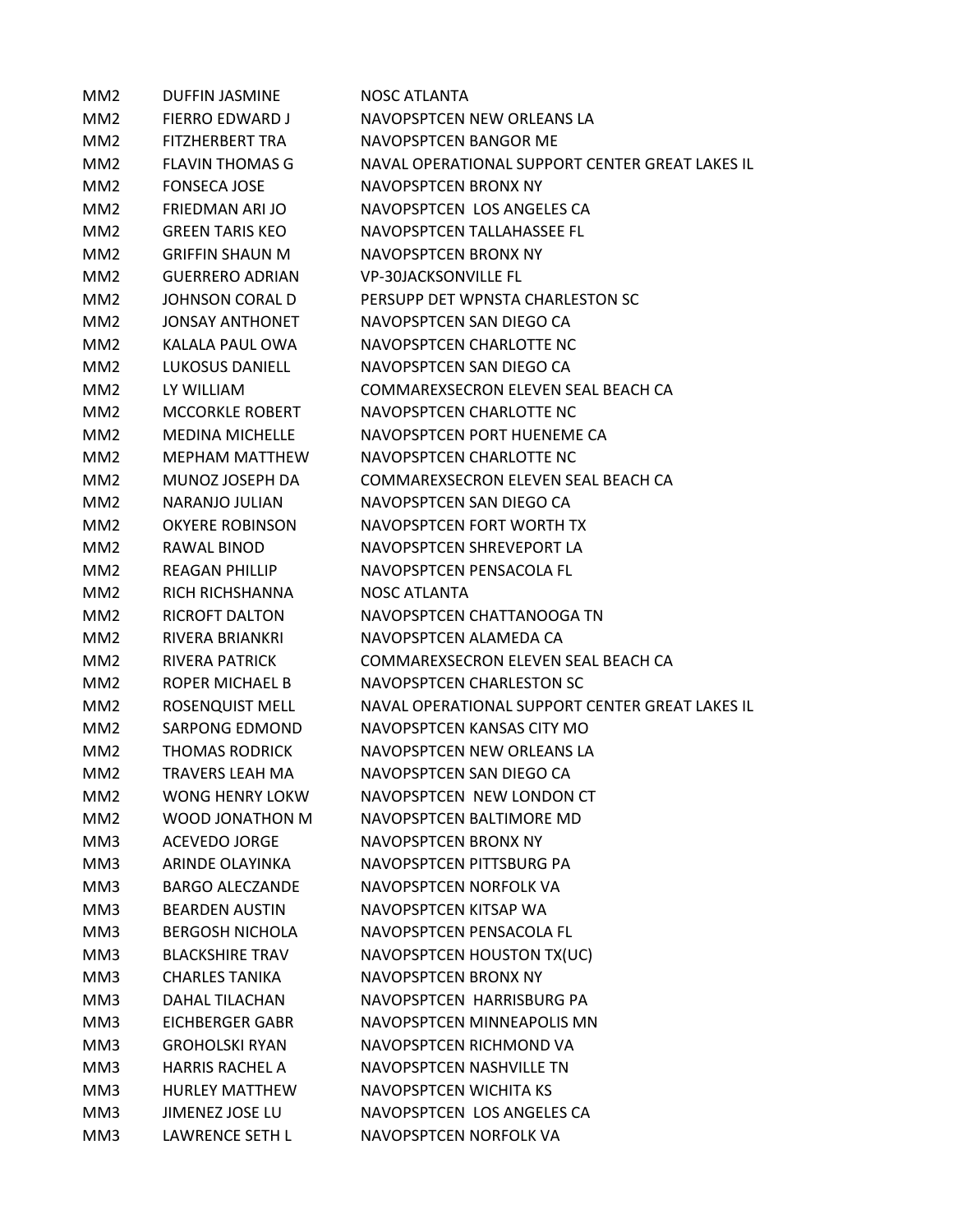| MM3             | <b>MAYAHI PAYAM KA</b> | <b>NAVOPSPTCEN TUCSON AZ</b>                    |
|-----------------|------------------------|-------------------------------------------------|
| MM3             | <b>MONTES FELIPE N</b> | NAVOPSPTCEN SAN ANTONIO TX                      |
| MM3             | NIEDENTHAL CHRI        | NAVOPSPTCEN PITTSBURG PA                        |
| MM3             | ORTEGA VERONICA        | NAVOPSPTCEN CORPUS CHRISTI TX                   |
| MM3             | <b>PARKER TYRESHA</b>  | NAVOPSPTCEN RALEIGH NC                          |
| MM3             | PREDGO RENEE MI        | NAVOPSPTCEN CHARLOTTE NC                        |
| MM3             | PRINTUP KEIANNA        | NAVOPSPTCEN WILMINGTON NC                       |
| MM3             | <b>RAMON VENEDA</b>    | NAVOPSPTCEN HOUSTON TX(UC)                      |
| MM3             | RECORD DENESHA         | NAVOPSPTCEN BALTIMORE MD                        |
| MM3             | ROHRBACH HEATHE        | NAVOPSPTCEN ALLENTOWN PA                        |
| MM3             | <b>SCHAFER TRAVIS</b>  | NAVOPSPTCEN TOLEDO OH                           |
| MM3             | STAMMEN SETH AL        | NAVOPSPTCEN COLUMBUS OH                         |
| MM3             | <b>STINSON YANNICK</b> | NAVOPSPTCEN ORLANDO FL                          |
| MM3             | <b>THOMPSON AARON</b>  | PERSUPP DET EVERETT WA                          |
| MM3             | <b>TORRESLOZANO AL</b> | NAVAL OPERATIONAL SUPPORT CENTER GREAT LAKES IL |
| MM3             | <b>TUGGLE BRENDEN</b>  | NAVOPSUPPCEN LOUISVILLE KY                      |
| MM3             | <b>VANMETER JORDAN</b> | NAVAL OPERATIONAL SUPPORT CENTER GREAT LAKES IL |
| MM3             | <b>WANG ZHONGQI</b>    | NAVOPSPTCEN LOS ANGELES CA                      |
| MM3             | <b>WILLIAMS DAYMEN</b> | NAVOPSPTCEN EARLE COLTS NECK NJ                 |
| MM3             | <b>WOLPERT MEGAN E</b> | NAVOPSPTCEN HARRISBURG PA                       |
| MM3             | <b>WONDREE TIMOTHY</b> | NAVOPSPTCEN RICHMOND VA                         |
| MM3             | <b>WOODS CYNTHIA G</b> | NAVOPSPTCEN CHARLESTON SC                       |
| MM3             | <b>WRIGHT TYLER RU</b> | NAVOPSPTCEN SAGINAW MI                          |
| MN1             | <b>WILEY DANIEL JO</b> | NAVOPSPTCEN HOUSTON TX(UC)                      |
| MN <sub>2</sub> | <b>CONTRERAS JERRY</b> | NAVOPSPTCEN LOS ANGELES CA                      |
| MN <sub>2</sub> | <b>CRANDALL DANIEL</b> | NAVOPSPTCEN COLUMBUS GA                         |
| MN <sub>2</sub> | <b>ENGLISH TREVOR</b>  | NAVOPSPTCEN FORT WORTH TX                       |
| MN <sub>2</sub> | <b>FELTY TERAS KAD</b> | NAVOPSPTCEN ELEANOR WV                          |
| MN <sub>2</sub> | <b>FREED CHRISTIAN</b> | NAVOPSPTCEN CHARLESTON SC                       |
| MN <sub>2</sub> | <b>GREENE MICHAEL</b>  | NAVOPSPTCEN PITTSBURG PA                        |
| MN <sub>2</sub> | <b>HARRELL JUSTIN</b>  | <b>NOSC ATLANTA</b>                             |
| MN <sub>2</sub> | <b>HILL AUSTIN REE</b> | <b>NAVOPSPTCEN KNOXVILLE TN</b>                 |
| MN <sub>2</sub> | <b>KEATING ANDREW</b>  | NAVOPSPTCEN HARRISBURG PA                       |
| MN <sub>2</sub> | <b>LATHREN CASEY E</b> | NAVOPSPTCEN GREENVILLE SC                       |
| MN <sub>2</sub> | <b>MEDINA CARLOS A</b> | NAVOPSPTCEN ALBUQUERQUE NM                      |
| MN <sub>2</sub> | <b>MORANRIVERA JES</b> | NAVOPSPTCEN SAN DIEGO CA                        |
| MN <sub>2</sub> | <b>MORRIS CHRISTOP</b> | NAVOPSPTCEN PITTSBURG PA                        |
| MN <sub>2</sub> | ROMERO FERNANDO        | NAVOPSPTCEN PORT HUENEME CA                     |
| MN <sub>2</sub> | <b>TERRY ANDREW JA</b> | NAVOPSPTCEN GREENVILLE SC                       |
| MN <sub>2</sub> | <b>TOUCHARD JORDAN</b> | NAVOPSPTCEN NEW ORLEANS LA                      |
| MN <sub>2</sub> | <b>WILLADSEN JACOB</b> | NAVOPSPTCEN GREEN BAY WI                        |
| MN <sub>2</sub> | <b>WILLIAMS GREGOR</b> | NAVOPSPTCEN FORT WORTH TX                       |
| MN3             | <b>BLAIR JUSTICE S</b> | NAVOPSPTCEN TALLAHASSEE FL                      |
| MN3             | <b>BONILLA JOHN DA</b> | NAVOPSPTCEN BRONX NY                            |
| MN3             | <b>BURNS JOSEPH IA</b> | NAVOPSPTCEN BANGOR ME                           |
| MN3             | <b>ESPERIAS ALAN E</b> | NAVOPSPTCEN LOS ANGELES CA                      |
| MN3             | <b>LANTO LUIS ANGE</b> | NAVOPSPTCEN RALEIGH NC                          |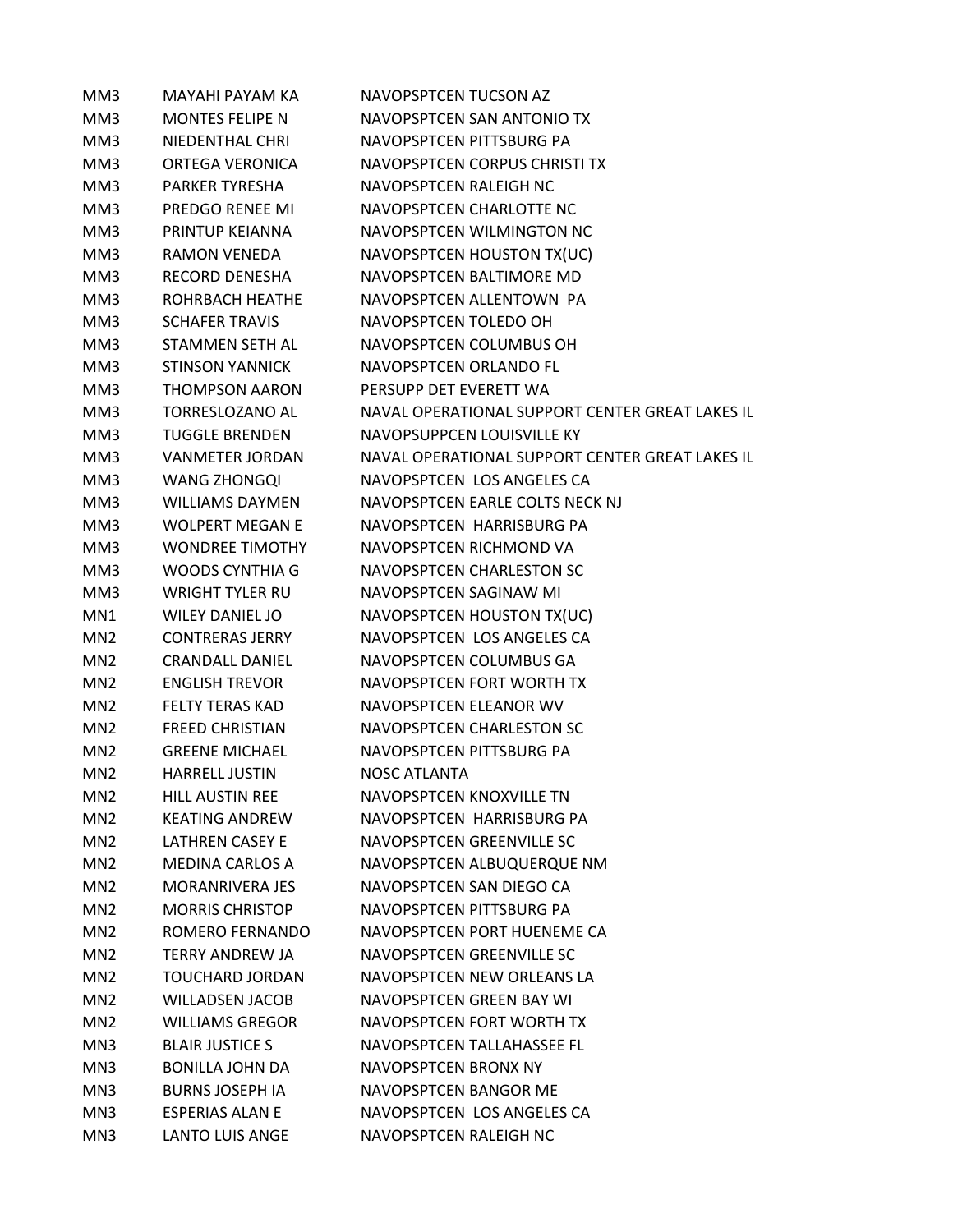| MN3             | LIU HONGJI             | NAVOPSPTCEN LOS ANGELES CA          |
|-----------------|------------------------|-------------------------------------|
| MN3             | <b>LLANOS SAUL ORT</b> | NAVOPSPTCEN PUERTO RICO             |
| MN3             | MOODY WYATT GLE        | NAVOPSPTCEN PORT HUENEME CA         |
| MN3             | <b>MORA ALLAN</b>      | NAVOPSPTCEN HARLINGEN TX            |
| MN3             | <b>NORTON DAVID FR</b> | NAVOPSPTCEN ALBANY NY               |
| MN3             | PUCKETT MATTHEW        | NAVOPSUPPCEN LOUISVILLE KY          |
| MN3             | RHODES BENJAMIN        | NAVOPSPTCEN KITSAP WA               |
| MN3             | SAINTVAL JAYSON        | NAVOPSPTCEN EARLE COLTS NECK NJ     |
| MN3             | SILKOWSKI DUSTI        | NAVOPSPTCEN HARRISBURG PA           |
| MN3             | TAMEZ ALONSO AL        | NAVOPSPTCEN HOUSTON TX(UC)          |
| MN3             | <b>TRAN VIET HOANG</b> | NAVOPSPTCEN LOS ANGELES CA          |
| MN3             | VASQUEZ LUIS IG        | NAVOPSPTCEN SAN DIEGO CA            |
| MN3             | <b>WILLIAMS DEVON</b>  | NAVOPSPTCEN DETROIT MI              |
| MN3             | <b>ZWICK SCOTTY LE</b> | NAVOPSPTCEN HOUSTON TX(UC)          |
| MR1             | <b>BERNABE EMMANUE</b> | NAVOPSPTCEN PORT HUENEME CA         |
| MR1             | LOWERS OLGA LID        | NAVOPSPTCEN LOS ANGELES CA          |
| MR <sub>2</sub> | <b>CHRISTENSEN DYL</b> | NAVOPSPTCEN FARGO ND                |
| MR <sub>2</sub> | LIU TIANYI             | NAVOPSPTCEN BESSEMER AL             |
| MR <sub>2</sub> | <b>SCHABEN VERONQU</b> | <b>NAVOPSPTCEN WICHITA KS</b>       |
| MR <sub>2</sub> | <b>ZHANG YU</b>        | NAVOPSPTCEN SAN JOSE CA             |
| MR3             | <b>GHOMSI CARLOSNA</b> | NAVOPSPTCEN LOS ANGELES CA          |
| MR3             | <b>GREGORY BEAU DA</b> | NAVOPSPTCEN INDIANAPOLIS IN         |
| MR3             | <b>LOFTIN DON WRAY</b> | NAVOPSPTCEN HOUSTON TX(UC)          |
| MR3             | <b>MERRICKS SIMESH</b> | NAVOPSPTCEN ORLANDO FL              |
| MR3             | <b>NGUYEN KHOA DO</b>  | COMMAREXSECRON ELEVEN SEAL BEACH CA |
| ND1             | <b>ALLARD ROBERT J</b> | NAVOPSPTCEN SAN ANTONIO TX          |
| ND <sub>2</sub> | <b>MURPHY MATTHEW</b>  | NAVOPSPTCEN MADISON WI              |
| ND <sub>2</sub> | SOLONINKO MAKSY        | NAVOPSPTCEN BRONX NY                |
| OS1             | <b>BENSON JASON TY</b> | NAVOPSPTCEN CHATTANOOGA TN          |
| OS1             | <b>DERMER CHRISTOP</b> | NAVOPSPTCEN HOUSTON TX(UC)          |
| OS1             | <b>LIRIANO LEONIDA</b> | NAVOPSPTCEN MEMPHIS TN              |
| OS1             | <b>MCAVOY CHRISTOP</b> | NAVOPSPTCEN SAN DIEGO CA            |
| OS1             | SANMARTIN JASON        | NAVOPSPTCEN EARLE COLTS NECK NJ     |
| OS1             | SILVA CLAUDIA E        | NAVOPSPTCEN SAN DIEGO CA            |
| OS1             | SMITH KRISTA MA        | NAVOPSPTCEN PORT HUENEME CA         |
| OS <sub>2</sub> | <b>BERMUDEZ JOSE D</b> | NAVOPSPTCEN MIAMI FL                |
| OS <sub>2</sub> | <b>BOSTIC MICHAEL</b>  | NAVOPSPTCEN FORT WORTH TX           |
| OS <sub>2</sub> | <b>BROWNING STEPHE</b> | NAVOPSPTCEN FORT WORTH TX           |
| OS <sub>2</sub> | <b>CAMPBELL ASHLEY</b> | NAVOPSPTCEN NORFOLK VA              |
| OS <sub>2</sub> | <b>CRUZTORRES STEP</b> | <b>VP-30JACKSONVILLE FL</b>         |
| OS <sub>2</sub> | <b>GORDON BRADLEY</b>  | NAVOPSPTCEN KITSAP WA               |
| OS <sub>2</sub> | <b>HARRISDAVIS VIC</b> | <b>USS PONCE</b>                    |
| OS <sub>2</sub> | <b>LONDON SAMANTHA</b> | <b>VP-30JACKSONVILLE FL</b>         |
| OS <sub>2</sub> | LOPEZ AARON DAV        | NAVOPSPTCEN PORT HUENEME CA         |
| OS <sub>2</sub> | <b>MARSH JUSTIN FO</b> | NAVOPSPTCEN SAINT LOUIS MO          |
| OS <sub>2</sub> | MCCULLOUGH CHEL        | NAVOPSPTCEN TULSA OK                |
| OS <sub>2</sub> | <b>OBIDIKE PRESTON</b> | NAVOPSPTCEN KITSAP WA               |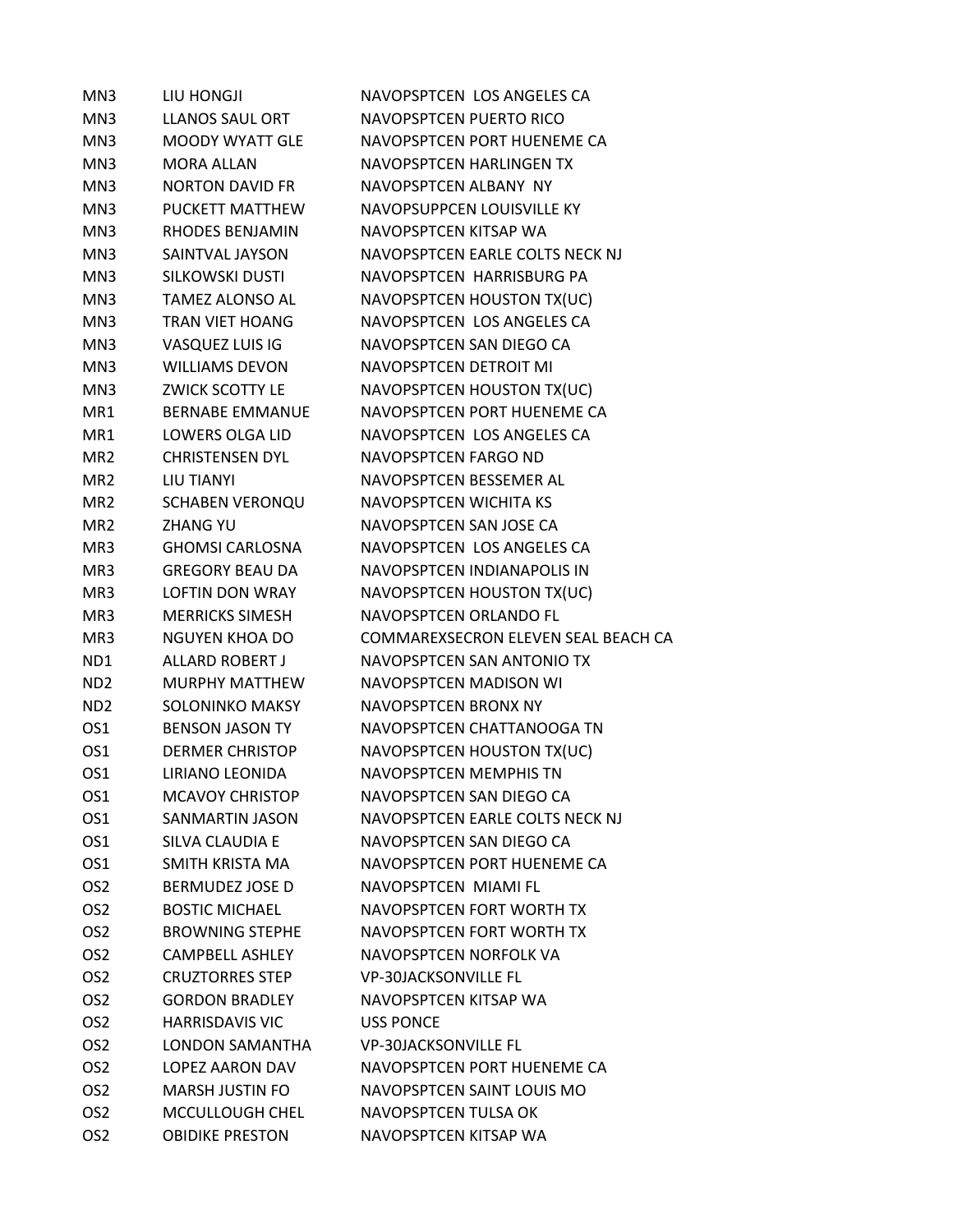| OS <sub>2</sub> | PHILLIPS MATTHE        | NAVOPSPTCEN ROANOKE VA                      |
|-----------------|------------------------|---------------------------------------------|
| OS <sub>2</sub> | <b>REED BRANDON EU</b> | <b>VP-30JACKSONVILLE FL</b>                 |
| OS <sub>2</sub> | RICHARDSON JAYL        | NOSC ATLANTA                                |
| OS <sub>2</sub> | <b>SHELTON RASHAD</b>  | NAVOPSPTCEN NORFOLK VA                      |
| OS <sub>2</sub> | <b>TRESLER RAVEN C</b> | NAVOPSPTCEN BALTIMORE MD                    |
| OS <sub>2</sub> | <b>TRZCINSKI CHRIS</b> | <b>USS PONCE</b>                            |
| OS <sub>2</sub> | TUCKER OTIKA SH        | NAVOPSPTCEN MORENO VALLEY CA                |
| OS <sub>2</sub> | WILLIAMS EXAMMA        | NAVOPSPTCEN NORTH ISLAND CA                 |
| OS <sub>2</sub> | WILLIAMS LEON B        | <b>VP-30JACKSONVILLE FL</b>                 |
| OS <sub>3</sub> | <b>CRAWFORD CALAND</b> | NAVOPSPTCEN HOUSTON TX(UC)                  |
| OS <sub>3</sub> | DIAZ CARLOS ORL        | NAVOPSPTCEN SHREVEPORT LA                   |
| OS <sub>3</sub> | ELLICOTT KATRIN        | NAVOPSPTCEN PORTLAND OR                     |
| OS <sub>3</sub> | FIFE DOUGLAS TR        | NAVOPSPTCEN PHOENIX AZ                      |
| OS <sub>3</sub> | <b>FRANCE CHRISTOP</b> | NAVOPSPTCEN ORLANDO FL                      |
| OS <sub>3</sub> | <b>FRANK GINEAL JO</b> | NAVOPSPTCEN PENSACOLA FL                    |
| OS <sub>3</sub> | <b>GARNETT DEVIN G</b> | NAVOPSPTCEN FT DIX NJ                       |
| OS <sub>3</sub> | <b>HAMILTON DAVID</b>  | NAVOPSPTCEN PENSACOLA FL                    |
| OS <sub>3</sub> | <b>HARRIS SENAIT S</b> | NAVRESCEN GREAT LAKES IL                    |
| OS <sub>3</sub> | KENT DREW EDWAR        | NAVOPSPTCEN KANSAS CITY MO                  |
| OS <sub>3</sub> | <b>MCLAUGHLIN SIDN</b> | PERSUPP DET EVERETT WA                      |
| OS <sub>3</sub> | <b>MONCRIEF CIERRA</b> | NAVOPSPTCEN SHREVEPORT LA                   |
| OS <sub>3</sub> | <b>POSEY MARIONTE</b>  | <b>NOSC ATLANTA</b>                         |
| OS <sub>3</sub> | SUCKOO KAREEN M        | NAVOPSPTCEN BRONX NY                        |
| OS <sub>3</sub> | VILLAMAN YIRA M        | NAVOPSPTCEN LOS ANGELES CA                  |
| OS <sub>3</sub> | <b>VONGKOTH FRANCI</b> | NAVOPSPTCEN NORTH ISLAND CA                 |
| PR1             | <b>MEYERS JONATHAN</b> | NAVOPSPTCEN SAN DIEGO CA                    |
| PR3             | PATTERSON HENRY        | NOSC AUGUSTA GA                             |
| PS1             | <b>COLLINS MONICA</b>  | <b>HELMINERON FIFTEEN</b>                   |
| PS1             | <b>HOWELL BRIAN LE</b> | NAVOPSPTCEN SAINT LOUIS MO                  |
| PS1             | JEFFERSON DARNE        | NAVOPSPTCEN DENVER CO                       |
| PS <sub>1</sub> | LOSCHERBLANCO D        | NAVOPSPTCEN CINCINNATI OH                   |
| PS1             | <b>USMANY YVONNE V</b> | NAVOPSPTCEN NORTH ISLAND CA                 |
| PS <sub>2</sub> | ALEGRIA DAVID G        | COMMAREXSECRON ELEVEN SEAL BEACH CA         |
| PS <sub>2</sub> | ALI MICHELLE RE        | NAVOPSPTCEN DETROIT MI                      |
| PS <sub>2</sub> | ALMAKKI OSAMAH         | COMNAVREG MIDLANT NORFOLK VA                |
| PS <sub>2</sub> | <b>AUSTIN ALEXUS C</b> | TWO ZERO SEABEE READINESS GROUP GULFPORT MS |
| PS <sub>2</sub> | <b>CORRELL EMILIE</b>  | NAVOPSPTCEN TUCSON AZ                       |
| PS <sub>2</sub> | DIAZ BRIGITTE A        | NAVOPSPTCEN PORT HUENEME CA                 |
| PS <sub>2</sub> | <b>EVANS ASHLEY NI</b> | <b>FITRON COMP TWELVE</b>                   |
| PS <sub>2</sub> | <b>KNIGHT ANGELA M</b> | NAVOPSPTCEN WILMINGTON DE                   |
| PS <sub>2</sub> | <b>MCKINNEY BRITNE</b> | NAVOPSPTCEN JACKSONVILLE FL                 |
| PS <sub>2</sub> | <b>MORGAN DANIELLE</b> | NAVOPSPTCEN SAINT LOUIS MO                  |
| PS <sub>2</sub> | ROSEBOROUGH MIC        | NAVOPSPTCEN CHARLOTTE NC                    |
| PS <sub>2</sub> | <b>SLAUGHTER SHELL</b> | NAVOPSPTCEN CHARLOTTE NC                    |
| PS <sub>2</sub> | SMITH KRISHANA         | NAVOPSPTCEN QUINCY MA                       |
| PS <sub>2</sub> | SWOPE SHONTE DW        | NAVOPSPTCEN PHOENIX AZ                      |
| PS <sub>2</sub> | <b>VICENTE NIRAILD</b> | NAVOPSPTCEN SAN ANTONIO TX                  |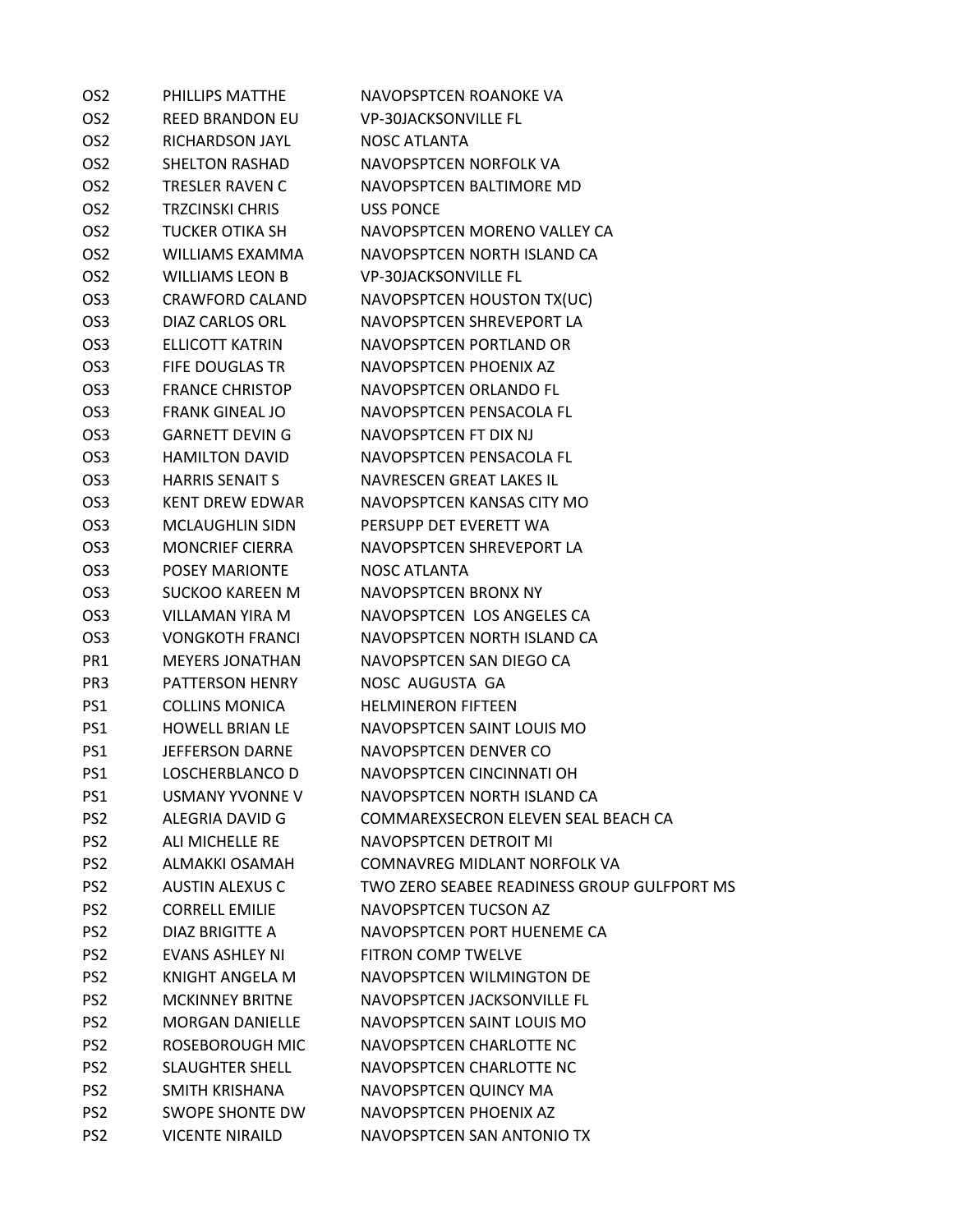| PS <sub>3</sub> | <b>BELIOSSIAN GARO</b> | <b>NAVOPSPTCEN DETROIT MI</b>                   |
|-----------------|------------------------|-------------------------------------------------|
| PS <sub>3</sub> | <b>CHAU JONATHAN H</b> | NAVOPSPTCEN FORT WORTH TX                       |
| PS <sub>3</sub> | <b>HUNT JANINE ANG</b> | NAVOPSPTCEN KITSAP WA                           |
| PS <sub>3</sub> | PIBIL JUSTYN TH        | NAVOPSPTCEN WILMINGTON NC                       |
| PS <sub>3</sub> | <b>THORNTON HAROLD</b> | NAVOPSPTCEN NORFOLK VA                          |
| QM1             | <b>CORTEZ XAVIER</b>   | NAVOPSPTCEN BRONX NY                            |
| QM1             | EICHMANN SEANER        | NAVOPSPTCEN GREENSBORO NC                       |
| QM1             | <b>FLICK DAVID ERI</b> | NAVOPSPTCEN INDIANAPOLIS IN                     |
| QM1             | <b>LENTZ LAWRENCE</b>  | NAVAL OPERATIONAL SUPPORT CENTER GREAT LAKES IL |
| QM1             | <b>LEWIS CHRISTOPH</b> | NAVOPSPTCFN AUSTIN TX                           |
| QM1             | <b>LORICA ROMEO</b>    | <b>VP-30JACKSONVILLE FL</b>                     |
| QM1             | MAXWELL JOHN JO        | NAVOPSPTCEN FT DIX NJ                           |
| QM1             | <b>MESTAS MELISSA</b>  | NAVOPSPTCEN FT CARSON CO                        |
| QM1             | PERRY RANDI JO         | NAVOPSPTCEN SAN DIEGO CA                        |
| QM1             | <b>SMITH GARRETT T</b> | NAVOPSPTCEN CHARLOTTE NC                        |
| QM <sub>2</sub> | <b>BRANT MICHAEL J</b> | NAVOPSPTCEN PORTLAND OR                         |
| QM2             | <b>CHI VINCENT</b>     | NAVOPSPTCEN LOS ANGELES CA                      |
| QM2             | CRUZAQUINO MALE        | NAVOPSPTCEN SAN DIEGO CA                        |
| QM <sub>2</sub> | DAY KREVON ARMA        | NAVAL OPERATIONAL SUPPORT CENTER GREAT LAKES IL |
| QM <sub>2</sub> | <b>GLIDDEN TYLER W</b> | NAVOPSPTCEN PORTLAND OR                         |
| QM <sub>2</sub> | <b>JONES REBEKAH E</b> | NAVOPSPTCEN HOUSTON TX(UC)                      |
| QM2             | <b>SEABROOK TERAYE</b> | NAVOPSPTCEN MIAMI FL                            |
| QM <sub>2</sub> | <b>WALTZER KYLE RO</b> | NAVOPSPTCEN MINNEAPOLIS MN                      |
| QM3             | <b>AHMED RUHI</b>      | NAVOPSPTCEN ALBANY NY                           |
| QM3             | <b>BARNES TERRHAN</b>  | NAVOPSPTCEN INDIANAPOLIS IN                     |
| QM3             | <b>BELL BRANDON MI</b> | NAVOPSPTCEN PLAINVILLE CT                       |
| QM3             | DAVIS DJUAN DEO        | <b>NOSC ATLANTA</b>                             |
| QM3             | <b>DUNNIGAN CURTIS</b> | NAVOPSPTCEN ALBANY NY                           |
| QM3             | <b>GARNER KARA SYM</b> | NAVOPSPTCEN AKRON OH                            |
| QM3             | <b>GILLESPIE DUSTI</b> | NAVOPSPTCEN KANSAS CITY MO                      |
| QM3             | <b>GONZALEZ CINTIA</b> | NAVAL OPERATIONAL SUPPORT CENTER GREAT LAKES IL |
| QM3             | <b>GRAYWILLIAMS TR</b> | NAVOPSPTCEN KITSAP WA                           |
| QM3             | <b>HOKE PATRICK ED</b> | NAVOPSPTCEN AKRON OH                            |
| QM3             | LAMBGATES LASHU        | NAVOPSPTCEN AKRON OH                            |
| QM3             | LIGON CHRISTOPH        | NAVOPSPTCEN SAN ANTONIO TX                      |
| QM3             | <b>MANDELIN NICKO</b>  | NAVAL OPERATIONAL SUPPORT CENTER GREAT LAKES IL |
| QM3             | <b>MARSHALL TEVIN</b>  | PERSUPP DET EVERETT WA                          |
| QM3             | <b>MINDINGALL KYLE</b> | NAVOPSPTCEN SAN DIEGO CA                        |
| QM3             | <b>ORTIZ KIMBERLY</b>  | NAVOPSPTCEN PORT HUENEME CA                     |
| QM3             | <b>RODRIGUEZ VALER</b> | NAVOPSPTCEN AKRON OH                            |
| QM3             | SASTRE ORLANDO         | NAVOPSPTCEN BRONX NY                            |
| QM3             | <b>STALLS TAYLOR L</b> | NAVOPSPTCEN AUSTIN TX                           |
| QM3             | <b>TORRES JOANN EL</b> | NAVOPSPTCEN AKRON OH                            |
| QM3             | <b>TYSON KELVIN SC</b> | NAVOPSPTCEN PORTLAND OR                         |
| RP1             | <b>BEHRNS MICHAEL</b>  | NAVOPSPTCEN SAINT LOUIS MO                      |
| RP1             | <b>IVERSON JAMES L</b> | NAVOPSPTCEN PORTLAND OR                         |
| RP <sub>2</sub> | <b>CROCCO ALBERTO</b>  | NAVOPSPTCEN AMITYVILLE NY                       |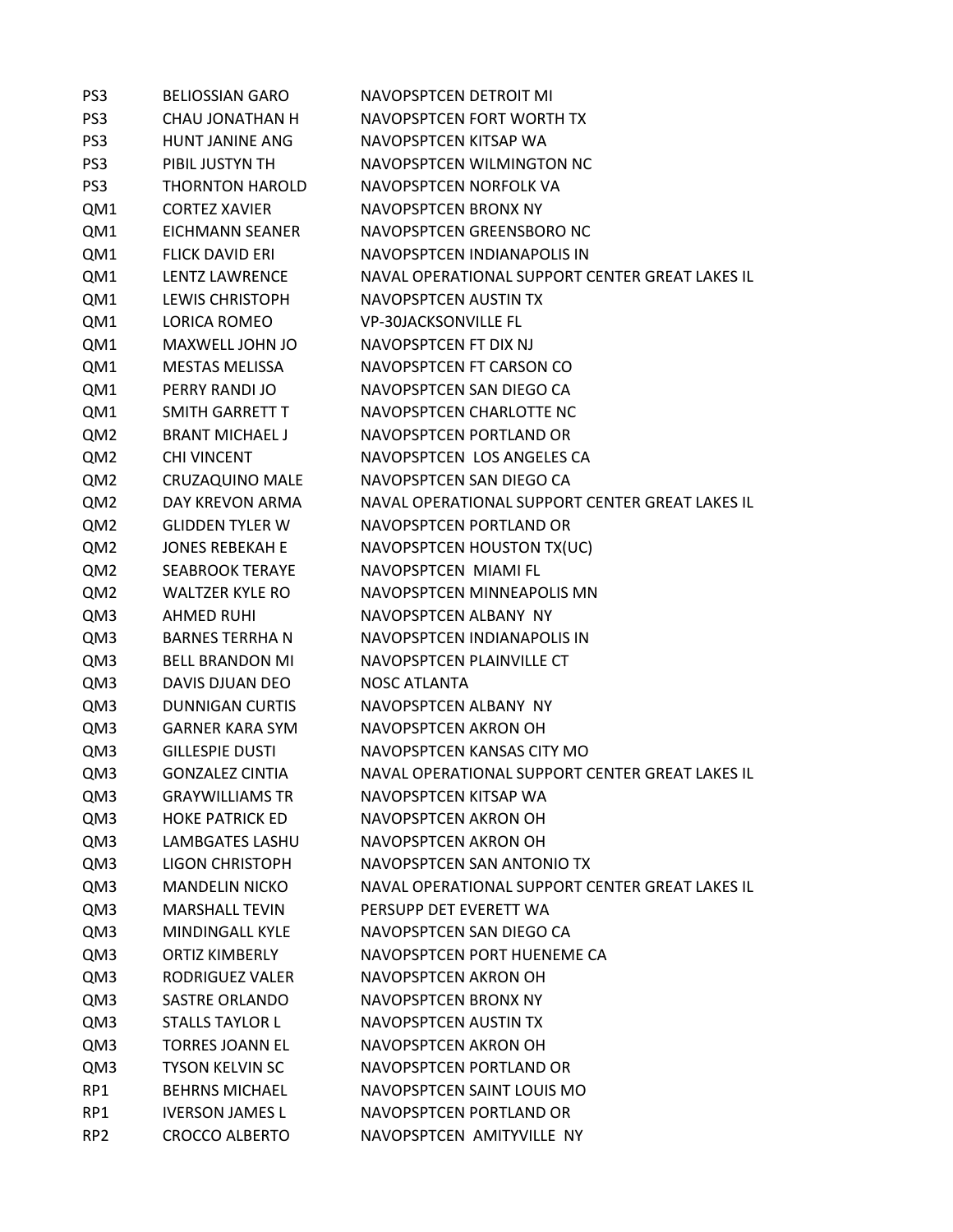| RP <sub>2</sub>  | EIDSON AMBRIA N        | NAVOPSPTCEN PORT HUENEME CA                     |
|------------------|------------------------|-------------------------------------------------|
| RP <sub>2</sub>  | <b>MOULTON HEATHER</b> | NAVOPSPTCEN ALAMEDA CA                          |
| RP <sub>2</sub>  | ORTIZ ALAIN RAM        | <b>JTF GTMO</b>                                 |
| RP <sub>2</sub>  | YOUNG BENJAMIN         | NAVOPSPTCEN MEMPHIS TN                          |
| RP3              | <b>AUGUSTIN ANDREW</b> | NAVOPSPTCEN AUSTIN TX                           |
| RP3              | BYRD ARIANA CHA        | NAVOPSPTCEN TAMPA FL                            |
| RP3              | <b>DUNN ROBERT TYL</b> | NAVOPSPTCEN MADISON WI                          |
| RP3              | <b>GILLIAM SHAQUIL</b> | NAVOPSPTCEN CHARLOTTE NC                        |
| RP3              | <b>GOODWIN MYKEEL</b>  | NAVOPSPTCEN BESSEMER AL                         |
| RP3              | <b>MARTIN MATTHEW</b>  | NAVOPSPTCFN GRFFN BAY WI                        |
| RP3              | ROBERTSON PORSH        | NAVOPSPTCEN FORT WORTH TX                       |
| RP3              | SPENCER DARE D         | NAVAL OPERATIONAL SUPPORT CENTER GREAT LAKES IL |
| RP3              | <b>SUMERIX DAKOTA</b>  | NAVOPSPTCEN BATTLE CREEK MI                     |
| RP3              | <b>XIONG PA</b>        | NAVOPSPTCEN GREEN BAY WI                        |
| SB1              | <b>BALLES MARCUS A</b> | NAVOPSPTCEN FORT WORTH TX                       |
| SB1              | <b>BENZER KEITH JE</b> | PERSUPP DET LITTLE CREEK VA                     |
| SB1              | <b>BOLCIK ADAM BRA</b> | SEAL TEAM SEVENTEEN CORONADO CA                 |
| SB1              | <b>HITZ DANIEL JOS</b> | NAVOPSPTCEN GULFPORT MS                         |
| SB <sub>1</sub>  | <b>SMITH GUYVINCEN</b> | SEAL TEAM SEVENTEEN CORONADO CA                 |
| SH <sub>1</sub>  | <b>ESPINOZA RICARD</b> | NAVOPSPTCEN ROCK ISLAND IL                      |
| SH <sub>3</sub>  | <b>DELGADO JONERIK</b> | NAVOPSPTCEN BRONX NY                            |
| SH <sub>3</sub>  | HUFF JASMINE LE        | NAVOPSPTCEN SYRACUSE NY                         |
| STG <sub>2</sub> | <b>COBB DUSTIN ISA</b> | NAVOPSPTCEN MINNEAPOLIS MN                      |
| STG <sub>2</sub> | DEMOTT JARED AL        | NAVOPSPTCEN AMITYVILLE NY                       |
| STG <sub>2</sub> | <b>MALOVIC FRANK N</b> | NAVOPSPTCEN HARRISBURG PA                       |
| STS1             | OSTAPECHEM EDGA        | NAVOPSPTCEN NEW LONDON CT                       |
| SW1              | <b>SHELL BROCK DER</b> | TWO ZERO SEABEE READINESS GROUP GULFPORT MS     |
| SW <sub>2</sub>  | <b>BLACK CAMILO AG</b> | NAVOPSPTCEN AKRON OH                            |
| SW <sub>2</sub>  | DAVIS WHITNEY A        | NAVAL OPERATIONAL SUPPORT CENTER GREAT LAKES IL |
| SW <sub>2</sub>  | <b>FIGUEROA JAVIER</b> | NAVOPSPTCEN PUERTO RICO                         |
| SW <sub>2</sub>  | <b>FLORESVEGUILLA</b>  | PERSUPP DET GULFPORT MS                         |
| SW <sub>2</sub>  | <b>GOMEZ LEONARDO</b>  | TWO ZERO SEABEE READINESS GROUP GULFPORT MS     |
| SW <sub>2</sub>  | <b>JOHNSON CHARLES</b> | NAVOPSPTCEN ALBANY NY                           |
| SW <sub>2</sub>  | <b>KOLESAR BRANDON</b> | NAVOPSPTCEN COLUMBUS OH                         |
| SW <sub>2</sub>  | <b>PYSE ROBERT CLI</b> | NAVOPSPTCEN KANSAS CITY MO                      |
| SW <sub>2</sub>  | <b>SHORT DANIEL JA</b> | NAVOPSPTCEN COLUMBUS OH                         |
| SW <sub>2</sub>  | SIRICO MEGAN AN        | NAVOPSPTCEN ALBANY NY                           |
| SW <sub>2</sub>  | <b>WILLIAMS ISAIAH</b> | NAVOPSPTCEN SALT LAKE CITY UT                   |
| SW <sub>3</sub>  | <b>FRAMMOSA THOMAS</b> | NAVOPSPTCEN BRONX NY                            |
| SW <sub>3</sub>  | <b>GONZALEZ FRANCI</b> | NAVOPSPTCEN SACRAMENTO CA                       |
| SW <sub>3</sub>  | <b>HAMILTON DANTE</b>  | NAVOPSPTCEN HOUSTON TX(UC)                      |
| SW <sub>3</sub>  | <b>HOLLAND DLANI M</b> | NAVOPSPTCEN GULFPORT MS                         |
| SW <sub>3</sub>  | <b>JOHNSON JANITRA</b> | NAVAL OPERATIONAL SUPPORT CENTER GREAT LAKES IL |
| SW <sub>3</sub>  | <b>PATRICK KENNETH</b> | <b>VP-30JACKSONVILLE FL</b>                     |
| SW <sub>3</sub>  | <b>TONGE CANDICE S</b> | NAVOPSPTCEN BRONX NY                            |
| UT1              | <b>BENNETT SCOTT R</b> | NAVOPSPTCEN PITTSBURG PA                        |
| UT1              | DIAABJOHNSON AN        | NAVOPSPTCEN NORTH ISLAND CA                     |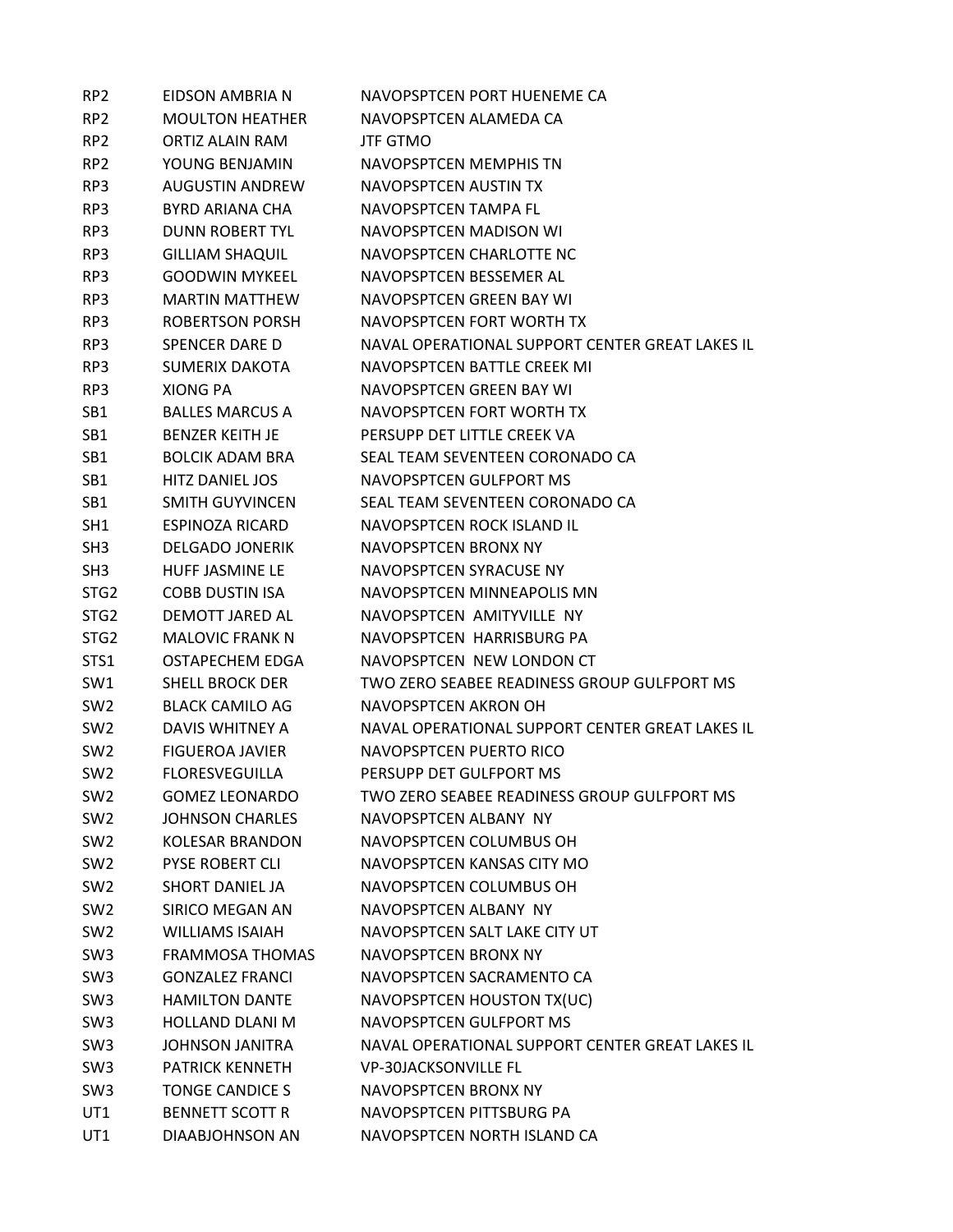| UT1             | <b>DOWDY QUENTIN R</b> | NAVOPSPTCEN GULFPORT MS                         |
|-----------------|------------------------|-------------------------------------------------|
| UT1             | <b>DUMESSI JOSEPH</b>  | NAVOPSPTCEN NORFOLK VA                          |
| UT1             | <b>FOSTER BRIAN KE</b> | NAVOPSPTCEN COLUMBUS OH                         |
| UT1             | <b>HIGHT SARA RENA</b> | NAVOPSPTCEN LITTLE ROCK AR                      |
| UT1             | <b>KEEGAN STEVEN V</b> | NAVOPSPTCEN BUFFALO NY                          |
| UT1             | KING BRIAN PHIL        | TWO ZERO SEABEE READINESS GROUP GULFPORT MS     |
| UT1             | LLADA RAYMUND B        | TWO ZERO SEABEE READINESS GROUP GULFPORT MS     |
| UT1             | <b>MCCRAW MICHEAL</b>  | NAVOPSPTCEN EVERETT WA                          |
| UT1             | PHILIP KARL LOR        | NAVOPSPTCEN BRONX NY                            |
| UT1             | <b>SPEARS ALEXANDE</b> | NAVOPSPTCEN OKLAHOMA CITY OK                    |
| UT1             | <b>SUERO LUIS MIGU</b> | NAVOPSPTCEN BRONX NY                            |
| UT1             | <b>WANG SABER SIBO</b> | NAVOPSPTCEN LOS ANGELES CA                      |
| UT2             | <b>BALZOTTI ANTHON</b> | NAVOPSPTCEN QUINCY MA                           |
| UT <sub>2</sub> | <b>BELL ROY WILLIA</b> | NAVOPSPTCEN AUSTIN TX                           |
| UT <sub>2</sub> | CARVAJAL LUIS A        | NAVOPSPTCEN ORLANDO FL                          |
| UT2             | <b>CASTRENZE PAUL</b>  | PERSUPP DET GULFPORT MS                         |
| UT2             | <b>CORREIA RICHARD</b> | NAVOPSPTCEN NEWPORT RI                          |
| UT <sub>2</sub> | <b>FENDLEY WILLIAM</b> | NAVOPSPTCEN MEMPHIS TN                          |
| UT2             | <b>FRICKE ANDREW L</b> | NAVOPSPTCEN FORT WORTH TX                       |
| UT <sub>2</sub> | <b>GUZMAN SISTO JO</b> | NAVOPSPTCEN KANSAS CITY MO                      |
| UT <sub>2</sub> | HUMBLE LUCAS WA        | TWO ZERO SEABEE READINESS GROUP GULFPORT MS     |
| UT <sub>2</sub> | <b>JOHNSON REAGAN</b>  | NAVOPSPTCEN OMAHA NE                            |
| UT2             | KIRKPATRICK ALI        | NAVOPSPTCEN MIAMI FL                            |
| UT2             | <b>KLOCKOW DEREK A</b> | NAVOPSPTCEN GREEN BAY WI                        |
| UT <sub>2</sub> | <b>NOVAN RAFI</b>      | NAVOPSPTCEN PORT HUENEME CA                     |
| UT2             | RAHMAN MOHAMMED        | NAVOPSPTCEN MORENO VALLEY CA                    |
| UT2             | <b>SCHAIBLE WADE M</b> | TWO ZERO SEABEE READINESS GROUP GULFPORT MS     |
| UT <sub>2</sub> | SWAIN RISA MIA         | NAVOPSPTCEN EL PASO TX                          |
| UT <sub>2</sub> | <b>VALDIZON MARIO</b>  | NAVOPSPTCEN LOS ANGELES CA                      |
| UT3             | <b>BANGERT JACOB R</b> | NAVOPSPTCEN SAINT LOUIS MO                      |
| UT3             | <b>GARDNER SHARMAI</b> | NAVOPSPTCEN FORT WORTH TX                       |
| UT3             | <b>GARRETT ADAM GR</b> | NAVOPSPTCEN KITSAP WA                           |
| UT3             | <b>HOLODNIAK GLEN</b>  | NAVOPSPTCEN BRONX NY                            |
| UT3             | <b>HUTCHINS KIMBER</b> | NOSC ATLANTA                                    |
| UT3             | <b>KOUAM GUY WILLI</b> | NAVOPSPTCEN FORT WORTH TX                       |
| UT3             | MIRANDA GUADALU        | NAVAL OPERATIONAL SUPPORT CENTER GREAT LAKES IL |
| UT3             | <b>MURPHY BRENDAN</b>  | NAVOPSPTCEN BRONX NY                            |
| YN1             | ALMODOVAR JASON        | NAVOPSPTCEN ORLANDO FL                          |
| YN1             | DEMKE DEREK CUR        | NAVAL OPERATIONAL SUPPORT CENTER GREAT LAKES IL |
| YN1             | <b>FLETCHER SHAMAA</b> | <b>COMJSOC FT BRAGG NC</b>                      |
| YN1             | <b>GUEVARA JORDAN</b>  | NAVOPSPTCEN MADISON WI                          |
| YN1             | <b>HALL BENJAMIN J</b> | NAVOPSPTCEN CINCINNATI OH                       |
| YN1             | <b>HANDSCHIN HANS</b>  | NAVOPSPTCEN CHARLOTTE NC                        |
| YN1             | <b>HOLLAND FRANK L</b> | NAVOPSPTCEN CHEYENNE WY                         |
| YN1             | LEE KAREN KANG         | NAVOPSPTCEN MORENO VALLEY CA                    |
| YN1             | LOVE CLEACHETE         | NAVOPSPTCEN NORFOLK VA                          |
| YN1             | MATTHEWS JAMES         | NAVOPSPTCEN FORT WORTH TX                       |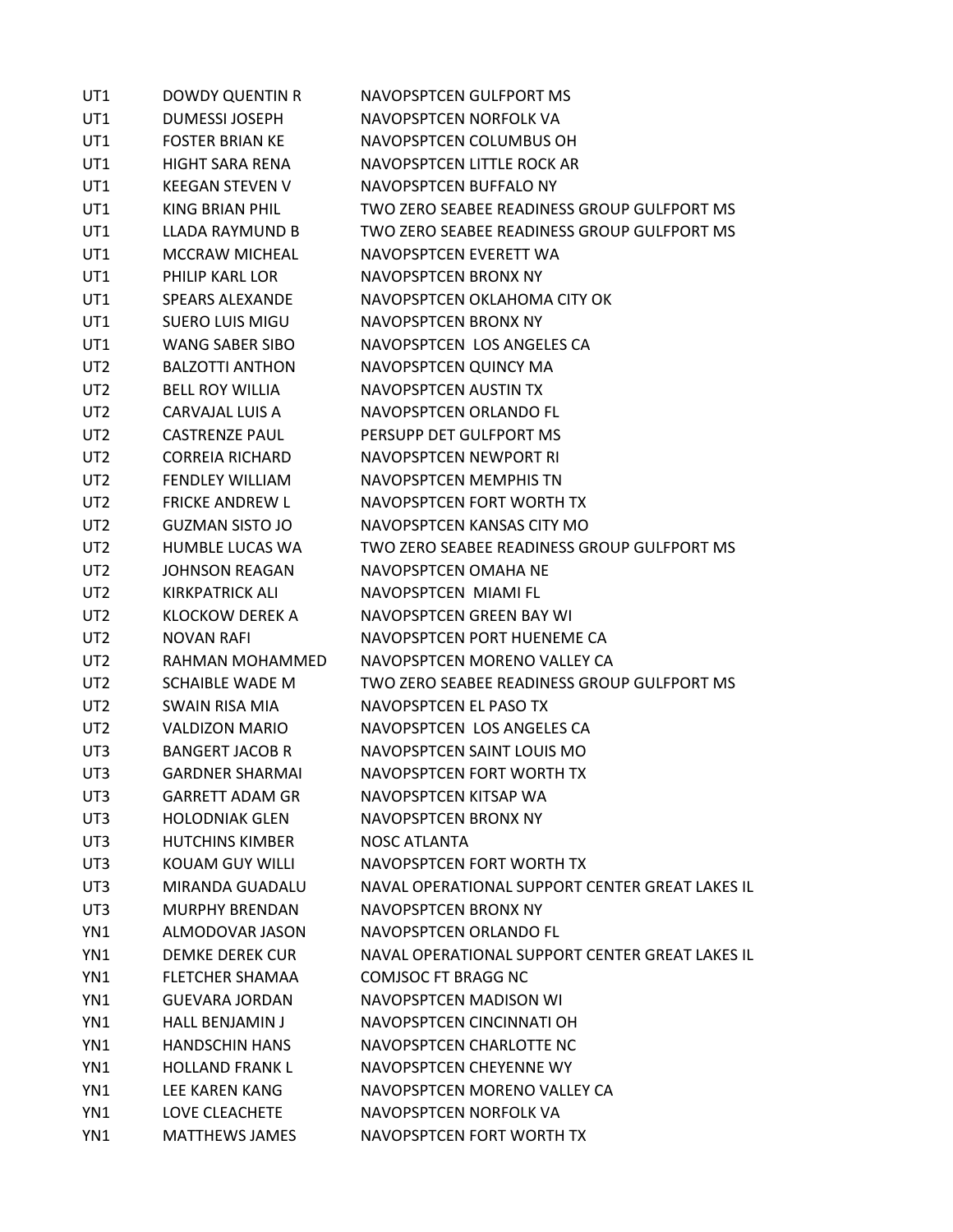| YN1             | MCGRAW BRIAN DA        | NAVOPSPTCEN PHOENIX AZ                          |
|-----------------|------------------------|-------------------------------------------------|
| YN1             | <b>MCINTYRE RACHEL</b> | NAVOPSPTCEN TALLAHASSEE FL                      |
| YN1             | MCNAMARA CRYSTA        | NAVOPSPTCEN NORFOLK VA                          |
| YN1             | <b>MELVIN LAURICE</b>  | NAVOPSPTCEN MIAMI FL                            |
| YN1             | <b>MURRAY COLYNNE</b>  | PERSUPP DET WASHINGTON DC                       |
| YN1             | <b>MYERS TROY CLIF</b> | NAVOPSPTCEN WASHINGTON DC                       |
| YN1             | PITTS ERIN CAY         | NAVOPSPTCEN NEW LONDON CT                       |
| YN1             | PURVIS LANE MAT        | NAVOPSPTCEN BALTIMORE MD                        |
| YN1             | QUINTANASERRANO        | NAVOPSPTCEN PUERTO RICO                         |
| YN1             | RHEE JAE MIN           | NAVAL OPERATIONAL SUPPORT CENTER GREAT LAKES IL |
| YN1             | RIVERAROQUE JOR        | NAVOPSPTCEN PUERTO RICO                         |
| YN1             | ROGERS ADAM RID        | NAVOPSPTCEN COLUMBUS OH                         |
| YN1             | <b>SANCHEZ AUGUSTI</b> | <b>COMNAVFORKOREA SEOUL KOR</b>                 |
| YN1             | <b>SCHNEIDERRACE L</b> | NAVOPSPTCEN TUCSON AZ                           |
| YN1             | <b>SHUMPERT RICKY</b>  | <b>NOSC ATLANTA</b>                             |
| YN1             | TAYLOR JAVARI A        | NOSC ATLANTA                                    |
| YN1             | <b>TURNER VONDOU R</b> | NAVOPSPTCEN WASHINGTON DC                       |
| YN1             | <b>WHFATLFY KFNJI</b>  | NAVOPSPTCEN SPRINGFIELD OR                      |
| YN <sub>2</sub> | ALVAREZMEDRANO         | NAVOPSPTCEN NORTH ISLAND CA                     |
| YN <sub>2</sub> | <b>ASKINS BRITTANY</b> | <b>NOSC ATLANTA</b>                             |
| YN <sub>2</sub> | <b>ATKINS CODY BLA</b> | NAVOPSPTCEN ROANOKE VA                          |
| YN <sub>2</sub> | <b>ATOIGUE BRIGIDA</b> | NOSC GU                                         |
| YN <sub>2</sub> | <b>BATES DERRICK L</b> | NAVOPSPTCEN NORFOLK VA                          |
| YN <sub>2</sub> | <b>BENNETT ZACHARY</b> | NAVOPSPTCEN PORT HUENEME CA                     |
| YN <sub>2</sub> | <b>BLAKE KEYSHA KI</b> | <b>FLELOGSUPPRON SIX ONE</b>                    |
| YN <sub>2</sub> | <b>BORCHARDT KELSE</b> | NAVOPSPTCEN MINNEAPOLIS MN                      |
| YN <sub>2</sub> | <b>CALDERON VIRGIN</b> | NAVOPSPTCEN NORTH ISLAND CA                     |
| YN <sub>2</sub> | <b>CLARK KALYN ANI</b> | NAVOPSPTCEN WILMINGTON DE                       |
| YN <sub>2</sub> | <b>CONKLIN BRIAN B</b> | NAVOPSPTCEN HOUSTON TX(UC)                      |
| YN <sub>2</sub> | <b>COOPER BRANDON</b>  | NAVOPSPTCEN NORFOLK VA                          |
| YN <sub>2</sub> | DAVIS MARCUS JA        | NAVOPSPTCEN NORFOLK VA                          |
| YN <sub>2</sub> | <b>EDWARDS AUTUMN</b>  | NAVOPSPTCEN SAN ANTONIO TX                      |
| YN <sub>2</sub> | <b>EVANSON SIMONE</b>  | NAVOPSPTCEN FT DIX NJ                           |
| YN <sub>2</sub> | FAREED QASIM HU        | NOSC ATLANTA                                    |
| YN <sub>2</sub> | <b>FELICIANO RANDY</b> | NAVOPSPTCEN LITTLE ROCK AR                      |
| YN <sub>2</sub> | <b>FIORENZA REBECC</b> | NAVOPSPTCEN AKRON OH                            |
| YN <sub>2</sub> | <b>GARCIA CAMILLE</b>  | NAVAL OPERATIONAL SUPPORT CENTER GREAT LAKES IL |
| YN <sub>2</sub> | <b>GITTERE SAMANTH</b> | NAVOPSPTCEN PITTSBURG PA                        |
| YN <sub>2</sub> | <b>GRANT TENNISHA</b>  | NAVOPSPTCEN BRONX NY                            |
| YN <sub>2</sub> | <b>HALL JAYVON LEO</b> | NAVOPSPTCEN EARLE COLTS NECK NJ                 |
| YN <sub>2</sub> | <b>HAN QIANG</b>       | NAVOPSPTCEN NORFOLK VA                          |
| YN <sub>2</sub> | <b>HAWKINS EBONY S</b> | NAVOPSUPPTCEN PEORIA IL                         |
| YN <sub>2</sub> | <b>HEDGER SAVANNA</b>  | NAVOPSPTCEN BRONX NY                            |
| YN <sub>2</sub> | <b>HOEFT BRANDON H</b> | NAVOPSPTCEN SPOKANE WA                          |
| YN <sub>2</sub> | <b>HUTCHINS BRYCE</b>  | <b>CAMP LEMONNIER DJIBOUTI</b>                  |
| YN <sub>2</sub> | <b>JAMES TINA RICH</b> | NAVOPSPTCEN CHARLOTTE NC                        |
| YN <sub>2</sub> | <b>JOHNSON BRYANNA</b> | COMMAREXSECRON ELEVEN SEAL BEACH CA             |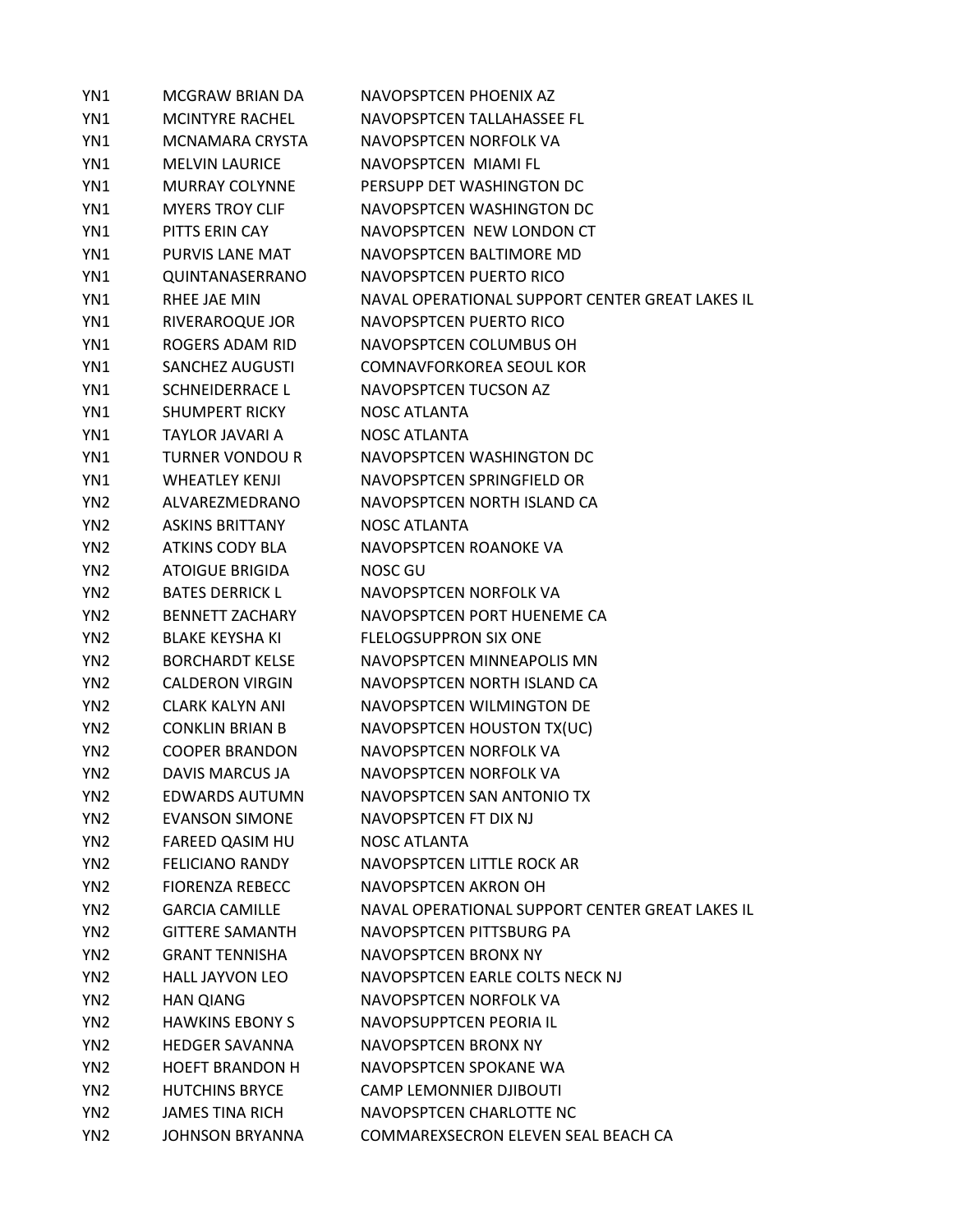| YN <sub>2</sub> | <b>JOHNSON SIRENA</b>  | NAVOPSPTCEN MIAMI FL                            |
|-----------------|------------------------|-------------------------------------------------|
| YN <sub>2</sub> | <b>JONES JONATHAN</b>  | PERSUPP DET EVERETT WA                          |
| YN <sub>2</sub> | LLOYD JEROME JR        | NAVOPSPTCEN CHARLESTON SC                       |
| YN <sub>2</sub> | LUO XIAO FEN           | NAVOPSPTCEN ALAMEDA CA                          |
| YN <sub>2</sub> | <b>MACFARLAND BLAI</b> | NAVOPSPTCEN AKRON OH                            |
| YN <sub>2</sub> | <b>MBAGWU CHINATU</b>  | NAVOPSPTCEN LOS ANGELES CA                      |
| YN <sub>2</sub> | MCGONIGAL WAYNE        | NAVOPSPTCEN PITTSBURG PA                        |
| YN <sub>2</sub> | <b>MCWHORTER NAOMI</b> | NAVOPSPTCEN SAN DIEGO CA                        |
| YN <sub>2</sub> | <b>MEAGHER CHRISTI</b> | <b>NOSC ATLANTA</b>                             |
| YN <sub>2</sub> | <b>MONTANO CHRISTO</b> | NAVOPSPTCEN SAN ANTONIO TX                      |
| YN <sub>2</sub> | <b>MORGAN KEVIN IV</b> | NAVOPSPTCEN WEST PALM BEACH FL                  |
| YN <sub>2</sub> | NINGALA FRANK D        | NAVOPSPTCEN SAN DIEGO CA                        |
| YN <sub>2</sub> | PARKER RANDI DA        | NAVOPSPTCEN WASHINGTON DC                       |
| YN <sub>2</sub> | PERALTA JEREMIA        | NAVOPSPTCEN TAMPA FL                            |
| YN <sub>2</sub> | PITTS BRITTANY         | <b>NOSC ATLANTA</b>                             |
| YN <sub>2</sub> | PRAUSA MIRANDA         | NAVOPSPTCEN BRONX NY                            |
| YN <sub>2</sub> | <b>RANDS KAITLYN N</b> | NAVOPSPTCEN FT CARSON CO                        |
| YN <sub>2</sub> | <b>REED TERENCE</b>    | <b>FLELOGSUPPRON FIVE NINE</b>                  |
| YN <sub>2</sub> | REYESRIVERA ALE        | NAVOPSPTCEN PUERTO RICO                         |
| YN <sub>2</sub> | <b>RICHARD ASHLEY</b>  | NAVOPSPTCEN HOUSTON TX(UC)                      |
| YN <sub>2</sub> | SANCHEZ DEANNA         | NAVOPSPTCEN LEMOORE CA                          |
| YN <sub>2</sub> | <b>SANTIAGO JESUS</b>  | NAVAL OPERATIONAL SUPPORT CENTER GREAT LAKES IL |
| YN <sub>2</sub> | <b>SASANO RYU</b>      | NAVOPSPTCEN NORTH ISLAND CA                     |
| YN <sub>2</sub> | <b>SCHAUF SHELBIE</b>  | NAVOPSPTCEN TUCSON AZ                           |
| YN <sub>2</sub> | <b>SCOTT BRANDON L</b> | NAVOPSPTCEN NEW ORLEANS LA                      |
| YN <sub>2</sub> | SIMEROTH CHRIST        | NAVOPSPTCEN RICHMOND VA                         |
| YN <sub>2</sub> | SIMMER VICTORIA        | NAVOPSPTCEN BATTLE CREEK MI                     |
| YN <sub>2</sub> | SMITH ROBERT EA        | NAVOPSPTCEN SAN ANTONIO TX                      |
| YN <sub>2</sub> | <b>SOLAS MYKELCHEE</b> | NAVOPSPTCEN NORTH ISLAND CA                     |
| YN <sub>2</sub> | <b>SOLIS MARY ELIZ</b> | NAVOPSPTCEN PORT HUENEME CA                     |
| YN <sub>2</sub> | <b>SWANER CHAD STE</b> | <b>FLELOGSUPPRON FIVE NINE</b>                  |
| YN <sub>2</sub> | TARDIEU RIA JAM        | <b>NAVOPSPTCEN BRONX NY</b>                     |
| YN <sub>2</sub> | <b>TODD ANGELIQUE</b>  | <b>FLELOGSUPPRON FIVE EIGHT</b>                 |
| YN <sub>2</sub> | <b>TURKOGLU ERHAN</b>  | NAVOPSPTCEN FT DIX NJ                           |
| YN <sub>2</sub> | <b>UMANZOR ANTHONY</b> | NAVOPSPTCEN LOS ANGELES CA                      |
| YN <sub>2</sub> | <b>VALDEZ RENE NMN</b> | NAVOPSPTCEN SAN ANTONIO TX                      |
| YN <sub>2</sub> | <b>WILLIAMS MYISHA</b> | NAVOPSPTCEN HOUSTON TX(UC)                      |
| YN <sub>2</sub> | <b>WILLIAMS TANIKA</b> | <b>NOSC ATLANTA</b>                             |
| YN <sub>2</sub> | WILSON OMAR KAR        | NAVOPSPTCEN MIAMI FL                            |
| YN3             | <b>ACOSTA OMAR ALE</b> | NAVOPSPTCEN ORLANDO FL                          |
| YN3             | ALBA DIANA             | COMMAREXSECRON ELEVEN SEAL BEACH CA             |
| YN3             | AQUINO KENNETH         | NAVOPSPTCEN SAN DIEGO CA                        |
| YN3             | <b>ARTZ WHITNEY LY</b> | NAVOPSPTCEN COLUMBUS OH                         |
| YN3             | <b>BAYLESS MAEGAN</b>  | NAVOPSPTCEN WICHITA KS                          |
| YN3             | DROSS ANGEL SAQ        | NAVOPSPTCEN BRONX NY                            |
| YN3             | <b>FOGLE TORNONPEL</b> | NAVOPSPTCEN AKRON OH                            |
| YN3             | <b>GRAY RALVEAL MA</b> | STRKFITRON TWO ZERO FOUR                        |